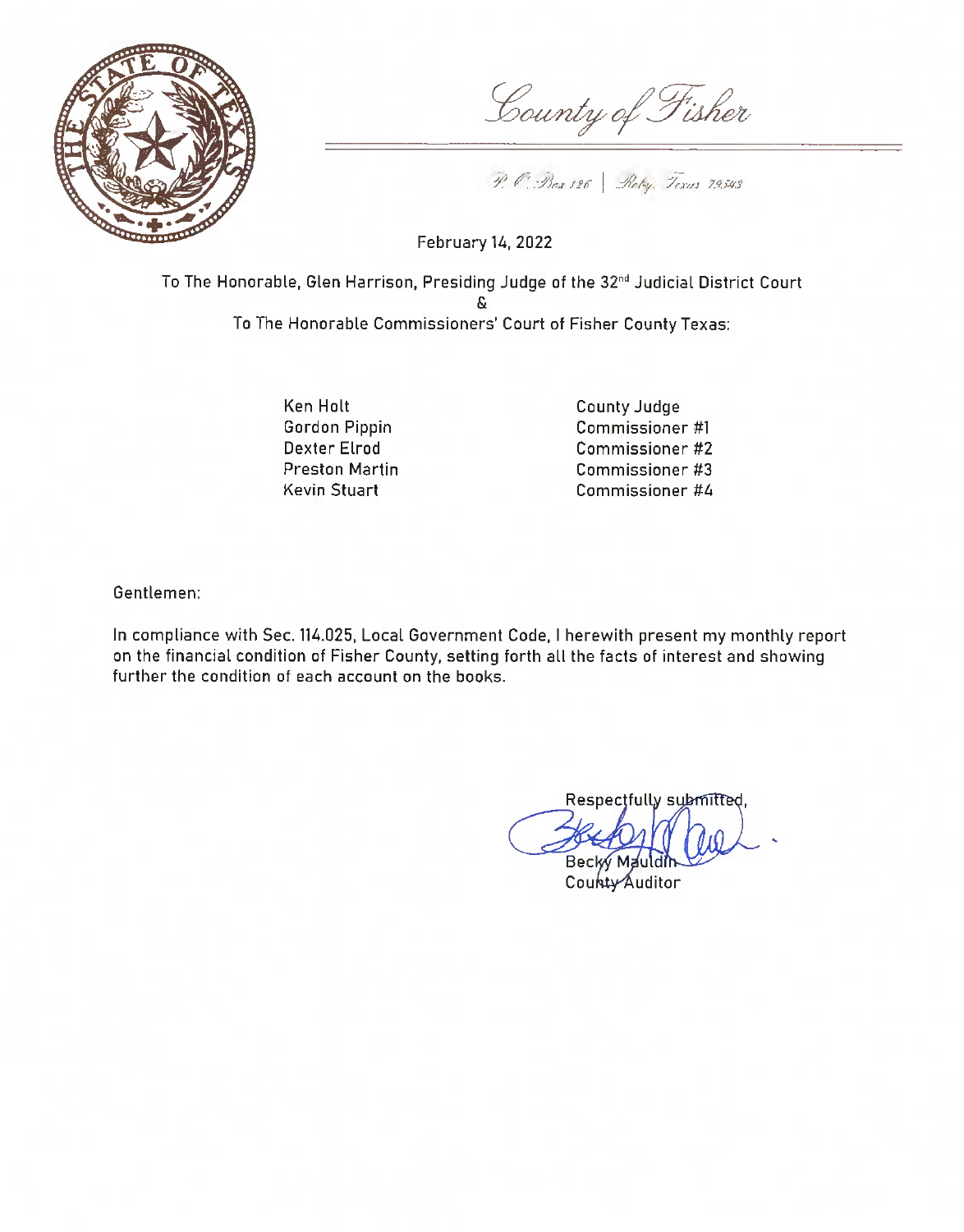

# FISHER COUNTY

## State of Financial Condition

## **FEBRUARY 14, 2022**

## COUNTY JUDGE

#### **KEN HOLT**

## COMMISSIONERS

| PRECINCT#1        | GORDON PIPPIN       |
|-------------------|---------------------|
| PRECINCT#2        | <i>DEXTER FLROD</i> |
| <i>PRECINCT#3</i> | PRESTON MARTIN      |
| PRECINCT#4        | KEVIN STUART        |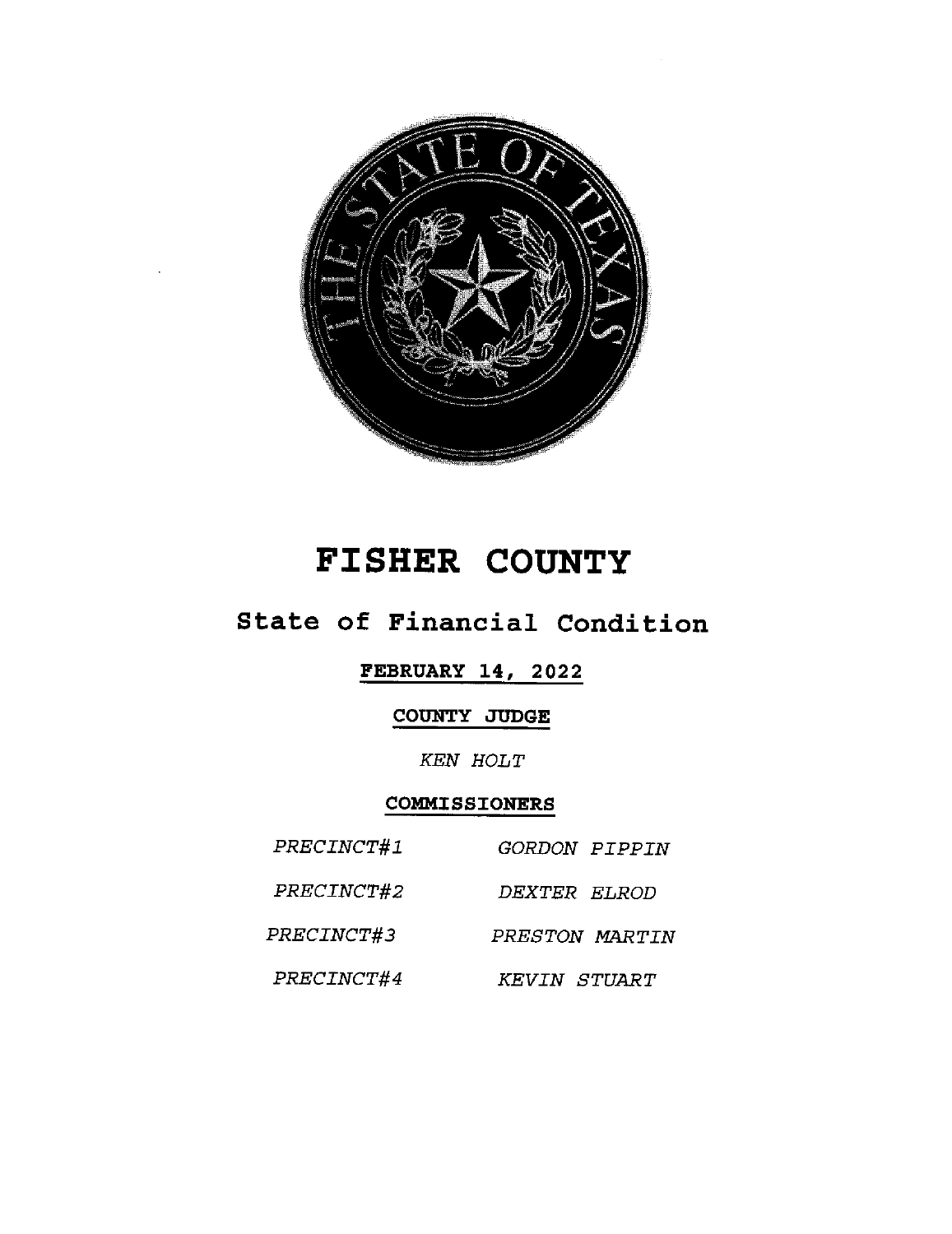|                     | ACCOUNT NO ACCOUNT-TITLE                                                                        | ORIGINAL                      | AMENDED<br>BUDGET-AMOUNT BUDGET-AMOUNT YEAR-TO-DATE | ENCUMBERED | ACTIVITY<br>YEAR-TO-DATE MONTH-TO-DATE | ACTIVITY                | CURRENT USED<br>BALANCE PCT             |                |
|---------------------|-------------------------------------------------------------------------------------------------|-------------------------------|-----------------------------------------------------|------------|----------------------------------------|-------------------------|-----------------------------------------|----------------|
|                     | REPORTING FUND: 0010 GENERAL FUND                                                               |                               |                                                     |            |                                        |                         | EFFECTIVE MONTH - 02                    |                |
| 0100 CASH ACCOUNTS  |                                                                                                 |                               |                                                     |            |                                        |                         |                                         |                |
|                     |                                                                                                 |                               |                                                     |            | 2,600,684.39                           | 831,914.00              | 5,069,349.73                            |                |
|                     | 10-100-100 CFC: GENERAL FUND<br>10-100-130 MONEY MARKET CHECKING                                |                               |                                                     |            | 117.63                                 | 0.00                    | 232,784.51                              |                |
|                     | 10-100-185 DUE FROM I&S FUND                                                                    |                               |                                                     |            | 0.00                                   | 0.00                    | 133,602.02                              |                |
|                     | 10-100-201 CERTIFICATE OF DEPOSIT - 1                                                           |                               |                                                     |            | 54.92                                  | 0.00                    | 156,640.64                              |                |
|                     | 10-100-202 CERTIFICATE OF DEPOSIT - 2                                                           |                               |                                                     |            | 54.92                                  | 0.00                    | 156,640.64                              |                |
|                     | 10-100-203 CERTIFICATE OF DEPOSIT - 3                                                           |                               |                                                     |            | 54.92                                  | 0.00                    | 156,640.64                              |                |
|                     | 10-100-204 CERTIFICATE OF DEPOSIT - 4                                                           |                               |                                                     |            | 54.92                                  | 0.00                    | 156,640.64                              |                |
|                     | 10-100-205 CERTIFICATE OF DEPOSIT - 5                                                           |                               |                                                     |            | 54.92                                  | 0.00                    | 156,640.64                              |                |
|                     | 10-100-206 CERTIFICATE OF DEPOSIT - 6                                                           |                               |                                                     |            | 94.97                                  | 0.00                    | 258,368.74                              |                |
|                     | 10-100-211 REIMBURSEMENT CLEARING                                                               |                               |                                                     |            | 0.00                                   | 0.00                    | 0.00                                    |                |
|                     | 10-100-230 DISTRICT CLERK EFILE                                                                 |                               |                                                     |            | $338.59 -$                             | 2.00                    | 538.09                                  |                |
|                     | 10-100-231 COUNTY CLERK EFILE                                                                   |                               |                                                     |            | 324.23                                 | 333.40                  | 2,085.25                                |                |
|                     | 10-100-232 JP CREDIT CARD                                                                       |                               |                                                     |            | $464.60 -$                             | 374.62                  | 1,935.39                                |                |
|                     | 10-100-280 DELINQUENT TAXES RECEIVABLE                                                          |                               |                                                     |            | 0.00                                   |                         | 0.00 111,890.40                         |                |
|                     | 10-100-285 ALLOWANCE-UNCOLLETABLE TAXES                                                         |                               |                                                     |            | 0.00                                   | 0.00                    | $24,417.30-$                            |                |
|                     | 10-100-290 DUE FROM APPRAISAL DISTRICT                                                          |                               |                                                     |            | 0.00<br>-------------                  | 0.00                    | 0.00<br>------------------------------- |                |
|                     | CASH ACCOUNTS                                                                                   |                               |                                                     |            | 2,600,692.63                           |                         | 832,624.02 6,569,340.03                 |                |
|                     | 0300 GENERAL REVENUE ACCOUNTS                                                                   |                               |                                                     |            |                                        |                         |                                         |                |
|                     | 10-300-100 ADVALOREM TAXES                                                                      | 2, 453, 327.00 2, 453, 327.00 |                                                     |            |                                        | 2,728,612.14 792,732.58 | 275, 285. 14+ 111                       |                |
|                     | 10-300-104 TDEM GRANT                                                                           | 0.00                          | 0.00                                                |            | 0.00                                   | 0.00                    | 0.00                                    |                |
|                     | 10-300-105 DELINQUENT ADVALOREM TAXES                                                           | 0.00                          | 0.00                                                |            | 0.00                                   | 0.00                    | 0.00                                    |                |
|                     | 10-300-106 DC EFILE CLEARING ACCOUNT                                                            | 0.00                          | 0.00                                                |            | 0.00                                   | 0.00                    | 0.00                                    |                |
|                     | 10-300-107 CC EFILE CLEARING ACCOUNT                                                            | 0.00                          | 0.00                                                |            | 0.00                                   | 0.00                    | 0.00                                    |                |
|                     | 10-300-108 JP C-CARD CLEARING ACCOUNT                                                           | 0.00                          | 0.00                                                |            | 0.00                                   | 0.00                    | 0.00                                    |                |
|                     | 10-300-109 CREDIT CARD INTEREST EARNED                                                          | 15.00                         | 15.00                                               |            | 4.44                                   | 0.00                    | 10.56                                   | 30             |
|                     | 10-300-149 APPRAISAL DIST EXCESS REFUND                                                         | 0.00                          | 0.00                                                |            | 0.00                                   | 0.00                    | 0.00                                    |                |
|                     | 10-300-150 OTHER INCOME                                                                         | 20.00                         | 20.00                                               |            | 0.00                                   | 0.00                    | 20.00                                   | 0 <sub>0</sub> |
|                     | 10-300-151 TAX COLLECTOR ANNUAL SALES TAX COMM                                                  | 7,600.00                      | 7,600.00                                            |            | 0.00                                   | 0.00                    | 7,600.00                                | 0 <sub>0</sub> |
|                     | 10-300-152 MISC REIMBURSEMENTS                                                                  | 100.00                        | 100.00                                              |            | 0.00                                   | 0.00                    | 100.00                                  | 0 <sub>0</sub> |
|                     | 10-300-153 DPS REIMBURSEMENTS/PHONE& INTERNET                                                   | 2,536.00                      | 2,536.00                                            |            | 0.00                                   | 0.00                    | 2,536.00                                | 0 <sub>0</sub> |
|                     | 10-300-155 DRUG FOR REIMBURSING GF JAIL ASSIST                                                  | 0.00                          | 0.00                                                |            | 0.00                                   | 0.00                    | 0.00                                    |                |
|                     | 10-300-156 DRUG FOR REIMBURSING FICA                                                            | 0.00                          | 0.00                                                |            | 0.00                                   | 0.00                    | 0.00                                    |                |
|                     | 10-300-157 DRUG FOR REIMBURSING RETIREMENT                                                      | 0.00                          | 0.00                                                |            | 0.00                                   | 0.00                    | 0.00                                    |                |
|                     | 10-300-180 INTEREST EARNED                                                                      | 5,000.00                      | 5,000.00                                            |            | 1,731.12                               | 0.00                    | 3,268.88                                | 35             |
|                     | 10-300-185 INSURANCE PROCEEDS                                                                   | 0.00                          | 0.00                                                |            | 5,638.06                               | 0.00                    | $5,638.06+$                             |                |
|                     | 10-300-190 INTEREST EARNED CD'S                                                                 | 1,750.00                      | 1,750.00                                            |            | 369.57                                 | 0.00                    | 1,380.43                                | 21             |
|                     | 10-300-195 INSURANCE REMIBURSEMENTS                                                             | 1,000.00                      | 1,000.00                                            |            | 0.00                                   | 0.00                    | 1,000.00                                | 0 <sub>0</sub> |
|                     | 10-300-200 COUNTY RESTITUTION INCOME                                                            | 0.00                          | 0.00                                                |            | 770.00                                 | 0.00                    | $770.00+$                               |                |
|                     | 10-300-204 OIL & GAS INCOME                                                                     | 3,300.00                      | 3,300.00                                            |            | 3,226.40                               | 420.00                  | 73.60                                   | 98             |
|                     | 10-300-205 GAS PIPELINE INCOME                                                                  | 0.00                          | 0.00                                                |            | 0.00                                   | 0.00                    | 0.00                                    |                |
|                     | 10-300-206 NSF INCOME<br>10-300-212 HEALTHY COUNTY INCOME                                       | 0.00                          | 0.00                                                |            | 0.00<br>0.00                           | 0.00<br>0.00            | 0.00                                    |                |
|                     | 10-300-214 COURT APPT ATTY - C & D CLERK                                                        | 0.00<br>400.00                | 0.00<br>400.00                                      |            | 0.00                                   | 0.00                    | 0.00<br>400.00                          | 0 <sub>0</sub> |
|                     | 10-300-216 JUROR REIMBURSEMENT                                                                  | 750.00                        | 750.00                                              |            | 0.00                                   | 0.00                    | 750.00                                  | 0 <sub>0</sub> |
|                     | 10-300-218 TX-TF-IND DEFENSE GRANT 2019                                                         | 5,100.00                      | 5,100.00                                            |            | 0.00                                   | 0.00                    | 5.100.00                                | 0 <sub>0</sub> |
|                     | 10-300-222 AD LITEM TAX SUIT T REES                                                             | 0.00                          | 0.00                                                |            | 0.00                                   | 0.00                    | 0.00                                    |                |
|                     | 10-300-224 OUT OF COUNTY SHERIFF CITATIONS                                                      | 0.00                          | 0.00                                                |            | 0.00                                   | 0.00                    | 0.00                                    |                |
|                     | 10-300-225 OUT OF COUNTY SHERIFF SERVICE                                                        | 675.00                        | 675.00                                              |            | 600.00                                 | 0.00                    | 75.00                                   | -89            |
|                     | 10-300-226 INSURANCE BUILDING REPAIRS                                                           | 0.00                          | 0.00                                                |            | 0.00                                   | 0.00                    | 0.00                                    |                |
|                     | 10-300-228 UNCLAIMED PROPERTY REFUND                                                            | 0.00                          | 0.00                                                |            | 0.00                                   | 0.00                    | 0.00                                    |                |
|                     | 10-300-229 VOL FIRE DEPT DONATIONS                                                              | 0.00                          | 0.00                                                |            | 0.00                                   | 0.00                    | 0.00                                    |                |
|                     | 10-300-230 TOBACCO SETTLEMENT INCOME                                                            | 43.00                         | 43.00                                               |            | 0.00                                   | 0.00                    | 43.00                                   | 0 <sub>0</sub> |
|                     | 10-300-231 FISHER COUNTY SHERIFF'S POSSE                                                        | 2.00                          | 2.00                                                |            | 0.00                                   | 0.00                    | 2.00                                    | 0 <sub>0</sub> |
|                     | 10-300-232 WIND FARM TAX ABATEMENTS                                                             | 704,627.00                    | 704,627.00                                          |            | 719,584.96                             | 108,553.76              | 14,957.96+ 102                          |                |
|                     | 10-300-234 SHERIFF - DRUG FORF REIMBURSEMENT                                                    | 0.00                          | 0.00                                                |            | 0.00                                   | 0.00                    | 0.00                                    |                |
|                     | 10-300-236 SHERIFF - MISC INCOME                                                                | 300.00                        | 300.00                                              |            | 20.00                                  | 0.00                    | 280.00                                  | 07             |
|                     | 10-300-237 SHERIFF BODY ARMOR GRANT                                                             | 0.00                          | 0.00                                                |            | 0.00                                   | 0.00                    | 0.00                                    |                |
|                     | 10-300-239 SB1849 PRISONER SAFETY FUND GRANT                                                    | 0.00                          | 0.00                                                |            | 0.00                                   | 0.00                    | 0.00                                    |                |
|                     | 10-300-241 SHERIFF SALE INCOME                                                                  | 150.00                        | 150.00                                              |            | 0.00                                   | 0.00                    | 150.00                                  | 00             |
|                     | 10-300-242 NEW AG BARN 2020                                                                     | 0.00                          | 0.00                                                |            | 0.00                                   | 0.00                    | 0.00                                    |                |
|                     | 10-300-245 HAVA CARES ACT - 2020                                                                | 0.00                          | 0.00                                                |            | 0.00                                   | 0.00                    | 0.00                                    |                |
|                     | 10-300-250 HAVA SECURITY GRANT                                                                  | 0.00                          | 0.00                                                |            | 0.00                                   | 0.00                    | 0.00                                    |                |
|                     | $10-300-713$ BUILDING RENT - APPRAISAL DIST $10.00$                                             |                               | 10.00                                               |            | 10.00                                  | 0.00                    | $0.00$ 100                              |                |
|                     | GENERAL REVENUE ACCOUNTS 3,186,705.00 3,186,705.00 0.00 3,460,566.69 901,706.34 273,861.69+ 109 |                               |                                                     |            |                                        |                         |                                         |                |
| 0310 FEES OF OFFICE |                                                                                                 |                               |                                                     |            |                                        |                         |                                         |                |
|                     |                                                                                                 |                               |                                                     |            |                                        |                         |                                         |                |
|                     | 10-310-400 FEES - COUNTY JUDGE                                                                  | 100.00                        | 100.00                                              |            | 36.00                                  | 4.00                    | 64.00                                   | 36             |
|                     | 10-310-410 FEES - COUNTY CLERK                                                                  | 85,000.00                     | 85,000.00                                           |            | 42,457.00                              | 2,943.70                | 42,543.00                               | 50<br>27       |
|                     | 10-310-420 FEES - COUNTY & DISTRICT COURT<br>10-310-425 FEES - DISTRICT CLERK                   | 500.00<br>6,100.00            | 500.00<br>6,100.00                                  |            | 135.00<br>3,623.34                     | 0.00<br>218.00          | 365.00<br>2,476.66                      | 59             |
|                     |                                                                                                 |                               |                                                     |            |                                        |                         |                                         |                |

TIME:11:35 AM - EFFECTIVE MONTH:02 -------------------------------------------------------------------------------------------------------------------------------------------

02-10-2022\*\*BUDGET ANALYSIS USAGE REPORT \*\* ASSET, INCOME, & EXPENSE ACCOUNTS PAGE 1<br>TIME:11:35 AM - EFFECTIVE MONTH:02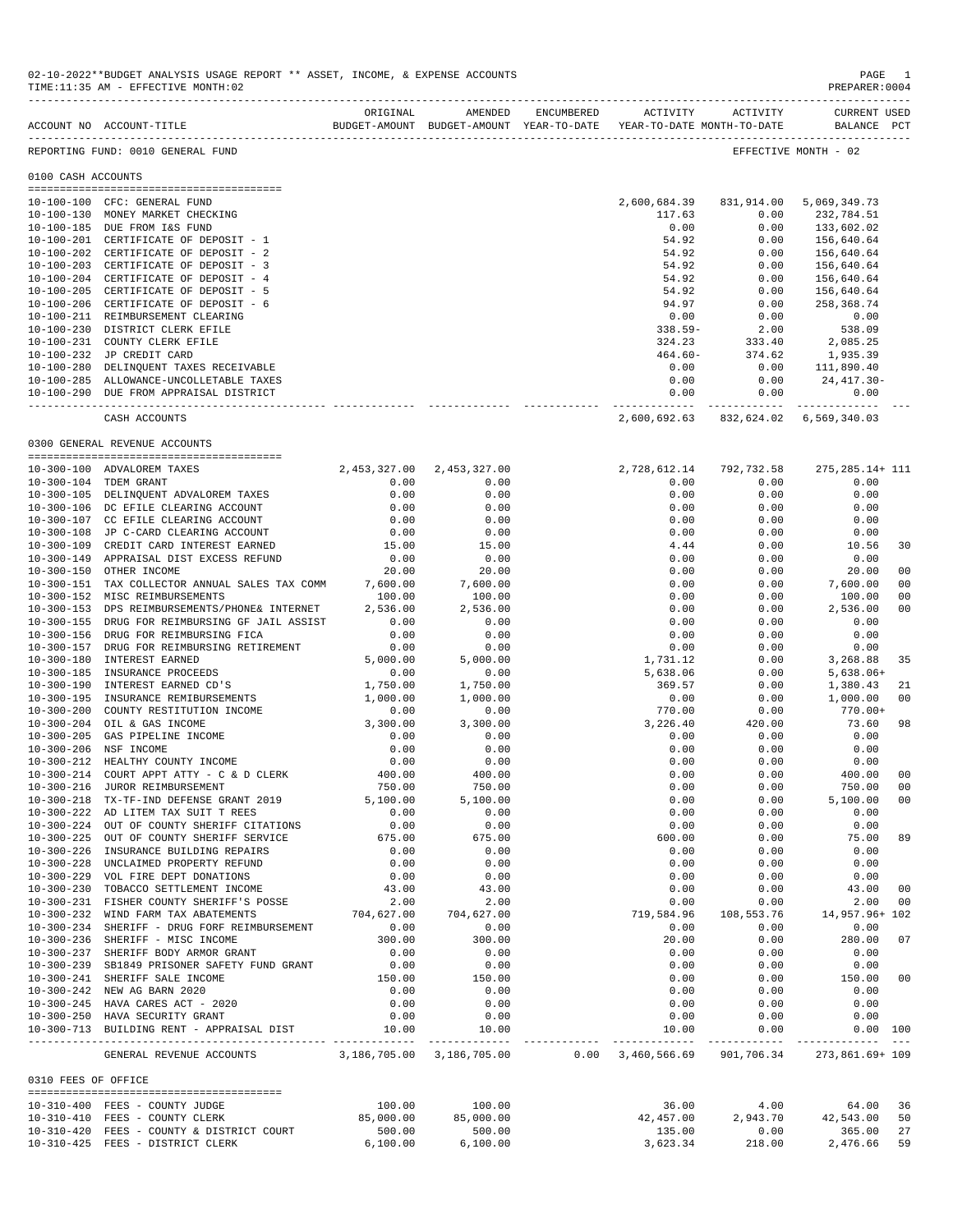|                      | 02-10-2022**BUDGET ANALYSIS USAGE REPORT ** ASSET, INCOME, & EXPENSE ACCOUNTS<br>TIME:11:35 AM - EFFECTIVE MONTH:02 |                             |                                                     |                          |                                        |                                             | PAGE<br>PREPARER: 0004                                                                                                                | 2                                                                                                                                                                                                                                                                                                                                                                                                  |
|----------------------|---------------------------------------------------------------------------------------------------------------------|-----------------------------|-----------------------------------------------------|--------------------------|----------------------------------------|---------------------------------------------|---------------------------------------------------------------------------------------------------------------------------------------|----------------------------------------------------------------------------------------------------------------------------------------------------------------------------------------------------------------------------------------------------------------------------------------------------------------------------------------------------------------------------------------------------|
|                      | ACCOUNT NO ACCOUNT-TITLE                                                                                            | ORIGINAL                    | AMENDED<br>BUDGET-AMOUNT BUDGET-AMOUNT YEAR-TO-DATE | ENCUMBERED               | ACTIVITY<br>YEAR-TO-DATE MONTH-TO-DATE | ACTIVITY<br>_______________________________ | <b>CURRENT USED</b><br>BALANCE PCT                                                                                                    |                                                                                                                                                                                                                                                                                                                                                                                                    |
|                      | REPORTING FUND: 0010 GENERAL FUND                                                                                   |                             |                                                     |                          |                                        |                                             | EFFECTIVE MONTH - 02                                                                                                                  |                                                                                                                                                                                                                                                                                                                                                                                                    |
|                      | 10-310-426 FEES - DIST CLERK TAX RESEARCH<br>10-310-427 REPAYMENT OF REWARD FINE<br>10-310-430 FEES - JP #1         | 850.00<br>0.00<br>40,000.00 | 850.00<br>0.00<br>40,000.00                         |                          | 255.80<br>0.00<br>7,886.34             | 252.00<br>0.00<br>501.94                    | 594.20<br>0.00<br>32, 113.66                                                                                                          | 30<br>20                                                                                                                                                                                                                                                                                                                                                                                           |
|                      | 10-310-432 FEES - JP ATTY DELINQUENT COL                                                                            | 1,700.00                    | 1,700.00                                            |                          | 1,339.29                               | 50.88                                       | 360.71                                                                                                                                | 79                                                                                                                                                                                                                                                                                                                                                                                                 |
|                      | 10-310-433 FEES - JP WRIT OF POSSESS<br>10-310-440 FEES - COUNTY ATTORNEY                                           | 0.00<br>201.00              | 0.00<br>201.00                                      |                          | 0.00<br>112.06                         | 0.00<br>0.00                                | 0.00<br>88.94                                                                                                                         | 56                                                                                                                                                                                                                                                                                                                                                                                                 |
|                      | 10-310-445 FEES - TAX COLLECTOR                                                                                     | 9,800.00                    | 9,800.00                                            |                          | 3,226.90                               | 0.00                                        | 6,573.10                                                                                                                              | 33                                                                                                                                                                                                                                                                                                                                                                                                 |
|                      | 10-310-447 FEES - TITLE                                                                                             | 3,200.00                    | 3,200.00                                            |                          | 945.00                                 | 0.00                                        | 2,255.00                                                                                                                              | 30                                                                                                                                                                                                                                                                                                                                                                                                 |
|                      | 10-310-448 FEES - LIQUOR LICENSE                                                                                    | 320.00                      | 320.00                                              |                          | 0.00                                   | 0.00                                        | 320.00                                                                                                                                | 00                                                                                                                                                                                                                                                                                                                                                                                                 |
|                      | 10-310-450 FEES - FAMILY PROTECTION<br>10-310-451 FEES - CHILD CARE                                                 | 0.00<br>0.00                | 0.00<br>0.00                                        |                          | 0.00<br>0.00                           | 0.00<br>0.00                                | 0.00<br>0.00                                                                                                                          |                                                                                                                                                                                                                                                                                                                                                                                                    |
|                      | 10-310-455 FEES - SHERIFF                                                                                           | 8,500.00                    | 8,500.00                                            |                          | 1,740.64                               | 150.00                                      | 6,759.36                                                                                                                              | 20                                                                                                                                                                                                                                                                                                                                                                                                 |
|                      | 10-310-465 FEES - COUNTY COURT AT LAW JUDGE                                                                         | 0.00                        | 0.00                                                |                          | 0.00                                   | 0.00                                        | 0.00                                                                                                                                  |                                                                                                                                                                                                                                                                                                                                                                                                    |
|                      | FEES OF OFFICE                                                                                                      | .<br>156,271.00             | 156,271.00                                          | 0.00                     | -------<br>61,757.37                   | ---------<br>4,120.52                       | --------<br>94, 513.63                                                                                                                | 40                                                                                                                                                                                                                                                                                                                                                                                                 |
|                      | 0320 STATE SUPPLEMENTS                                                                                              |                             |                                                     |                          |                                        |                                             |                                                                                                                                       |                                                                                                                                                                                                                                                                                                                                                                                                    |
|                      | 10-320-405 SUPPLEMENT - COUNTY JUDGE                                                                                | 25,200.00                   | 25,200.00                                           |                          | 10,258.97                              | 0.00                                        | 14,941.03                                                                                                                             | 41                                                                                                                                                                                                                                                                                                                                                                                                 |
|                      | 10-320-420 SUPPLEMENT - COUNTY ATTORNEY                                                                             | 23, 333.00                  | 23, 333.00                                          |                          | 0.00                                   | 0.00                                        | 23, 333.00                                                                                                                            | 00                                                                                                                                                                                                                                                                                                                                                                                                 |
|                      | STATE SUPPLEMENTS                                                                                                   | ---------<br>48,533.00      | -----------<br>48,533.00                            | 0.00                     | 10,258.97                              | ------------<br>0.00                        | -----------<br>38, 274, 03                                                                                                            | $\frac{1}{2} \frac{1}{2} \frac{1}{2} \frac{1}{2} \frac{1}{2} \frac{1}{2} \frac{1}{2} \frac{1}{2} \frac{1}{2} \frac{1}{2} \frac{1}{2} \frac{1}{2} \frac{1}{2} \frac{1}{2} \frac{1}{2} \frac{1}{2} \frac{1}{2} \frac{1}{2} \frac{1}{2} \frac{1}{2} \frac{1}{2} \frac{1}{2} \frac{1}{2} \frac{1}{2} \frac{1}{2} \frac{1}{2} \frac{1}{2} \frac{1}{2} \frac{1}{2} \frac{1}{2} \frac{1}{2} \frac{$<br>21 |
| 0400 COUNTY JUDGE    |                                                                                                                     |                             |                                                     |                          |                                        |                                             |                                                                                                                                       |                                                                                                                                                                                                                                                                                                                                                                                                    |
|                      |                                                                                                                     |                             |                                                     |                          |                                        |                                             |                                                                                                                                       |                                                                                                                                                                                                                                                                                                                                                                                                    |
|                      | 10-400-100 SALARY - COUNTY JUDGE<br>10-400-105 COUNTY JUDGE - STATE SUPPLEMENT                                      | 43,080.00<br>25,200.00      | 43,080.00<br>25,200.00                              | 0.00<br>0.00             | 14,912.28<br>8,723.07                  | 1,656.92<br>969.23                          | 28, 167. 72<br>16,476.93                                                                                                              | 35<br>35                                                                                                                                                                                                                                                                                                                                                                                           |
|                      | 10-400-110 SALARY - ADMINISTRATIVE ASSISTANT                                                                        | 29,058.00                   | 29,058.00                                           | 0.00                     | 10,058.44                              | 1,117.60                                    | 18,999.56                                                                                                                             | 35                                                                                                                                                                                                                                                                                                                                                                                                 |
|                      | 10-400-115 LONGEVITY PAY                                                                                            | 1,650.00                    | 1,650.00                                            | 0.00                     | 0.00                                   | 0.00                                        | 1,650.00                                                                                                                              | 00                                                                                                                                                                                                                                                                                                                                                                                                 |
|                      | 10-400-200 FICA EXPENSE                                                                                             | 7,620.00                    | 7,620.00                                            | 0.00                     | 2,566.82                               | 285.24                                      | 5,053.18                                                                                                                              | 34                                                                                                                                                                                                                                                                                                                                                                                                 |
|                      | 10-400-202 TCDRS GROUP TERM LIFE<br>10-400-205 RETIREMENT                                                           | 750.00<br>8,200.00          | 750.00<br>8,200.00                                  | 0.00<br>0.00             | 249.36<br>2,772.99                     | 26.96<br>308.11                             | 500.64<br>5,427.01                                                                                                                    | 33<br>34                                                                                                                                                                                                                                                                                                                                                                                           |
|                      | 10-400-210 MEDICAL INSURANCE                                                                                        | 20,940.00                   | 20,940.00                                           | 0.00                     | 6,927.04                               | 865.88                                      | 14,012.96                                                                                                                             | 33                                                                                                                                                                                                                                                                                                                                                                                                 |
|                      | 10-400-300 TRAVEL & SCHOOL                                                                                          | 2,500.00                    | 2,500.00                                            | 450.00                   | 124.56                                 | 0.00                                        | 1,925.44                                                                                                                              | 23                                                                                                                                                                                                                                                                                                                                                                                                 |
| 10-400-305 SUPPLIES  | 10-400-310 COMMUNICATIONS                                                                                           | 2,000.00<br>700.00          | 2,000.00<br>700.00                                  | 131.96<br>0.00           | 316.32<br>223.55                       | 0.00<br>41.78                               | 1,551.72<br>476.45                                                                                                                    | 22<br>32                                                                                                                                                                                                                                                                                                                                                                                           |
|                      | 10-400-315 BONDS & NOTARY                                                                                           | 1,420.00                    | 1,420.00                                            | 0.00                     | 0.00                                   | 0.00                                        | 1,420.00                                                                                                                              | 00                                                                                                                                                                                                                                                                                                                                                                                                 |
|                      | 10-400-325 SCHOOL & DUES                                                                                            | 475.00                      | 475.00                                              | 110.00                   | 200.00                                 | 0.00                                        | 165.00                                                                                                                                | 65                                                                                                                                                                                                                                                                                                                                                                                                 |
|                      | 10-400-336 LAST YEARS BILLS 2021                                                                                    | 0.00<br>------------        | 0.00                                                | 534.75<br>----------     | 393.24                                 | 0.00<br>------------ -------------          | $927.99 -$<br>----------                                                                                                              |                                                                                                                                                                                                                                                                                                                                                                                                    |
|                      | COUNTY JUDGE                                                                                                        | 143,593.00                  | 143,593.00                                          | 1,226.71                 | 47,467.67                              | 5,271.72                                    | 94,898.62                                                                                                                             | 34                                                                                                                                                                                                                                                                                                                                                                                                 |
| 0410 COUNTY CLERK    |                                                                                                                     |                             |                                                     |                          |                                        |                                             |                                                                                                                                       |                                                                                                                                                                                                                                                                                                                                                                                                    |
|                      | 10-410-100 SALARY - COUNTY CLERK                                                                                    | 41,080.00                   | 41,080.00                                           | 0.00                     | 14,220.00                              | 1,580.00                                    | 26,860.00                                                                                                                             | 35                                                                                                                                                                                                                                                                                                                                                                                                 |
|                      | 10-410-105 LONGEVITY PAY                                                                                            | 3,300.00                    | 3,300.00                                            | 0.00                     | 0.00                                   | 0.00                                        | 3,300.00                                                                                                                              | 00                                                                                                                                                                                                                                                                                                                                                                                                 |
|                      | $10-410-110$ SALARY - ADMINISTRATIVE ASSISTANT<br>10-410-115 PHONE ALLOWANCE<br>10-410-200 FICA EXPENSE             | 29,058.00<br>360.00         | 29,058.00<br>360.00                                 | 0.00<br>0.00             | 10,058.43<br>124.56                    | 1,117.60<br>13.84                           | 18,999.57<br>235.44                                                                                                                   | 35                                                                                                                                                                                                                                                                                                                                                                                                 |
|                      | 10-410-200 FICA EXPENSE                                                                                             | 5,650.00                    | 5,650.00                                            | 0.00                     | 1,866.87                               |                                             |                                                                                                                                       | 35                                                                                                                                                                                                                                                                                                                                                                                                 |
|                      | 10-410-202 TCDRS GROUP TERM LIFE                                                                                    | 560.00                      | 560.00                                              | 0.00                     | 180.63                                 |                                             | $207.43$ $3.783.13$ $33$<br>$19.53$ $379.37$ $32$<br>$223.15$ $4.071.65$ $33$<br>$853.04$ $14.115.68$ $33$<br>$0.00$ $2.315.68$ $3.3$ |                                                                                                                                                                                                                                                                                                                                                                                                    |
|                      | 10-410-205 RETIREMENT                                                                                               | 6,080.00                    | 6,080.00                                            | 0.00                     | 2,008.35                               |                                             |                                                                                                                                       |                                                                                                                                                                                                                                                                                                                                                                                                    |
|                      | 10-410-210 MEDICAL INSURANCE<br>10-410-300 TRAVEL & SCHOOL                                                          | 20,940.00<br>2,500.00       | 20,940.00<br>2,500.00                               | $0.00$<br>$200.00$       | 6,824.32<br>76.87                      | 0.00                                        | 2,223.13 11                                                                                                                           |                                                                                                                                                                                                                                                                                                                                                                                                    |
| 10-410-305 SUPPLIES  |                                                                                                                     | 2,000.00                    | 2,000.00                                            | 45.59                    | 1,898.69                               | 0.00                                        | 55.72 97                                                                                                                              |                                                                                                                                                                                                                                                                                                                                                                                                    |
| 10-410-315 BONDS     |                                                                                                                     | 100.00                      | 100.00                                              | 0.00                     | $0.00$<br>36.96                        | $0.00$<br>$0.00$                            | $100.00$ 00<br>$1,463.04$ 02                                                                                                          |                                                                                                                                                                                                                                                                                                                                                                                                    |
|                      | 10-410-325 ELECTION SCHOOL<br>10-410-330 SOFTWARE MAINTENANCE                                                       | 1,500.00<br>10,140.00       | 1,500.00<br>10,140.00                               | 0.00<br>0.00             | 3,940.00                               | 0.00<br>0.00                                | 6,200.00 39                                                                                                                           |                                                                                                                                                                                                                                                                                                                                                                                                    |
|                      | COUNTY CLERK                                                                                                        |                             | 123, 268.00 123, 268.00                             |                          |                                        | 245.59 41,235.68 4,014.59                   | 81,786.73 34                                                                                                                          |                                                                                                                                                                                                                                                                                                                                                                                                    |
| 0420 DISTRICT CLERK  |                                                                                                                     |                             |                                                     |                          |                                        |                                             |                                                                                                                                       |                                                                                                                                                                                                                                                                                                                                                                                                    |
|                      |                                                                                                                     |                             |                                                     |                          |                                        |                                             |                                                                                                                                       |                                                                                                                                                                                                                                                                                                                                                                                                    |
| 10-420-115 LONGEVITY | 10-420-100 SALARY - DISTRICT CLERK                                                                                  | 750.00                      | 41,080.00 41,080.00<br>750.00                       | 0.00<br>0.00             | 0.00                                   | 14,220.00 1,580.00<br>0.00                  | 26,860.00<br>750.00                                                                                                                   | 35<br>00                                                                                                                                                                                                                                                                                                                                                                                           |
|                      | 10-420-120 SALARY - ADMINISTRATIVE ASSISTANT                                                                        | 10,400.00                   | 10,400.00                                           | 0.00                     | 3,547.50                               | 342.50<br>142.48<br>13.85                   | 6,852.50 34                                                                                                                           |                                                                                                                                                                                                                                                                                                                                                                                                    |
|                      | 10-420-200 FICA EXPENSE<br>10-420-202 TCDRS GROUP TERM LIFE                                                         | 3,990.00<br>400.00          | 3,990.00<br>400.00                                  | $0.00$<br>$0.00$<br>0.00 | 1,322.45<br>131.56                     |                                             | 2,667.55 33<br>268.44                                                                                                                 | 33                                                                                                                                                                                                                                                                                                                                                                                                 |
|                      | 10-420-205 RETIREMENT                                                                                               | 4,290.00                    | 4,290.00                                            |                          | 1,462.24                               |                                             | 2,827.76 34                                                                                                                           |                                                                                                                                                                                                                                                                                                                                                                                                    |
|                      | 10-420-210 MEDICAL INSURANCE                                                                                        | 10,470.00                   | 10,470.00                                           | $0.00$<br>$0.00$         | 3,463.52                               | 158.22<br>432.94                            | 7,006.48                                                                                                                              | 33                                                                                                                                                                                                                                                                                                                                                                                                 |
| 10-420-305 SUPPLIES  | 10-420-300 TRAVEL/SCHOOL/TUITION/DUES                                                                               | 2,500.00<br>2,000.00        | 2,500.00<br>2,000.00                                | 0.00<br>400.00           | 421.25<br>912.91                       | 0.00<br>0.00                                | 2,078.75 17<br>687.09                                                                                                                 | 66                                                                                                                                                                                                                                                                                                                                                                                                 |
| 10-420-315 BONDS     |                                                                                                                     | 250.00                      | 250.00                                              | 0.00                     | 0.00                                   | 0.00                                        | 250.00 00                                                                                                                             |                                                                                                                                                                                                                                                                                                                                                                                                    |
|                      | 10-420-320 SOFTWARE MAINTENANCE                                                                                     | 3,960.00                    | 3,960.00                                            | 660.00                   | 1,320.00                               | 0.00                                        | 1,980.00                                                                                                                              | 50                                                                                                                                                                                                                                                                                                                                                                                                 |
|                      | 10-420-336 LAST YEARS BILLS 2021                                                                                    | 0.00<br>_________           | 0.00<br>-----------                                 | 68.77                    | 0.00                                   | 0.00                                        | $68.77-$                                                                                                                              |                                                                                                                                                                                                                                                                                                                                                                                                    |
|                      | DISTRICT CLERK                                                                                                      | 80,090.00                   | 80,090.00                                           | 1,128.77                 | 26,801.43                              | 2,669.99                                    | 52,159.80 35                                                                                                                          |                                                                                                                                                                                                                                                                                                                                                                                                    |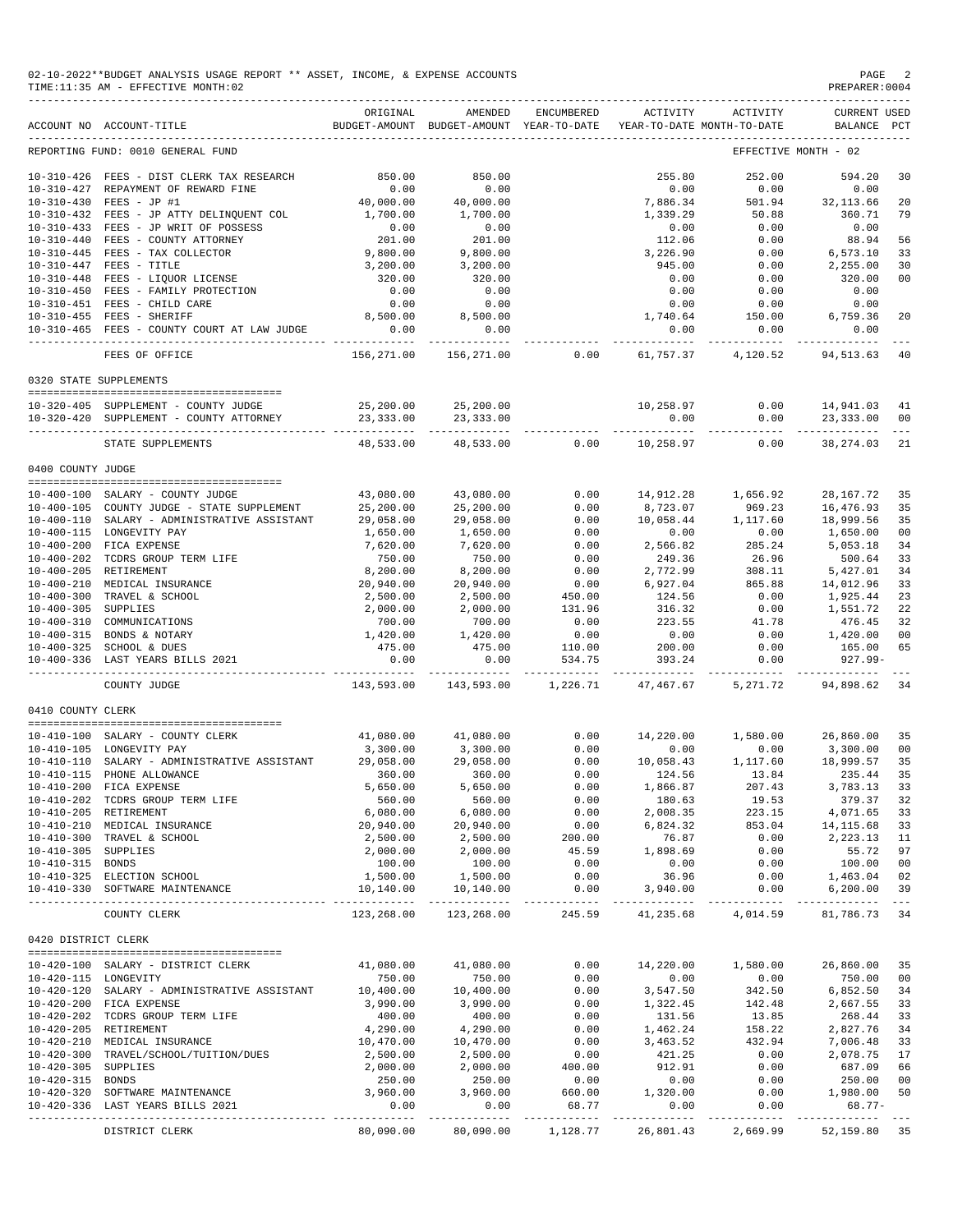|                      | 02-10-2022**BUDGET ANALYSIS USAGE REPORT ** ASSET, INCOME, & EXPENSE ACCOUNTS<br>TIME:11:35 AM - EFFECTIVE MONTH:02 |                                     |                                                                                |                                     |                      |                                      | PAGE<br>PREPARER: 0004                |                                                                                                                                                                                                                                                                                                                                                                                                                |
|----------------------|---------------------------------------------------------------------------------------------------------------------|-------------------------------------|--------------------------------------------------------------------------------|-------------------------------------|----------------------|--------------------------------------|---------------------------------------|----------------------------------------------------------------------------------------------------------------------------------------------------------------------------------------------------------------------------------------------------------------------------------------------------------------------------------------------------------------------------------------------------------------|
|                      | ACCOUNT NO ACCOUNT-TITLE                                                                                            | ORIGINAL                            | AMENDED<br>BUDGET-AMOUNT BUDGET-AMOUNT YEAR-TO-DATE YEAR-TO-DATE MONTH-TO-DATE | ENCUMBERED                          |                      | ACTIVITY ACTIVITY                    | <b>CURRENT USED</b><br>BALANCE PCT    |                                                                                                                                                                                                                                                                                                                                                                                                                |
|                      | REPORTING FUND: 0010 GENERAL FUND                                                                                   |                                     |                                                                                |                                     |                      |                                      | EFFECTIVE MONTH - 02                  |                                                                                                                                                                                                                                                                                                                                                                                                                |
|                      | 0430 JUSTICE OF THE PEACE #1                                                                                        |                                     |                                                                                |                                     |                      |                                      |                                       |                                                                                                                                                                                                                                                                                                                                                                                                                |
|                      | 10-430-100 SALARY - JUSTICE OF THE PEACE #1                                                                         | 41,080.00                           | 41,080.00                                                                      | 0.00                                | 14,220.00            | 1,580.00                             | 26,860.00                             | 35                                                                                                                                                                                                                                                                                                                                                                                                             |
|                      | 10-430-105 LONGEVITY PAY                                                                                            | 750.00                              | 750.00                                                                         | 0.00                                | 0.00                 | 0.00                                 | 750.00                                | 0 <sub>0</sub>                                                                                                                                                                                                                                                                                                                                                                                                 |
|                      | 10-430-109 SALARY - TRAVEL EXPENSE                                                                                  | 3,000.00                            | 3,000.00                                                                       | 0.00                                | 1,038.42             | 115.38                               | 1,961.58                              | 35                                                                                                                                                                                                                                                                                                                                                                                                             |
|                      | 10-430-110 SALARY - ADMINISTRATIVE ASSISTANT 29,058.00                                                              |                                     | 29,058.00                                                                      | 0.00                                |                      | 10,058.42 1,117.60                   | 18,999.58                             | 35                                                                                                                                                                                                                                                                                                                                                                                                             |
|                      | 10-430-200 FICA EXPENSE                                                                                             | 5,660.00                            | 5,660.00                                                                       | 0.00                                | 1,920.55             | 213.17                               | 3,739.45                              | 34                                                                                                                                                                                                                                                                                                                                                                                                             |
|                      | 10-430-202 TCDRS GROUP TERM LIFE                                                                                    | 560.00                              | 560.00                                                                         | 0.00                                | 187.38               | 20.26                                | 372.62                                | 33                                                                                                                                                                                                                                                                                                                                                                                                             |
|                      | 10-430-205 RETIREMENT                                                                                               | 6,090.00                            | 6,090.00                                                                       | 0.00                                | 2,083.59             | 231.51                               | 4,006.41                              | 34                                                                                                                                                                                                                                                                                                                                                                                                             |
|                      | 10-430-210 MEDICAL INSURANCE                                                                                        | 20,940.00                           | 20,940.00                                                                      | 0.00                                | 6,927.04             | 865.88                               | 14,012.96                             | 33                                                                                                                                                                                                                                                                                                                                                                                                             |
|                      | 10-430-300 TRAVEL/SCHOOL/TUITION/DUES                                                                               | 2,500.00                            | 2,500.00                                                                       | 0.00                                | 120.00               | 0.00                                 | 2,380.00                              | 05                                                                                                                                                                                                                                                                                                                                                                                                             |
| 10-430-305 SUPPLIES  |                                                                                                                     | 2,000.00<br>700.00                  | 2,000.00<br>700.00                                                             | 0.00                                | 226.14               | 0.00                                 | 1,773.86                              | 11<br>32                                                                                                                                                                                                                                                                                                                                                                                                       |
| 10-430-315 BONDS     | 10-430-310 COMMUNICATIONS                                                                                           | 200.00                              | 200.00                                                                         | 0.00<br>0.00                        | 223.55<br>0.00       | 41.78<br>0.00                        | 476.45<br>200.00                      | 0 <sub>0</sub>                                                                                                                                                                                                                                                                                                                                                                                                 |
|                      | 10-430-320 VIDEO MAGISTRATE OR LAW BOOKS                                                                            | 4,000.00                            | 4,000.00                                                                       | 0.00                                | 171.00               | 27.00                                | 3,829.00                              | 04                                                                                                                                                                                                                                                                                                                                                                                                             |
|                      | 10-430-330 SOFTWARE MAINTENANCE                                                                                     | 5,100.00                            | 5,100.00                                                                       | 250.00                              | 1,000.00             | 0.00                                 | 3,850.00                              | 25                                                                                                                                                                                                                                                                                                                                                                                                             |
|                      | 10-430-336 LAST YEARS BILLS 2021                                                                                    | 0.00                                | 0.00                                                                           | 0.00                                | 2,054.92             | 0.00                                 | $2,054.92-$                           |                                                                                                                                                                                                                                                                                                                                                                                                                |
| $10 - 430 - 350$     | OUT OF COUNTY SHERIFF CITATIONS                                                                                     | 200.00                              | 200.00                                                                         | 0.00                                | 0.00                 | 0.00                                 | 200.00                                | 0 <sub>0</sub>                                                                                                                                                                                                                                                                                                                                                                                                 |
|                      | JUSTICE OF THE PEACE #1                                                                                             | ------------ <i>-</i><br>121,838.00 | -------------<br>121,838.00                                                    | -------------<br>250.00             | 40,231.01            | ________________________<br>4,212.58 | --------------<br>81,356.99           | $- - -$<br>33                                                                                                                                                                                                                                                                                                                                                                                                  |
|                      |                                                                                                                     |                                     |                                                                                |                                     |                      |                                      |                                       |                                                                                                                                                                                                                                                                                                                                                                                                                |
|                      | 0450 DISTRICT ATTORNEY                                                                                              |                                     |                                                                                |                                     |                      |                                      |                                       |                                                                                                                                                                                                                                                                                                                                                                                                                |
|                      | 10-450-105 SALARY - DISTRICT ATTORNEY                                                                               | 2,628.00                            | 2,628.00                                                                       | 0.00                                | 909.36               | 101.04                               | 1,718.64                              | 35                                                                                                                                                                                                                                                                                                                                                                                                             |
|                      | 10-450-110 SALARY - ASSISTANT D.A.                                                                                  | 20,163.00                           | 20,163.00                                                                      | 0.00                                | 2,631.15             | 292.35                               | 17,531.85                             | 13                                                                                                                                                                                                                                                                                                                                                                                                             |
|                      | 10-450-130 SALARY - D.A. SECRETARY                                                                                  | 6,066.00                            | 6,066.00                                                                       | 0.00                                | 2,099.52             | 233.28                               | 3,966.48                              | 35                                                                                                                                                                                                                                                                                                                                                                                                             |
|                      | 10-450-132 SALARY - ASST D.A. SECRETARY                                                                             | 6,066.00                            | 6,066.00                                                                       | 0.00                                | 2,099.52             | 233.28                               | 3,966.48                              | 35                                                                                                                                                                                                                                                                                                                                                                                                             |
|                      | 10-450-134 SALARY - D.A. INVESTIGATOR                                                                               | 7,264.00                            | 7,264.00                                                                       | 0.00                                | 2,514.42             | 279.38                               | 4,749.58                              | 35                                                                                                                                                                                                                                                                                                                                                                                                             |
|                      | 10-450-200 FICA EXPENSE                                                                                             | 2,938.00                            | 2,938.00                                                                       | 0.00                                | 784.35               | 87.15                                | 2,153.65                              | 27                                                                                                                                                                                                                                                                                                                                                                                                             |
|                      | 10-450-202 TCDRS GROUP TERM LIFE<br>10-450-205 RETIREMENT                                                           | 284.00<br>3,159.00                  | 284.00<br>3,159.00                                                             | 0.00<br>0.00                        | 75.90<br>843.93      | 8.20<br>93.77                        | 208.10<br>2,315.07                    | 27<br>27                                                                                                                                                                                                                                                                                                                                                                                                       |
|                      | 10-450-210 MEDICAL INSURANCE                                                                                        | 9,000.00                            | 9,000.00                                                                       | 5,570.00                            | 0.00                 | 0.00                                 | 3,430.00                              | 62                                                                                                                                                                                                                                                                                                                                                                                                             |
| 10-450-300 TRAVEL    |                                                                                                                     | 1,200.00                            | 1,200.00                                                                       | 451.30                              | 0.00                 | 0.00                                 | 748.70                                | 38                                                                                                                                                                                                                                                                                                                                                                                                             |
| 10-450-305 SUPPLIES  |                                                                                                                     | 1,128.00                            | 1,128.00                                                                       | 635.04                              | 0.00                 | 0.00                                 | 492.96                                | 56                                                                                                                                                                                                                                                                                                                                                                                                             |
|                      | 10-450-365 CRIME VICTIMS EXPENSE                                                                                    | 1,400.00                            | 1,400.00                                                                       | 0.00                                | 0.00                 | 0.00                                 | 1,400.00                              | 0 <sub>0</sub>                                                                                                                                                                                                                                                                                                                                                                                                 |
|                      | 10-450-538 LEGAL STATEMENTS OF FACT                                                                                 | 7,500.00<br>-----------             | 7,500.00                                                                       | 0.00<br>------------ ------------ . | 0.00                 | 0.00                                 | 7,500.00<br>----------- ------------- | 0 <sub>0</sub><br>$\frac{1}{2} \frac{1}{2} \frac{1}{2} \frac{1}{2} \frac{1}{2} \frac{1}{2} \frac{1}{2} \frac{1}{2} \frac{1}{2} \frac{1}{2} \frac{1}{2} \frac{1}{2} \frac{1}{2} \frac{1}{2} \frac{1}{2} \frac{1}{2} \frac{1}{2} \frac{1}{2} \frac{1}{2} \frac{1}{2} \frac{1}{2} \frac{1}{2} \frac{1}{2} \frac{1}{2} \frac{1}{2} \frac{1}{2} \frac{1}{2} \frac{1}{2} \frac{1}{2} \frac{1}{2} \frac{1}{2} \frac{$ |
|                      | DISTRICT ATTORNEY                                                                                                   | 68,796.00                           | 68,796.00                                                                      |                                     | 6,656.34 11,958.15   | 1,328.45                             | 50,181.51                             | 27                                                                                                                                                                                                                                                                                                                                                                                                             |
| 0460 COUNTY ATTORNEY |                                                                                                                     |                                     |                                                                                |                                     |                      |                                      |                                       |                                                                                                                                                                                                                                                                                                                                                                                                                |
|                      |                                                                                                                     |                                     |                                                                                |                                     |                      |                                      |                                       |                                                                                                                                                                                                                                                                                                                                                                                                                |
|                      | 10-460-100 SALARY - COUNTY ATTORNEY                                                                                 | 41,080.00                           | 41,080.00                                                                      | 0.00                                | 8,076.78             | 14,220.00 1,580.00                   | 26,860.00                             | 35                                                                                                                                                                                                                                                                                                                                                                                                             |
|                      | 10-460-105 COUNTY ATTY - STATE SUPPLEMENT<br>10-460-110 SALARY - ADMINISTRATIVE ASSISTANT                           | 23, 333.00<br>10,000.00             | 23,333.00<br>10,000.00                                                         | 0.00<br>0.00                        | 3,030.00             | 897.42<br>420.00                     | 15,256.22<br>6,970.00                 | 35<br>30                                                                                                                                                                                                                                                                                                                                                                                                       |
|                      | 10-460-115 LONGEVITY PAY                                                                                            | 600.00                              | 600.00                                                                         | 0.00                                | 0.00                 | 0.00                                 | 600.00                                | 0 <sub>0</sub>                                                                                                                                                                                                                                                                                                                                                                                                 |
|                      | 10-460-200 FICA EXPENSE                                                                                             | 5,740.00                            | 5,740.00                                                                       | 0.00                                | 1,917.01             | 219.09                               | 3,822.99                              | 33                                                                                                                                                                                                                                                                                                                                                                                                             |
|                      | 10-460-202 TCDRS GROUP TERM LIFE                                                                                    | 565.00                              | 565.00                                                                         | 0.00                                | 187.53               | 20.86                                | 377.47                                | 33                                                                                                                                                                                                                                                                                                                                                                                                             |
|                      | 10-460-205 RETIREMENT                                                                                               | 6,180.00                            | 6,180.00                                                                       | 0.00                                | 2,084.39             | 238.46                               | 4,095.61                              | 34                                                                                                                                                                                                                                                                                                                                                                                                             |
|                      | 10-460-210 MEDICAL INSURANCE                                                                                        | 10,470.00                           | 10,470.00                                                                      | 0.00                                | 3,463.52             | 432.94                               | 7,006.48                              | 33                                                                                                                                                                                                                                                                                                                                                                                                             |
|                      | 10-460-300 TRAVEL/SCHOOL/TUITION                                                                                    | 2,500.00                            | 2,500.00                                                                       | 0.00                                | 536.45               | 0.00                                 | 1,963.55                              | 21                                                                                                                                                                                                                                                                                                                                                                                                             |
| $10 - 460 - 305$     | SUPPLIES                                                                                                            | 2,000.00                            | 2,000.00                                                                       | 83.87                               | 13.50                | 0.00                                 | 1,902.63                              | 05                                                                                                                                                                                                                                                                                                                                                                                                             |
| $10 - 460 - 310$     | COMMUNICATIONS                                                                                                      | 700.00                              | 700.00                                                                         | 0.00                                | 223.55               | 41.78                                | 476.45                                | 32                                                                                                                                                                                                                                                                                                                                                                                                             |
| 10-460-315 BONDS     | 10-460-336 LAST YEARS BILLS 2021                                                                                    | 250.00<br>0.00                      | 250.00<br>0.00                                                                 | 0.00<br>86.65                       | 0.00<br>0.00         | 0.00<br>0.00                         | 250.00<br>$86.65-$                    | 0 <sub>0</sub>                                                                                                                                                                                                                                                                                                                                                                                                 |
|                      | 10-460-370 ELECTRONIC FORMS/ LEGAL RESEARCH                                                                         | 2,000.00                            | 2,000.00                                                                       | 173.25                              | 693.00               | 0.00                                 | 1,133.75                              | -43                                                                                                                                                                                                                                                                                                                                                                                                            |
|                      | COUNTY ATTORNEY                                                                                                     | 105,418.00                          | 105,418.00                                                                     | 343.77                              | 34,445.73            | 3,850.55                             | 70,628.50                             | 33                                                                                                                                                                                                                                                                                                                                                                                                             |
|                      | 0470 MAINTENANCE - BUILDING & GROUNDS                                                                               |                                     |                                                                                |                                     |                      |                                      |                                       |                                                                                                                                                                                                                                                                                                                                                                                                                |
|                      |                                                                                                                     |                                     |                                                                                |                                     |                      |                                      |                                       |                                                                                                                                                                                                                                                                                                                                                                                                                |
| 10-470-305 SUPPLIES  |                                                                                                                     | 6,000.00                            | 6.000.00                                                                       | 117.04                              | 952.03               | 0.00                                 | 4,930.93                              | 18                                                                                                                                                                                                                                                                                                                                                                                                             |
|                      | 10-470-336 LAST YEARS BILL 2021<br>10-470-375 COURTHOUSE MAINTENANCE                                                | 0.00<br>20,000.00                   | 0.00                                                                           | 0.00                                | 411.28               | 0.00                                 | $411.28 -$                            | 25                                                                                                                                                                                                                                                                                                                                                                                                             |
|                      | 10-470-376 EXTERMINATOR SERVICES                                                                                    | 5,000.00                            | 20,000.00<br>5,000.00                                                          | 1,956.33<br>350.00                  | 3,017.50<br>1,050.00 | 0.00<br>0.00                         | 15,026.17<br>3,600.00                 | 28                                                                                                                                                                                                                                                                                                                                                                                                             |
| 10-470-380 UTILITIES |                                                                                                                     | 35,000.00                           | 35,000.00                                                                      | 0.00                                | 9,378.87             | 507.03                               | 25,621.13                             | 27                                                                                                                                                                                                                                                                                                                                                                                                             |
|                      | 10-470-385 REPAIRS - BUILDINGS                                                                                      | 10,000.00                           | 10,000.00                                                                      | 109.37                              | 0.00                 | 0.00                                 | 9,890.63                              | 01                                                                                                                                                                                                                                                                                                                                                                                                             |
|                      | 10-470-387 REPAIRS - AC AND HEATING                                                                                 | 15,000.00                           | 15,000.00                                                                      | 0.00                                | 0.00                 | 0.00                                 | 15,000.00                             | 0 <sub>0</sub>                                                                                                                                                                                                                                                                                                                                                                                                 |
|                      | 10-470-390 REPAIRS - FC LAW ENFORCEMENT CENTER                                                                      | 2,000.00                            | 2,000.00                                                                       | 711.47                              | 1,288.53             | 0.00                                 | 0.00                                  | 100                                                                                                                                                                                                                                                                                                                                                                                                            |
|                      | 10-470-392 REPAIRS - EXTENSION SERVICES                                                                             | 1,000.00                            | 1,000.00                                                                       | 0.00                                | 0.00                 | 0.00                                 | 1,000.00                              | 0 <sub>0</sub>                                                                                                                                                                                                                                                                                                                                                                                                 |
|                      | 10-470-395 REPAIRS - YARD SERVICES                                                                                  | 8,400.00                            | 8,400.00                                                                       | 0.00                                | 2,900.00             | 0.00                                 | 5,500.00                              | 35                                                                                                                                                                                                                                                                                                                                                                                                             |
|                      | 10-470-397 REPAIRS - HISTORICAL SOCIETY                                                                             | 2,000.00                            | 4,000.00<br>-------------                                                      | 0.00<br>-----------                 | 1,000.00<br>.        | 0.00<br>--------                     | 3,000.00<br>-------------             | 25<br>$- - -$                                                                                                                                                                                                                                                                                                                                                                                                  |
|                      | MAINTENANCE - BUILDING & GROUNDS                                                                                    | 104,400.00                          | 106,400.00                                                                     | 3, 244. 21                          | 19,998.21            | 507.03                               | 83, 157.58                            | 22                                                                                                                                                                                                                                                                                                                                                                                                             |
| 0480 COUNTY AUDITOR  |                                                                                                                     |                                     |                                                                                |                                     |                      |                                      |                                       |                                                                                                                                                                                                                                                                                                                                                                                                                |
|                      |                                                                                                                     |                                     |                                                                                |                                     |                      |                                      |                                       |                                                                                                                                                                                                                                                                                                                                                                                                                |
|                      | 10-480-100 SALARY - COUNTY AUDITOR                                                                                  | 45,864.00                           | 45,864.00                                                                      | 0.00                                | 15,876.00            | 1,764.00                             | 29,988.00                             | 35                                                                                                                                                                                                                                                                                                                                                                                                             |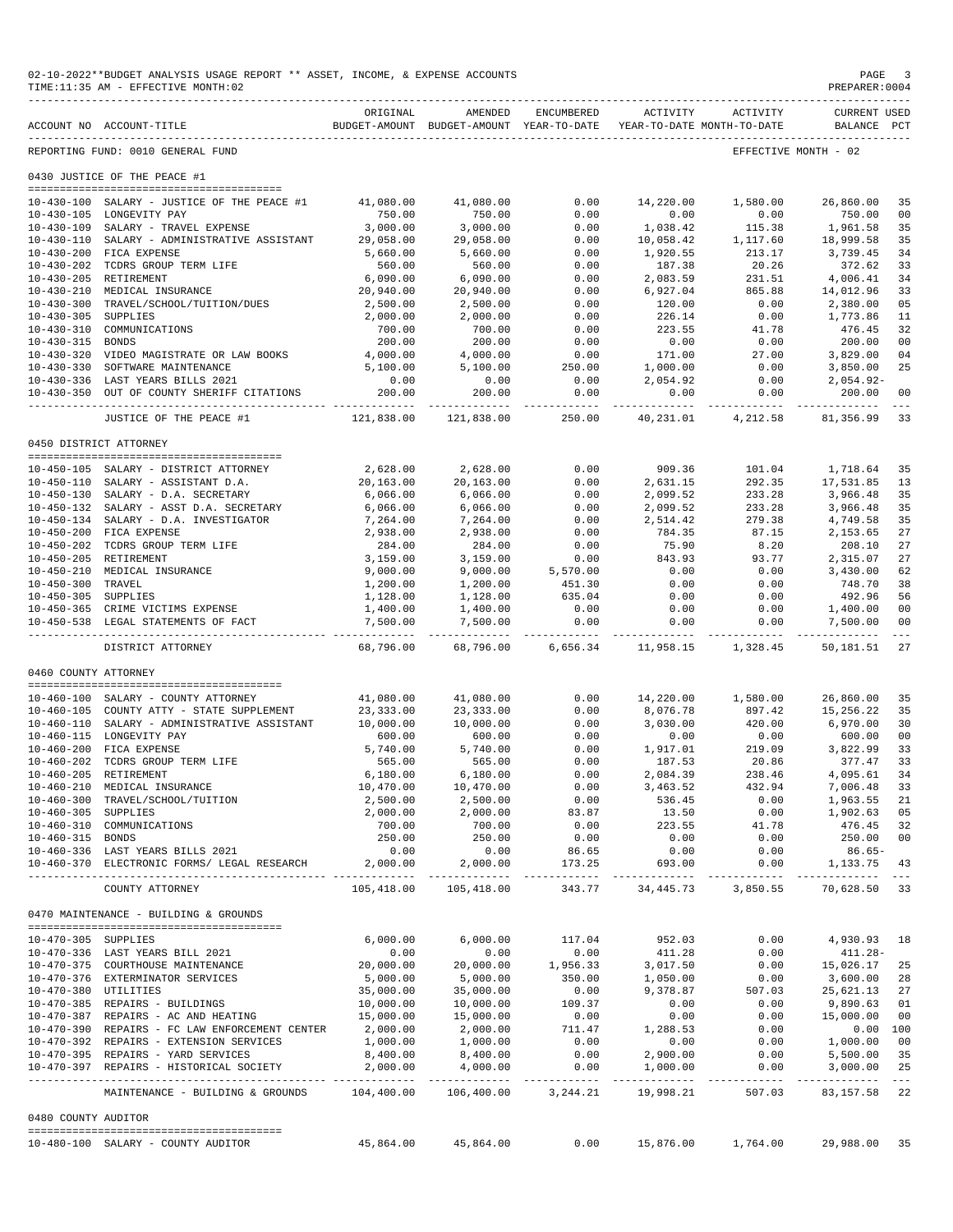|                                      | 02-10-2022**BUDGET ANALYSIS USAGE REPORT ** ASSET, INCOME, & EXPENSE ACCOUNTS<br>TIME:11:35 AM - EFFECTIVE MONTH:02 |                                                              |                                                     |                         |                             |                                        | PAGE<br>PREPARER: 0004         | -4                  |
|--------------------------------------|---------------------------------------------------------------------------------------------------------------------|--------------------------------------------------------------|-----------------------------------------------------|-------------------------|-----------------------------|----------------------------------------|--------------------------------|---------------------|
|                                      | ACCOUNT NO ACCOUNT-TITLE                                                                                            | ORIGINAL                                                     | AMENDED<br>BUDGET-AMOUNT BUDGET-AMOUNT YEAR-TO-DATE | ENCUMBERED              | ACTIVITY                    | ACTIVITY<br>YEAR-TO-DATE MONTH-TO-DATE | <b>CURRENT USED</b><br>BALANCE | PCT                 |
|                                      | REPORTING FUND: 0010 GENERAL FUND                                                                                   |                                                              |                                                     |                         |                             |                                        | EFFECTIVE MONTH - 02           |                     |
|                                      | 10-480-105 PHONE ALLOWANCE                                                                                          | 360.00                                                       | 360.00                                              | 0.00                    | 124.56                      | 13.84                                  | 235.44                         | 35                  |
| $10 - 480 - 110$                     | SALARY - ASSISTANT AUDITOR                                                                                          | 29,647.00                                                    | 29,647.00                                           | 0.00                    | 10,137.78                   | 1,126.42                               | 19,509.22                      | 34                  |
|                                      | 10-480-115 LONGEVITY PAY                                                                                            | 1,350.00                                                     | 1,350.00                                            | 0.00                    | 0.00                        | 0.00                                   | 1,350.00                       | 00                  |
| $10 - 480 - 120$                     | SALARY - ADMINSTRATIVE ASSISTANT                                                                                    | 29,058.00                                                    | 29,058.00                                           | 0.00                    | 0.00                        | 0.00                                   | 29,058.00                      | 00                  |
|                                      | 10-480-200 FICA EXPENSE                                                                                             | 8,103.00                                                     | 8,103.00                                            | 0.00                    | 1,979.14                    | 219.62                                 | 6,123.86                       | 24                  |
| 10-480-202                           | TCDRS GROUP TERM LIFE                                                                                               | 795.00                                                       | 795.00                                              | 0.00                    | 193.41                      | 20.91                                  | 601.59                         | 24                  |
|                                      | 10-480-205 RETIREMENT                                                                                               | 8,718.00                                                     | 8,718.00                                            | 0.00                    | 2,151.18                    | 239.02                                 | 6,566.82                       | 25                  |
| $10 - 480 - 210$                     | MEDICAL INSURANCE<br>10-480-300 TRAVEL/TUITION/DUES                                                                 | 31,380.00<br>3,000.00                                        | 31,380.00<br>3,000.00                               | 0.00<br>175.00          | 6,927.04<br>1,049.50        | 865.88<br>0.00                         | 24,452.96<br>1,775.50          | 22<br>41            |
| 10-480-305 SUPPLIES                  |                                                                                                                     | 2,000.00                                                     | 2,000.00                                            | 8.49                    | 1,019.96                    | 0.00                                   | 971.55                         | 51                  |
|                                      | 10-480-310 COMMUNICATIONS - IPAD EXPENSE                                                                            | 1,000.00                                                     | 1,000.00                                            | 0.00                    | 375.51                      | 41.78                                  | 624.49                         | 38                  |
|                                      | 10-480-315 BONDS & NOTARY                                                                                           | 150.00                                                       | 150.00                                              | 0.00                    | 0.00                        | 0.00                                   | 150.00                         | 00                  |
|                                      | 10-480-400 NEW EQUIPMENT                                                                                            | 640.00                                                       | 640.00                                              | 0.00                    | 0.00                        | 0.00                                   | 640.00                         | 00                  |
|                                      | COUNTY AUDITOR                                                                                                      | -------------<br>162,065.00                                  | --------------<br>162,065.00                        | -------------<br>183.49 | --------------<br>39,834.08 | -------------<br>4,291.47              | --------------<br>122,047.43   | $\frac{1}{2}$<br>25 |
| 0490 COUNTY TREASURER                |                                                                                                                     |                                                              |                                                     |                         |                             |                                        |                                |                     |
|                                      |                                                                                                                     |                                                              |                                                     |                         |                             |                                        |                                |                     |
|                                      | 10-490-100 SALARY - COUNTY TREASURER<br>10-490-105 LONGEVITY PAY                                                    | 41,080.00<br>0.00                                            | 41,080.00<br>0.00                                   | 0.00<br>0.00            | 14,220.00<br>0.00           | 1,580.00<br>0.00                       | 26,860.00<br>0.00              | 35                  |
|                                      | 10-490-110 SALARY - ADMINISTRATIVE ASSISTANT                                                                        | 29,058.00                                                    | 29,058.00                                           | 0.00                    | 10,058.44                   | 1,117.61                               | 18,999.56                      | 35                  |
|                                      | 10-490-200 FICA EXPENSE                                                                                             | 5,740.00                                                     | 5,740.00                                            | 0.00                    | 1,857.33                    | 206.37                                 | 3,882.67                       | 32                  |
|                                      | 10-490-202 TCDRS GROUP TERM LIFE                                                                                    | 570.00                                                       | 570.00                                              | 0.00                    | 179.67                      | 19.43                                  | 390.33                         | 32                  |
|                                      | 10-490-205 RETIREMENT                                                                                               | 6, 170.00                                                    | 6,170.00                                            | 0.00                    | 1,998.09                    | 222.01                                 | 4,171.91                       | 32                  |
|                                      | 10-490-210 MEDICAL INSURANCE                                                                                        | 20,940.00                                                    | 20,940.00                                           | 0.00                    | 5,628.22                    | 865.88                                 | 15, 311.78                     | 27                  |
|                                      | 10-490-300 TRAVEL/SCHOOL/TUITIONS/DUES                                                                              | 2,500.00                                                     | 2,500.00                                            | 0.00                    | 215.00                      | 0.00                                   | 2,285.00                       | 09                  |
| 10-490-305 SUPPLIES                  |                                                                                                                     | 2,000.00                                                     | 2,000.00                                            | 394.13                  | 0.00                        | 0.00                                   | 1,605.87                       | 20                  |
| 10-490-315 BONDS                     |                                                                                                                     | 200.00                                                       | 200.00                                              | 0.00                    | 0.00                        | 0.00                                   | 200.00                         | 00                  |
|                                      | 10-490-334 LAST YEARS BILLS 2020<br>10-490-400 NEW EQUIPMENT                                                        | 0.00<br>1,000.00                                             | 0.00<br>1,000.00                                    | 0.00<br>0.00            | 0.00<br>0.00                | 0.00<br>0.00                           | 0.00<br>1,000.00               | 00                  |
|                                      |                                                                                                                     |                                                              | 109,258.00                                          | $- - - - - -$<br>394.13 | -----------                 |                                        | 74,707.12                      |                     |
|                                      | COUNTY TREASURER                                                                                                    | 109,258.00                                                   |                                                     |                         | 34,156.75                   | 4,011.30                               |                                | -32                 |
|                                      | 0500 TAX ASSESSOR/COLLECTOR                                                                                         |                                                              |                                                     |                         |                             |                                        |                                |                     |
|                                      | 10-500-100 SALARY - TAX COLLECTOR                                                                                   | 41,080.00                                                    | 41,080.00                                           | 0.00                    | 14,220.00                   | 1,580.00                               | 26,860.00                      | 35                  |
|                                      | 10-500-105 LONGEVITY PAY                                                                                            | 4,800.00                                                     | 4,800.00                                            | 0.00                    | 0.00                        | 0.00                                   | 4,800.00                       | 00                  |
|                                      | 10-500-110 SALARY - ADMINISTRATIVE ASSISTANT                                                                        | 29,058.00                                                    | 29,058.00                                           | 0.00                    | 10,058.43                   | 1,117.61                               | 18,999.57                      | 35                  |
|                                      | 10-500-115 VOTER REGISTRAR                                                                                          | 350.00                                                       | 350.00                                              | 0.00                    | 0.00                        | 0.00                                   | 350.00                         | 00                  |
|                                      | 10-500-200 FICA EXPENSE                                                                                             | 5,740.00                                                     | 5,740.00                                            | 0.00                    | 1,857.33                    | 206.37                                 | 3,882.67                       | 32                  |
|                                      | 10-500-202 TCDRS GROUP TERM LIFE                                                                                    | 570.00                                                       | 570.00                                              | 0.00                    | 179.67                      | 19.43                                  | 390.33                         | 32                  |
|                                      | 10-500-205 RETIREMENT                                                                                               | 6,170.00                                                     | 6,170.00                                            | 0.00                    | 1,998.09                    | 222.01                                 | 4,171.91                       | 32                  |
| $10 - 500 - 210$                     | MEDICAL INSURANCE                                                                                                   | 20,940.00                                                    | 20,940.00                                           | 0.00                    | 6.927.04                    | 865.88                                 | 14,012.96                      | 33                  |
| $10 - 500 - 300$<br>$10 - 500 - 305$ | TRAVEL<br>SUPPLIES                                                                                                  | 2,500.00<br>1,500.00                                         | 2,500.00<br>1,500.00                                | 0.00<br>0.00            | 0.00<br>85.96               | 0.00<br>0.00                           | 2,500.00<br>1,414.04           | 00<br>06            |
| $10 - 500 - 315$                     | BONDS                                                                                                               | 450.00                                                       | 450.00                                              | 50.00                   | 0.00                        | 0.00                                   | 400.00                         | 11                  |
|                                      | 10-500-335 SUBCONTRACTOR                                                                                            |                                                              |                                                     |                         |                             |                                        |                                |                     |
|                                      | 10-500-336 LAST YEARS BILLS 2021                                                                                    |                                                              |                                                     |                         |                             |                                        |                                |                     |
|                                      | TAX ASSESSOR/COLLECTOR                                                                                              | 114,158.00 114,158.00 393.83 35,326.52 4,011.30 78,437.65 31 |                                                     |                         |                             |                                        |                                |                     |
| 0530 NON DEPARTMENTAL                |                                                                                                                     |                                                              |                                                     |                         |                             |                                        |                                |                     |
|                                      | --------------------------------------<br>10-530-200 FICA EXPENSE                                                   | 500.00                                                       | 500.00                                              | 0.00                    | 0.00                        | 0.00                                   | 500.00                         | 00                  |
|                                      | 10-530-202 TCDRS GROUP TERM LIFE                                                                                    | 30.00                                                        | 30.00                                               | 0.00                    | 0.00                        | 0.00                                   | 30.00                          | 00                  |
|                                      | 10-530-205 RETIREMENT                                                                                               | 300.00                                                       | 300.00                                              | 0.00                    | 0.00                        | 0.00                                   | 300.00                         | 00                  |
|                                      | 10-530-210 MEDICAL INSURANCE                                                                                        | 64.00                                                        | 64.00                                               | 0.00                    | 0.00                        | 0.00                                   | 64.00                          | 00                  |
| 10-530-305 SUPPLIES                  |                                                                                                                     | 2,500.00                                                     | 2,500.00                                            | 647.87                  | 316.19                      | 0.00                                   | 1,535.94                       | 39                  |
|                                      | 10-530-310 COMMUNICATIONS                                                                                           | 35,000.00                                                    | 35,000.00                                           | 275.23                  | 9,340.46                    | 1,755.76                               | 25, 384.31                     | 27                  |
|                                      | 10-530-311 SOFTWARE FOR AUDITOR & TREASURER                                                                         | 40,000.00                                                    | 40,000.00                                           | 0.00                    | 0.00                        | 0.00                                   | 40,000.00                      | 00                  |
|                                      | 10-530-335 FISHER COMMUNITY THINK TANK                                                                              | 0.00                                                         | 0.00                                                | 0.00                    | 120.51                      | 0.00                                   | $120.51-$                      |                     |
|                                      | 10-530-336 LAST YEARS BILL 2021                                                                                     | 0.00                                                         | 0.00                                                | 1,545.00-               | 4,331.78                    | 0.00                                   | $2,786.78-$                    |                     |
|                                      | 10-530-415 MISCELLANEOUS REIMBURSEMENTS                                                                             | 300.00                                                       | 300.00                                              | 0.00                    | 0.00                        | 0.00                                   | 300.00                         | 00                  |
|                                      | 10-530-418 MISCELLANEOUS EXPENSE<br>10-530-426 COUNTY RESTITUTION EXPENSE                                           | 25,506.00<br>89.00                                           | 25,506.00<br>89.00                                  | 19.24<br>0.00           | 22.72<br>0.00               | 0.00<br>0.00                           | 25,464.04<br>89.00             | 00<br>00            |
|                                      | 10-530-427 TAX COLLECTOR REG FEE REFUND                                                                             | 56.00                                                        | 56.00                                               | 0.00                    | 0.00                        | 0.00                                   | 56.00                          | 00                  |
|                                      | 10-530-430 BANK CHARGES                                                                                             | 100.00                                                       | 100.00                                              | 0.00                    | 187.70                      | 0.00                                   | 87.70- 188                     |                     |
|                                      | 10-530-436 REDISTRICTING CENUS                                                                                      | 10,000.00                                                    | 10,000.00                                           | 0.00                    | 5,000.00                    | 0.00                                   | 5,000.00                       | 50                  |
|                                      | 10-530-445 PAPER & POSTAGE                                                                                          | 10,000.00                                                    | 10,000.00                                           | 1,694.97                | 1,188.96                    | 0.00                                   | 7,116.07                       | 29                  |
|                                      | 10-530-450 ANIMAL CONTROL                                                                                           | 250.00                                                       | 250.00                                              | 0.00                    | 0.00                        | 0.00                                   | 250.00                         | 00                  |
|                                      | 10-530-455 LEGAL FEES                                                                                               | 4,500.00                                                     | 4,500.00                                            | 0.00                    | 0.00                        | 0.00                                   | 4,500.00                       | 00                  |
| $10 - 530 - 458$                     | GAME WARDEN TRAINING                                                                                                | 500.00                                                       | 500.00                                              | 0.00                    | 0.00                        | 0.00                                   | 500.00                         | 00                  |
| $10 - 530 - 460$                     | EMERGENCY MANAGEMENT COORDINATOR                                                                                    | 6,000.00                                                     | 6,000.00                                            | 0.00                    | 0.00                        | 0.00                                   | 6,000.00                       | 00                  |
| $10 - 530 - 462$<br>$10 - 530 - 467$ | NSF EXPENSE<br>SUPPLEMENTAL DEATH BENEFITS                                                                          | 150.00<br>10,000.00                                          | 150.00<br>10,000.00                                 | 0.00<br>0.00            | 0.00<br>0.00                | 0.00<br>0.00                           | 150.00<br>10,000.00            | 00<br>00            |
| $10 - 530 - 470$                     | WORKERS COMP INSURANCE                                                                                              | 25,000.00                                                    | 25,000.00                                           | 5,496.00                | 5,773.00                    | 0.00                                   | 13,731.00                      | 45                  |
|                                      | 10-530-472 UNEMPLOYMENT INSURANCE                                                                                   | 15,000.00                                                    | 15,000.00                                           | 0.00                    | 5,349.24                    | 0.00                                   | 9,650.76                       | 36                  |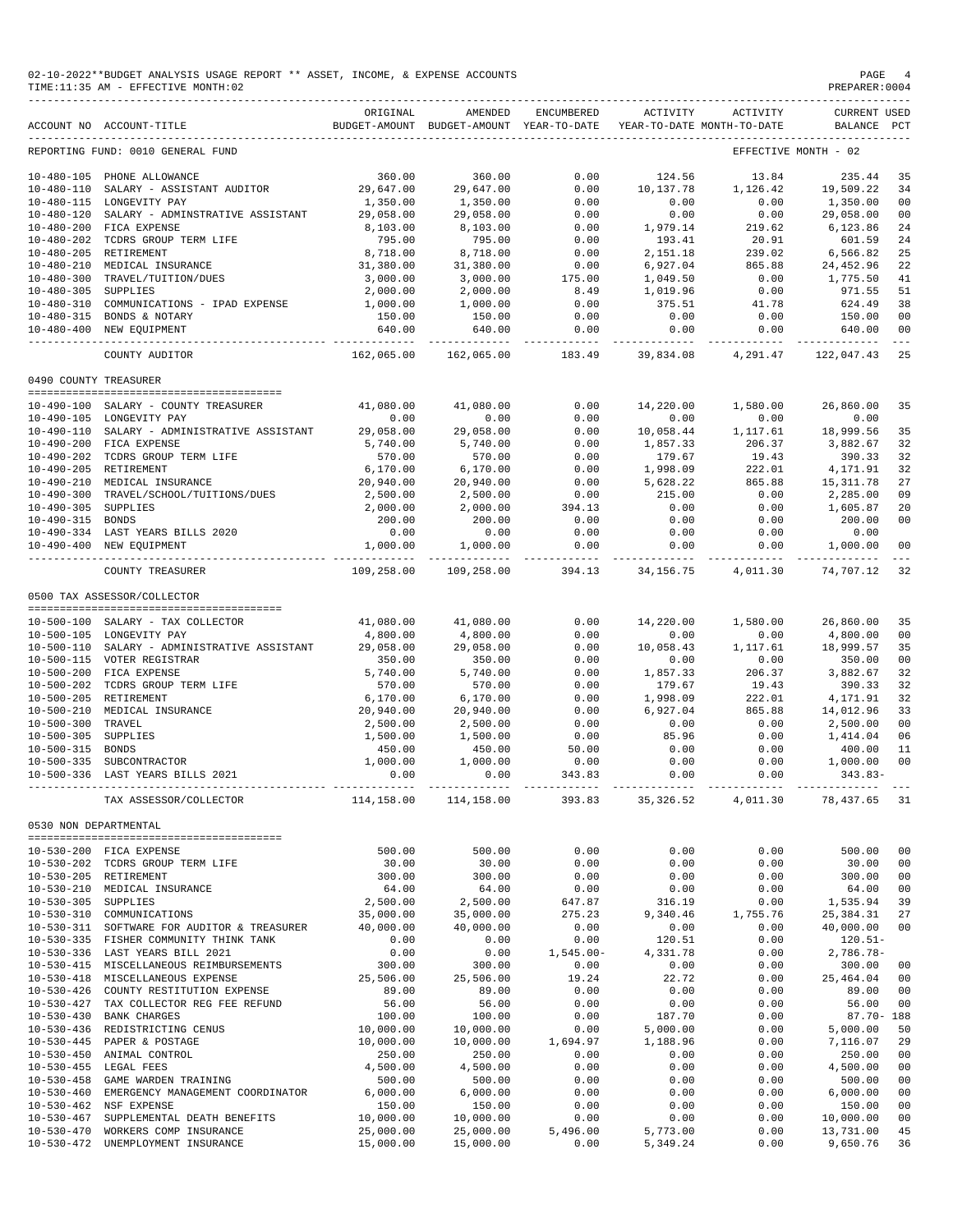|                       | 02-10-2022**BUDGET ANALYSIS USAGE REPORT ** ASSET, INCOME, & EXPENSE ACCOUNTS<br>TIME:11:35 AM - EFFECTIVE MONTH:02 |                             |                                                                                |                           |                            |                                | PAGE<br>PREPARER: 0004             |                      |
|-----------------------|---------------------------------------------------------------------------------------------------------------------|-----------------------------|--------------------------------------------------------------------------------|---------------------------|----------------------------|--------------------------------|------------------------------------|----------------------|
|                       | ACCOUNT NO ACCOUNT-TITLE                                                                                            | ORIGINAL                    | AMENDED<br>BUDGET-AMOUNT BUDGET-AMOUNT YEAR-TO-DATE YEAR-TO-DATE MONTH-TO-DATE | ENCUMBERED                | ACTIVITY                   | ACTIVITY                       | <b>CURRENT USED</b><br>BALANCE PCT |                      |
|                       | REPORTING FUND: 0010 GENERAL FUND                                                                                   |                             |                                                                                |                           |                            |                                | EFFECTIVE MONTH - 02               |                      |
|                       | 10-530-477 OUTSIDE AUDITOR                                                                                          | 28,000.00                   | 28,000.00                                                                      | 0.00                      | 0.00                       | 0.00                           | 28,000.00                          | $\overline{00}$      |
|                       | 10-530-480 DUES & FEES - COG MATCH                                                                                  | 3,000.00                    | 3,000.00                                                                       | 0.00                      | 35.00                      | 0.00                           | 2,965.00                           | 01                   |
|                       | 10-530-482 LIABILITY INSURANCE                                                                                      | 60,000.00                   | 60,000.00                                                                      | 0.00                      | 31,223.00                  | 0.00                           | 28,777.00                          | 52                   |
| 10-530-485 LEGAL ADS  |                                                                                                                     | 2,700.00                    | 2,700.00                                                                       | 1, 231.20                 | 2,214.45                   | 0.00                           | 745.65- 128                        |                      |
|                       | 10-530-486 RURAL FIRE DEPT FUEL EXPENSE                                                                             | 10,500.00                   | 10,500.00                                                                      | 342.75                    | 1,098.36                   | 0.00                           | 9,058.89                           | 14                   |
|                       | 10-530-487 RURAL FIRE EQUIPMENT                                                                                     | 13,000.00                   | 13,000.00                                                                      | 515.60                    | 1,056.75                   | 0.00                           | 11,427.65                          | 12                   |
|                       | 10-530-488 RURAL FIRE SCHOOL                                                                                        | 2,500.00                    | 2,500.00                                                                       | 0.00<br>0.00              | 0.00                       | 0.00                           | 2,500.00                           | 00<br>74             |
|                       | 10-530-489 RURAL FIRE INSURANCE TRUCKS<br>10-530-490 COUNTY LIBRARIES                                               | 5,000.00<br>5,000.00        | 5,000.00<br>5,000.00                                                           | 0.00                      | 3,719.00<br>5,000.00       | 0.00<br>0.00                   | 1,281.00<br>0.00 100               |                      |
|                       | 10-530-492 INTERLOCAL AGREEMENTS-LUBBOCK                                                                            | 1,000.00                    | 1,000.00                                                                       | 0.00                      | 1,000.00                   | 0.00                           | 0.00 100                           |                      |
|                       | 10-530-495 D.A. LEGAL STATEMENT OF FACTS                                                                            | 5,000.00                    | 5,000.00                                                                       | 0.00                      | 0.00                       | 0.00                           | 5,000.00                           | 00                   |
|                       | 10-530-497 CASH MATCH SENIOR CITIZENS                                                                               | 10,000.00                   | 10,000.00                                                                      | 0.00                      | 0.00                       | 0.00                           | 10,000.00                          | $\overline{00}$      |
|                       | 10-530-500 DRUG & ALCOHOL TESTING                                                                                   | 2,000.00                    | 2,000.00                                                                       | 0.00                      | 0.00                       | 0.00                           | 2,000.00                           | 00                   |
|                       | NON DEPARTMENTAL                                                                                                    | ------------<br>333,545.00  | -----------------------------<br>333,545.00                                    | 8,677.86                  | -------------<br>76,977.12 | 1,755.76                       | 247,890.02                         | 26                   |
|                       | 0540 COUNTY & DISTRICT COURT                                                                                        |                             |                                                                                |                           |                            |                                |                                    |                      |
|                       | --------------------------------------                                                                              |                             |                                                                                |                           |                            |                                |                                    |                      |
|                       | 10-540-502 AD LITEM TAX SUITS - T REES                                                                              | 1,000.00                    | 1,000.00                                                                       | 0.00                      | 0.00                       | 0.00                           | 1,000.00                           | 00                   |
|                       | 10-540-504 ADULT PROBATION SUPPLIES                                                                                 | 200.00                      | 200.00                                                                         | 0.00                      | 0.00                       | 0.00                           | 200.00                             | 00                   |
|                       | 10-540-506 JUVENILE OFFICER EXPENSES 19,460.00<br>10-540-508 GRAND JURY                                             |                             | 19,460.00                                                                      | 0.00<br>0.00              | 0.00<br>1,480.00           | 0.00<br>0.00                   | 19,460.00<br>1,720.00              | 0 <sub>0</sub><br>46 |
|                       | 10-540-510 PETIT JURY                                                                                               | 3,200.00<br>3,000.00        | 3,200.00<br>3,000.00                                                           | 0.00                      | 0.00                       | 0.00                           | 3,000.00                           | 00                   |
| 10-540-512 J.P. JURY  |                                                                                                                     | 100.00                      | 100.00                                                                         | 0.00                      | 0.00                       | 0.00                           | 100.00                             | 0 <sub>0</sub>       |
|                       | 10-540-513 J.P. ATTORNEY COLLECTIONS                                                                                | 2,300.00                    | 2,300.00                                                                       | 429.45                    | 1,697.12                   | 0.00                           | 173.43                             | 92                   |
|                       | 10-540-514 JURY LODGING & MEALS                                                                                     | 600.00                      | 600.00                                                                         | 0.00                      | 0.00                       | 0.00                           | 600.00                             | 0 <sub>0</sub>       |
|                       | 10-540-516 JURY COMMISSION                                                                                          | 200.00                      | 200.00                                                                         | 0.00                      | 0.00                       | 0.00                           | 200.00                             | 00                   |
|                       | 10-540-517 COUNTY COURT VISTING COURT REPORTER                                                                      | 1,000.00                    | 1,000.00                                                                       | 0.00                      | 0.00                       | 0.00                           | 1,000.00                           | 00                   |
|                       | 10-540-518 COURT APPOINTED ATTORNEY                                                                                 | 26,000.00                   | 26,000.00                                                                      | 492.50                    | 14,228.25                  | 0.00                           | 11,279.25                          | 57                   |
|                       | 10-540-520 INTERPRETOR                                                                                              | 2,000.00                    | 2,000.00                                                                       | 0.00                      | 856.75                     | 0.00                           | 1,143.25                           | 43                   |
|                       | 10-540-522 PSYCHIATRIC EVALUATION<br>10-540-524 JUVENILE DETENTION                                                  | 3,500.00<br>5,000.00        | 3,500.00<br>5,000.00                                                           | 1,466.00<br>0.00          | 962.00<br>0.00             | 0.00<br>0.00                   | 1,072.00<br>5,000.00               | 69<br>0 <sub>0</sub> |
|                       | 10-540-525 OUT OF COUNTY CITATIONS                                                                                  | 180.00                      | 180.00                                                                         | 0.00                      | 0.00                       | 0.00                           | 180.00                             | 00                   |
|                       | 10-540-526 DA & CA DRUG TESTING                                                                                     | 5,000.00                    | 5,000.00                                                                       | 0.00                      | 0.00                       | 0.00                           | 5,000.00                           | 00                   |
|                       | COUNTY & DISTRICT COURT                                                                                             | --------------<br>72,740.00 | -------------<br>72,740.00                                                     | -------------<br>2,387.95 | -----------<br>19,224.12   | --------<br>0.00               | -------------<br>51, 127.93        | 30                   |
|                       |                                                                                                                     |                             |                                                                                |                           |                            |                                |                                    |                      |
| 0550 32ND JUDICIAL    |                                                                                                                     |                             |                                                                                |                           |                            |                                |                                    |                      |
|                       | 10-550-100 SALARY - DIST COURT ADMIN                                                                                | 8,553.00                    | 8,553.00                                                                       | 0.00                      | 2,960.37                   | 328.93                         | 5,592.63                           | 35                   |
|                       | 10-550-105 SALARY - DISTRICT JUDGE                                                                                  | 2,628.00                    | 2,628.00                                                                       | 0.00                      | 909.36                     | 101.04                         | 1,718.64                           | 35                   |
|                       | 10-550-117 SALARY - COURT REPORTER                                                                                  | 13,761.00                   | 13,761.00                                                                      | 0.00                      | 4,763.34                   | 529.26                         | 8,997.66                           | 35                   |
|                       | 10-550-200 FICA EXPENSE                                                                                             | 1,909.00                    | 1,909.00                                                                       | 0.00                      | 660.33                     | 73.37                          | 1,248.67                           | 35                   |
|                       | 10-550-202 TCDRS GROUP TERM LIFE                                                                                    | 188.00                      | 188.00                                                                         | 0.00                      | 63.93                      | 6.91                           | 124.07                             | 34                   |
|                       | 10-550-205 RETIREMENT                                                                                               | 2,053.00                    | 2,053.00                                                                       | 0.00                      | 710.55                     | 78.95                          | 1,342.45                           | 35                   |
| 10-550-300 TRAVEL     | 10-550-210 MEDICAL INSURANCE                                                                                        | 2,100.00<br>1,000.00        | 2,100.00                                                                       | 1,278.00<br>73.62         | 0.00<br>0.00               | 0.00<br>0.00                   | 822.00<br>926.38 07                | 61                   |
| 10-550-305 SUPPLIES   |                                                                                                                     | 1,127.00                    | 1,000.00<br>1,127.00                                                           | 962.00                    | 0.00                       | 0.00                           | 165.00 85                          |                      |
|                       | 10-550-530 7TH ADM REGION ASSESSMENT                                                                                | 378.00                      | 378.00                                                                         | 0.00                      | 377.09                     | 0.00                           | $0.91$ 100                         |                      |
|                       | 10-550-532 COURT REPORTER INSURANCE                                                                                 | 1,300.00                    | 1,300.00                                                                       | 0.00                      | 0.00                       | $0.00$<br>0.00<br>0.00<br>0.00 | 1,300.00 00                        |                      |
|                       | 10-550-534 LUNACY COMMITMENT                                                                                        | 3,500.00                    | 3,500.00                                                                       | 0.00                      | 0.00                       |                                | 3,500.00 00                        |                      |
|                       | 10-550-536 VISITING JUDGE/COURT REPORTER                                                                            | 2,000.00                    | 2,000.00                                                                       | 0.00                      | 0.00                       |                                | 2,000.00 00                        |                      |
|                       | 10-550-538 D.J. LEGAL STATEMENT OF FACTS                                                                            | 7,900.00                    | 7,900.00                                                                       | 0.00                      | 0.00                       | $0.00$<br>$0.00$               | 7,900.00 00                        |                      |
|                       | 10-550-539 INVESTIGATOR                                                                                             | 2,000.00                    | 2,000.00                                                                       | 0.00                      | 0.00                       |                                | 2,000.00                           | 0 <sub>0</sub>       |
|                       | 32ND JUDICIAL                                                                                                       | 50,397.00                   | 50,397.00                                                                      |                           |                            | 2, 313.62 10, 444.97 1, 118.46 | 37,638.41 25                       |                      |
| 0560 INDIGENT WELFARE |                                                                                                                     |                             |                                                                                |                           |                            |                                |                                    |                      |
|                       | 10-560-560 CHILD CARE                                                                                               | 500.00                      | 500.00                                                                         | 0.00                      | 0.00                       | 0.00                           | 500.00                             | 0 <sub>0</sub>       |
|                       | 10-560-562 DOCTOR'S SERVICES                                                                                        | 5,000.00                    | 5,000.00                                                                       | 0.00                      | 2,047.26                   | 0.00                           | 2,952.74 41                        |                      |
|                       | 10-560-563 OUT OF COUNTY COURT COST                                                                                 | 400.00                      | 400.00                                                                         | 0.00                      | 0.00                       | 0.00                           | 400.00 00                          |                      |
| 10-560-564 BURIALS    |                                                                                                                     | 5,000.00                    | 5,000.00                                                                       | 0.00                      | 1,000.00                   | 0.00                           | 4,000.00                           | 20                   |
|                       | 10-560-566 EMERGENCY AID                                                                                            | 100.00                      | 100.00                                                                         | 0.00                      | 0.00                       | 0.00                           | 100.00                             | 00                   |
| 10-560-568 CLOTHING   |                                                                                                                     | 100.00                      | 100.00<br>100.00                                                               | 0.00                      | 0.00                       | 0.00                           | 100.00                             | 0 <sub>0</sub>       |
|                       | 10-560-570 MEALS, ROOM, CARE                                                                                        | 100.00                      |                                                                                | 0.00                      | 0.00                       | 0.00                           | 100.00                             | 0 <sub>0</sub>       |
| 10-560-572 HOSPITAL   | 10-560-574 MEDICAL BILLS                                                                                            | 100.00<br>100.00            | 100.00<br>100.00                                                               | 0.00<br>0.00              | 0.00<br>0.00               | 0.00<br>0.00                   | 100.00<br>100.00                   | 0 <sub>0</sub><br>00 |
|                       | 10-560-576 MEDICAL SUPPLIES                                                                                         | 100.00                      | 100.00                                                                         | 0.00                      | 0.00                       | 0.00                           | 100.00                             | 00                   |
|                       | 10-560-579 AUTOPSY EXPENSE                                                                                          | 7,500.00                    | 7,500.00                                                                       | 984.00                    | 3,000.00                   | 0.00                           | 3,516.00                           | 53                   |
|                       | INDIGENT WELFARE                                                                                                    | 19,000.00                   | 19,000.00                                                                      | _______________<br>984.00 | . <u>.</u><br>6,047.26     |                                | $0.00$ 11,968.74 37                |                      |
| 0580 COUNTY SHERIFF   |                                                                                                                     |                             |                                                                                |                           |                            |                                |                                    |                      |
|                       |                                                                                                                     |                             |                                                                                |                           |                            |                                |                                    |                      |
|                       | 10-580-100 SALARY - SHERIFF                                                                                         | 48,486.00                   | 48,486.00                                                                      | 0.00                      | 16,783.29                  |                                | 1,864.81 31,702.71 35              |                      |
|                       | 10-580-105 LONGEVITY PAY                                                                                            | 0.00                        | 0.00                                                                           | 0.00                      | 0.00                       | 0.00                           | 0.00                               |                      |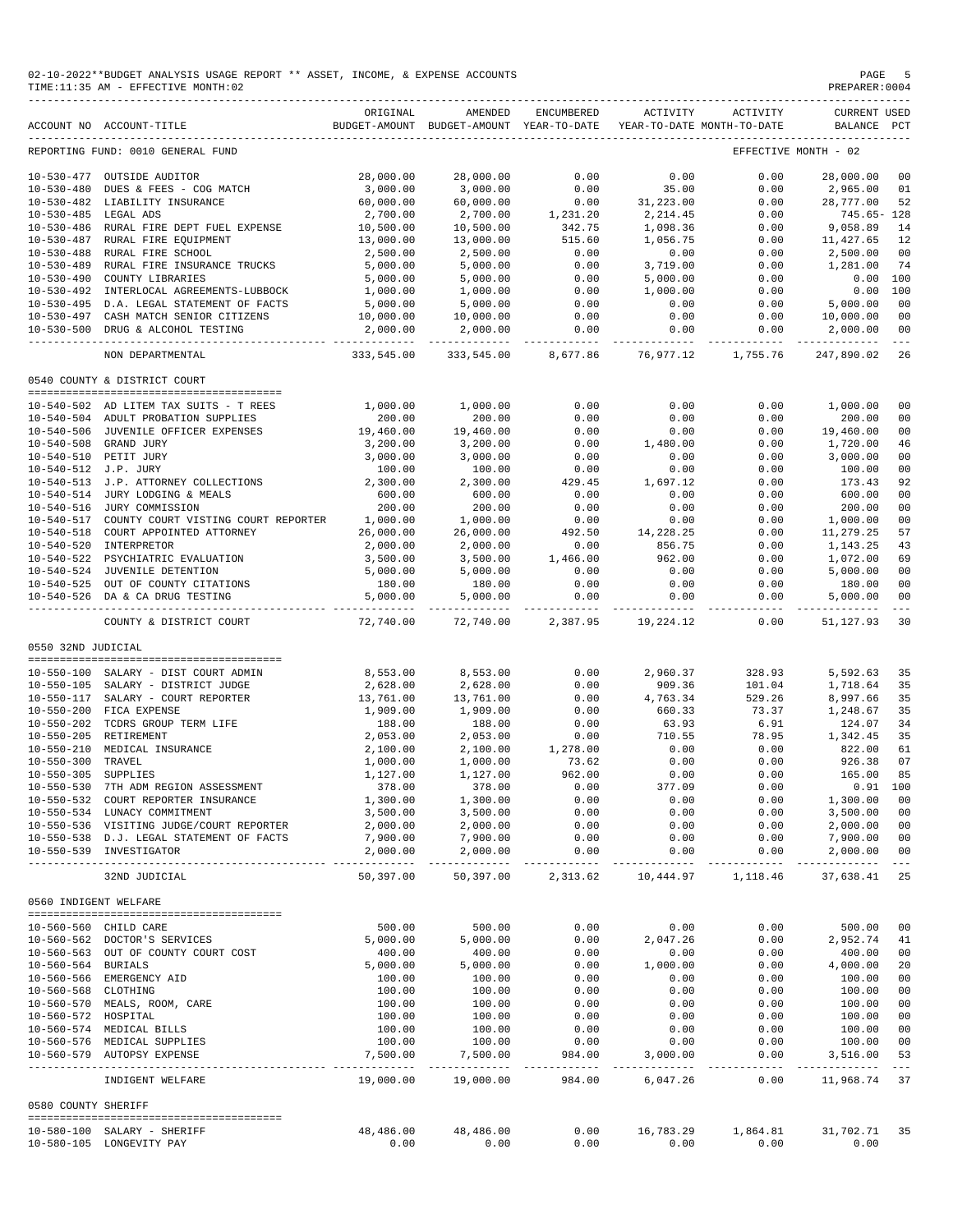#### 02-10-2022\*\*BUDGET ANALYSIS USAGE REPORT \*\* ASSET, INCOME, & EXPENSE ACCOUNTS PAGE 6 PAGE 6 PAGE 6 PAGE 6 PAGE 6 PAGE 6 PAGE 6 PAGE 6 PAGE 6 PAGE 6 PAGE 6 PAGE 6 PAGE 6 PAGE 6 PAGE 6 PAGE 6 PAGE 6 PAGE 6 PAGE 6 PAGE 6 PAGE TIME:11:35 AM - EFFECTIVE MONTH:02

------------------------------------------------------------------------------------------------------------------------------------------- ORIGINAL AMENDED ENCUMBERED ACTIVITY ACTIVITY CURRENT USED

|                                      | ACCOUNT NO ACCOUNT-TITLE                                                           |                        | BUDGET-AMOUNT BUDGET-AMOUNT YEAR-TO-DATE |                     | YEAR-TO-DATE MONTH-TO-DATE |                           | BALANCE PCT                 |                      |
|--------------------------------------|------------------------------------------------------------------------------------|------------------------|------------------------------------------|---------------------|----------------------------|---------------------------|-----------------------------|----------------------|
|                                      | REPORTING FUND: 0010 GENERAL FUND                                                  |                        |                                          |                     |                            |                           | EFFECTIVE MONTH - 02        |                      |
|                                      | 10-580-108 SALARY - CHIEF DEPUTY                                                   | 45,950.00              | 45,950.00                                | 0.00                | 15,823.50                  | 1,767.30                  | 30,126.50                   | -34                  |
| $10 - 580 - 109$                     | SALARY - PATROL SERGEANT                                                           | 44,460.00              | 44,460.00                                | 0.00                | 6,795.54                   | 1,708.82                  | 37,664.46                   | 15                   |
| $10 - 580 - 110$                     | SALARY - FULL TIME DEPUTIES                                                        | 128,260.00             | 128,260.00                               | 0.00                | 37,695.08                  | 3,288.64                  | 90,564.92                   | 29                   |
| $10 - 580 - 111$                     | SALARY - DEPUTIES TXDOT STEP PROG                                                  | 0.00                   | 0.00                                     | 0.00                | 1,044.47                   | 0.00                      | $1,044.47-$                 |                      |
| $10 - 580 - 115$                     | PHONE ALLOWANCE                                                                    | 1,670.00               | 1,670.00                                 | 0.00                | 498.24                     | 55.36                     | 1,171.76                    | 30                   |
| $10 - 580 - 120$                     | SALARY - PART TIME DEPUTIES                                                        | 5,000.00               | 5,000.00                                 | 0.00                | 764.80                     | 0.00                      | 4,235.20                    | 15                   |
| $10 - 580 - 145$                     | SALARY - OVERTIME CHIEF DEPUTY                                                     | 3,210.00               | 3,210.00                                 | 0.00                | 809.30                     | 23.12                     | 2,400.70                    | 25                   |
| 10-580-146<br>$10 - 580 - 147$       | SALARY - OVERTIME DEPUTIES FT<br>SALARY - OVERTIME PATROL SERGEANT                 | 8,950.00<br>3,110.00   | 8,950.00<br>3,110.00                     | 0.00<br>0.00        | 3,742.74<br>447.15         | 301.14<br>29.81           | 5,207.26<br>2,662.85        | 42<br>14             |
| $10 - 580 - 160$                     | SALARY - HOLIDAYS CHIEF DEPUTY                                                     | 2,590.00               | 2,590.00                                 | 0.00                | 1,500.15                   | 0.00                      | 1,089.85                    | 58                   |
| $10 - 580 - 161$                     | SALARY - HOLIDAYS DEPUTIES FT                                                      | 9,640.00               | 9,640.00                                 | 0.00                | 4,129.92                   | 0.00                      | 5,510.08                    | 43                   |
| $10 - 580 - 162$                     | SALARY - HOLIDAYS PATROL SERGEANT                                                  | 3,340.00               | 3,340.00                                 | 0.00                | 953.76                     | 0.00                      | 2,386.24                    | 29                   |
| $10 - 580 - 200$                     | FICA EXPENSE                                                                       | 22,930.00              | 22,930.00                                | 0.00                | 6,819.29                   | 673.82                    | 16,110.71                   | 30                   |
| $10 - 580 - 202$                     | TCDRS GROUP TERM LIFE                                                              | 2,250.00               | 2,250.00                                 | 0.00                | 673.08                     | 65.08                     | 1,576.92                    | 30                   |
| $10 - 580 - 205$                     | RETIREMENT                                                                         | 24,670.00              | 24,670.00                                | 0.00                | 7,488.29                   | 743.91                    | 17,181.71                   | 30                   |
| $10 - 580 - 210$                     | MEDICAL INSURANCE                                                                  | 62,810.00              | 62,810.00                                | 0.00                | 16,884.66                  | 2,164.70                  | 45, 925.34                  | 27                   |
| $10 - 580 - 300$                     | TRAVEL                                                                             | 2,500.00               | 2,500.00                                 | 25.20               | 1,279.85                   | 0.00                      | 1,194.95                    | 52                   |
| $10 - 580 - 305$                     | SUPPLIES & EQUIPMENT                                                               | 2,000.00               | 17,000.00                                | 5,934.32            | 3,217.63                   | 0.00                      | 7,848.05                    | 54                   |
| $10 - 580 - 310$                     | COMMUNICATIONS                                                                     | 1,200.00               | 1,200.00                                 | 0.00                | 223.55                     | 41.78                     | 976.45                      | 19<br>0 <sub>0</sub> |
| $10 - 580 - 315$<br>$10 - 580 - 336$ | BONDS & NOTARY<br>LAST YEARS BILLS 2021                                            | 200.00<br>0.00         | 200.00<br>0.00                           | 0.00<br>734.86      | 0.00<br>712.75             | 0.00<br>0.00              | 200.00<br>$1,447.61-$       |                      |
| $10 - 580 - 608$                     | VEHICLE EXPENSE                                                                    | 10,000.00              | 10,000.00                                | 1,241.00            | 998.44                     | 0.00                      | 7,760.56                    | 22                   |
| $10 - 580 - 609$                     | NEW VEHICLES                                                                       | 54,881.00              | 54,881.00                                | 28,917.71           | 34,750.57                  | 0.00                      | 8,787.28- 116               |                      |
|                                      | 10-580-616 VEHICLE GAS                                                             | 30,000.00              | 30,000.00                                | 1,175.78            | 11,908.98                  | 1,323.68                  | 16,915.24                   | 44                   |
|                                      | 10-580-618 VEHICLE TIRES                                                           | 0.00                   | 0.00<br>_____________                    | 0.00                | 0.00                       | 0.00                      | 0.00                        |                      |
|                                      | COUNTY SHERIFF                                                                     | 518,107.00             | 533,107.00                               | 38,028.87           | . <u>.</u><br>175,945.03   | ------------<br>14,051.97 | -------------<br>319,133.10 | 40                   |
|                                      | 0585 FC LAW ENFORCEMENT CENTER                                                     |                        |                                          |                     |                            |                           |                             |                      |
|                                      | 10-585-105 LONGEVITY PAY                                                           | 600.00                 | 600.00                                   | 0.00                | 0.00                       | 0.00                      | 600.00                      | 00                   |
|                                      | 10-585-110 SALARY - JAIL ADMINISTRATOR                                             | 32,080.00              | 32,080.00                                | 0.00                | 10,732.32                  | 1,233.60                  | 21, 347.68                  | 33                   |
|                                      | 10-585-111 SALARY - LEC COOK                                                       | 0.00                   | 0.00                                     | 0.00                | 838.68                     | 838.68                    | $838.68 -$                  |                      |
|                                      | 10-585-112 SALARY - JAIL SERGEANT FT                                               | 31,140.00              | 31,140.00                                | 0.00                | 9,490.98                   | 1,197.60                  | 21,649.02                   | 30                   |
|                                      | 10-585-113 SALARY - DISPATCH SERGEANT FT                                           | 31,140.00              | 31,140.00                                | 0.00                | 9,550.86                   | 1,152.69                  | 21,589.14                   | 31                   |
|                                      | 10-585-115 PHONE ALLOWANCE                                                         | 340.00                 | 340.00                                   | 0.00                | 124.56                     | 13.84                     | 215.44                      | 37                   |
|                                      | 10-585-142 SALARY - FULL TIME JAILERS                                              | 270,700.00             | 270,700.00                               | 0.00                | 81,001.31                  | 9,832.80                  | 189,698.69                  | 30                   |
|                                      | 10-585-144 SALARY - PART TIME JAILERS                                              | 15,551.00              | 15,551.00                                | 0.00                | 5,711.70                   | 0.00                      | 9,839.30                    | 37                   |
|                                      | 10-585-145 SALARY - OVERTIME JAIL ADMIN                                            | 4,820.00<br>40,610.00  | 4,820.00<br>40,610.00                    | 0.00<br>0.00        | 1,225.89                   | 393.21                    | 3,594.11                    | 25<br>36             |
| $10 - 585 - 146$<br>$10 - 585 - 148$ | SALARY - OVER TIME JAILER/DISPATCH<br>SALARY - OVERTIME JAIL SERGEANT              | 4,680.00               | 4,680.00                                 | 0.00                | 14,754.63<br>1,886.24      | 1,756.89<br>359.28        | 25,855.37<br>2,793.76       | 40                   |
| $10 - 585 - 149$                     | SALARY - OVERTIME DISPATCH SERGEANT                                                | 4,680.00               | 4,680.00                                 | 0.00                | 1,706.88                   | 224.60                    | 2,973.12                    | 36                   |
| $10 - 585 - 160$                     | SALARY - HOLIDAY PAY JAIL ADMIN                                                    | 1,950.00               | 1,950.00                                 | 0.00                | 1,156.50                   | 0.00                      | 793.50                      | 59                   |
| $10 - 585 - 161$                     | SALARY - HOLIDAY PAY FT JAILERS                                                    | 21,870.00              | 21,870.00                                | 0.00                | 10,758.24                  | 0.00                      | 11, 111.76                  | 49                   |
| $10 - 585 - 162$                     | SALARY - HOLIDAY PAY JAIL SERGEANT                                                 | 2,520.00               | 2,520.00                                 | 0.00                | 1,437.12                   | 0.00                      | 1,082.88                    | 57                   |
| $10 - 585 - 163$                     | SALARY - HOLIDAY PAY DISPATCH SERG                                                 | 2,520.00               | 2,520.00                                 | 0.00                | 1,437.12                   | 0.00                      | 1,082.88                    | 57                   |
| $10 - 585 - 200$                     | FICA EXPENSE                                                                       | 34,400.00              | 34,400.00                                | 0.00                | 11,259.05                  | 1,263.22                  | 23,140.95                   | 33                   |
| $10 - 585 - 202$                     | TCDRS GROUP TERM LIFE                                                              | 3,380.00               | 3,380.00                                 | 0.00                | 1,122.16                   | 122.43                    | 2,257.84                    | 33                   |
| $10 - 585 - 205$                     | RETIREMENT                                                                         | 37,010.00              | 37,010.00                                | 0.00                | 12,494.33                  | 1,399.37                  | 24,515.67                   | 34                   |
| $10 - 585 - 210$                     | MEDICAL INSURANCE                                                                  | 125,610.00             | 125,610.00                               | 0.00                | 29,975.58                  | 3,476.36                  | 95,634.42                   | 24                   |
| $10 - 585 - 300$                     | TRAVEL                                                                             | 3,000.00               | 3,000.00                                 | 0.00                | 0.00                       | 0.00                      | 3,000.00                    | 0 <sub>0</sub>       |
| 10-585-305 SUPPLIES                  |                                                                                    | 5,500.00               | 5,500.00                                 | 620.86              | 2,845.13                   | 0.00                      | 2,034.01                    | 63                   |
|                                      | 10-585-310 COMMUNICATIONS<br>10-585-313 INSPECTIONS & MAINTENCE                    | 16,000.00<br>1,500.00  | 16,000.00<br>1,500.00                    | 0.00<br>249.04      | 2,840.04<br>695.00         | 567.87<br>0.00            | 13,159.96<br>555.96         | 18<br>63             |
|                                      | 10-585-315 BONDS FOR EMPLOYEES                                                     | 500.00                 | 500.00                                   | 0.00                | 0.00                       | 0.00                      | 500.00                      | 00                   |
|                                      | 10-585-320 COMPUTER SOFTWARE & MAINTENCE                                           | 2,000.00               | 2,000.00                                 | 0.00                | 7,500.00                   | 0.00                      | $5,500.00 - 375$            |                      |
|                                      | 10-585-325 CERT TRAINING FOR JAIL STAFF                                            | 2,000.00               | 2,000.00                                 | $165.00 -$          | 774.80                     | 0.00                      | 1,390.20                    | 30                   |
|                                      | 10-585-336 LAST YEARS BILLS 2021                                                   | 0.00                   | 0.00                                     | 126.09              | 17,310.67                  | 0.00                      | 17,436.76-                  |                      |
|                                      | 10-585-380 UTILITIES FOR LAW CENTER                                                | 27,000.00              | 27,000.00                                | 0.00                | 12,983.93                  | 590.76                    | 14,016.07                   | 48                   |
|                                      | 10-585-385 LAW CENTER REPAIRS                                                      | 5,000.00               | 5,000.00                                 | 1,908.56            | 2,714.65                   | 0.00                      | 376.79                      | 92                   |
|                                      | 10-585-475 COPY EXPENSE FOR LAW CENTER                                             | 3,600.00               | 3,600.00                                 | 0.00                | 0.00                       | 0.00                      | 3,600.00                    | 00                   |
|                                      | 10-585-604 NEW HIRE PSYCHIATRIC TESTING                                            | 4,200.00               | 4,200.00                                 | 553.10              | 552.00                     | 0.00                      | 3,094.90                    | 26                   |
|                                      | 10-585-605 OUT OF COUNTY HOUSING                                                   | 10,000.00              | 10,000.00                                | 0.00                | 1,240.00                   | 0.00                      | 8,760.00                    | 12                   |
|                                      | 10-585-612 INMATE EXPENSE                                                          | 25,000.00              | 25,000.00                                | 3,800.05            | 7,080.55                   | 152.98                    | 14,119.40                   | 44                   |
|                                      | 10-585-614 INMATE MEDICAL<br>10-585-625 LAW CENTER BUILDING INSURANCE              | 15,000.00<br>20,000.00 | 15,000.00<br>20,000.00                   | 402.13<br>0.00      | 2,049.41<br>0.00           | 0.00<br>0.00              | 12,548.46<br>20,000.00      | 16<br>00             |
|                                      | FC LAW ENFORCEMENT CENTER                                                          | 805,901.00             | ______________                           | 805,901.00 7,494.83 |                            | 265, 250.33 24, 576.18    | 533,155.84                  | 34                   |
| 0590 EXTENSION AGENT                 |                                                                                    |                        |                                          |                     |                            |                           |                             |                      |
|                                      |                                                                                    |                        |                                          |                     |                            |                           |                             |                      |
|                                      | 10-590-100 SALARY - CEA-AG                                                         | 16,224.00              | 16,224.00                                | 0.00                | 5,616.00                   | 624.00                    | 10,608.00                   | 35                   |
|                                      | 10-590-109 SALARY - TRAVEL EXPENSE<br>10-590-110 SALARY - ADMINISTRATIVE ASSISTANT | 6,000.00               | 6,000.00                                 | 0.00<br>0.00        | 2,076.93<br>2,585.00       | 230.77                    | 3,923.07<br>7,415.00        | 35<br>26             |
|                                      | 10-590-200 FICA EXPENSE                                                            | 10,000.00<br>2,470.00  | 10,000.00<br>2,470.00                    | 0.00                | 786.27                     | 340.00<br>91.40           | 1,683.73                    | 32                   |
|                                      | 10-590-202 TCDRS GROUP TERM LIFE                                                   | 250.00                 | 250.00                                   | 0.00                | 19.16                      | 2.45                      | 230.84                      | 08                   |
|                                      | 10-590-205 RETIREMENT                                                              | 2,660.00               | 2,660.00                                 | 0.00                | 212.74                     | 27.98                     | 2,447.26                    | 08                   |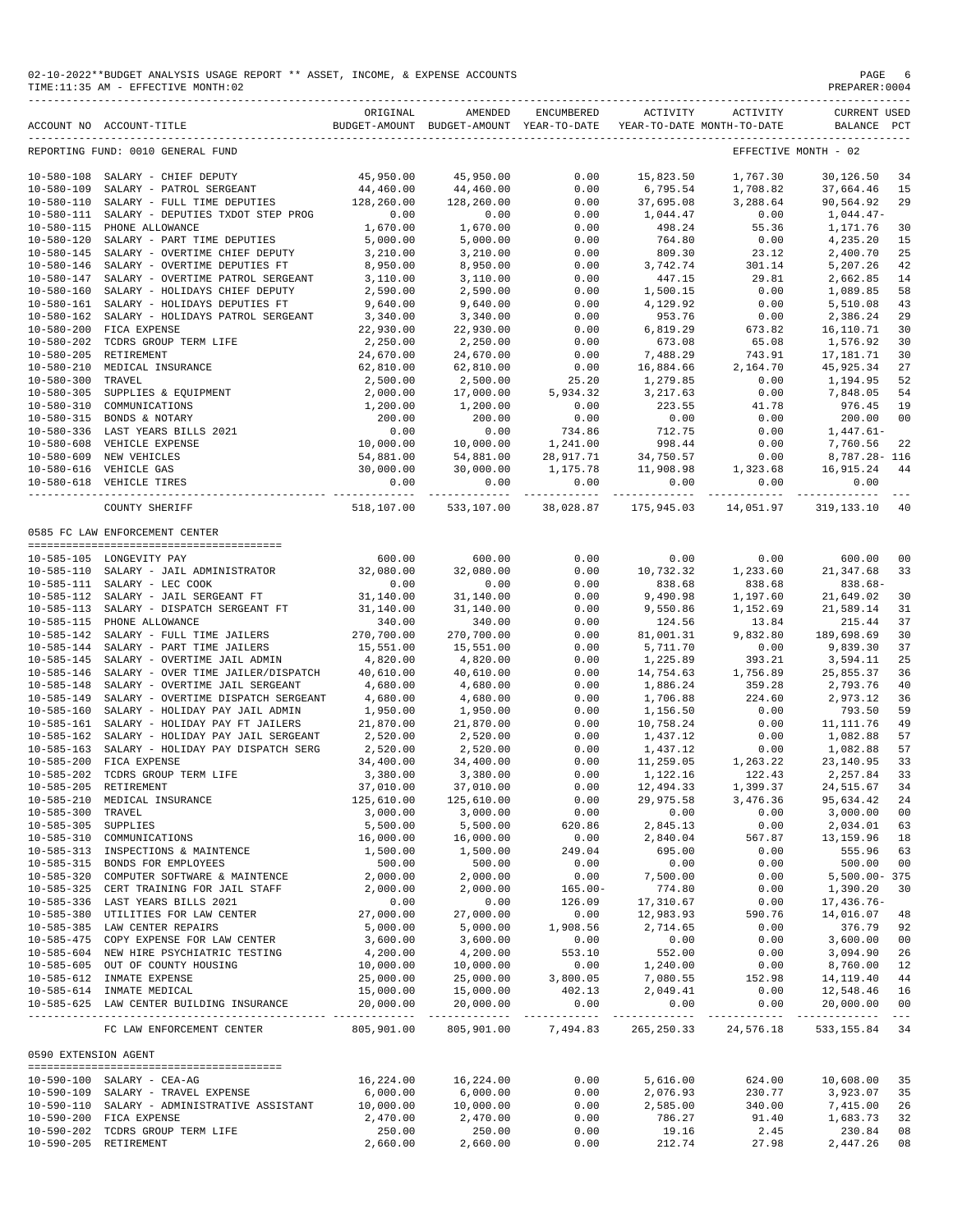|                  | 02-10-2022**BUDGET ANALYSIS USAGE REPORT ** ASSET, INCOME, & EXPENSE ACCOUNTS<br>PAGE 7<br>TIME: 11:35 AM - EFFECTIVE MONTH: 02<br>PREPARER: 0004<br>ORIGINAL<br>AMENDED<br>ENCUMBERED<br>ACTIVITY<br><b>CURRENT USED</b><br>ACTIVITY<br>BUDGET-AMOUNT YEAR-TO-DATE<br>ACCOUNT NO ACCOUNT-TITLE<br>BUDGET-AMOUNT<br>YEAR-TO-DATE MONTH-TO-DATE<br>BALANCE PCT<br>REPORTING FUND: 0010 GENERAL FUND<br>EFFECTIVE MONTH - 02<br>2,750.00 2,750.00<br>108.67 93.52<br>$0.00$ 2,547.81<br>SUPPLIES<br>07<br>6,000.00<br>140.49 1,575.00 0.00<br>10-590-642 STOCK SHOW EXPENSE<br>6,000.00<br>4,284.51<br>29<br>46,354,00<br>46,354,00<br>249.16<br>12,964.62 1,316.60<br>33,140.22<br>EXTENSION AGENT<br>29<br>0600 APPRAISAL DISTRICT<br>10-600-644 APPRAISAL DISTRICT FEES<br>181,000.00 181,000.00<br>0.00<br>0.00<br>144,933.38 20<br>36,066.62<br>0.00<br>0.00<br>0.00<br>0.00<br>0.00<br>10-600-645 APPRAISAL DISTRICT TAX REFUND<br>0.00<br>. _ _ _ _ _ _ _ _ _ _<br>-----------<br>36,066,62<br>181,000.00<br>181,000.00<br>0.00<br>0.00<br>144,933.38<br>APPRAISAL DISTRICT<br>20<br>0610 COUNTY COURT AT LAW<br>11,000.00 11,000.00<br>0.00<br>0.00<br>10-610-654 COUNTY COURT AT LAW JUDGE EXPENSE<br>0.00<br>11,000.00<br>00<br>11,000.00 11,000.00<br>11,000.00<br>0.00<br>0.00<br>0.00<br>COUNTY COURT AT LAW<br>00 |              |                                        |                      |  |           |                           |  |
|------------------|-------------------------------------------------------------------------------------------------------------------------------------------------------------------------------------------------------------------------------------------------------------------------------------------------------------------------------------------------------------------------------------------------------------------------------------------------------------------------------------------------------------------------------------------------------------------------------------------------------------------------------------------------------------------------------------------------------------------------------------------------------------------------------------------------------------------------------------------------------------------------------------------------------------------------------------------------------------------------------------------------------------------------------------------------------------------------------------------------------------------------------------------------------------------------------------------------------------------------------------------------------------------------------------------------------------------------------|--------------|----------------------------------------|----------------------|--|-----------|---------------------------|--|
|                  |                                                                                                                                                                                                                                                                                                                                                                                                                                                                                                                                                                                                                                                                                                                                                                                                                                                                                                                                                                                                                                                                                                                                                                                                                                                                                                                               |              |                                        |                      |  |           |                           |  |
|                  |                                                                                                                                                                                                                                                                                                                                                                                                                                                                                                                                                                                                                                                                                                                                                                                                                                                                                                                                                                                                                                                                                                                                                                                                                                                                                                                               |              |                                        |                      |  |           |                           |  |
| $10 - 590 - 305$ |                                                                                                                                                                                                                                                                                                                                                                                                                                                                                                                                                                                                                                                                                                                                                                                                                                                                                                                                                                                                                                                                                                                                                                                                                                                                                                                               |              |                                        |                      |  |           |                           |  |
|                  |                                                                                                                                                                                                                                                                                                                                                                                                                                                                                                                                                                                                                                                                                                                                                                                                                                                                                                                                                                                                                                                                                                                                                                                                                                                                                                                               |              |                                        |                      |  |           |                           |  |
|                  |                                                                                                                                                                                                                                                                                                                                                                                                                                                                                                                                                                                                                                                                                                                                                                                                                                                                                                                                                                                                                                                                                                                                                                                                                                                                                                                               |              |                                        |                      |  |           |                           |  |
|                  |                                                                                                                                                                                                                                                                                                                                                                                                                                                                                                                                                                                                                                                                                                                                                                                                                                                                                                                                                                                                                                                                                                                                                                                                                                                                                                                               |              |                                        |                      |  |           |                           |  |
|                  |                                                                                                                                                                                                                                                                                                                                                                                                                                                                                                                                                                                                                                                                                                                                                                                                                                                                                                                                                                                                                                                                                                                                                                                                                                                                                                                               |              |                                        |                      |  |           |                           |  |
|                  |                                                                                                                                                                                                                                                                                                                                                                                                                                                                                                                                                                                                                                                                                                                                                                                                                                                                                                                                                                                                                                                                                                                                                                                                                                                                                                                               |              |                                        |                      |  |           |                           |  |
|                  |                                                                                                                                                                                                                                                                                                                                                                                                                                                                                                                                                                                                                                                                                                                                                                                                                                                                                                                                                                                                                                                                                                                                                                                                                                                                                                                               |              |                                        |                      |  |           |                           |  |
|                  |                                                                                                                                                                                                                                                                                                                                                                                                                                                                                                                                                                                                                                                                                                                                                                                                                                                                                                                                                                                                                                                                                                                                                                                                                                                                                                                               |              |                                        |                      |  |           |                           |  |
|                  | <b>GENERAL FUND</b><br>INCOME TOTALS                                                                                                                                                                                                                                                                                                                                                                                                                                                                                                                                                                                                                                                                                                                                                                                                                                                                                                                                                                                                                                                                                                                                                                                                                                                                                          |              | 3,391,509.00 3,391,509.00 3,532,583.03 |                      |  |           | 905,826.86 141,074.03+104 |  |
|                  | <b>EXPENSE TOTALS</b>                                                                                                                                                                                                                                                                                                                                                                                                                                                                                                                                                                                                                                                                                                                                                                                                                                                                                                                                                                                                                                                                                                                                                                                                                                                                                                         | 3,170,928.00 | 3,187,928.00                           | 74,203.13 934,375.30 |  | 76,987.95 | 2, 179, 349.57 32         |  |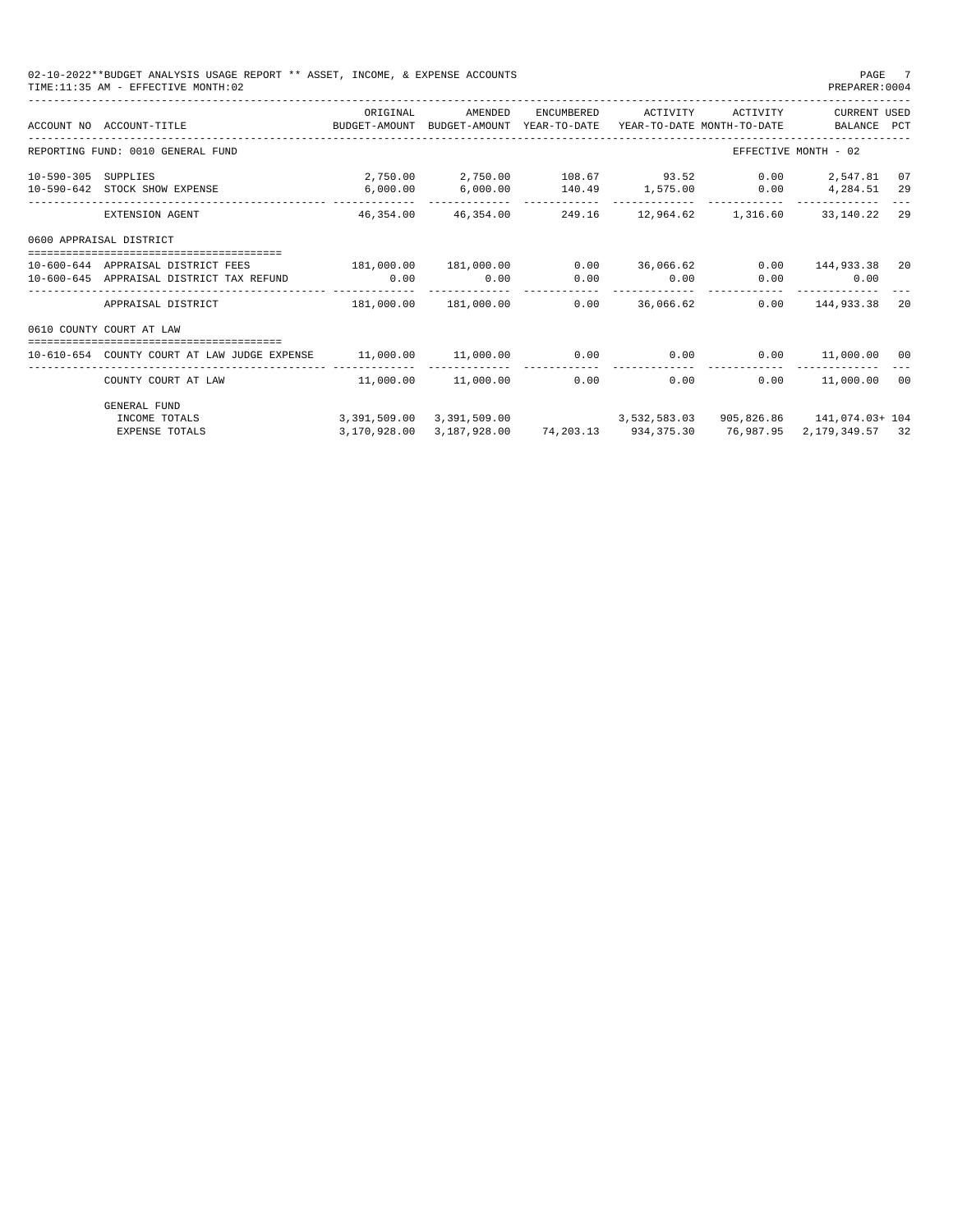|                     | 02-10-2022**BUDGET ANALYSIS USAGE REPORT ** ASSET, INCOME, & EXPENSE ACCOUNTS<br>TIME:11:35 AM - EFFECTIVE MONTH:02 |                         |                                                                                |                           |                                       |                                                      | PAGE<br>PREPARER: 0004             | 8                    |
|---------------------|---------------------------------------------------------------------------------------------------------------------|-------------------------|--------------------------------------------------------------------------------|---------------------------|---------------------------------------|------------------------------------------------------|------------------------------------|----------------------|
|                     | ACCOUNT NO ACCOUNT-TITLE                                                                                            | ORIGINAL                | AMENDED<br>BUDGET-AMOUNT BUDGET-AMOUNT YEAR-TO-DATE YEAR-TO-DATE MONTH-TO-DATE | ENCUMBERED                | ACTIVITY                              | ACTIVITY                                             | <b>CURRENT USED</b><br>BALANCE PCT |                      |
|                     | REPORTING FUND: 0011 ROAD & BRIDGE PRECINCT 1                                                                       |                         |                                                                                |                           |                                       |                                                      | EFFECTIVE MONTH - 02               |                      |
| 0100 CASH ACCOUNTS  |                                                                                                                     |                         |                                                                                |                           |                                       |                                                      |                                    |                      |
|                     | 11-100-100 CFC: ROAD & BRIDGE PRECINCT 1                                                                            |                         |                                                                                |                           | $47,002.14-$                          | 1,182.24                                             | 87,501.11                          |                      |
|                     | 11-100-185 DUE FROM I&S FUND                                                                                        |                         |                                                                                |                           | 0.00                                  | 0.00                                                 | 0.00                               |                      |
|                     | 11-100-197 DUE FROM GENERAL FUND                                                                                    |                         |                                                                                |                           | 0.00                                  | 0.00                                                 | 0.00                               |                      |
|                     | 11-100-280 DELINQUENT TAXES RECEIVABLE                                                                              |                         |                                                                                |                           | 0.00                                  | 0.00                                                 | 3,115.91                           |                      |
|                     | 11-100-285 ALLOWANCE-UNCOLLECTABLE TAXES<br>11-100-290 DUE FROM APPRAISAL DISTRICT                                  |                         |                                                                                |                           | 0.00<br>0.00                          | 0.00<br>0.00                                         | 679.80-<br>0.00                    |                      |
|                     | CASH ACCOUNTS                                                                                                       |                         |                                                                                |                           |                                       | ------------- ------------<br>$47,002.14 - 1,182.24$ | .<br>89,937.22                     |                      |
|                     | 0311 REVENUE ACCOUNTS                                                                                               |                         |                                                                                |                           |                                       |                                                      |                                    |                      |
|                     |                                                                                                                     |                         |                                                                                |                           |                                       |                                                      |                                    |                      |
|                     | 11-311-100 ADVALOREM TAXES<br>11-311-105 ROAD & BRIDGE                                                              | 170,000.00<br>26,786.00 | 170,000.00<br>26,786.00                                                        |                           | 0.00<br>23,308.00                     | 0.00<br>6,753.10                                     | 170,000.00<br>3,478.00             | 0 <sub>0</sub><br>87 |
|                     | 11-311-110 MOTOR VEHICLE REGISTRATION                                                                               | 48,000.00               | 48,000.00                                                                      |                           | 17,536.35                             | 0.00                                                 | 30,463.65                          | 37                   |
|                     | 11-311-120 GROSS WEIGHT AND AXLE FEES                                                                               | 14,000.00               | 14,000.00                                                                      |                           | 6,990.41                              | 0.00                                                 | 7,009.59                           | 50                   |
|                     | 11-311-125 I&S REVENUE FOR COMM DEB                                                                                 | 19,343.00               | 19,343.00                                                                      |                           | 0.00                                  | 0.00                                                 | 19,343.00                          | 0 <sub>0</sub>       |
|                     | 11-311-130 LONG TERM FINANCING INCOME                                                                               | 0.00                    | 0.00                                                                           |                           | 0.00                                  | 0.00                                                 | 0.00                               |                      |
|                     | 11-311-140 BRIDGE REPAIR INSURANCE                                                                                  | 0.00                    | 0.00                                                                           |                           | 0.00                                  | 0.00                                                 | 0.00                               |                      |
|                     | 11-311-145 RESERVE FEMA FUNDS                                                                                       | 0.00                    | 0.00                                                                           |                           | 0.00                                  | 0.00                                                 | 0.00                               |                      |
|                     | 11-311-150 OTHER INCOME                                                                                             | 0.00                    | 0.00                                                                           |                           | 0.00                                  | 0.00                                                 | 0.00                               |                      |
|                     | 11-311-155 RESERVE FUNDS                                                                                            | 26,382.00               | 26,382.00                                                                      |                           | 0.00                                  | 0.00                                                 | 26,382.00                          | 0 <sub>0</sub>       |
|                     | 11-311-160 SALE OF FIXED ASSETS<br>11-311-165 RESERVE CERTZ FUNDS                                                   | 0.00<br>0.00            | 0.00<br>0.00                                                                   |                           | 0.00<br>0.00                          | 0.00<br>0.00                                         | 0.00<br>0.00                       |                      |
|                     | 11-311-170 INSURANCE PROCEEDS                                                                                       | 0.00                    | 0.00                                                                           |                           | 0.00                                  | 0.00                                                 | 0.00                               |                      |
|                     | 11-311-180 INTEREST EARNED                                                                                          | 0.00                    | 0.00                                                                           |                           | 0.00                                  | 0.00                                                 | 0.00                               |                      |
|                     | 11-311-185 PIPELINE INCOME                                                                                          | 0.00                    | 0.00                                                                           |                           | 4,300.00                              | 0.00                                                 | $4,300.00+$                        |                      |
|                     | REVENUE ACCOUNTS                                                                                                    | 304,511.00              | 304,511.00                                                                     | 0.00                      | ________________________<br>52,134.76 | 6,753.10                                             | 252,376.24                         | 17                   |
|                     | 0611 EXPENSE ACCOUNTS                                                                                               |                         |                                                                                |                           |                                       |                                                      |                                    |                      |
|                     | -------------------------------------<br>11-611-100 SALARY - COMMISSIONER PCT 1                                     | 37,415.00               | 37,415.00                                                                      | 0.00                      |                                       | 12,956.58 1,439.62                                   | 24,458.42                          | 35                   |
|                     | 11-611-105 LONGEVITY PAY                                                                                            | 4,050.00                | 4,050.00                                                                       | 0.00                      | 0.00                                  | 0.00                                                 | 4,050.00                           | 0 <sub>0</sub>       |
|                     | 11-611-110 SALARY - ROAD FOREMAN                                                                                    | 37,220.00               | 37,220.00                                                                      | 0.00                      | 12,381.45                             | 930.65                                               | 24,838.55                          | 33                   |
|                     | 11-611-112 SALARY - ROAD HAND                                                                                       | 31,230.00               | 31,230.00                                                                      | 0.00                      | 10,807.20                             | 1,200.80                                             | 20,422.80                          | 35                   |
|                     | 11-611-115 PHONE ALLOWANCE                                                                                          | 720.00                  | 720.00                                                                         | 0.00                      | 262.96                                | 41.52                                                | 457.04                             | 37                   |
|                     | 11-611-120 SALARY - OVERTIME & PART TIME                                                                            | 22,620.00               | 22,620.00                                                                      | 0.00                      | 600.40                                | 600.40                                               | 22,019.60                          | 03                   |
|                     | 11-611-200 FICA EXPENSE                                                                                             | 10,200.00               | 10,200.00                                                                      | 0.00                      | 2,819.58                              | 320.85                                               | 7,380.42                           | 28                   |
|                     | 11-611-202 TCDRS GROUP TERM LIFE                                                                                    | 1,000.00                | 1,000.00                                                                       | 0.00                      | 273.90                                | 30.34                                                | 726.10                             | 27                   |
|                     | 11-611-205 RETIREMENT<br>11-611-210 MEDICAL INSURANCE                                                               | 10,970.00<br>31,410.00  | 10,970.00<br>31,410.00                                                         | 0.00<br>0.00              | 3,045.76<br>10,390.56                 | 346.72<br>1,298.82                                   | 7,924.24<br>21,019.44              | 28<br>33             |
|                     | 11-611-300 TRAVEL & SCHOOL                                                                                          | 2,500.00                | 2,500.00                                                                       | 110.00                    | 0.00                                  | 0.00                                                 | 2,390.00                           | 04                   |
| 11-611-305 SUPPLIES |                                                                                                                     | 8,600.00                | 8,600.00                                                                       | 495.48                    | 149.21                                | 0.00                                                 | 7,955.31                           | 07                   |
|                     | 11-611-310 COMMUNICATIONS                                                                                           | 500.00                  | 500.00                                                                         | 0.00                      | 151.96                                | 0.00                                                 | 348.04                             | 30                   |
| $11 - 611 - 315$    | <b>BONDS</b>                                                                                                        | 200.00                  | 200.00                                                                         | 0.00                      | 0.00                                  | 0.00                                                 | 200.00                             | 0 <sub>0</sub>       |
|                     | 11-611-320 REPAIRS & MAINTENANCE                                                                                    | 30,000.00               | 30,000.00                                                                      | 4,847.86                  | 8,351.64                              | 0.00                                                 | 16,800.50 44                       |                      |
|                     | 11-611-336 LAST YEARS BILLS 2021                                                                                    | 0.00                    | 0.00                                                                           | 0.00                      | 6,511.99                              | 0.00                                                 | 6,511.99-                          |                      |
|                     | 11-611-380 UTILITIES                                                                                                | 2,100.00                | 2,100.00                                                                       | 0.00                      | 488.77                                | 43.20                                                | 1,611.23                           | 23                   |
|                     | 11-611-620 CAPITAL OUTLAY UNIT COST<br>11-611-622 DEBT SERVICE - EQUIPMENT PRINCIPAL                                | 0.00<br>16,590.00       | 0.00<br>16,590.00                                                              | 0.00<br>0.00              | 0.00<br>18,386.35                     | 0.00<br>0.00                                         | 0.00<br>1,796.35- 111              |                      |
|                     | 11-611-624 DEBT SERVICE - EQUIPMENT INTEREST                                                                        | 2,753.00                | 2,753.00                                                                       | 0.00                      | 957.35                                | 0.00                                                 | 1,795.65                           | 35                   |
|                     | 11-611-625 NEW EQUIPMENT                                                                                            | 0.00                    | 0.00                                                                           | 0.00                      | 0.00                                  | 0.00                                                 | 0.00                               |                      |
|                     | 11-611-700 DIESEL, OIL, AND GASOLINE                                                                                | 25,000.00               | 25,000.00                                                                      | 3,492.41                  | 6,411.93                              | 0.00                                                 | 15,095.66                          | 40                   |
|                     | 11-611-705 ROAD MATERIAL & CONSTRUCTION                                                                             | 13,000.00               | 13,000.00                                                                      | 0.00                      | 1,848.00                              | 0.00                                                 | 11,152.00                          | 14                   |
|                     | 11-611-725 TIRES & TUBES                                                                                            | 8,000.00                | 8,000.00<br>-------------                                                      | 1,120.00<br>------------- | 425.00<br>--------------              | 0.00<br>-----------                                  | 6,455.00                           | 19                   |
|                     | EXPENSE ACCOUNTS                                                                                                    | 296,078.00              | 296,078.00                                                                     | 10,065.75                 | 97,220.59                             | 6,252.92                                             | 188,791.66 36                      |                      |
|                     | ROAD & BRIDGE PRECINCT 1                                                                                            |                         |                                                                                |                           |                                       |                                                      |                                    |                      |
|                     | INCOME TOTALS                                                                                                       | 304,511.00              | 304,511.00                                                                     |                           | 52,134.76                             | 6,753.10                                             | 252, 376. 24 17                    |                      |
|                     | EXPENSE TOTALS                                                                                                      | 296,078.00              |                                                                                | 296,078.00 10,065.75      | 97,220.59                             | 6,252.92                                             | 188,791.66                         | 36                   |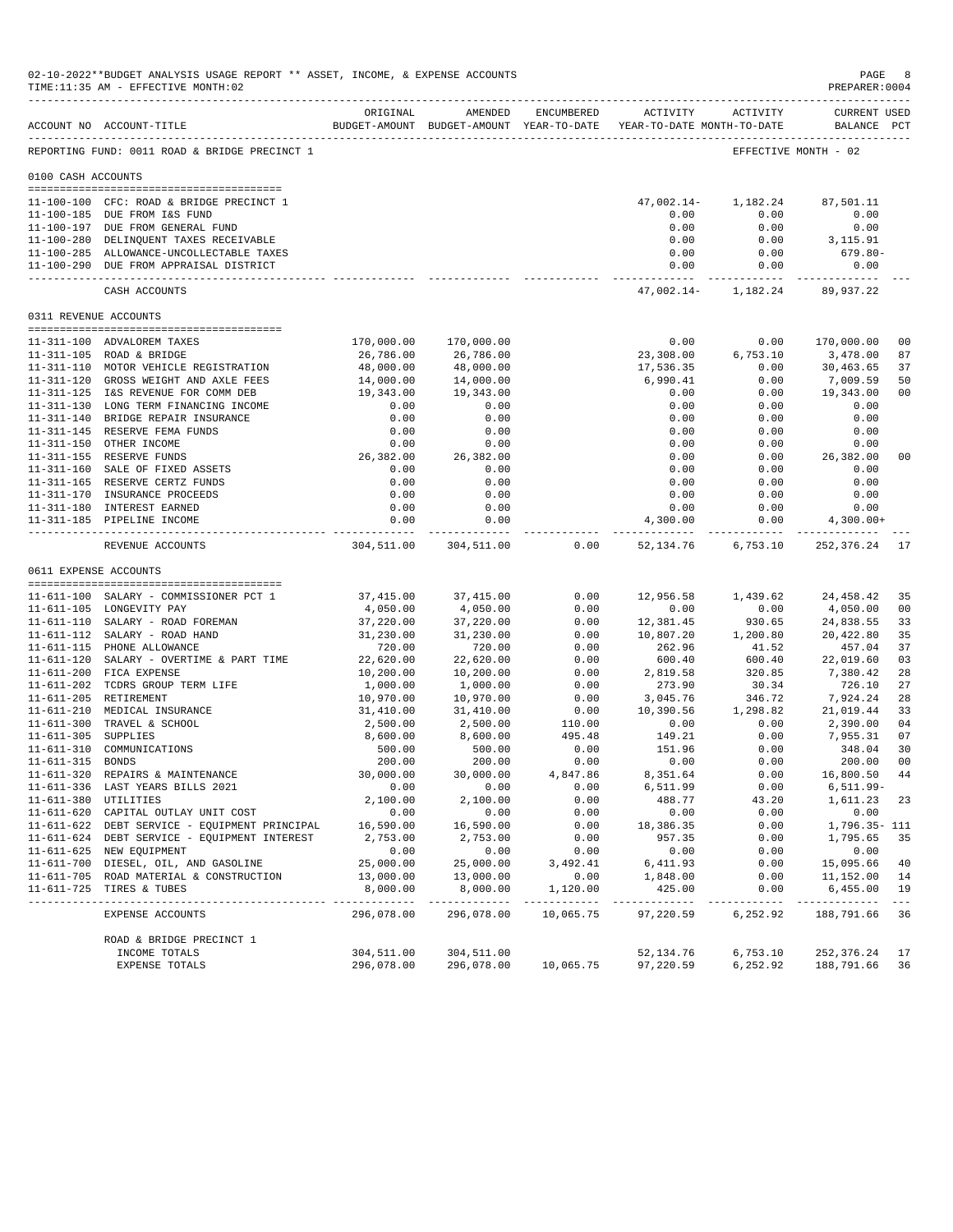|                       | 02-10-2022**BUDGET ANALYSIS USAGE REPORT ** ASSET, INCOME, & EXPENSE ACCOUNTS<br>TIME:11:35 AM - EFFECTIVE MONTH:02 |                            |                                                                                |                           |                       |                                   | PAGE<br>PREPARER: 0004             | 9                          |
|-----------------------|---------------------------------------------------------------------------------------------------------------------|----------------------------|--------------------------------------------------------------------------------|---------------------------|-----------------------|-----------------------------------|------------------------------------|----------------------------|
|                       | ACCOUNT NO ACCOUNT-TITLE                                                                                            | ORIGINAL                   | AMENDED<br>BUDGET-AMOUNT BUDGET-AMOUNT YEAR-TO-DATE YEAR-TO-DATE MONTH-TO-DATE |                           |                       | ENCUMBERED ACTIVITY ACTIVITY      | <b>CURRENT USED</b><br>BALANCE PCT |                            |
|                       | REPORTING FUND: 0012 ROAD & BRIDGE PRECINCT 2                                                                       |                            |                                                                                |                           |                       | EFFECTIVE MONTH - 02              |                                    |                            |
| 0100 CASH ACCOUNTS    |                                                                                                                     |                            |                                                                                |                           |                       |                                   |                                    |                            |
|                       | 12-100-100 CFC: ROAD & BRIDGE PRECINCT 2                                                                            |                            |                                                                                |                           | 89,191.68-            | 1,283.14                          | 88,510.07                          |                            |
|                       | 12-100-185 DUE FROM I&S FUND                                                                                        |                            |                                                                                |                           | 0.00                  | 0.00                              | 0.00                               |                            |
|                       | 12-100-186 DUE FROM GENERAL FUND                                                                                    |                            |                                                                                |                           | 0.00                  | 0.00                              | 0.00                               |                            |
|                       | 12-100-280 DELINQUENT TAXES RECEIVABLE                                                                              |                            |                                                                                |                           | 0.00                  | 0.00                              | 3,115.91                           |                            |
|                       | 12-100-285 ALLOWANCE-UNCOLLECTABLE TAXES                                                                            |                            |                                                                                |                           | 0.00                  | 0.00                              | 679.81-                            |                            |
|                       | 12-100-290 DUE FROM APPRAISAL DISTRICT                                                                              |                            |                                                                                |                           | 0.00                  | 0.00                              | 0.00                               |                            |
|                       | CASH ACCOUNTS                                                                                                       |                            |                                                                                |                           |                       | 89, 191.68 - 1, 283.14 90, 946.17 |                                    |                            |
| 0312 REVENUE ACCOUNTS |                                                                                                                     |                            |                                                                                |                           |                       |                                   |                                    |                            |
|                       | -------------------------------------                                                                               |                            |                                                                                |                           | 0.00                  |                                   |                                    |                            |
|                       | 12-312-100 ADVALOREM TAXES<br>12-312-105 ROAD & BRIDGE                                                              | 170,000.00<br>26,786.00    | 170,000.00<br>26,786.00                                                        |                           | 23,308.00             | 0.00<br>6,753.10                  | 170,000.00<br>3,478.00             | 00<br>87                   |
|                       | 12-312-110 MOTOR VEHICLE REGISTRATION                                                                               | 48,000.00                  | 48,000.00                                                                      |                           | 17,536.37             | 0.00                              | 30,463.63                          | 37                         |
|                       | 12-312-120 GROSS WEIGHT AND AXLE FEES                                                                               | 14,000.00                  | 14,000.00                                                                      |                           | 6,990.41              | 0.00                              | 7,009.59                           | 50                         |
|                       | 12-312-125 I&S REVENUE FOR COMM DEB                                                                                 | 58,867.00                  | 58,867.00                                                                      |                           | 0.00                  | 0.00                              | 58,867.00                          | 00                         |
|                       | 12-312-130 LONG TERM FINANCING INCOME                                                                               | 0.00                       | 0.00                                                                           |                           | 0.00                  | 0.00                              | 0.00                               |                            |
|                       | 12-312-140 BRIDGE REPAIR INSURANCE                                                                                  | 0.00                       | 0.00                                                                           |                           | 0.00                  | 0.00                              | 0.00                               |                            |
|                       | 12-312-145 RESERVE FEMA FUNDS                                                                                       | 24,710.66                  | 24,710.66                                                                      |                           | 0.00                  | 0.00                              | 24,710.66                          | 00                         |
|                       | 12-312-150 OTHER INCOME                                                                                             | 0.00                       | 0.00                                                                           |                           | 0.00                  | 0.00                              | 0.00                               |                            |
|                       | 12-312-155 RESERVE FUNDS                                                                                            | 26,382.00                  | 26,382.00                                                                      |                           | 0.00                  | 0.00                              | 26,382.00                          | 00                         |
|                       | 12-312-160 SALE OF FIXED ASSETS                                                                                     | 0.00                       | 0.00                                                                           |                           | 0.00                  | 0.00                              | 0.00                               |                            |
|                       | 12-312-165 RESERVE CERTZ FUNDS                                                                                      | 0.00                       | 0.00                                                                           |                           | 0.00                  | 0.00                              | 0.00                               |                            |
|                       | 12-312-170 INSURANCE PROCEEDS                                                                                       | 0.00                       | 0.00                                                                           |                           | 0.00                  | 0.00                              | 0.00                               |                            |
|                       | 12-312-180 INTEREST EARNED                                                                                          | 0.00                       | 0.00<br>-----------                                                            |                           | 0.00                  | 0.00                              | 0.00<br>.                          |                            |
|                       | REVENUE ACCOUNTS                                                                                                    | 368,745.66                 | 368,745.66                                                                     | 0.00                      | 47,834.78             |                                   | 6,753.10 320,910.88                | 13                         |
| 0612 EXPENSE ACCOUNTS |                                                                                                                     |                            |                                                                                |                           |                       |                                   |                                    |                            |
|                       | 12-612-100 SALARY - COMMISSIONER PCT 2                                                                              | 37,415.00                  | 37,415.00                                                                      | 0.00                      |                       | 12,956.58 1,439.62                | 24,458.42                          | 35                         |
|                       | 12-612-105 LONGEVITY PAY                                                                                            | 0.00                       | 0.00                                                                           | 0.00                      | 0.00                  | 0.00                              | 0.00                               |                            |
|                       | 12-612-110 SALARY - ROAD FOREMAN                                                                                    | 37,220.00                  | 37,220.00                                                                      | 0.00                      | 10,144.70             | 1,431.35                          | 27,075.30                          | 27                         |
|                       | 12-612-112 SALARY - ROAD HAND                                                                                       | 31,230.00                  | 31,230.00                                                                      | 0.00                      | 5,673.78              | 810.54                            | 25,556.22                          | 18                         |
|                       | 12-612-115 PHONE ALLOWANCE                                                                                          | 720.00                     | 720.00                                                                         | 0.00                      | 221.44                | 27.68                             | 498.56                             | 31                         |
|                       | 12-612-120 SALARY - OVERTIME & PART TIME                                                                            | 22,620.00                  | 22,620.00                                                                      | 0.00                      | 7,785.00              | 240.00                            | 14,835.00                          | 34                         |
|                       | 12-612-200 FICA EXPENSE                                                                                             | 10,200.00                  | 10,200.00                                                                      | 0.00                      | 2,813.81              | 302.11                            | 7,386.19                           | 28                         |
|                       | 12-612-202 TCDRS GROUP TERM LIFE                                                                                    | 1,000.00                   | 1,000.00                                                                       | 0.00                      | 272.70                | 28.44                             | 727.30                             | 27                         |
|                       | 12-612-205 RETIREMENT                                                                                               | 10,970.00<br>31,410.00     | 10,970.00<br>31,410.00                                                         | 0.00                      | 3,027.18<br>8,247.29  | 325.03                            | 7,942.82                           | 28<br>26                   |
|                       | 12-612-210 MEDICAL INSURANCE<br>12-612-212 CHILD SUPPORT                                                            | 0.00                       | 0.00                                                                           | 0.00<br>0.00              | 0.00                  | 2,067.07<br>0.00                  | 23, 162. 71<br>0.00                |                            |
|                       | 12-612-300 TRAVEL & SCHOOL                                                                                          | 2,500.00                   | 2,500.00                                                                       | 110.00                    | 0.00                  | 0.00                              | 2,390.00                           | 04                         |
| 12-612-305 SUPPLIES   |                                                                                                                     | 8,600.00                   | 8,600.00                                                                       | 354.16                    | 1,535.73              | 187.12                            | 6,710.11                           | 22                         |
|                       | 12-612-310 COMMUNICATIONS                                                                                           | 500.00                     | 500.00                                                                         | 0.00                      | 151.96                | 0.00                              | 348.04                             | 30                         |
| 12-612-315 BONDS      |                                                                                                                     | 200.00                     | 200.00                                                                         | 0.00                      | 0.00                  | 0.00                              | 200.00                             | 0 <sup>0</sup>             |
|                       | 12-612-320 REPAIRS & MAINTENANCE                                                                                    | 30,000.00                  | 30,000.00                                                                      | 18,999.66                 | 4,810.16              | 0.00                              | 6,190.18                           | 79                         |
|                       | 12-612-336 LAST YEARS BILLS 2021                                                                                    | 0.00                       | 0.00                                                                           | 201.85                    | 530.89                | 0.00                              | $732.74-$                          |                            |
| 12-612-380 UTILITIES  |                                                                                                                     | 2,550.00                   | 2,550.00                                                                       | 0.00                      | 939.27                | 237.81                            | 1,610.73 37                        |                            |
|                       | 12-612-620 CAPITAL OUTLAY UNIT COST                                                                                 | 0.00                       | 0.00                                                                           | 0.00                      | 0.00                  | 0.00                              | 0.00                               |                            |
|                       | 12-612-622 DEBT SERVICE - EQUIPMENT PRINICPAL                                                                       | 54,672.00                  | 54,672.00                                                                      | 0.00                      | 53,740.44             | 0.00                              | 931.56                             | 98                         |
|                       | 12-612-624 DEBT SERVICE - EQUIPMENT INTEREST                                                                        | 4,195.00                   | 4,195.00                                                                       | 0.00                      | 4,683.20              | 0.00                              | 488.20- 112                        |                            |
|                       | 12-612-625 NEW EQUIPMENT<br>12-612-700 DIESEL, OIL, AND GASOLINE                                                    | 0.00<br>25,000.00          | 0.00<br>25,000.00                                                              | 0.00                      | 0.00                  | 0.00                              | 0.00<br>5,235.36                   | 79                         |
|                       | 12-612-705 ROAD MATERIAL & CONSTRUCTION                                                                             | 12,000.00                  | 12,000.00                                                                      | 6,792.22<br>0.00          | 12,972.42<br>638.00   | 0.00<br>0.00                      | 11,362.00                          | 05                         |
|                       | 12-612-725 TIRES & TUBES                                                                                            | 8,000.00                   | 8,000.00                                                                       | 510.00                    | 4,055.49              | 0.00                              | 3,434.51                           | 57                         |
|                       | 12-612-740 FEMA RESERVE                                                                                             | 24,710.66                  | 24,710.66                                                                      | 24,710.66                 | 0.00                  | 0.00                              |                                    | 0.00 100                   |
|                       | -----------------------------<br>EXPENSE ACCOUNTS                                                                   | . <i>.</i> .<br>355,712.66 | -------------<br>355,712.66                                                    | ____________<br>51,678.55 | -------<br>135,200.04 | 7,096.77                          | 168,834.07                         | $\sim$ $\sim$ $\sim$<br>53 |
|                       | ROAD & BRIDGE PRECINCT 2                                                                                            |                            |                                                                                |                           |                       |                                   |                                    |                            |
|                       | INCOME TOTALS                                                                                                       | 368,745.66                 | 368,745.66                                                                     |                           | 47,834.78             | 6,753.10                          | 320,910.88                         | 13                         |
|                       | EXPENSE TOTALS                                                                                                      | 355,712.66                 | 355,712.66                                                                     | 51,678.55                 | 135,200.04            | 7,096.77                          | 168,834.07                         | 53                         |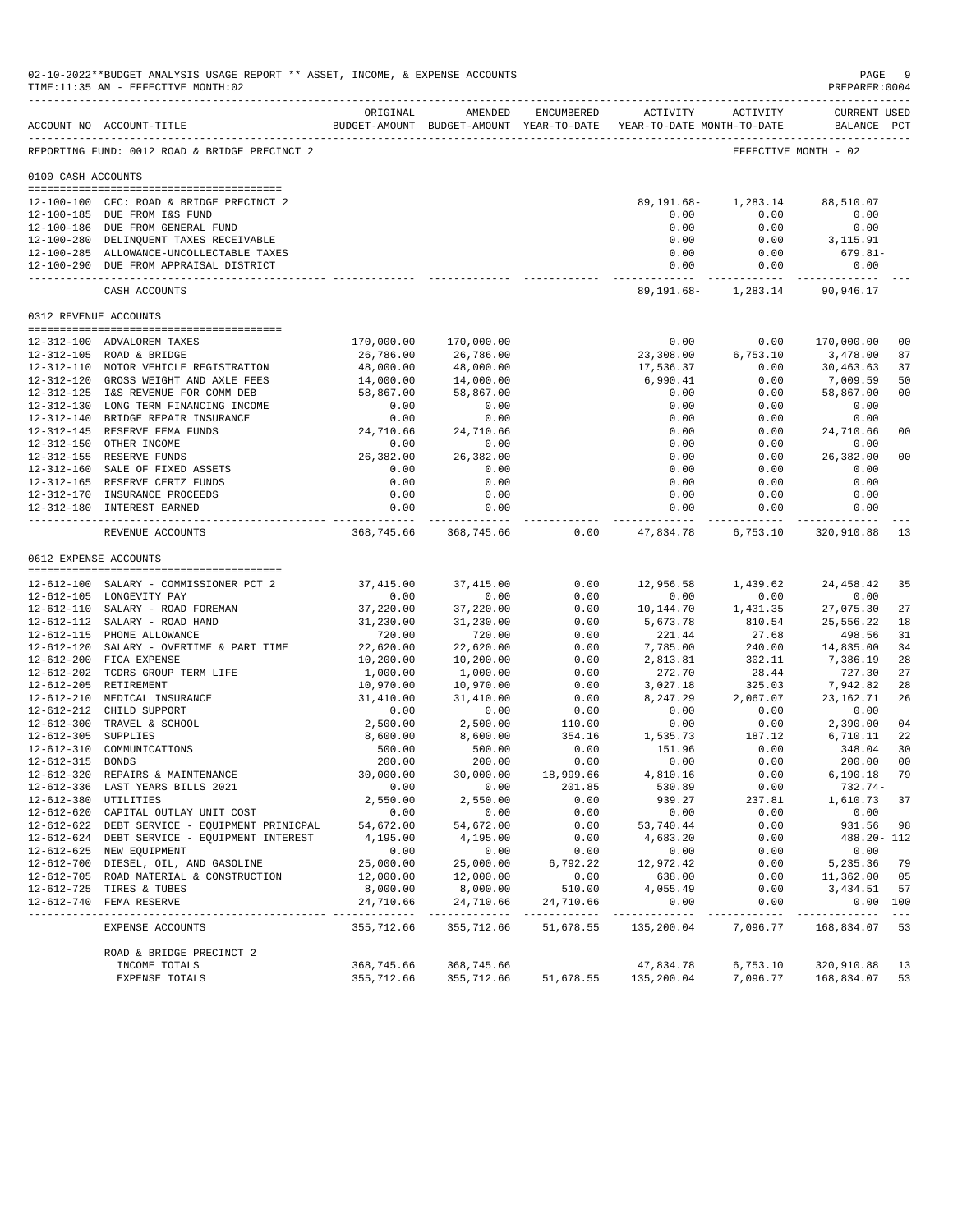|                     | 02-10-2022**BUDGET ANALYSIS USAGE REPORT ** ASSET, INCOME, & EXPENSE ACCOUNTS<br>TIME:11:35 AM - EFFECTIVE MONTH:02 |                                   |                       |              |                                                                     |                          | PAGE 10<br>PREPARER: 0004          |                      |
|---------------------|---------------------------------------------------------------------------------------------------------------------|-----------------------------------|-----------------------|--------------|---------------------------------------------------------------------|--------------------------|------------------------------------|----------------------|
|                     | ACCOUNT NO ACCOUNT-TITLE                                                                                            | ORIGINAL                          | AMENDED               | ENCUMBERED   | BUDGET-AMOUNT BUDGET-AMOUNT YEAR-TO-DATE YEAR-TO-DATE MONTH-TO-DATE | ACTIVITY ACTIVITY        | <b>CURRENT USED</b><br>BALANCE PCT |                      |
|                     | REPORTING FUND: 0013 ROAD & BRIDGE PRECINCT 3                                                                       |                                   |                       |              |                                                                     |                          | EFFECTIVE MONTH - 02               |                      |
| 0100 CASH ACCOUNTS  |                                                                                                                     |                                   |                       |              |                                                                     |                          |                                    |                      |
|                     | 13-100-100 CFC: ROAD & BRIDGE PRECINCT 3                                                                            |                                   |                       |              | $90,094.17-$                                                        | 1,269.19                 | 95,817.15                          |                      |
|                     | 13-100-185 DUE FROM I&S FUND                                                                                        |                                   |                       |              | 0.00                                                                | 0.00                     | 0.00                               |                      |
|                     | 13-100-186 DUE TO GENERAL FUND                                                                                      |                                   |                       |              | 0.00                                                                | 0.00                     | 0.00                               |                      |
|                     | 13-100-280 DELINQUENT TAXES RECEIVABLE                                                                              |                                   |                       |              | 0.00                                                                | 0.00                     | 3,115.91                           |                      |
|                     | 13-100-285 ALLOWANCE-UNCOLLECTABLE TAXES<br>13-100-290 DUE FROM APPRAISAL DISTRICT                                  |                                   |                       |              | 0.00<br>0.00                                                        | 0.00<br>0.00             | 679.81-<br>0.00                    |                      |
|                     | CASH ACCOUNTS                                                                                                       |                                   |                       |              | ------------ -<br>90,094.17-                                        | ------------<br>1,269.19 | 98, 253. 25                        |                      |
|                     | 0313 REVENUE ACCOUNTS                                                                                               |                                   |                       |              |                                                                     |                          |                                    |                      |
|                     |                                                                                                                     |                                   |                       |              |                                                                     |                          |                                    |                      |
|                     | 13-313-100 ADVALOREM TAXES                                                                                          | 170,000.00                        | 170,000.00            |              | 0.00                                                                | 0.00                     | 170,000.00                         | 0 <sub>0</sub>       |
|                     | 13-313-105 ROAD & BRIDGE                                                                                            | 26,786.00                         | 26,786.00             |              | 23,308.00                                                           | 6,753.10                 | 3,478.00                           | 87                   |
|                     | 13-313-110 MOTOR VEHICLE REGISTRATION                                                                               | 48,000.00                         | 48,000.00             |              | 17,536.36                                                           | 0.00                     | 30,463.64                          | 37                   |
|                     | 13-313-120 GROSS WEIGHT AND AXLE FEES                                                                               | 14,000.00                         | 14,000.00             |              | 6,990.41                                                            | 0.00                     | 7,009.59                           | 50                   |
|                     | 13-313-125 I&S REVENUE FOR COMM DEB                                                                                 | 54,484.00                         | 54,484.00             |              | 0.00                                                                | 0.00                     | 54,484.00                          | 0 <sub>0</sub>       |
|                     | 13-313-130 LONG TERM FINANCING INCOME                                                                               | 0.00                              | 0.00                  |              | 0.00                                                                | 0.00                     | 0.00                               |                      |
|                     | 13-313-140 BRIDGE REPAIR INSURANCE                                                                                  | 0.00                              | 0.00                  |              | 0.00                                                                | 0.00                     | 0.00                               |                      |
|                     | 13-313-145 RESERVE FEMA FUNDS                                                                                       | 0.00                              | 0.00                  |              | 0.00                                                                | 0.00                     | 0.00                               |                      |
|                     | 13-313-150 OTHER INCOME<br>13-313-155 RESERVE FUNDS                                                                 | 0.00<br>26,382.00                 | 0.00<br>26,382.00     |              | 0.00<br>0.00                                                        | 0.00<br>0.00             | 0.00<br>26,382.00                  | 0 <sub>0</sub>       |
|                     | 13-313-160 SALE OF FIXED ASSETS                                                                                     | 0.00                              | 0.00                  |              | 0.00                                                                | 0.00                     | 0.00                               |                      |
|                     | 13-313-165 RESERVE CERTZ FUNDS                                                                                      | 0.00                              | 0.00                  |              | 0.00                                                                | 0.00                     | 0.00                               |                      |
|                     | 13-313-170 INSURANCE PROCEEDS                                                                                       | 0.00                              | 0.00                  |              | 0.00                                                                | 0.00                     | 0.00                               |                      |
|                     | 13-313-180 INTEREST EARNED                                                                                          | 0.00                              | 0.00                  |              | 0.00                                                                | 0.00                     | 0.00                               |                      |
|                     | 13-313-185 PIPELINE INCOME                                                                                          | 0.00<br>. _ _ _ _ _ _ _ _ _ _ _ _ | 0.00<br>------------  |              | 13,900.00                                                           | 0.00                     | 13,900.00+<br>-------------        |                      |
|                     | REVENUE ACCOUNTS                                                                                                    | 339,652.00                        | 339,652.00            | 0.00         | 61,734.77                                                           | 6,753.10                 | 277,917.23                         | 18                   |
|                     | 0613 EXPENSE ACCOUNTS                                                                                               |                                   |                       |              |                                                                     |                          |                                    |                      |
|                     | --------------------------------------                                                                              |                                   |                       |              |                                                                     |                          |                                    |                      |
|                     | 13-613-100 SALARY - COMMISSIONER PCT 3<br>13-613-105 LONGEVITY PAY                                                  | 37, 415.00                        | 37,415.00             | 0.00<br>0.00 | 12,956.58<br>0.00                                                   | 1,439.62<br>0.00         | 24,458.42                          | 35<br>0 <sup>0</sup> |
|                     | 13-613-110 SALARY - ROAD FOREMAN                                                                                    | 3,600.00<br>37,220.00             | 3,600.00<br>37,220.00 | 0.00         | 12,882.15                                                           | 1,431.35                 | 3,600.00<br>24, 337.85             | 35                   |
|                     | 13-613-112 SALARY - ROAD HAND                                                                                       | 31,230.00                         | 31,230.00             | 0.00         | 10,326.15                                                           | 1,200.65                 | 20,903.85                          | 33                   |
|                     | 13-613-115 PHONE ALLOWANCE                                                                                          | 720.00                            | 720.00                | 0.00         | 249.12                                                              | 27.68                    | 470.88                             | 35                   |
|                     | 13-613-120 SALARY - OVERTIME & PART TIME                                                                            | 22,620.00                         | 22,620.00             | 0.00         | 4,980.80                                                            | 0.00                     | 17,639.20                          | 22                   |
|                     | 13-613-200 FICA EXPENSE                                                                                             | 10,200.00                         | 10,200.00             | 0.00         | 3,149.97                                                            | 311.50                   | 7,050.03                           | 31                   |
|                     | 13-613-202 TCDRS GROUP TERM LIFE                                                                                    | 1,000.00                          | 1,000.00              | 0.00         | 306.78                                                              | 29.52                    | 693.22                             | 31                   |
|                     | 13-613-205 RETIREMENT                                                                                               | 10,970.00                         | 10,970.00             | 0.00         | 3,406.69                                                            | 337.37                   | 7,563.31                           | 31                   |
|                     | 13-613-210 MEDICAL INSURANCE                                                                                        | 31,410.00                         | 31,410.00             | 0.00         | 9,524.68                                                            | 865.88                   | 21,885.32                          | 30                   |
|                     | 13-613-300 TRAVEL & SCHOOL                                                                                          | 2,500.00                          | 2,500.00              | 110.00       | 0.00                                                                | 0.00                     | 2,390.00                           | 04                   |
| 13-613-305 SUPPLIES |                                                                                                                     | 15,600.00                         | 15,600.00             | 49.73        | 5,300.47                                                            | 0.00                     | 10,249.80                          | 34                   |
|                     | 13-613-310 COMMUNICATIONS                                                                                           | 500.00                            | 500.00                | 0.00         | 151.96                                                              | 0.00                     | 348.04                             | 30                   |
| 13-613-315 BONDS    |                                                                                                                     | 200.00                            | 200.00                | 0.00         | 0.00                                                                | 0.00                     | 200.00                             | 0 <sub>0</sub>       |
|                     | 13-613-320 REPAIRS & MAINTENANCE                                                                                    | 30,000.00                         | 30,000.00             | 1,824.64     | 5,720.53                                                            | 0.00                     | 22, 454.83 25                      |                      |
|                     | 13-613-336 LAST YEARS BILLS 2021<br>13-613-380 UTILITIES                                                            | 0.00<br>1,500.00                  | 0.00<br>1,500.00      | 0.00<br>0.00 | 350.34<br>317.10                                                    | 0.00<br>32.00            | 350.34-<br>1,182.90                | 21                   |
|                     | 13-613-620 CAPITAL OUTLAY UNIT COST                                                                                 | 0.00                              | 0.00                  | 0.00         | 0.00                                                                | 0.00                     | 0.00                               |                      |
|                     | 13-613-622 DEBT SERVICE - EQUIPMENT PRINICIPAL                                                                      | 48,691.00                         | 48,691.00             | 0.00         | 48,413.38                                                           | 0.00                     | 277.62 99                          |                      |
|                     | 13-613-624 DEBT SERVICE - EQUIPMENT INTEREST                                                                        | 5,800.00                          | 5,800.00              | 0.00         | 5,884.39                                                            | 0.00                     | 84.39- 101                         |                      |
|                     | 13-613-625 NEW EQUIPMENT                                                                                            | 0.00                              | 0.00                  | 0.00         | 0.00                                                                | 0.00                     | 0.00                               |                      |
|                     | 13-613-700 DIESEL, OIL, AND GASOLINE                                                                                | 25,000.00                         | 25,000.00 1,839.39    |              |                                                                     | 0.00                     | 16,743.95                          | 33                   |
|                     | 13-613-705 ROAD MATERIAL & CONSTRUCTION                                                                             | 12,000.00                         | 12,000.00             | 0.00         | 6,416.66<br>11,710.25                                               | 0.00                     | 289.75                             | 98                   |
|                     | 13-613-725 TIRES & TUBES                                                                                            | 8,000.00                          | 8,000.00              | 0.00         | 7,190.26                                                            | 0.00                     | 809.74                             | 90                   |
|                     | EXPENSE ACCOUNTS                                                                                                    | 336,176.00                        | 336,176.00            | 3,823.76     | 149,238.26                                                          | 5,675.57                 | 183, 113.98 46                     |                      |
|                     | ROAD & BRIDGE PRECINCT 3                                                                                            |                                   |                       |              |                                                                     |                          |                                    |                      |
|                     | INCOME TOTALS<br>EXPENSE TOTALS                                                                                     | 339,652.00<br>336,176.00          | 339,652.00            |              | 61,734.77<br>336,176.00 3,823.76 149,238.26 5,675.57 183,113.98     | 6,753.10                 | 277,917.23 18                      | -46                  |
|                     |                                                                                                                     |                                   |                       |              |                                                                     |                          |                                    |                      |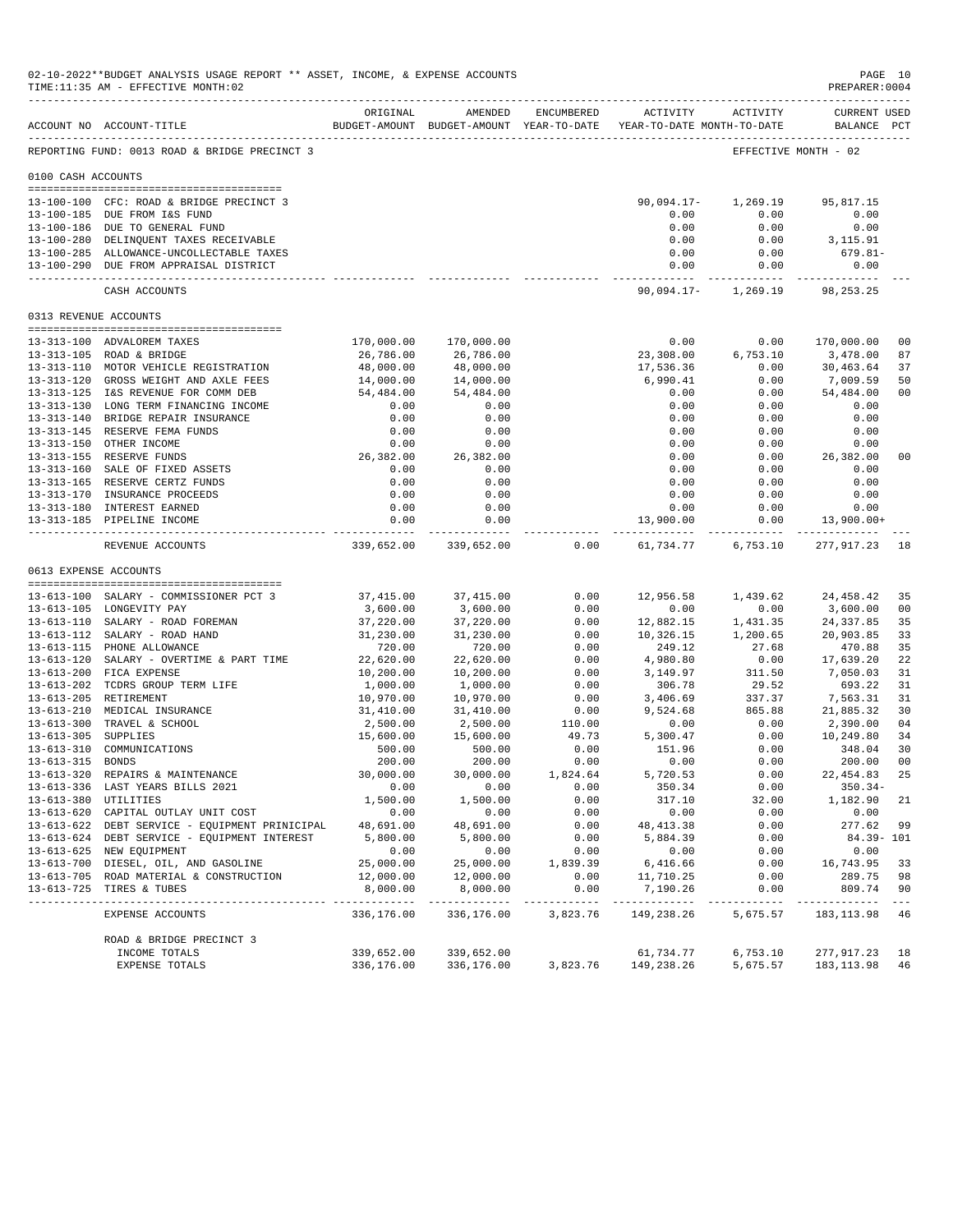|                     | 02-10-2022**BUDGET ANALYSIS USAGE REPORT ** ASSET, INCOME, & EXPENSE ACCOUNTS<br>TIME:11:35 AM - EFFECTIVE MONTH:02<br>______________________________________ |                           |                            |                        |                                                                     |                                              | PAGE 11<br>PREPARER: 0004          |                      |
|---------------------|---------------------------------------------------------------------------------------------------------------------------------------------------------------|---------------------------|----------------------------|------------------------|---------------------------------------------------------------------|----------------------------------------------|------------------------------------|----------------------|
|                     | ACCOUNT NO ACCOUNT-TITLE                                                                                                                                      | ORIGINAL                  | AMENDED                    | ENCUMBERED             | BUDGET-AMOUNT BUDGET-AMOUNT YEAR-TO-DATE YEAR-TO-DATE MONTH-TO-DATE | ACTIVITY ACTIVITY                            | <b>CURRENT USED</b><br>BALANCE PCT |                      |
|                     | REPORTING FUND: 0014 ROAD & BRIDGE PRECINCT 4                                                                                                                 |                           |                            |                        |                                                                     | EFFECTIVE MONTH - 02                         |                                    |                      |
| 0100 CASH ACCOUNTS  |                                                                                                                                                               |                           |                            |                        |                                                                     |                                              |                                    |                      |
|                     | 14-100-100 CFC: ROAD & BRIDGE PRECINCT 4                                                                                                                      |                           |                            |                        |                                                                     | 76,364.05-916.57                             | 8,738.38                           |                      |
|                     | 14-100-185 DUE FROM I&S FUND                                                                                                                                  |                           |                            |                        | 0.00                                                                | 0.00                                         | 0.00                               |                      |
|                     | 14-100-186 DUE FROM GENERAL FUND                                                                                                                              |                           |                            |                        | 0.00                                                                | 0.00                                         | 0.00                               |                      |
|                     | 14-100-280 DELINQUENT TAXES RECEIVABLE                                                                                                                        |                           |                            |                        | 0.00                                                                | 0.00                                         | 3,115.91                           |                      |
|                     | 14-100-285 ALLOWANCE-UNCOLLECTABLE TAXES                                                                                                                      |                           |                            |                        | 0.00                                                                | 0.00                                         | 679.81-                            |                      |
|                     | 14-100-290 DUE FROM APPRAISAL DISTRICT                                                                                                                        |                           |                            |                        | 0.00<br>------------                                                | 0.00<br>------------                         | 0.00<br>------------               |                      |
|                     | CASH ACCOUNTS                                                                                                                                                 |                           |                            |                        |                                                                     | 76,364.05-916.57                             | 11,174.48                          |                      |
|                     | 0314 REVENUE ACCOUNTS                                                                                                                                         |                           |                            |                        |                                                                     |                                              |                                    |                      |
|                     | 14-314-100 ADVALOREM TAXES                                                                                                                                    | 170,000.00                | 170,000.00                 |                        | 0.00                                                                | 0.00                                         | 170,000.00                         | 0 <sub>0</sub>       |
|                     | 14-314-105 ROAD & BRIDGE                                                                                                                                      | 26,786.00                 | 26,786.00                  |                        | 23,308.02                                                           | 6,753.10                                     | 3,477.98                           | 87                   |
|                     | 14-314-110 MOTOR VEHICLE REGISTRATION                                                                                                                         | 48,000.00                 | 48,000.00                  |                        | 17,536.35                                                           | 0.00                                         | 30,463.65                          | 37                   |
|                     | 14-314-120 GROSS WEIGHT AND AXLE FEES                                                                                                                         | 14,000.00                 | 14,000.00                  |                        | 6,990.40                                                            | 0.00                                         | 7,009.60                           | 50                   |
|                     | 14-314-125 I&S REVENUE FOR COMM DEB                                                                                                                           | 43,151.00                 | 43,151.00                  |                        | 0.00                                                                | 0.00                                         | 43,151.00                          | 0 <sub>0</sub>       |
|                     | 14-314-130 LONG TERM FINANCING INCOME                                                                                                                         | 0.00                      | 0.00                       |                        | 0.00                                                                | 0.00                                         | 0.00                               |                      |
|                     | 14-314-140 BRIDGE REPAIR INSURANCE                                                                                                                            | 0.00                      | 0.00                       |                        | 0.00                                                                | 0.00                                         | 0.00                               |                      |
|                     | 14-314-145 RESERVE FEMA FUNDS<br>14-314-150 OTHER INCOME                                                                                                      | 33,984.49<br>0.00         | 33,984.49<br>0.00          |                        | 0.00<br>0.00                                                        | 0.00<br>0.00                                 | 33,984.49<br>0.00                  | 0 <sub>0</sub>       |
|                     | 14-314-155 RESERVE FUNDS                                                                                                                                      | 26,832.00                 | 26,832.00                  |                        | 0.00                                                                | 0.00                                         | 26,832.00                          | 0 <sub>0</sub>       |
|                     | 14-314-160 SALE OF FIXED ASSETS                                                                                                                               | 0.00                      | 0.00                       |                        | 0.00                                                                | 0.00                                         | 0.00                               |                      |
|                     | 14-314-165 RESERVE CERTZ FUNDS                                                                                                                                | 0.00                      | 0.00                       |                        | 0.00                                                                | 0.00                                         | 0.00                               |                      |
|                     | 14-314-170 INSURANCE PROCEEDS                                                                                                                                 | 0.00                      | 0.00                       |                        | 0.00                                                                | 0.00                                         | 0.00                               |                      |
|                     | 14-314-180 INTEREST EARNED                                                                                                                                    | 0.00                      | 0.00                       |                        | 0.00                                                                | 0.00                                         | 0.00                               |                      |
|                     | 14-314-185 PIPELINE INCOME                                                                                                                                    | 0.00<br>------------      | 0.00                       |                        | 0.00<br>------------                                                | 0.00<br>-----------                          | 0.00                               |                      |
|                     | REVENUE ACCOUNTS                                                                                                                                              | 362,753.49                | 362,753.49                 | 0.00                   | 47,834.77                                                           | 6,753.10                                     | 314,918.72                         | -13                  |
|                     | 0614 EXPENSE ACCOUNTS                                                                                                                                         |                           |                            |                        |                                                                     |                                              |                                    |                      |
|                     | 14-614-100 SALARY - COMMISSIONER PCT 4                                                                                                                        | 37,415.00                 | 37, 415.00                 | 0.00                   |                                                                     | 12,956.58 1,439.62                           | 24,458.42                          | 35                   |
|                     | 14-614-105 LONGEVITY PAY                                                                                                                                      | 750.00                    | 750.00                     | 0.00                   | 0.00                                                                | 0.00                                         | 750.00                             | 0 <sub>0</sub>       |
|                     | 14-614-110 SALARY - ROAD FOREMAN                                                                                                                              | 37,220.00                 | 37,220.00                  | 0.00                   |                                                                     |                                              | 24,579.84                          | 34                   |
|                     | 14-614-112 SALARY - ROAD HAND                                                                                                                                 | 31,230.00                 | 31,230.00                  | 0.00                   |                                                                     | 12,640.16   1,431.35<br>10,011.67   1,200.80 | 21, 218.33                         | 32                   |
|                     | 14-614-115 PHONE ALLOWANCE                                                                                                                                    | 720.00                    | 720.00                     | 0.00                   | 249.12                                                              | 27.68                                        | 470.88                             | 35                   |
|                     | 14-614-120 SALARY - OVERTIME & PART TIME                                                                                                                      | 22,620.00                 | 22,620.00                  | 0.00                   | 3,197.96                                                            | 0.00                                         | 19,422.04                          | 14                   |
|                     | 14-614-200 FICA EXPENSE<br>14-614-202 TCDRS GROUP TERM LIFE                                                                                                   | 10,200.00<br>1,000.00     | 10,200.00<br>1,000.00      | 0.00<br>0.00           | 2,987.79<br>289.19                                                  | 313.61<br>29.53                              | 7,212.21<br>710.81                 | 29<br>29             |
|                     | 14-614-205 RETIREMENT                                                                                                                                         | 10,970.00                 | 10,970.00                  | 0.00                   | 3,214.25                                                            | 337.38                                       | 7,755.75                           | 29                   |
|                     | 14-614-210 MEDICAL INSURANCE                                                                                                                                  | 31,410.00                 | 31,410.00                  | 0.00                   | 6,061.16                                                            | 865.88                                       | 25, 348.84                         | 19                   |
|                     | 14-614-212 CHILD SUPPORT                                                                                                                                      | 0.00                      | 0.00                       | 0.00                   | 0.00                                                                | 0.00                                         | 0.00                               |                      |
|                     | 14-614-300 TRAVEL & SCHOOL                                                                                                                                    | 2,500.00                  |                            | $2,500.00$ 110.00      | 0.00                                                                |                                              | $0.00$ 2,390.00                    | 04                   |
| 14-614-305 SUPPLIES |                                                                                                                                                               | 15,600.00                 | 15,600.00                  | 560.56                 | 1,419.46                                                            | 0.00                                         | 13,619.98                          | 13                   |
|                     | 14-614-310 COMMUNICATIONS                                                                                                                                     | 500.00                    | 500.00                     | 0.00                   | 151.96                                                              | 0.00                                         | 348.04                             | 30                   |
| 14-614-315 BONDS    | 14-614-320 REPAIRS & MAINTENANCE                                                                                                                              | 200.00<br>30,000.00       | 200.00<br>30,000.00        | 0.00<br>2,922.28       | 0.00<br>7,584.46                                                    | 0.00<br>280.60                               | 200.00<br>19,493.26                | 0 <sub>0</sub><br>35 |
|                     | 14-614-336 LAST YEARS BILLS 2021                                                                                                                              | 0.00                      | 0.00                       | 95.20                  | 8,850.73                                                            | 0.00                                         | $8,945.93-$                        |                      |
|                     | 14-614-380 UTILITIES                                                                                                                                          | 1,500.00                  | 1,500.00                   | 0.00                   | 580.72                                                              | 69.00                                        | 919.28                             | 39                   |
|                     | 14-614-620 CAPITAL OUTLAY UNIT COST                                                                                                                           | 0.00                      | 0.00                       | 0.00                   | 0.00                                                                | 0.00                                         | 0.00                               |                      |
|                     | 14-614-622 DEBT SERVICE - EQUIPMENT PRINICIPAL                                                                                                                | 41,981.00                 | 41,981.00                  | 0.00                   | 41,980.98                                                           | 0.00                                         |                                    | 0.02 100             |
|                     | 14-614-624 DEBT SERVICE - EQUIPMENT INTEREST                                                                                                                  | 1,170.00                  | 1,170.00                   | 0.00                   | 1,169.17                                                            | 0.00                                         |                                    | $0.83$ 100           |
|                     | 14-614-625 NEW EQUIPMENT<br>14-614-700 DIESEL, OIL, AND GASOLINE                                                                                              | 0.00<br>25,000.00         | 0.00                       | 0.00<br>5,493.40       | 0.00<br>7,325.57                                                    | 0.00<br>0.00                                 | 0.00<br>12,181.03                  | 51                   |
|                     | 14-614-705 ROAD MATERIAL & CONSTRUCTION                                                                                                                       | 12,000.00                 | 25,000.00<br>12,000.00     | 3,000.00               | 240.00                                                              | 0.00                                         | 8,760.00                           | 27                   |
|                     | 14-614-725 TIRES & TUBES                                                                                                                                      | 8,000.00                  | 8,000.00                   | 220.00                 | 795.00                                                              | 0.00                                         | 6,985.00                           | 13                   |
|                     | 14-614-740 FEMA RESERVE                                                                                                                                       | 33,984.49                 | 33,984.49                  | 0.00                   | 0.00                                                                | 0.00                                         | 33,984.49                          | 0 <sub>0</sub>       |
|                     | -------------------------------<br>EXPENSE ACCOUNTS                                                                                                           | ___________<br>355,970.49 | ____________<br>355,970.49 | ---------<br>12,401.44 | $- - - - - - -$<br>121,705.93                                       | ---------<br>5,995.45                        | ------------<br>221,863.12         | $- - -$<br>38        |
|                     | ROAD & BRIDGE PRECINCT 4                                                                                                                                      |                           |                            |                        |                                                                     |                                              |                                    |                      |
|                     | INCOME TOTALS                                                                                                                                                 | 362,753.49                | 362,753.49                 |                        | 47,834.77                                                           | 6,753.10                                     | 314,918.72                         | 13                   |
|                     | EXPENSE TOTALS                                                                                                                                                | 355,970.49                | 355,970.49                 | 12,401.44              | 121,705.93                                                          | 5,995.45                                     | 221,863.12                         | 38                   |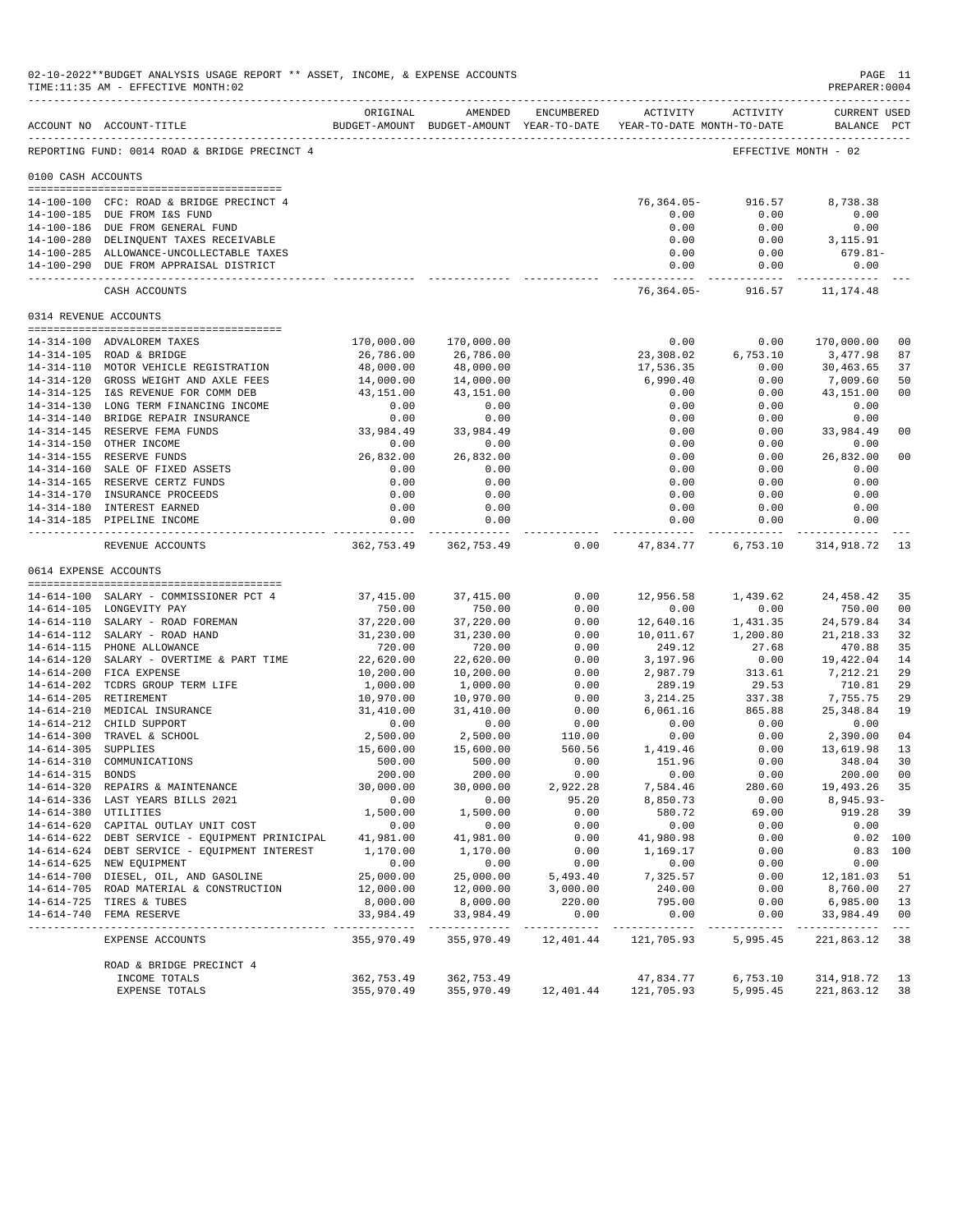|                                                | 02-10-2022**BUDGET ANALYSIS USAGE REPORT ** ASSET, INCOME, & EXPENSE ACCOUNTS                                                                                                                                                                                                                                                                                                                                                                                                                                                                                                                                                                                                                                                                                                                                                                                                                                                                                                                                                                           |            |                          |      |  |                                  | PAGE 12<br>PREPARER: 0004   |    |
|------------------------------------------------|---------------------------------------------------------------------------------------------------------------------------------------------------------------------------------------------------------------------------------------------------------------------------------------------------------------------------------------------------------------------------------------------------------------------------------------------------------------------------------------------------------------------------------------------------------------------------------------------------------------------------------------------------------------------------------------------------------------------------------------------------------------------------------------------------------------------------------------------------------------------------------------------------------------------------------------------------------------------------------------------------------------------------------------------------------|------------|--------------------------|------|--|----------------------------------|-----------------------------|----|
|                                                |                                                                                                                                                                                                                                                                                                                                                                                                                                                                                                                                                                                                                                                                                                                                                                                                                                                                                                                                                                                                                                                         | ORIGINAL   | AMENDED                  |      |  | ACTIVITY                         | CURRENT USED<br>BALANCE PCT |    |
|                                                |                                                                                                                                                                                                                                                                                                                                                                                                                                                                                                                                                                                                                                                                                                                                                                                                                                                                                                                                                                                                                                                         |            |                          |      |  |                                  | EFFECTIVE MONTH - 02        |    |
| 0100 CASH ACCOUNT                              |                                                                                                                                                                                                                                                                                                                                                                                                                                                                                                                                                                                                                                                                                                                                                                                                                                                                                                                                                                                                                                                         |            |                          |      |  |                                  |                             |    |
|                                                |                                                                                                                                                                                                                                                                                                                                                                                                                                                                                                                                                                                                                                                                                                                                                                                                                                                                                                                                                                                                                                                         |            |                          |      |  |                                  |                             |    |
|                                                |                                                                                                                                                                                                                                                                                                                                                                                                                                                                                                                                                                                                                                                                                                                                                                                                                                                                                                                                                                                                                                                         |            |                          |      |  |                                  | 160,860.39 888,827.92       |    |
|                                                |                                                                                                                                                                                                                                                                                                                                                                                                                                                                                                                                                                                                                                                                                                                                                                                                                                                                                                                                                                                                                                                         |            |                          |      |  | 0.00                             | 23,641.70                   |    |
|                                                |                                                                                                                                                                                                                                                                                                                                                                                                                                                                                                                                                                                                                                                                                                                                                                                                                                                                                                                                                                                                                                                         |            |                          |      |  | 0.00                             | $5,159.21-$                 |    |
|                                                |                                                                                                                                                                                                                                                                                                                                                                                                                                                                                                                                                                                                                                                                                                                                                                                                                                                                                                                                                                                                                                                         |            |                          |      |  | 0.00                             | 0.00                        |    |
|                                                |                                                                                                                                                                                                                                                                                                                                                                                                                                                                                                                                                                                                                                                                                                                                                                                                                                                                                                                                                                                                                                                         |            |                          |      |  | 0.00                             | 0.00                        |    |
|                                                | CASH ACCOUNT                                                                                                                                                                                                                                                                                                                                                                                                                                                                                                                                                                                                                                                                                                                                                                                                                                                                                                                                                                                                                                            |            |                          |      |  | 554.488.66 160.860.39 907.310.41 |                             |    |
|                                                |                                                                                                                                                                                                                                                                                                                                                                                                                                                                                                                                                                                                                                                                                                                                                                                                                                                                                                                                                                                                                                                         |            |                          |      |  |                                  |                             |    |
|                                                |                                                                                                                                                                                                                                                                                                                                                                                                                                                                                                                                                                                                                                                                                                                                                                                                                                                                                                                                                                                                                                                         |            |                          |      |  |                                  |                             |    |
|                                                |                                                                                                                                                                                                                                                                                                                                                                                                                                                                                                                                                                                                                                                                                                                                                                                                                                                                                                                                                                                                                                                         |            |                          |      |  |                                  |                             |    |
| 20-315-100 BOND TAXES<br>0615 EXPENSE ACCOUNTS |                                                                                                                                                                                                                                                                                                                                                                                                                                                                                                                                                                                                                                                                                                                                                                                                                                                                                                                                                                                                                                                         |            |                          |      |  | -------------                    | $0.00$ 2,285.49 09          |    |
|                                                | JAIL BOND I&S REVENUE                                                                                                                                                                                                                                                                                                                                                                                                                                                                                                                                                                                                                                                                                                                                                                                                                                                                                                                                                                                                                                   |            |                          |      |  |                                  |                             |    |
|                                                |                                                                                                                                                                                                                                                                                                                                                                                                                                                                                                                                                                                                                                                                                                                                                                                                                                                                                                                                                                                                                                                         |            |                          |      |  |                                  |                             |    |
|                                                |                                                                                                                                                                                                                                                                                                                                                                                                                                                                                                                                                                                                                                                                                                                                                                                                                                                                                                                                                                                                                                                         |            |                          |      |  |                                  |                             |    |
|                                                |                                                                                                                                                                                                                                                                                                                                                                                                                                                                                                                                                                                                                                                                                                                                                                                                                                                                                                                                                                                                                                                         |            |                          | 0.00 |  | 0.00                             | 325,000.00                  | 00 |
|                                                |                                                                                                                                                                                                                                                                                                                                                                                                                                                                                                                                                                                                                                                                                                                                                                                                                                                                                                                                                                                                                                                         | 137,419.00 | 137,419.00               | 0.00 |  | 0.00                             | 137,419.00                  | 00 |
| 20-615-625                                     | BOND WIRE TRANSFER CHARGE                                                                                                                                                                                                                                                                                                                                                                                                                                                                                                                                                                                                                                                                                                                                                                                                                                                                                                                                                                                                                               | 400.00     | 400.00                   | 0.00 |  | 0.00                             | 400.00                      | 00 |
|                                                | EXPENSE ACCOUNTS                                                                                                                                                                                                                                                                                                                                                                                                                                                                                                                                                                                                                                                                                                                                                                                                                                                                                                                                                                                                                                        |            |                          | 0.00 |  |                                  | $0.00$ $462.819.00$         | 00 |
|                                                | JAIL BOND I&S                                                                                                                                                                                                                                                                                                                                                                                                                                                                                                                                                                                                                                                                                                                                                                                                                                                                                                                                                                                                                                           |            |                          |      |  |                                  |                             |    |
|                                                | TIME: 11:35 AM - EFFECTIVE MONTH: 02<br>ENCUMBERED<br>ACTIVITY<br>BUDGET-AMOUNT BUDGET-AMOUNT YEAR-TO-DATE<br>ACCOUNT NO ACCOUNT-TITLE<br>YEAR-TO-DATE MONTH-TO-DATE<br>REPORTING FUND: 0020 JAIL BOND I&S<br>20-100-190 I&S ACCOUNT JAIL BOND<br>554,488.66<br>20-100-280 DELINQUENT TAXES RECEIVABLE<br>0.00<br>0.00<br>20-100-285 ALLOWANCE-UNCOLLETABLE TAXES<br>20-100-290 DUE FROM APPRAISAL DISTRICT<br>0.00<br>20-100-295 DUE FROM GENERAL FUND<br>0.00<br>0315 JAIL BOND I&S REVENUE<br>462,419.00  462,419.00  554,274.15  160,860.39  91,855.15+120<br>2,500.00<br>20-315-180 BOND TAXES INTEREST<br>2,500.00<br>214.51<br>--------------<br>464,919.00  464,919.00  0.00  554,488.66  160,860.39  89,569.66+  119<br>325,000.00 325,000.00<br>0.00<br>20-615-622 BOND PAYMENT PRINCIPAL<br>0.00<br>20-615-624 BOND PAYMENT INTEREST<br>0.00<br>------<br>--------------<br>------<br>0.00<br>462.819.00 462.819.00<br>464,919.00 464,919.00<br>554,488.66<br>INCOME TOTALS<br>$0.00$ 0.00<br>462,819.00 462,819.00<br><b>EXPENSE TOTALS</b> |            | 160,860.39 89,569.66+119 |      |  |                                  |                             |    |
|                                                |                                                                                                                                                                                                                                                                                                                                                                                                                                                                                                                                                                                                                                                                                                                                                                                                                                                                                                                                                                                                                                                         |            |                          |      |  | 0.00                             | 462,819,00 00               |    |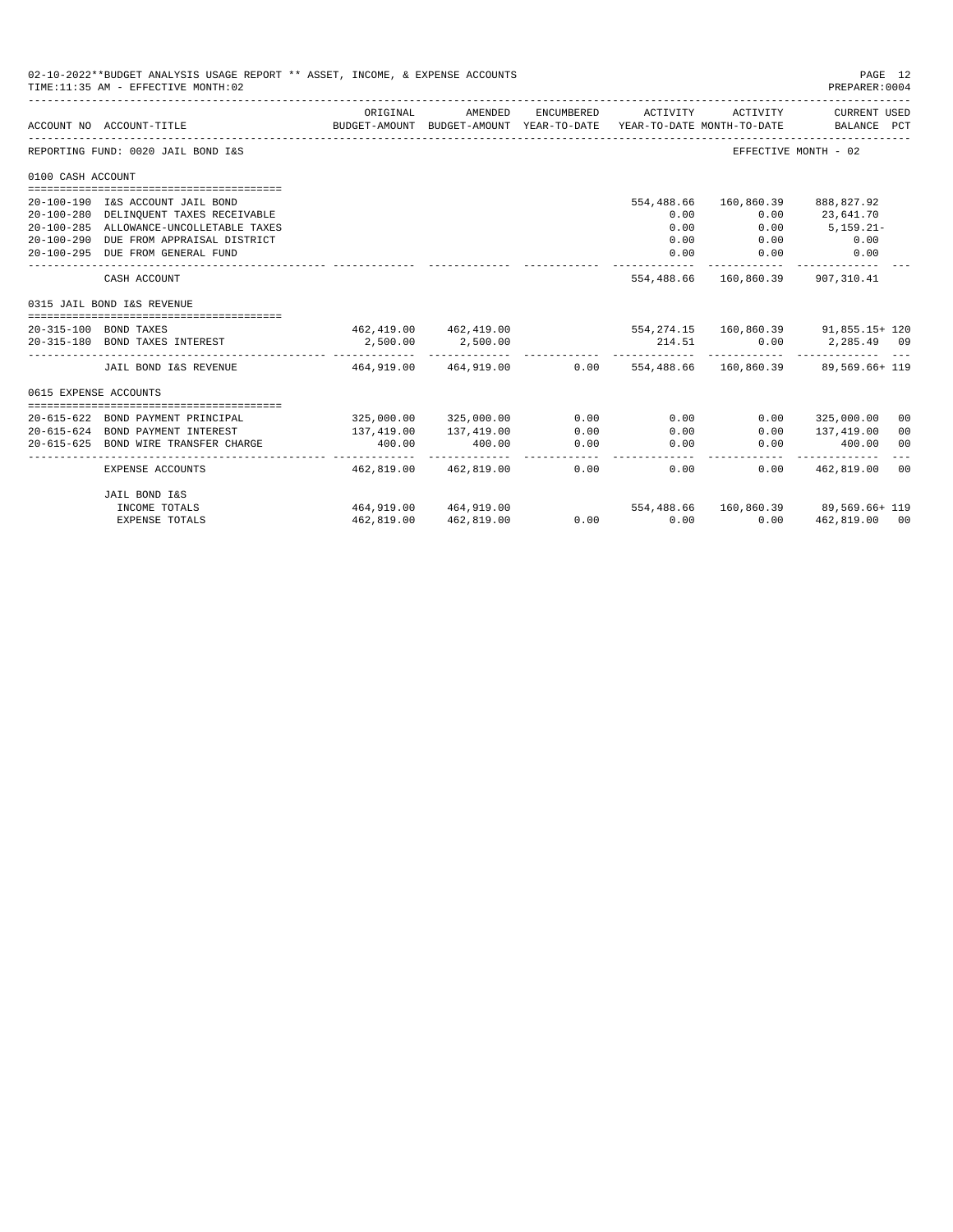|                       | 02-10-2022**BUDGET ANALYSIS USAGE REPORT ** ASSET, INCOME, & EXPENSE ACCOUNTS<br>TIME: 11:35 AM - EFFECTIVE MONTH: 02 |          |                        |                                                            |      | PREPARER:0004          | PAGE 13 |
|-----------------------|-----------------------------------------------------------------------------------------------------------------------|----------|------------------------|------------------------------------------------------------|------|------------------------|---------|
|                       | ACCOUNT NO ACCOUNT-TITLE CONTROL BUDGET-AMOUNT BUDGET-AMOUNT YEAR-TO-DATE YEAR-TO-DATE MONTH-TO-DATE BALANCE PCT      |          |                        | ORIGINAL AMENDED ENCUMBERED ACTIVITY ACTIVITY CURRENT USED |      |                        |         |
|                       | REPORTING FUND: 0021 LATERAL ROAD PRECINCT 1                                                                          |          |                        |                                                            |      | EFFECTIVE MONTH - 02   |         |
| 0100 CASH ACCOUNTS    |                                                                                                                       |          |                        |                                                            |      |                        |         |
|                       | 21-100-100 CFC: LATERAL ROAD PRECINCT 1                                                                               |          |                        |                                                            |      | 5,107.74 0.00 6,397.21 |         |
|                       | CASH ACCOUNTS                                                                                                         |          |                        |                                                            |      | 5,107.74 0.00 6,397.21 |         |
| 0321 REVENUE ACCOUNTS |                                                                                                                       |          |                        |                                                            |      |                        |         |
|                       | 21-321-190 STATE ROAD FUND                                                                                            |          |                        | 5,133.00 5,133.00 5,107.74 0.00 25.26 100                  |      |                        |         |
|                       | REVENUE ACCOUNTS                                                                                                      |          |                        | 5,133.00 5,133.00 0.00 5,107.74 0.00 25.26 100             |      |                        |         |
| 0621 EXPENSE ACCOUNTS |                                                                                                                       |          |                        |                                                            |      |                        |         |
|                       |                                                                                                                       |          |                        |                                                            |      |                        |         |
|                       | 21-621-333 LAST YEARS BILLS                                                                                           |          |                        | $0.00$ $0.00$ $0.00$ $0.00$ $0.00$                         |      | $0.00$ 0.00            |         |
|                       | 21-621-700 DIESEL, OIL, AND GASOLINE 2,567.00 2,567.00 0.00                                                           |          |                        | 0.00                                                       |      | $0.00$ 2,567.00 00     |         |
|                       | 21-621-705 ROAD MATERIAL & CONSTRUCTION 2,566.00 2,566.00 0.00 0.00 0.00                                              |          |                        |                                                            | 0.00 | 2,566.00 00            |         |
|                       | EXPENSE ACCOUNTS                                                                                                      |          | 5,133,00 5,133,00 0.00 | 0.00                                                       | 0.00 | 5,133.00 00            |         |
|                       | LATERAL ROAD PRECINCT 1                                                                                               |          |                        |                                                            |      |                        |         |
|                       | INCOME TOTALS                                                                                                         |          |                        | 5,133.00 5,133.00 5,107.74                                 |      | 0.00 25.26 100         |         |
|                       | <b>EXPENSE TOTALS</b>                                                                                                 | 5,133.00 | 5,133.00               | $0.00$ $0.00$                                              | 0.00 | 5,133.00 00            |         |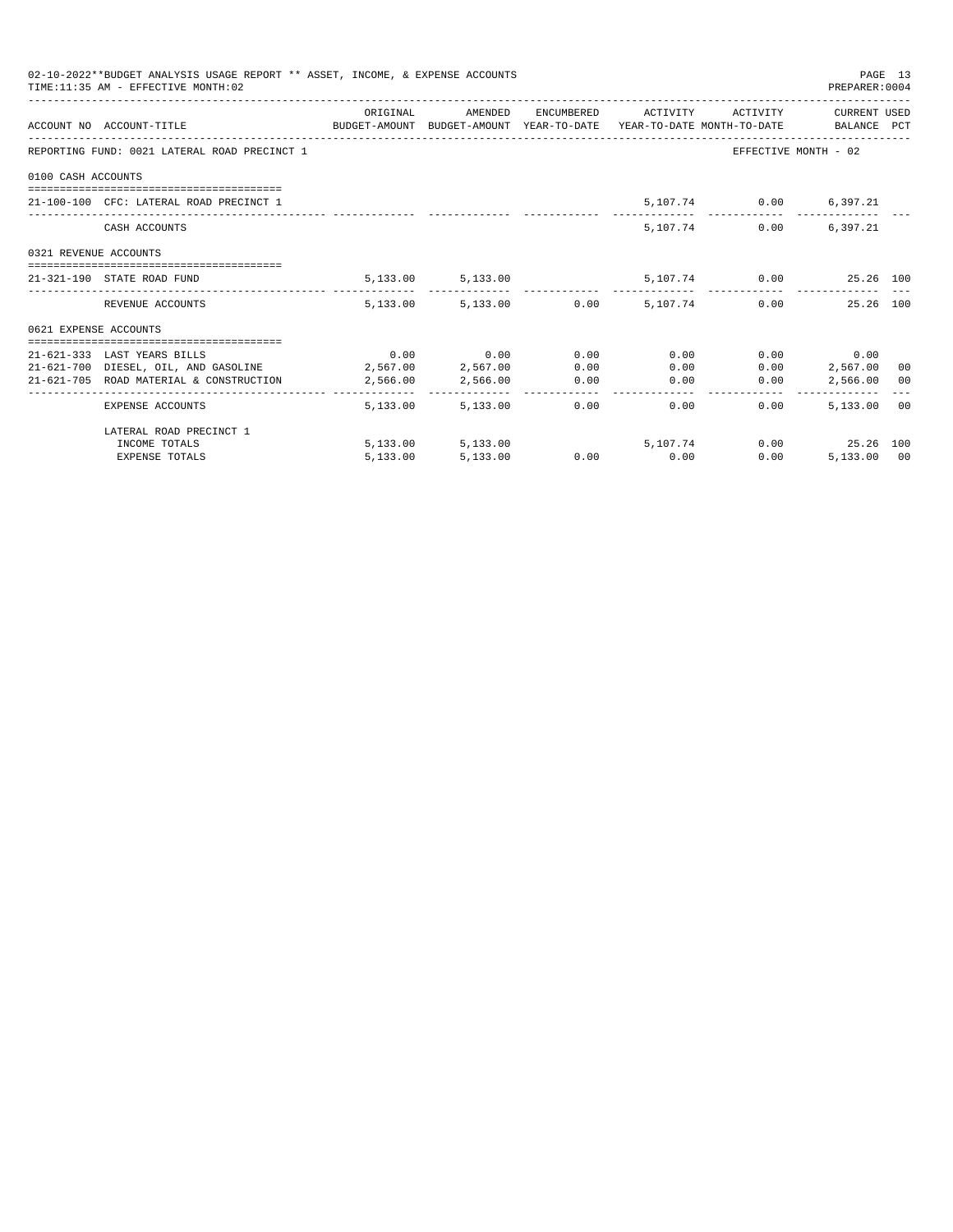|                       | 02-10-2022**BUDGET ANALYSIS USAGE REPORT ** ASSET, INCOME, & EXPENSE ACCOUNTS<br>TIME: 11:35 AM - EFFECTIVE MONTH: 02 |                                                         |                            |                                                   |                      | PAGE 14<br>PREPARER: 0004 |  |
|-----------------------|-----------------------------------------------------------------------------------------------------------------------|---------------------------------------------------------|----------------------------|---------------------------------------------------|----------------------|---------------------------|--|
|                       |                                                                                                                       | ORIGINAL                                                |                            | AMENDED ENCUMBERED ACTIVITY ACTIVITY CURRENT_USED |                      |                           |  |
|                       | ACCOUNT NO ACCOUNT-TITLE TO THE SUDGET-AMOUNT BUDGET-AMOUNT YEAR-TO-DATE YEAR-TO-DATE MONTH-TO-DATE BALANCE PCT       |                                                         |                            |                                                   |                      |                           |  |
|                       | REPORTING FUND: 0022 LATERAL ROAD PRECINCT 2                                                                          |                                                         |                            |                                                   |                      | EFFECTIVE MONTH - 02      |  |
| 0100 CASH ACCOUNTS    |                                                                                                                       |                                                         |                            |                                                   |                      |                           |  |
|                       | 22-100-100 CFC: LATERAL ROAD PRECINCT 2                                                                               |                                                         |                            | 25.27- 0.00 1,831.55                              |                      |                           |  |
|                       |                                                                                                                       |                                                         |                            |                                                   |                      |                           |  |
|                       | CASH ACCOUNTS                                                                                                         |                                                         |                            |                                                   | 25.27- 0.00 1.831.55 |                           |  |
| 0322 REVENUE ACCOUNTS |                                                                                                                       |                                                         |                            |                                                   |                      |                           |  |
|                       | 22-322-190 STATE ROAD FUND                                                                                            |                                                         |                            | 5,133.00 5,133.00 5,107.73 0.00 25.27 100         |                      |                           |  |
|                       | REVENUE ACCOUNTS                                                                                                      |                                                         |                            | 5,133.00 5,133.00 0.00 5,107.73 0.00 25.27 100    |                      |                           |  |
| 0622 EXPENSE ACCOUNTS |                                                                                                                       |                                                         |                            |                                                   |                      |                           |  |
|                       | 22-622-333 LAST YEARS BILLS                                                                                           | $0.00$ $0.00$ $0.00$ $0.00$ $0.00$ $0.00$ $0.00$ $0.00$ |                            |                                                   |                      |                           |  |
|                       | $2,567.00$ DIESEL, OIL, AND GASOLINE $2,567.00$ $2,567.00$ $0.00$ $2,567.00$ $0.00$                                   |                                                         |                            |                                                   |                      | $0.00$ 100                |  |
|                       | 22-622-705 ROAD MATERIAL & CONSTRUCTION 2,566.00 2,566.00 2,880.00 2,566.00 0.00                                      |                                                         |                            |                                                   |                      | 2,880.00-212              |  |
|                       | EXPENSE ACCOUNTS                                                                                                      |                                                         | 5,133.00 5,133.00 2,880.00 | 5,133.00                                          | 0.00                 | 2,880.00- 156             |  |
|                       | LATERAL ROAD PRECINCT 2                                                                                               |                                                         |                            |                                                   |                      |                           |  |
|                       | INCOME TOTALS                                                                                                         |                                                         |                            | 5,133.00 5,133.00 5,107.73 0.00 25.27 100         |                      |                           |  |
|                       | <b>EXPENSE TOTALS</b>                                                                                                 | 5,133.00                                                |                            | 5,133.00 2,880.00 5,133.00                        | 0.00                 | 2,880.00- 156             |  |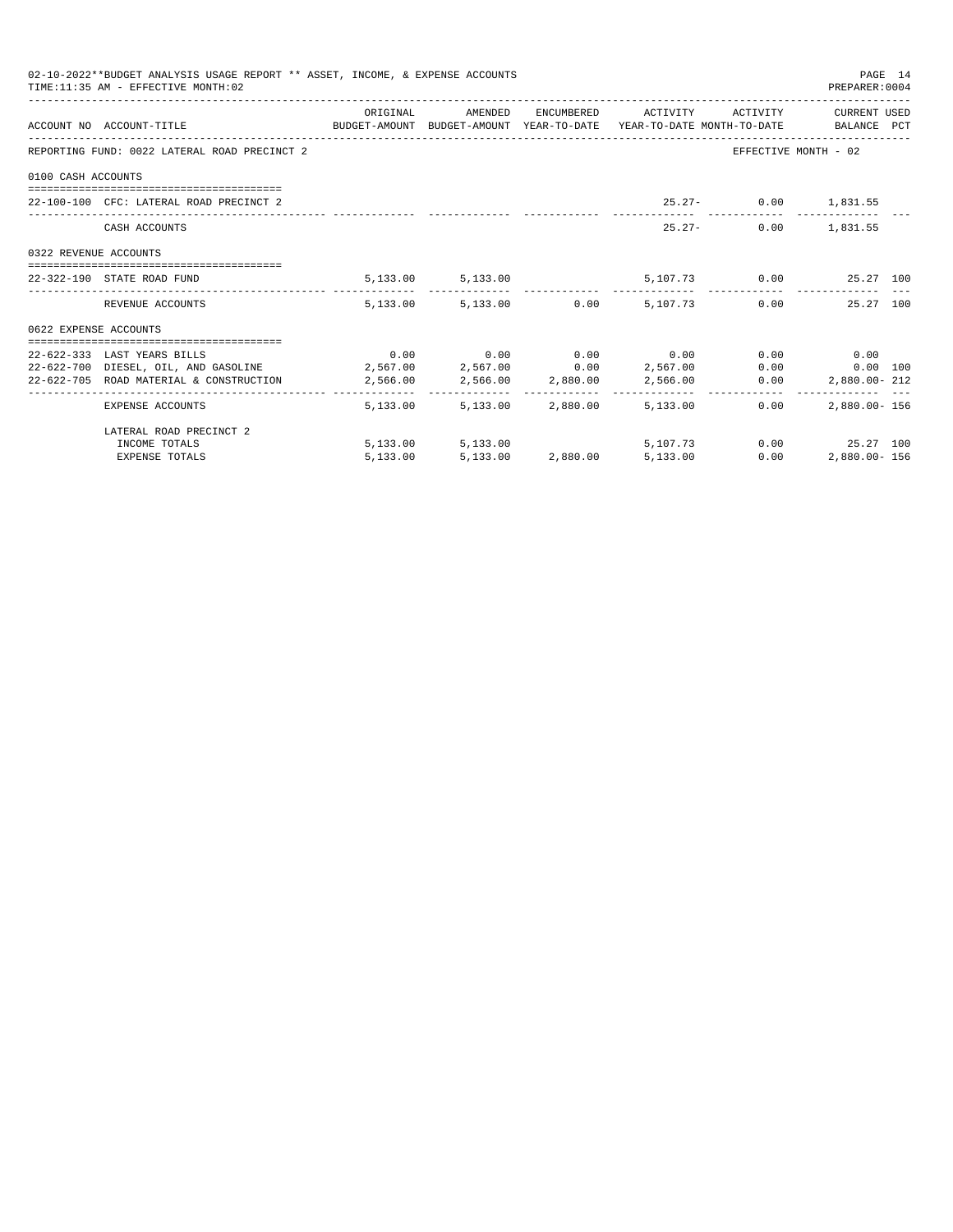|                       | 02-10-2022**BUDGET ANALYSIS USAGE REPORT ** ASSET, INCOME, & EXPENSE ACCOUNTS<br>TIME: 11:35 AM - EFFECTIVE MONTH: 02         |          |                        |      |          |                              | PREPARER: 0004               | PAGE 15 |
|-----------------------|-------------------------------------------------------------------------------------------------------------------------------|----------|------------------------|------|----------|------------------------------|------------------------------|---------|
|                       | ACCOUNT NO ACCOUNT-TITLE COMPUTE SUDGET-AMOUNT BUDGET-AMOUNT YEAR-TO-DATE YEAR-TO-DATE MONTH-TO-DATE BALANCE PCT              | ORIGINAL | AMENDED                |      |          | ENCUMBERED ACTIVITY ACTIVITY | CURRENT USED                 |         |
|                       | REPORTING FUND: 0023 LATERAL ROAD PRECINCT 3                                                                                  |          |                        |      |          |                              | EFFECTIVE MONTH - 02         |         |
| 0100 CASH ACCOUNTS    |                                                                                                                               |          |                        |      |          |                              |                              |         |
|                       | 23-100-100 CFC: LATERAL ROAD PRECINCT 3                                                                                       |          |                        |      |          |                              | $25.26 - 0.00$ 68.77-        |         |
|                       | CASH ACCOUNTS                                                                                                                 |          |                        |      |          | $25.26 -$                    | $68.77 -$<br>0.00            |         |
| 0323 REVENUE ACCOUNTS |                                                                                                                               |          |                        |      |          |                              |                              |         |
|                       | 23-323-190 STATE ROAD FUND                                                                                                    |          | 5,133.00 5,133.00      |      |          |                              | 5,107.74 0.00 25.26 100      |         |
|                       | REVENUE ACCOUNTS                                                                                                              |          | 5,133.00 5,133.00 0.00 |      | 5,107.74 |                              | 25.26 100<br>0.00            |         |
| 0623 EXPENSE ACCOUNTS |                                                                                                                               |          |                        |      |          |                              |                              |         |
|                       | 23-623-700 DIESEL, OIL, AND GASOLINE 2,567.00 2,567.00 0.00 2,567.00 0.00<br>23-623-705 ROAD MATERIAL & CONSTRUCTION 2,566.00 |          | 2,566.00 0.00          |      | 2,566.00 |                              | 0.00 100<br>0.00<br>0.00 100 |         |
|                       | EXPENSE ACCOUNTS                                                                                                              |          | 5,133,00 5,133,00      | 0.00 | 5,133,00 |                              | 0.00<br>0.00 100             |         |
|                       | LATERAL ROAD PRECINCT 3                                                                                                       |          |                        |      |          |                              |                              |         |
|                       | INCOME TOTALS                                                                                                                 |          | 5,133.00 5,133.00      |      | 5,107,74 |                              | 0.00<br>25.26 100            |         |
|                       | <b>EXPENSE TOTALS</b>                                                                                                         | 5.133.00 | 5,133.00               | 0.00 | 5,133.00 | 0.00                         | $0.00$ 100                   |         |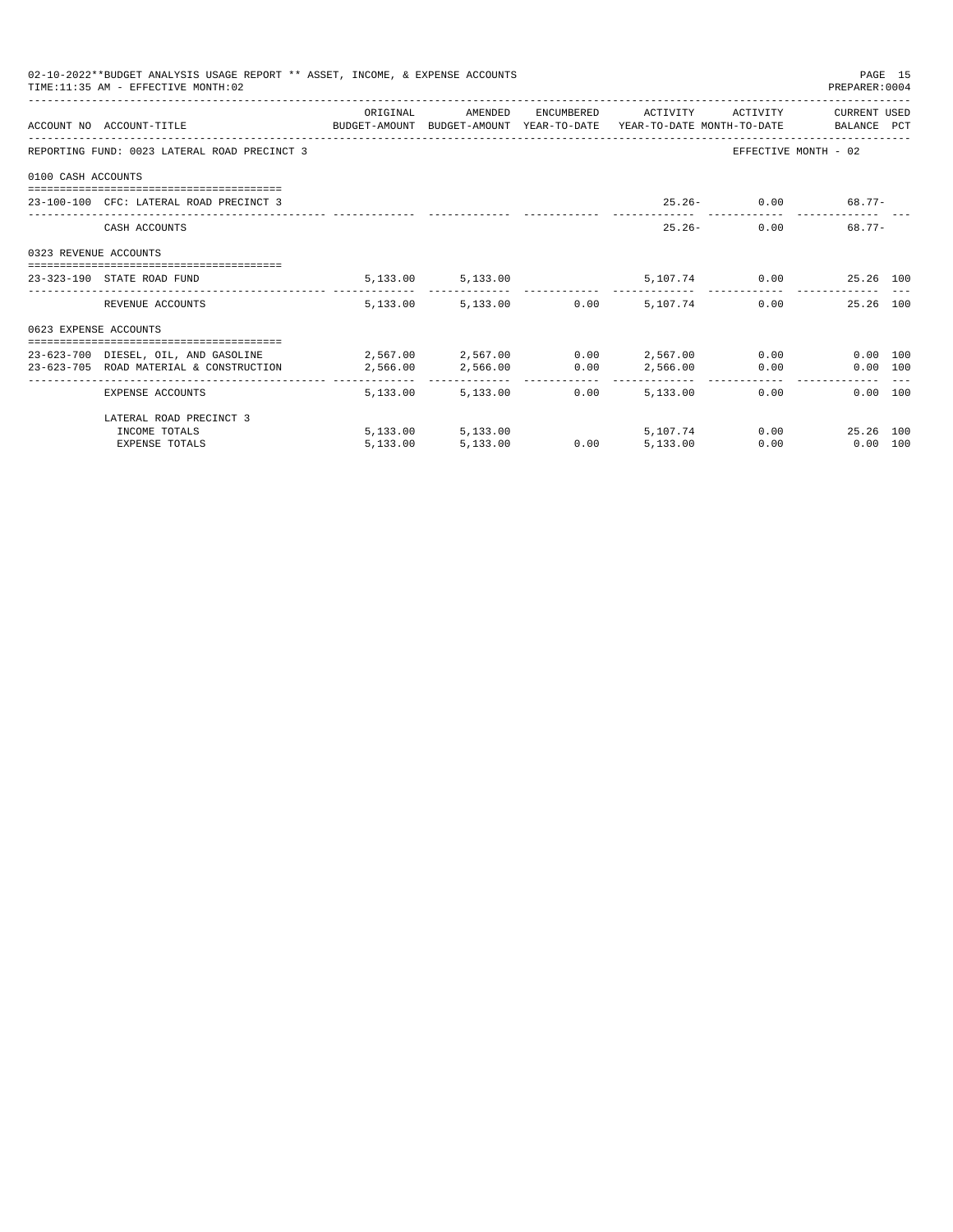|                       | 02-10-2022**BUDGET ANALYSIS USAGE REPORT ** ASSET, INCOME, & EXPENSE ACCOUNTS<br>TIME: 11:35 AM - EFFECTIVE MONTH: 02 |            |                                 |      |                     |                         | PREPARER: 0004       | PAGE 16 |
|-----------------------|-----------------------------------------------------------------------------------------------------------------------|------------|---------------------------------|------|---------------------|-------------------------|----------------------|---------|
|                       |                                                                                                                       | ORIGINAL   | AMENDED                         |      | ENCUMBERED ACTIVITY | ACTIVITY                | CURRENT USED         |         |
|                       | ACCOUNT NO ACCOUNT-TITLE CONTROL SUDGET-AMOUNT BUDGET-AMOUNT YEAR-TO-DATE YEAR-TO-DATE MONTH-TO-DATE BALANCE PCT      |            |                                 |      |                     |                         |                      |         |
|                       | REPORTING FUND: 0024 LATERAL ROAD PRECINCT 4                                                                          |            |                                 |      |                     |                         | EFFECTIVE MONTH - 02 |         |
| 0100 CASH ACCOUNTS    |                                                                                                                       |            |                                 |      |                     |                         |                      |         |
|                       | 24-100-100 CFC: LATERAL ROAD PRECINCT 4                                                                               |            |                                 |      |                     | 507.53 0.00 3,650.36    |                      |         |
|                       | CASH ACCOUNTS                                                                                                         |            |                                 |      |                     | 507.53<br>0.00          | 3,650.36             |         |
| 0324 REVENUE ACCOUNTS |                                                                                                                       |            |                                 |      |                     |                         |                      |         |
|                       | 24-324-190 STATE ROAD FUND                                                                                            |            | 5, 133.00 5, 133.00             |      |                     | 5,107.74 0.00 25.26 100 |                      |         |
|                       | REVENUE ACCOUNTS                                                                                                      |            | 5,133.00 5,133.00 0.00 5,107.74 |      |                     |                         | 0.00<br>25.26 100    |         |
| 0624 EXPENSE ACCOUNTS |                                                                                                                       |            |                                 |      |                     |                         |                      |         |
|                       | 24-624-700 DIESEL, OIL, AND GASOLINE $2,567.00$ $2,567.00$ $0.00$ $2,034.21$ $0.00$ $532.79$ 79                       |            |                                 |      |                     |                         |                      |         |
|                       | 24-624-705 ROAD MATERIAL & CONSTRUCTION                                                                               | 2,566.00   | 2,566.00 0.00                   |      | 2,566.00            |                         | $0.00$ 0.00 100      |         |
|                       | EXPENSE ACCOUNTS                                                                                                      | -------- - | 5,133,00 5,133,00               | 0.00 | 4,600.21            |                         | 532.79 90<br>0.00    |         |
|                       | LATERAL ROAD PRECINCT 4                                                                                               |            |                                 |      |                     |                         |                      |         |
|                       | INCOME TOTALS                                                                                                         |            | 5,133.00 5,133.00               |      | 5,107,74            |                         | 0.00 25.26 100       |         |
|                       | <b>EXPENSE TOTALS</b>                                                                                                 | 5.133.00   | 5,133.00                        | 0.00 | 4,600.21            |                         | 532.79 90<br>0.00    |         |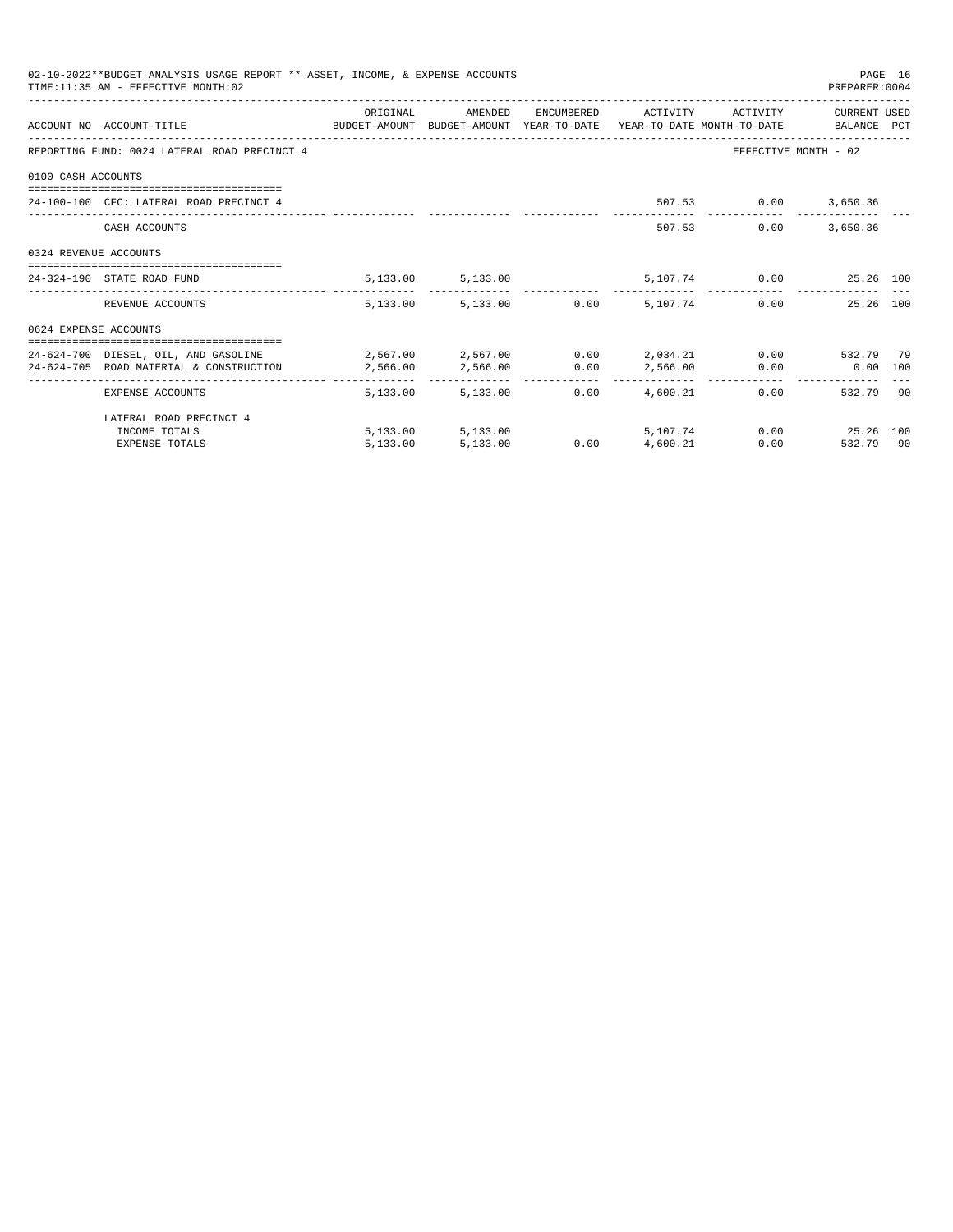| 02-10-2022**BUDGET ANALYSIS USAGE REPORT ** ASSET, INCOME, & EXPENSE ACCOUNTS<br>TIME:11:35 AM - EFFECTIVE MONTH:02 |                       |                                                     |                    |                                        |                      | PAGE 17<br>PREPARER: 0004          |                |
|---------------------------------------------------------------------------------------------------------------------|-----------------------|-----------------------------------------------------|--------------------|----------------------------------------|----------------------|------------------------------------|----------------|
| ACCOUNT NO ACCOUNT-TITLE                                                                                            | ORIGINAL              | AMENDED<br>BUDGET-AMOUNT BUDGET-AMOUNT YEAR-TO-DATE | ENCUMBERED         | ACTIVITY<br>YEAR-TO-DATE MONTH-TO-DATE | ACTIVITY             | <b>CURRENT USED</b><br>BALANCE PCT |                |
| REPORTING FUND: 0026 IT YEARLY SERVICES                                                                             |                       |                                                     |                    |                                        | EFFECTIVE MONTH - 02 |                                    |                |
| 0100 IT YEARLY SERVICES CASH                                                                                        |                       |                                                     |                    |                                        |                      |                                    |                |
| 26-100-100 IT YEARLY SERVICES CASH ACCOUNT                                                                          |                       |                                                     |                    |                                        | 48,139.69- 120.00-   | 267, 263.99-                       |                |
| IT YEARLY SERVICES CASH                                                                                             |                       |                                                     |                    | 48,139.69-                             | $120.00 -$           | $267, 263.99 -$                    |                |
| 0200 LIABILITY ACCOUNT                                                                                              |                       |                                                     |                    |                                        |                      |                                    |                |
|                                                                                                                     |                       |                                                     |                    |                                        |                      |                                    |                |
| 26-200-999 FUND BALANCE ACCOUNT                                                                                     | 0.00                  | 0.00                                                | 0.00               | 0.00                                   | 0.00                 | 0.00                               |                |
| LIABILITY ACCOUNT                                                                                                   | 0.00                  | 0.00                                                | 0.00               | 0.00                                   | 0.00                 | 0.00                               |                |
| 0330 IT YEARLY SERVICES REVENUE                                                                                     |                       |                                                     |                    |                                        |                      |                                    |                |
|                                                                                                                     |                       |                                                     |                    |                                        |                      |                                    |                |
| 26-330-185 IT YEARLY REVENUE                                                                                        | 0.00                  | 0.00                                                |                    | 0.00                                   | 0.00                 | 0.00                               |                |
| IT YEARLY SERVICES REVENUE                                                                                          | 0.00                  | 0.00                                                | 0.00               | 0.00                                   | 0.00                 | 0.00                               |                |
| 0660 IT YEARLY SERVICES EXPENSE                                                                                     |                       |                                                     |                    |                                        |                      |                                    |                |
|                                                                                                                     |                       |                                                     |                    |                                        |                      |                                    |                |
| 26-660-600 COPIERS & PRINTERS                                                                                       | 25,200.00             | 25,200.00                                           | 2,337.18           | 9,233.94                               | 0.00                 | 13,628.88                          | 46             |
| 26-660-601 BACKUP & DISASTER<br>26-660-602 CORE FIREWALL                                                            | 21,780.00<br>4,176.00 | 21,780.00<br>4,176.00                               | 1,815.00<br>348.00 | 7,260.00<br>1,392.00                   | 0.00<br>0.00         | 12,705.00<br>2,436.00              | 42<br>42       |
| 26-660-603 LEC NETWORK                                                                                              | 0.00                  | 0.00                                                | 0.00               | 0.00                                   | 0.00                 | 0.00                               |                |
| 26-660-604 CH NETWORK                                                                                               | 7,200.00              | 7,200.00                                            | 600.00             | 2,400.00                               | 0.00                 | 4,200.00                           | 42             |
| 26-660-605 LEC SECURITY SOFTWARE                                                                                    | 14,616.00             | 14,616.00                                           | 1,081.20           | 4,324.80                               | 0.00                 | 9,210.00                           | 37             |
| 26-660-606 CH SECURITY SOFTWARE                                                                                     | 0.00                  | 0.00                                                | 0.00               | 0.00                                   | 0.00                 | 0.00                               |                |
| 26-660-607 NEW SECURE EMAIL                                                                                         | 8,400.00              | 8,400.00                                            | 644.00             | 2,478.00                               | 0.00                 | 5,278.00                           | 37             |
| 26-660-608 EXISTING HOST TAC WEBSITE                                                                                | 1,550.00              | 1,550.00                                            | 0.00               | 0.00                                   | 0.00                 | 1,550.00                           | 0 <sub>0</sub> |
| 26-660-609 OFFICE 365                                                                                               | 4,500.00              | 4,500.00                                            | 375.00             | 1,425.00                               | 0.00                 | 2,700.00                           | 40             |
| 26-660-610 ADOBE PDF SOFTWARE                                                                                       | 2,106.00              | 2,106.00                                            | 0.00               | 0.00                                   | 0.00                 | 2,106.00                           | 0 <sub>0</sub> |
| 26-660-611 LEC MONITOR GENERATOR                                                                                    | 1,680.00              | 1,680.00                                            | 0.00               | 0.00                                   | 0.00                 | 1,680.00                           | 0 <sub>0</sub> |
| 26-660-612 EST BACKUP INTERNET                                                                                      | 0.00                  | 0.00                                                | 0.00               | 0.00                                   | 0.00                 | 0.00                               |                |
| 26-660-613 INTERNET FOR PATROL CARS                                                                                 | 0.00                  | 0.00                                                | 0.00               | 0.00                                   | 0.00                 | 0.00                               |                |
| 26-660-614 INTERNET FOR SENIOR CITIZENS                                                                             | 0.00                  | 0.00                                                | 0.00               | 0.00                                   | 0.00                 | 0.00                               |                |
| 26-660-615 INTERNET SERVICE PROVIDER                                                                                | 18,600.00             | 18,600.00                                           | 910.00             | 4,225.76                               | 120.00               | 13,464.24                          | 28             |
| 26-660-616 PHONE LINE COST                                                                                          | 0.00                  | 0.00                                                | 0.00               | 0.00                                   | 0.00                 | 0.00                               |                |
| 26-660-617 SPARE SUPPLIES KEPT ON SITE                                                                              | 3,500.00              | 3,500.00                                            | 0.00               | 2,600.19                               | 0.00                 | 899.81                             | 74             |
| 26-660-618 SUPPORT FOR IT SYSTEMS                                                                                   | 38,400.00             | 38,400.00                                           | 3,200.00           | 12,800.00                              | 0.00                 | 22,400.00                          | 42             |
| IT YEARLY SERVICES EXPENSE                                                                                          | 151,708.00            | 151,708.00                                          | 11,310.38          | 48,139.69                              | 120.00               | 92, 257.93                         | 39             |
| IT YEARLY SERVICES                                                                                                  |                       |                                                     |                    |                                        |                      |                                    |                |
| INCOME TOTALS                                                                                                       | 0.00                  | 0.00                                                |                    | 0.00                                   | 0.00                 | 0.00                               |                |
| EXPENSE TOTALS                                                                                                      | 151,708.00            | 151,708.00                                          | 11,310.38          | 48,139.69                              | 120.00               | 92,257.93                          | 39             |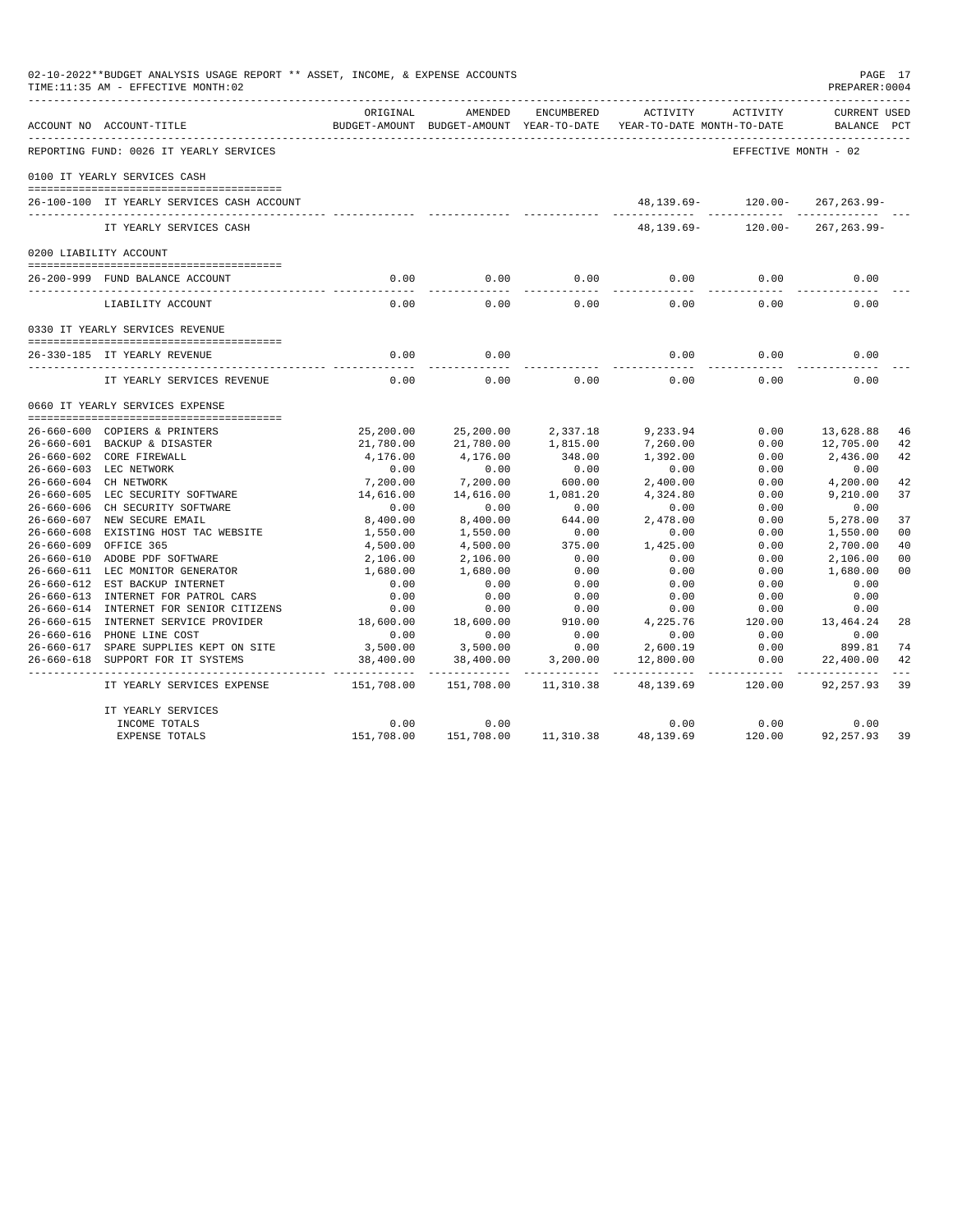|                       | 02-10-2022**BUDGET ANALYSIS USAGE REPORT ** ASSET, INCOME, & EXPENSE ACCOUNTS<br>TIME: 11:35 AM - EFFECTIVE MONTH: 02 |          |         |                 |                               |                               | PAGE 18<br>PREPARER: 0004                                                                       |
|-----------------------|-----------------------------------------------------------------------------------------------------------------------|----------|---------|-----------------|-------------------------------|-------------------------------|-------------------------------------------------------------------------------------------------|
|                       | ACCOUNT NO ACCOUNT-TITLE                                                                                              | ORIGINAL | AMENDED | ENCUMBERED      | ACTIVITY                      | ACTIVITY                      | CURRENT USED<br>BUDGET-AMOUNT BUDGET-AMOUNT YEAR-TO-DATE YEAR-TO-DATE MONTH-TO-DATE BALANCE PCT |
|                       | REPORTING FUND: 0028 CONTINGENCY FUND                                                                                 |          |         |                 |                               |                               | EFFECTIVE MONTH - 02                                                                            |
| 0100 CONTINGENCY CASH |                                                                                                                       |          |         |                 |                               |                               |                                                                                                 |
|                       |                                                                                                                       |          |         |                 |                               |                               |                                                                                                 |
|                       | 28-100-100 CONTINGENCY FUND CHECKING                                                                                  |          |         |                 | 0.00                          |                               | $0.00$ $8,402.13-$                                                                              |
|                       | CONTINGENCY CASH                                                                                                      |          |         |                 | 0.00                          | 0.00                          | $8,402.13-$                                                                                     |
|                       | 0200 LIABILITY ACCOUNTS                                                                                               |          |         |                 |                               |                               |                                                                                                 |
|                       |                                                                                                                       |          |         |                 |                               |                               |                                                                                                 |
|                       | 28-200-999 FUND BALANCE ACCOUNT                                                                                       | 0.00     | 0.00    | 0.00<br>------- | 0.00<br>. _ _ _ _ _ _ _ _ _ _ | 0.00<br>. _ _ _ _ _ _ _ _ _ _ | 0.00                                                                                            |
|                       | LIABILITY ACCOUNTS                                                                                                    | 0.00     | 0.00    | 0.00            | 0.00                          | 0.00                          | 0.00                                                                                            |
|                       | 0328 CONTIGENCY REVENUE                                                                                               |          |         |                 |                               |                               |                                                                                                 |
|                       |                                                                                                                       |          |         |                 |                               |                               |                                                                                                 |
|                       | 28-328-100 WIND TAX REVENUE                                                                                           | 0.00     | 0.00    |                 | 0.00                          | 0.00                          | 0.00                                                                                            |
|                       | CONTIGENCY REVENUE                                                                                                    | 0.00     | 0.00    | 0.00            | 0.00                          | 0.00                          | 0.00                                                                                            |
|                       | 0628 CONTIGENCY EXPENSE                                                                                               |          |         |                 |                               |                               |                                                                                                 |
|                       |                                                                                                                       |          |         |                 |                               |                               |                                                                                                 |
|                       | 28-628-628 CONTIGENCY MISC EXPENSE                                                                                    | 0.00     | 0.00    | 0.00            | 0.00                          | 0.00                          | 0.00                                                                                            |
|                       | CONTIGENCY EXPENSE                                                                                                    | 0.00     | 0.00    | 0.00            | 0.00                          | 0.00                          | 0.00                                                                                            |
|                       | CONTINGENCY FUND                                                                                                      |          |         |                 |                               |                               |                                                                                                 |
|                       | INCOME TOTALS                                                                                                         | 0.00     | 0.00    |                 | 0.00                          | 0.00                          | 0.00                                                                                            |
|                       | <b>EXPENSE TOTALS</b>                                                                                                 | 0.00     | 0.00    | 0.00            | 0.00                          | 0.00                          | 0.00                                                                                            |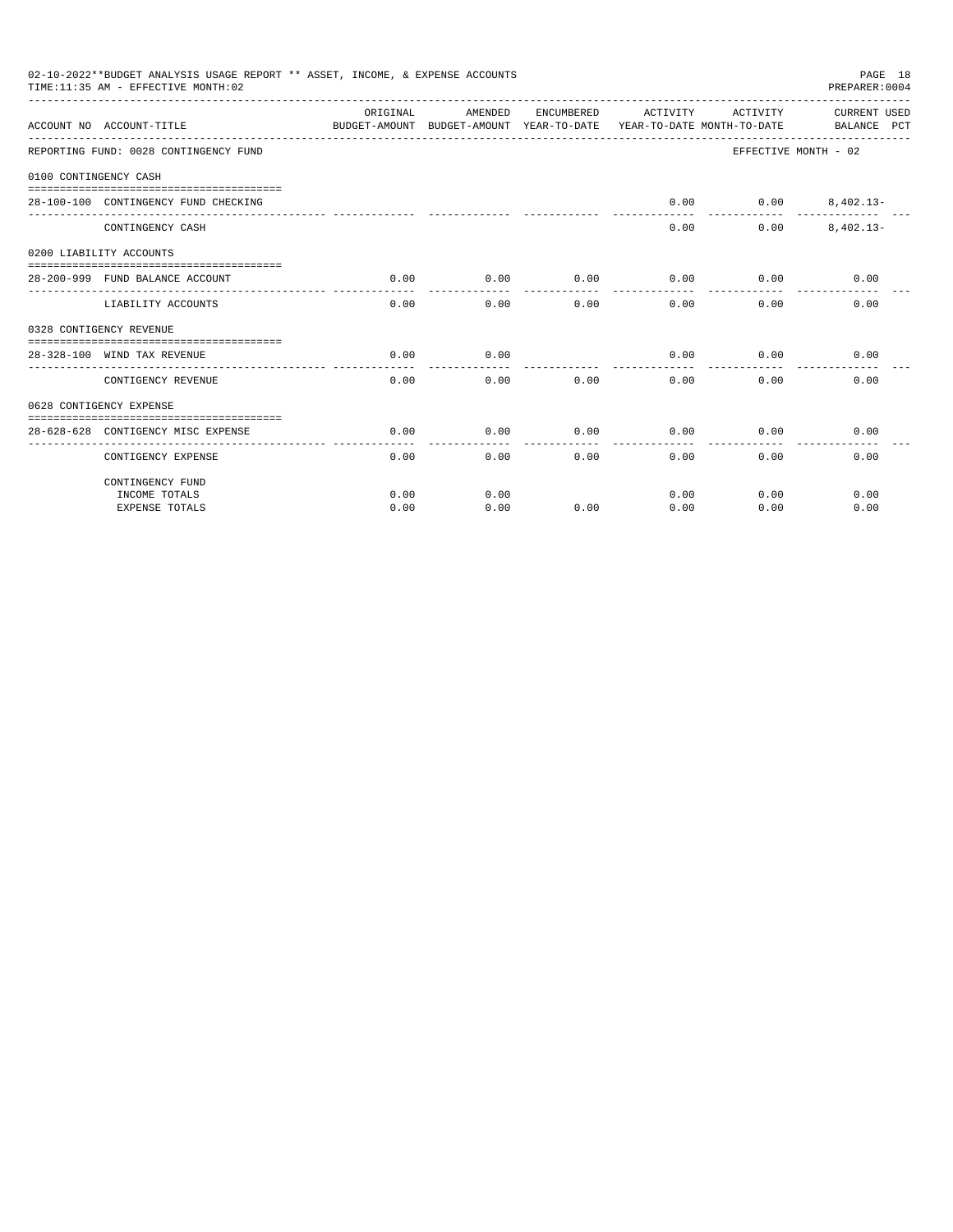|                       | 02-10-2022**BUDGET ANALYSIS USAGE REPORT ** ASSET, INCOME, & EXPENSE ACCOUNTS<br>TIME: 11:35 AM - EFFECTIVE MONTH: 02 |                    |                     |                 |                                 |                             | PAGE 19<br>PREPARER: 0004                                                                       |
|-----------------------|-----------------------------------------------------------------------------------------------------------------------|--------------------|---------------------|-----------------|---------------------------------|-----------------------------|-------------------------------------------------------------------------------------------------|
|                       | ACCOUNT NO ACCOUNT-TITLE                                                                                              | ORIGINAL           | AMENDED             | ENCUMBERED      | ACTIVITY                        | ACTIVITY                    | CURRENT USED<br>BUDGET-AMOUNT BUDGET-AMOUNT YEAR-TO-DATE YEAR-TO-DATE MONTH-TO-DATE BALANCE PCT |
|                       | REPORTING FUND: 0029 COUNTY COURT REPORTER FUND                                                                       |                    |                     |                 |                                 |                             | EFFECTIVE MONTH - 02                                                                            |
| 0100 CASH ACCOUNTS    |                                                                                                                       |                    |                     |                 |                                 |                             |                                                                                                 |
|                       |                                                                                                                       |                    |                     |                 |                                 |                             |                                                                                                 |
|                       | 29-100-100 COUNTY COURT REPORTER                                                                                      |                    |                     |                 |                                 | 16.80 0.00                  | 65.71                                                                                           |
|                       | 29-100-231 COUNTY CLERK CC                                                                                            |                    |                     |                 | 25.00                           |                             | 0.00<br>25.00                                                                                   |
|                       | CASH ACCOUNTS                                                                                                         |                    |                     |                 | 41.80                           |                             | 90.71<br>0.00                                                                                   |
|                       | 0200 LIABILITY ACCOUNTS                                                                                               |                    |                     |                 |                                 |                             |                                                                                                 |
|                       |                                                                                                                       |                    |                     |                 |                                 |                             |                                                                                                 |
|                       | 29-200-999 FUND BALANCE ACCOUNT                                                                                       | 0.00               | 0.00                |                 |                                 | $0.00$ $0.00$ $0.00$ $0.00$ | 0.00                                                                                            |
|                       | LIABILITY ACCOUNTS                                                                                                    | 0.00               | 0.00                | 0.00            | 0.00                            | 0.00                        | 0.00                                                                                            |
| 0390 REVENUE ACCOUNTS |                                                                                                                       |                    |                     |                 |                                 |                             |                                                                                                 |
|                       |                                                                                                                       |                    |                     |                 |                                 |                             |                                                                                                 |
|                       | 29-390-390 COUNTY CLERK REPORTER FEES                                                                                 | 25.00              | 25.00               |                 |                                 |                             | 41.80 0.00 16.80+ 167                                                                           |
|                       | REVENUE ACCOUNTS                                                                                                      | 25.00              |                     | 0.00<br>25.00   | 41.80                           |                             | $16.80 + 167$<br>0.00                                                                           |
| 0690 EXPENSE ACCOUNTS |                                                                                                                       |                    |                     |                 |                                 |                             |                                                                                                 |
|                       |                                                                                                                       |                    |                     |                 |                                 |                             |                                                                                                 |
|                       | 29-690-395 COURT REPORTER EXPENSE<br>------------------------------------                                             | 0.00<br>---------- | 0.00<br>----------- | 0.00<br>------- | 0.00<br>- - - - - - - - - - - - |                             | 0.00<br>0.00                                                                                    |
|                       | <b>EXPENSE ACCOUNTS</b>                                                                                               | 0.00               | 0.00                |                 | 0.00<br>0.00                    |                             | 0.00<br>0.00                                                                                    |
|                       | COUNTY COURT REPORTER FUND                                                                                            |                    |                     |                 |                                 |                             |                                                                                                 |
|                       | INCOME TOTALS                                                                                                         | 25.00              | 25.00               |                 |                                 | 41.80                       | $0.00$ $16.80 + 167$                                                                            |
|                       | <b>EXPENSE TOTALS</b>                                                                                                 | 0.00               | 0.00                | 0.00            | 0.00                            | 0.00                        | 0.00                                                                                            |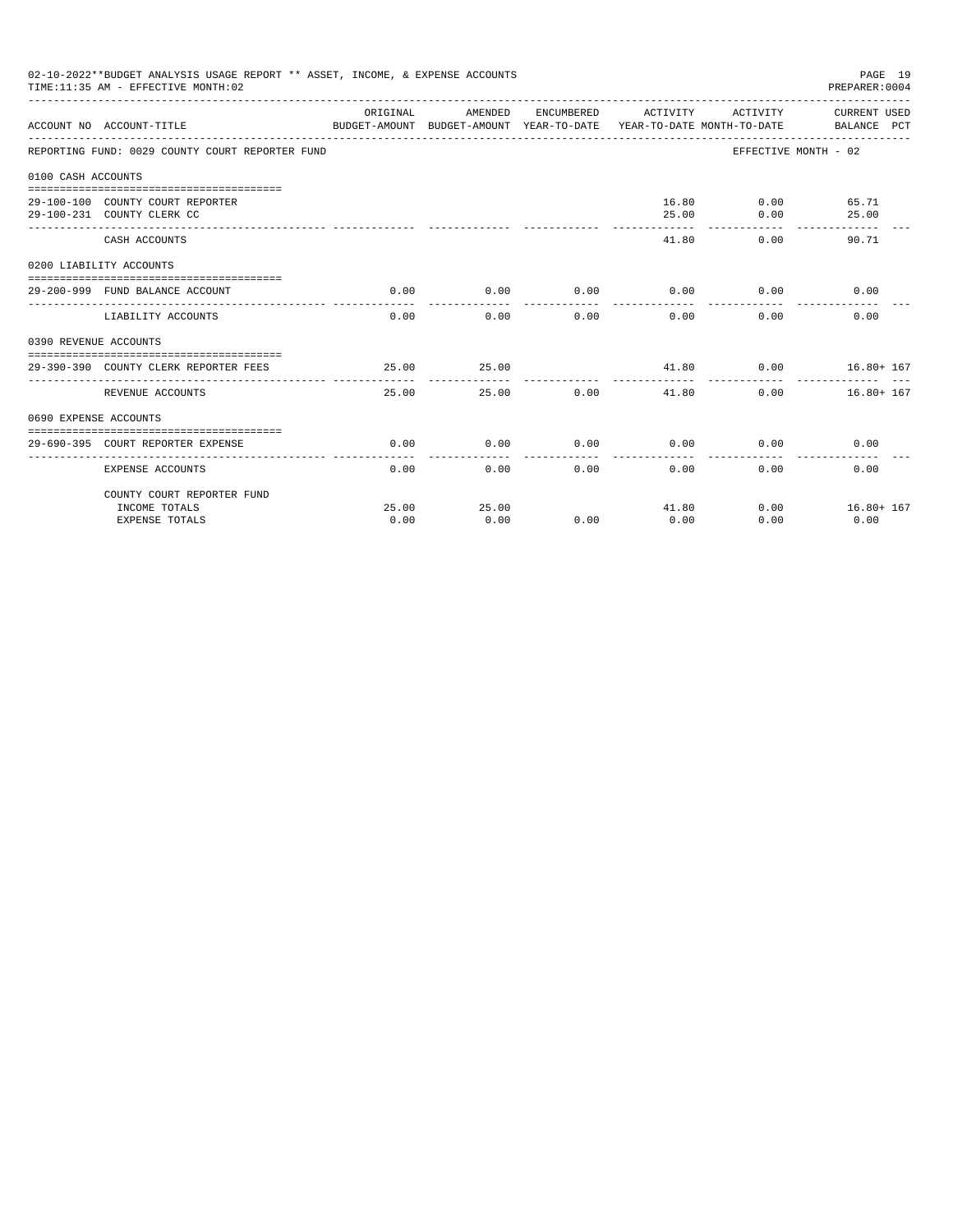|                       | 02-10-2022**BUDGET ANALYSIS USAGE REPORT ** ASSET, INCOME, & EXPENSE ACCOUNTS<br>TIME: 11:35 AM - EFFECTIVE MONTH: 02 |                |                |      |                                           |                                                 | PREPARER: 0004                            | PAGE 20 |
|-----------------------|-----------------------------------------------------------------------------------------------------------------------|----------------|----------------|------|-------------------------------------------|-------------------------------------------------|-------------------------------------------|---------|
|                       | ACCOUNT NO ACCOUNT-TITLE<br>BUDGET-AMOUNT BUDGET-AMOUNT YEAR-TO-DATE YEAR-TO-DATE MONTH-TO-DATE BALANCE PCT           | ORIGINAL       | AMENDED        |      | ENCUMBERED ACTIVITY ACTIVITY CURRENT USED |                                                 |                                           |         |
|                       | REPORTING FUND: 0030 COURT RECORDS PRESERVATION FUND                                                                  |                |                |      |                                           |                                                 | EFFECTIVE MONTH - 02                      |         |
| 0100 CASH ACCOUNTS    |                                                                                                                       |                |                |      |                                           |                                                 |                                           |         |
|                       | 30-100-100 CFC: COURT RECORDS PRES FUND<br>30-100-230 DISTRICT CLERK CC ACCOUNT<br>30-100-231 COUNTY CLERK CC ACCOUNT |                |                |      | $10.00 -$<br>------------                 | 180.00 10.00 6,222.67<br>$50.00 - 0.00$<br>0.00 | 0.00<br>$\sim$ 0.00                       |         |
|                       | CASH ACCOUNTS                                                                                                         |                |                |      | 120.00                                    | 10.00                                           | -----------------------------<br>6,222.67 |         |
| 0330 REVENUE ACCOUNTS |                                                                                                                       |                |                |      |                                           |                                                 |                                           |         |
|                       | --------------------------------<br>30-330-180 INTEREST EARNED<br>30-330-730 RECORDS PRESERVATION FEES                | 0.00<br>500.00 | 0.00<br>500.00 |      | 120.00                                    | $0.00$ $0.00$ $0.00$ $0.00$<br>10.00            | 380.00                                    | -24     |
|                       | REVENUE ACCOUNTS                                                                                                      | 500.00         | 500.00         | 0.00 | ----------- <b>-</b><br>120.00            | 10.00                                           | 380.00                                    | 24      |
| 0730 EXPENSE ACCOUNTS |                                                                                                                       |                |                |      |                                           |                                                 |                                           |         |
|                       | 30-730-730 RECORDS PRES EXPENSES                                                                                      | 0.00           | 0.00           | 0.00 | 0.00                                      | 0.00                                            | 0.00                                      |         |
|                       | <b>EXPENSE ACCOUNTS</b>                                                                                               | 0.00           | 0.00           | 0.00 | 0.00                                      | 0.00                                            | 0.00                                      |         |
|                       | COURT RECORDS PRESERVATION FUND                                                                                       |                |                |      |                                           |                                                 |                                           |         |
|                       | INCOME TOTALS                                                                                                         | 500.00         | 500.00         |      | 120.00                                    | 10.00 380.00                                    |                                           | 24      |
|                       | <b>EXPENSE TOTALS</b>                                                                                                 | 0.00           | 0.00           | 0.00 | 0.00                                      | 0.00                                            | 0.00                                      |         |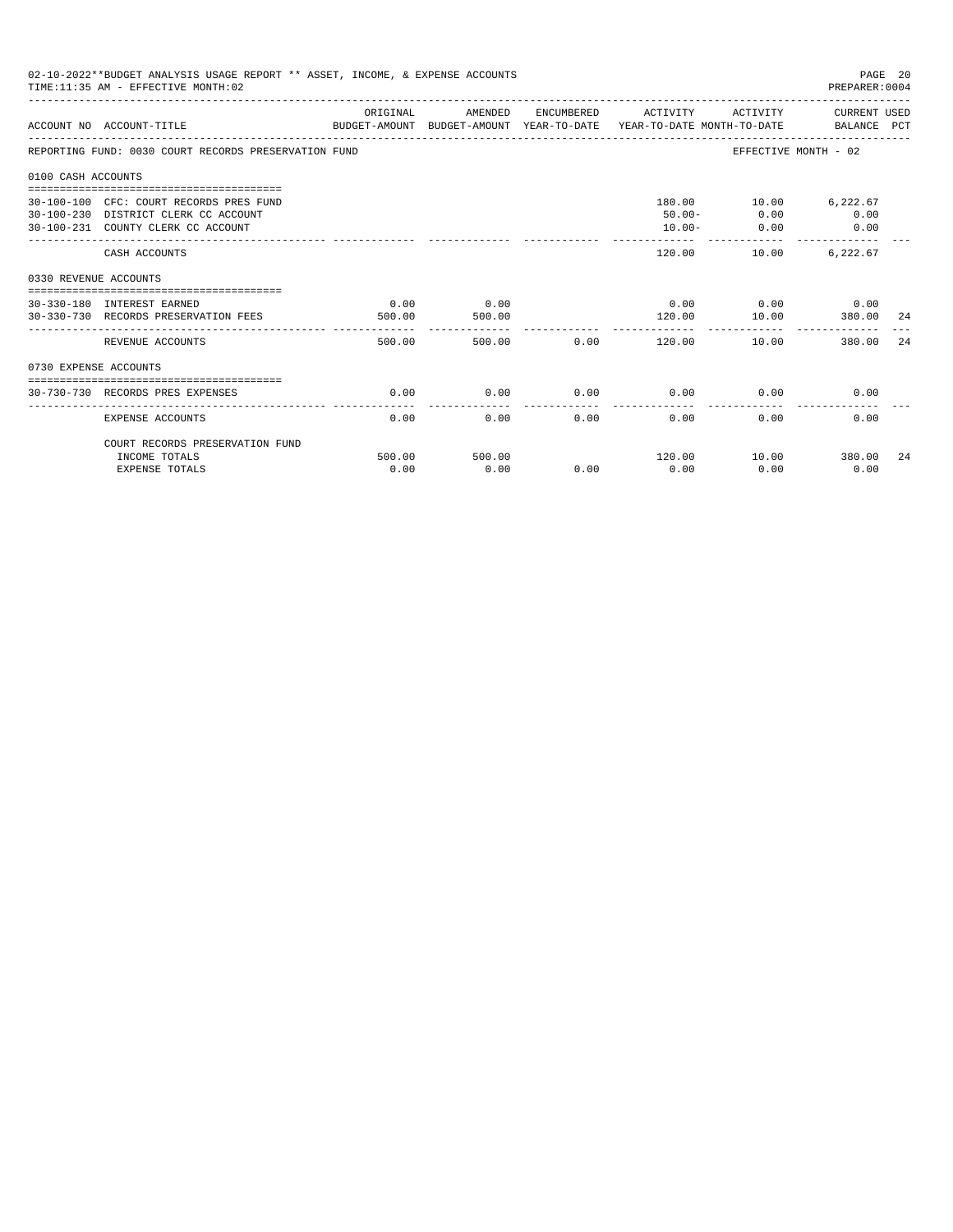|                       | 02-10-2022**BUDGET ANALYSIS USAGE REPORT ** ASSET, INCOME, & EXPENSE ACCOUNTS<br>TIME: 11:35 AM - EFFECTIVE MONTH: 02 |                  |                                                     |            |                                        |                         | PAGE 21<br>PREPARER:0004    |
|-----------------------|-----------------------------------------------------------------------------------------------------------------------|------------------|-----------------------------------------------------|------------|----------------------------------------|-------------------------|-----------------------------|
|                       | ACCOUNT NO ACCOUNT-TITLE                                                                                              | ORIGINAL         | AMENDED<br>BUDGET-AMOUNT BUDGET-AMOUNT YEAR-TO-DATE | ENCUMBERED | ACTIVITY<br>YEAR-TO-DATE MONTH-TO-DATE | ACTIVITY                | CURRENT USED<br>BALANCE PCT |
|                       | REPORTING FUND: 0031 COUNTY JURY FUND                                                                                 |                  |                                                     |            | ------------------                     | EFFECTIVE MONTH - 02    |                             |
| 0100 CASH ACCOUNTS    |                                                                                                                       |                  |                                                     |            |                                        |                         |                             |
|                       | 31-100-100 COUNTY JURY FUND<br>31-100-231 COUNTY CLERK CC                                                             |                  |                                                     |            | 10.00                                  | 7.87 0.00 28.40<br>0.00 | 10.00                       |
|                       | CASH ACCOUNTS                                                                                                         |                  |                                                     |            | -------<br>17.87                       | 0.00                    | 38.40                       |
|                       | 0200 LIABILITY ACCOUNTS                                                                                               |                  |                                                     |            |                                        |                         |                             |
|                       | 31-200-999 FUND BALANCE ACCOUNT                                                                                       | 0.00             | 0.00                                                | 0.00       | 0.00                                   | 0.00                    | 0.00                        |
|                       | LIABILITY ACCOUNTS                                                                                                    | 0.00             | 0.00                                                | 0.00       | 0.00                                   | 0.00                    | 0.00                        |
| 0380 REVENUE ACCOUNTS |                                                                                                                       |                  |                                                     |            |                                        |                         |                             |
|                       | 31-380-380 COUNTY CLERK JURY FEES                                                                                     | 10.00            | 10.00                                               |            |                                        | 15.61 0.00              | $5.61 + 156$                |
|                       | 31-380-385 DISTRICT CLERK JURY FEES                                                                                   | 0.00             | 0.00                                                |            | 2.26                                   | 0.00                    | $2.26+$                     |
|                       | REVENUE ACCOUNTS                                                                                                      | -------<br>10.00 | 10.00                                               | 0.00       | 17.87                                  | 0.00                    | 7.87+ 179                   |
| 0680 EXPENSE ACCOUNTS |                                                                                                                       |                  |                                                     |            |                                        |                         |                             |
|                       | 31-680-680 COUNTY PETIT JURY                                                                                          | 0.00             | 0.00                                                | 0.00       | 0.00                                   | 0.00                    | 0.00                        |
|                       | EXPENSE ACCOUNTS                                                                                                      | 0.00             | 0.00                                                | 0.00       | 0.00                                   | 0.00                    | 0.00                        |
|                       | COUNTY JURY FUND                                                                                                      |                  |                                                     |            |                                        |                         |                             |
|                       | INCOME TOTALS                                                                                                         | 10.00            | 10.00                                               |            | 17.87                                  | 0.00                    | 7.87+ 179                   |
|                       | <b>EXPENSE TOTALS</b>                                                                                                 | 0.00             | 0.00                                                | 0.00       | 0.00                                   | 0.00                    | 0.00                        |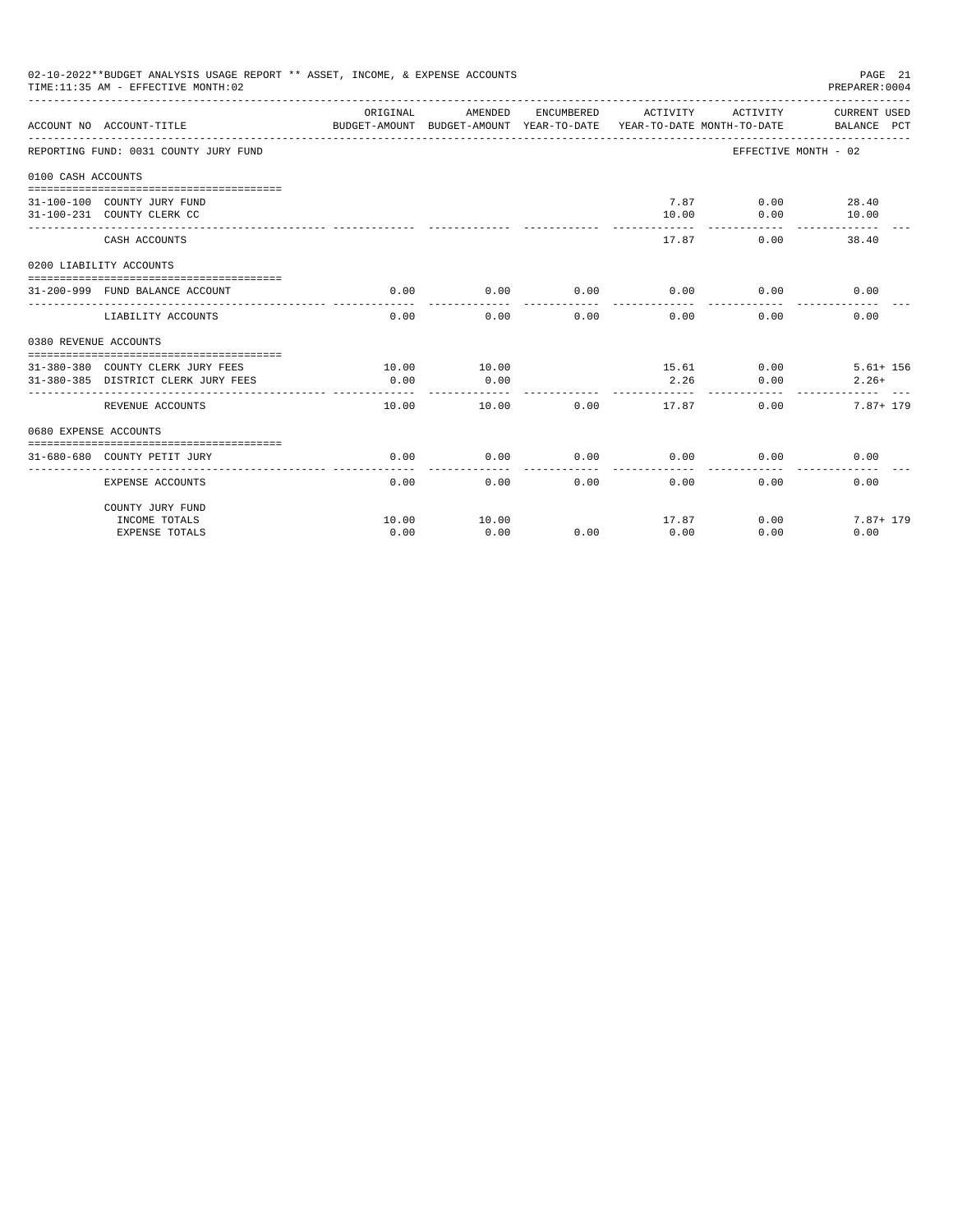|                       | 02-10-2022**BUDGET ANALYSIS USAGE REPORT ** ASSET, INCOME, & EXPENSE ACCOUNTS<br>TIME: 11:35 AM - EFFECTIVE MONTH: 02   |               |               |               |                             |                                      | PAGE 22<br>PREPARER: 0004      |                |
|-----------------------|-------------------------------------------------------------------------------------------------------------------------|---------------|---------------|---------------|-----------------------------|--------------------------------------|--------------------------------|----------------|
|                       | ACCOUNT NO ACCOUNT-TITLE COMPARENT AND BUDGET-AMOUNT BUDGET-AMOUNT YEAR-TO-DATE YEAR-TO-DATE MONTH-TO-DATE BALANCE PCT  | ORIGINAL      | AMENDED       |               | ENCUMBERED ACTIVITY         |                                      | ACTIVITY CURRENT USED          |                |
|                       | REPORTING FUND: 0033 C&D COURT TECHNOLOGY FUND                                                                          |               |               |               |                             |                                      | EFFECTIVE MONTH - 02           |                |
| 0100 CASH ACCOUNTS    |                                                                                                                         |               |               |               |                             |                                      |                                |                |
|                       | 33-100-100 CFC: C&D COURT TECHNOLOGY FUND<br>33-100-230 DISTRICT CLERK CC ACCOUNT<br>33-100-231 COUNTY CLERK CC ACCOUNT |               |               |               | 0.00<br>0.00                | 32.62<br>0.00<br>0.00                | 0.00<br>692.43<br>0.00<br>0.00 |                |
|                       | CASH ACCOUNTS                                                                                                           |               |               |               | 32.62                       |                                      | 0.00<br>692.43                 |                |
| 0333 REVENUE ACCOUNTS |                                                                                                                         |               |               |               |                             |                                      |                                |                |
|                       | 33-333-180 INTEREST EARNED<br>33-333-733 C&D COURT TECH FEES                                                            | 0.00<br>50.00 | 0.00<br>50.00 |               |                             | $0.00$ $0.00$ $0.00$ $0.00$<br>32.62 | 0.00 17.38 65                  |                |
|                       | REVENUE ACCOUNTS                                                                                                        | 50.00         |               | 50.00 0.00    |                             | 32.62                                | 0.00<br>17.38                  | 65             |
| 0733 EXPENSE ACCOUNTS |                                                                                                                         |               |               |               |                             |                                      |                                |                |
|                       | 33-733-733 C&D COURT TECH EXPENSES                                                                                      | 50.00         | 50.00         |               | $0.00$ $0.00$ $0.00$ $0.00$ |                                      | 50.00 00                       |                |
|                       | <b>EXPENSE ACCOUNTS</b>                                                                                                 | 50.00         |               | 50.00<br>0.00 | 0.00                        | 0.00                                 | 50.00                          | 0 <sup>0</sup> |
|                       | C&D COURT TECHNOLOGY FUND                                                                                               |               |               |               |                             |                                      |                                |                |
|                       | INCOME TOTALS                                                                                                           | 50.00         | 50.00         |               |                             | 32.62                                | $0.00$ 17.38                   | 65             |
|                       | <b>EXPENSE TOTALS</b>                                                                                                   | 50.00         | 50.00         | 0.00          | 0.00                        | 0.00                                 | 50.00                          | 00             |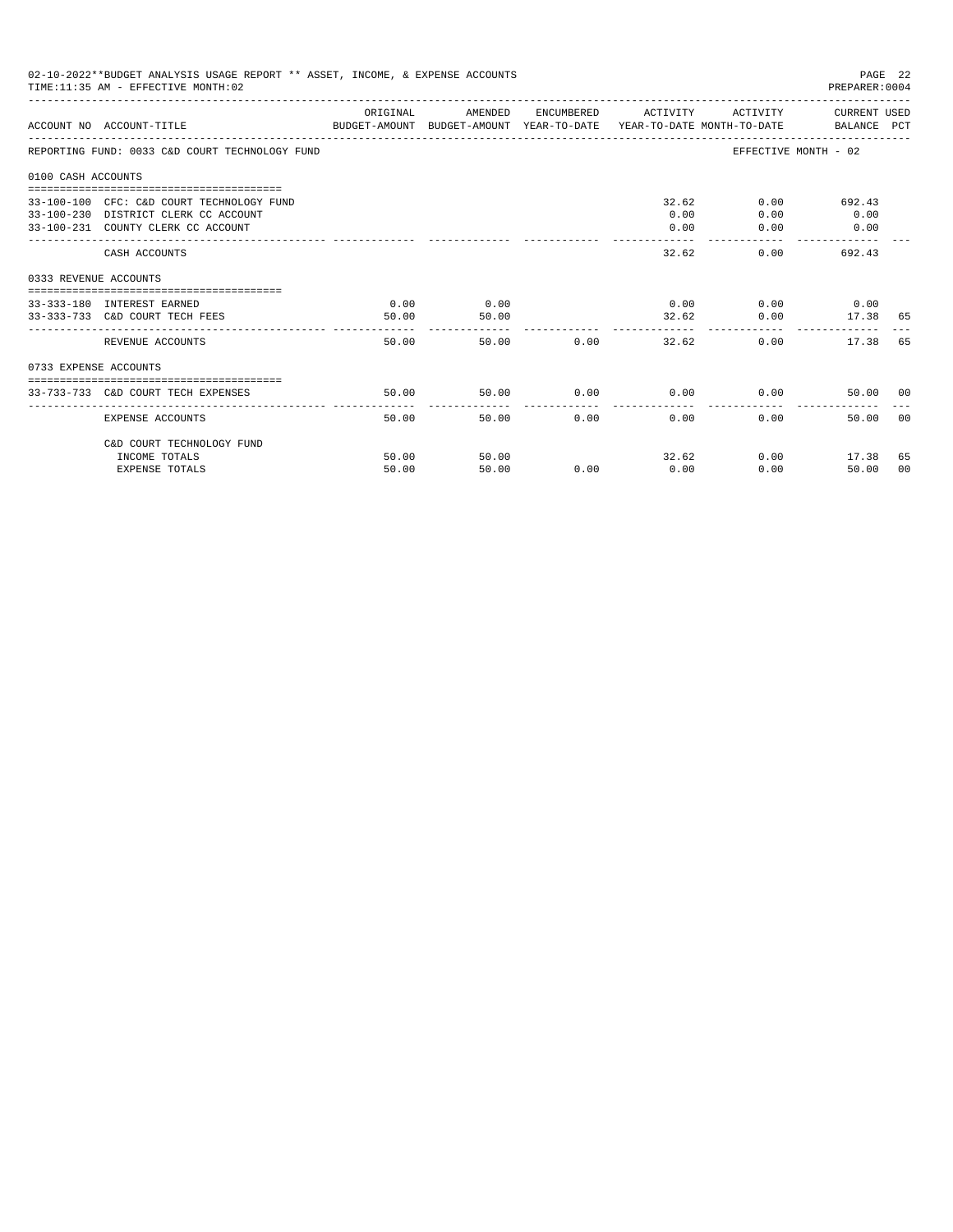|                       | 02-10-2022**BUDGET ANALYSIS USAGE REPORT ** ASSET, INCOME, & EXPENSE ACCOUNTS<br>TIME:11:35 AM - EFFECTIVE MONTH:02 |                          |                                                     |                       |                                        |                   | PREPARER: 0004              | PAGE 23        |
|-----------------------|---------------------------------------------------------------------------------------------------------------------|--------------------------|-----------------------------------------------------|-----------------------|----------------------------------------|-------------------|-----------------------------|----------------|
|                       | ACCOUNT NO ACCOUNT-TITLE                                                                                            | ORIGINAL                 | AMENDED<br>BUDGET-AMOUNT BUDGET-AMOUNT YEAR-TO-DATE | ENCUMBERED            | ACTIVITY<br>YEAR-TO-DATE MONTH-TO-DATE | ACTIVITY          | CURRENT USED<br>BALANCE     | PCT            |
|                       | REPORTING FUND: 0035 TIF GRANT FUND                                                                                 |                          |                                                     |                       |                                        |                   | EFFECTIVE MONTH - 02        |                |
| 0100 CASH ACCOUNTS    |                                                                                                                     |                          |                                                     |                       |                                        |                   |                             |                |
|                       |                                                                                                                     |                          |                                                     |                       |                                        |                   |                             |                |
|                       | 35-100-100 TIF GRANT - CASH                                                                                         |                          |                                                     |                       | 17,216.99-                             | 2,570.76-         | 73,660.34                   |                |
|                       | CASH ACCOUNTS                                                                                                       |                          |                                                     |                       | 17,216.99-                             | 2,570.76-         | 73,660.34                   |                |
| 0300 REVENUE ACCOUNTS |                                                                                                                     |                          |                                                     |                       |                                        |                   |                             |                |
|                       | 35-300-110 TIF GRANT REVENUE - PCT #1                                                                               | 0.00                     | 0.00                                                |                       | 0.00                                   | 0.00              | 0.00                        |                |
|                       | 35-300-120 TIF GRANT REVENUE - PCT #2                                                                               | 0.00                     | 0.00                                                |                       | 0.00                                   | 0.00              | 0.00                        |                |
|                       | 35-300-130 TIF GRANT REVENUE - PCT #3                                                                               | 54,950.45                | 54,950.45                                           |                       | 0.00                                   | 0.00              | 54,950.45                   | 0 <sup>0</sup> |
|                       | 35-300-140 TIF GRANT REVENUE - PCT #4                                                                               | 46,174.12                | 46,174.12                                           |                       | 0.00                                   | 0.00              | 46,174.12                   | 00             |
| $35 - 300 - 180$      | <b>BANK INTEREST</b>                                                                                                | 0.00<br>$- - - - - - -$  | 0.00                                                |                       | 0.00<br>-----                          | 0.00<br>-----     | 0.00<br>---------           |                |
|                       | REVENUE ACCOUNTS                                                                                                    | 101,124.57               | 101,124.57                                          | 0.00                  | 0.00                                   | 0.00              | 101,124.57                  | 00             |
| 0600 EXPENSE ACCOUNTS |                                                                                                                     |                          |                                                     |                       |                                        |                   |                             |                |
|                       | 35-600-110 TIF GRANT EXPENSE - PCT #1                                                                               | 0.00                     | 0.00                                                | 0.00                  | 0.00                                   | 0.00              | 0.00                        |                |
|                       | 35-600-120 TIF GRANT EXPENSE - PCT #2                                                                               | 0.00                     | 0.00                                                | 12,717.00             | 3,321.00                               | 0.00              | $16,038.00 -$               |                |
|                       | 35-600-130 TIF GRANT EXPENSE - PCT #3                                                                               | 54,950.45                | 54,950.45                                           | 0.00                  | 0.00                                   | 0.00              | 54,950.45                   | 00             |
| $35 - 600 - 140$      | TIF GRANT EXPENSE - PCT #4                                                                                          | 46,174.12<br>----------- | 46,174.12<br>-------------                          | 0.00<br>.             | 0.00                                   | 0.00<br>-----     | 46,174.12<br>----------     | 00             |
|                       | EXPENSE ACCOUNTS                                                                                                    | 101,124.57               | 101,124.57                                          | 12,717.00             | 3,321.00                               | 0.00              | 85,086.57                   | 16             |
|                       | 0601 PAYROLL EXPENSE PCT#1                                                                                          |                          |                                                     |                       |                                        |                   |                             |                |
|                       | 35-601-113 SALARY - TIF GRANT PART TIME-PCT#1                                                                       | 0.00                     | 0.00                                                | 0.00                  | 0.00                                   | 0.00              | 0.00                        |                |
|                       | 35-601-114 SALARY - TIF GRANT FULL TIME-PCT#1                                                                       | 0.00                     | 0.00                                                | 0.00                  | 0.00                                   | 0.00              | 0.00                        |                |
|                       | 35-601-200 TIF GRANT FICA EXPENSE                                                                                   | 0.00                     | 0.00                                                | 0.00                  | 0.00                                   | 0.00              | 0.00                        |                |
|                       | 35-601-202 TIF GRANT TCDRS EXPENSE                                                                                  | 0.00                     | 0.00                                                | 0.00                  | 0.00                                   | 0.00              | 0.00                        |                |
|                       | 35-601-205 TIF GRANT RETIREMENT EXPENSE<br>35-601-210 TIF GRANT MEDICAL INS EXPENSE                                 | 0.00<br>0.00             | 0.00<br>0.00                                        | 0.00<br>0.00          | 0.00<br>0.00                           | 0.00<br>0.00      | 0.00<br>0.00                |                |
|                       | ----------------------------------<br>PAYROLL EXPENSE PCT#1                                                         | $- - - -$<br>0.00        | $- - - - -$<br>0.00                                 | $- - - -$<br>0.00     | $- - - -$<br>0.00                      | 0.00              | $- - - - -$<br>0.00         |                |
|                       | 0602 PAYROLL EXPENSE PCT#2                                                                                          |                          |                                                     |                       |                                        |                   |                             |                |
|                       |                                                                                                                     |                          |                                                     |                       |                                        |                   |                             |                |
|                       | 35-602-113 SALARY - TIF GRANT PART TIME-PCT#2                                                                       | 0.00                     | 0.00                                                | 0.00                  | 6,705.35                               | 1,500.00          | $6,705.35-$<br>$5,469.29 -$ |                |
|                       | 35-602-114 SALARY - TIF GRANT FULL TIME-PCT#2<br>35-602-200 TIF GRANT FICA EXPENSE                                  | 0.00<br>0.00             | 0.00<br>0.00                                        | 0.00<br>0.00          | 5,469.29<br>931.38                     | 390.26<br>144.62  | 931.38-                     |                |
|                       | 35-602-202 TIF GRANT TDCRS EXPENSE                                                                                  | 0.00                     | 0.00                                                | 0.00                  | 89.50                                  | 13.61             | $89.50 -$                   |                |
|                       | 35-602-205 TIF GRANT RETIREMENT EXPENSE                                                                             | 0.00                     | 0.00                                                | 0.00                  | 1,001.98                               | 155.58            | 1,001.98-                   |                |
| $35 - 602 - 210$      | TIF GRANT MEDICAL INS EXPENSE                                                                                       | 0.00<br>----             | 0.00<br>$- - - -$                                   | 0.00<br>$- - - -$     | 2,380.09                               | 334.81            | $2,380.09 -$                |                |
|                       | PAYROLL EXPENSE PCT#2                                                                                               | 0.00                     | 0.00                                                | 0.00                  | 16,577.59                              | 2,538.88          | 16,577.59-                  |                |
|                       | 0603 PAYROLL EXPENSE PCT#3                                                                                          |                          |                                                     |                       |                                        |                   |                             |                |
|                       | -------------------------------------<br>35-603-113 SALARY - TIF GRANT PART TIME-PCT#3                              | 0.00                     | 0.00                                                | 0.00                  | 0.00                                   | 0.00              | 0.00                        |                |
|                       | 35-603-114 SALARY - TIF GRANT FULL TIME-PCT#3                                                                       | 0.00                     | 0.00                                                | 0.00                  | 0.00                                   | 0.00              | 0.00                        |                |
|                       | 35-603-200 TIF GRANT FICA EXPENSE                                                                                   | 0.00                     | 0.00                                                | 0.00                  | 0.00                                   | 0.00              | 0.00                        |                |
|                       | 35-603-202 TIF GRANT TDCRS EXPENSE                                                                                  | 0.00                     | 0.00                                                | 0.00                  | 0.00                                   | 0.00              | 0.00                        |                |
|                       | 35-603-205 TIF GRANT RETIRMENT EXPENSE<br>35-603-210 TIF GRANT MEDICAL INS EXPENSE                                  | 0.00<br>0.00             | 0.00<br>0.00                                        | 0.00<br>0.00          | 0.00<br>0.00                           | 0.00<br>0.00      | 0.00<br>0.00                |                |
|                       | ________________________________                                                                                    | $- - - -$<br>0.00        | $- - - -$<br>0.00                                   | $\frac{1}{2}$<br>0.00 | $=$ $=$ $=$ $=$<br>0.00                | $- - - -$<br>0.00 | $- - - -$<br>0.00           |                |
|                       | PAYROLL EXPENSE PCT#3                                                                                               |                          |                                                     |                       |                                        |                   |                             |                |
|                       | 0604 PAYROLL EXPENSE PCT#4                                                                                          |                          |                                                     |                       |                                        |                   |                             |                |
|                       | 35-604-113 SALARY - TIF GRANT PART TIME-PCT#4                                                                       | 0.00                     | 0.00                                                | 0.00                  | 0.00                                   | 0.00              | 0.00                        |                |
|                       | 35-604-114 SALARY - TIF GRANT FULL TIME-PCT#4                                                                       | 0.00                     | 0.00                                                | 0.00                  | 0.00                                   | 0.00              | 0.00                        |                |
|                       | 35-604-200 TIF GRANT FICA EXPENSE<br>35-604-202 TIF GRANT TDCRS EXPENSE                                             | 0.00<br>0.00             | 0.00<br>0.00                                        | 0.00<br>0.00          | 0.00<br>0.00                           | 0.00<br>0.00      | 0.00<br>0.00                |                |
|                       | 35-604-205 TIF GRANT RETIREMENT EXPENSE                                                                             | 0.00                     | 0.00                                                | 0.00                  | 0.00                                   | 0.00              | 0.00                        |                |
|                       | 35-604-210 TIF GRANT MEDICAL INS EXPENSE                                                                            | 0.00                     | 0.00                                                | 0.00<br>$- - - -$     | 0.00<br>$- - - -$                      | 0.00              | 0.00<br>$- - - -$           |                |
|                       | PAYROLL EXPENSE PCT#4                                                                                               | $- - - - -$<br>0.00      | $- - - -$<br>0.00                                   | 0.00                  | 0.00                                   | 0.00              | 0.00                        |                |
|                       | TIF GRANT FUND                                                                                                      |                          |                                                     |                       |                                        |                   |                             |                |
|                       | INCOME TOTALS                                                                                                       | 101,124.57               | 101,124.57                                          |                       | 0.00                                   | 0.00              | 101,124.57                  | 00             |
|                       | EXPENSE TOTALS                                                                                                      | 101,124.57               | 101,124.57                                          | 12,717.00             | 19,898.59                              | 2,538.88          | 68,508.98                   | 32             |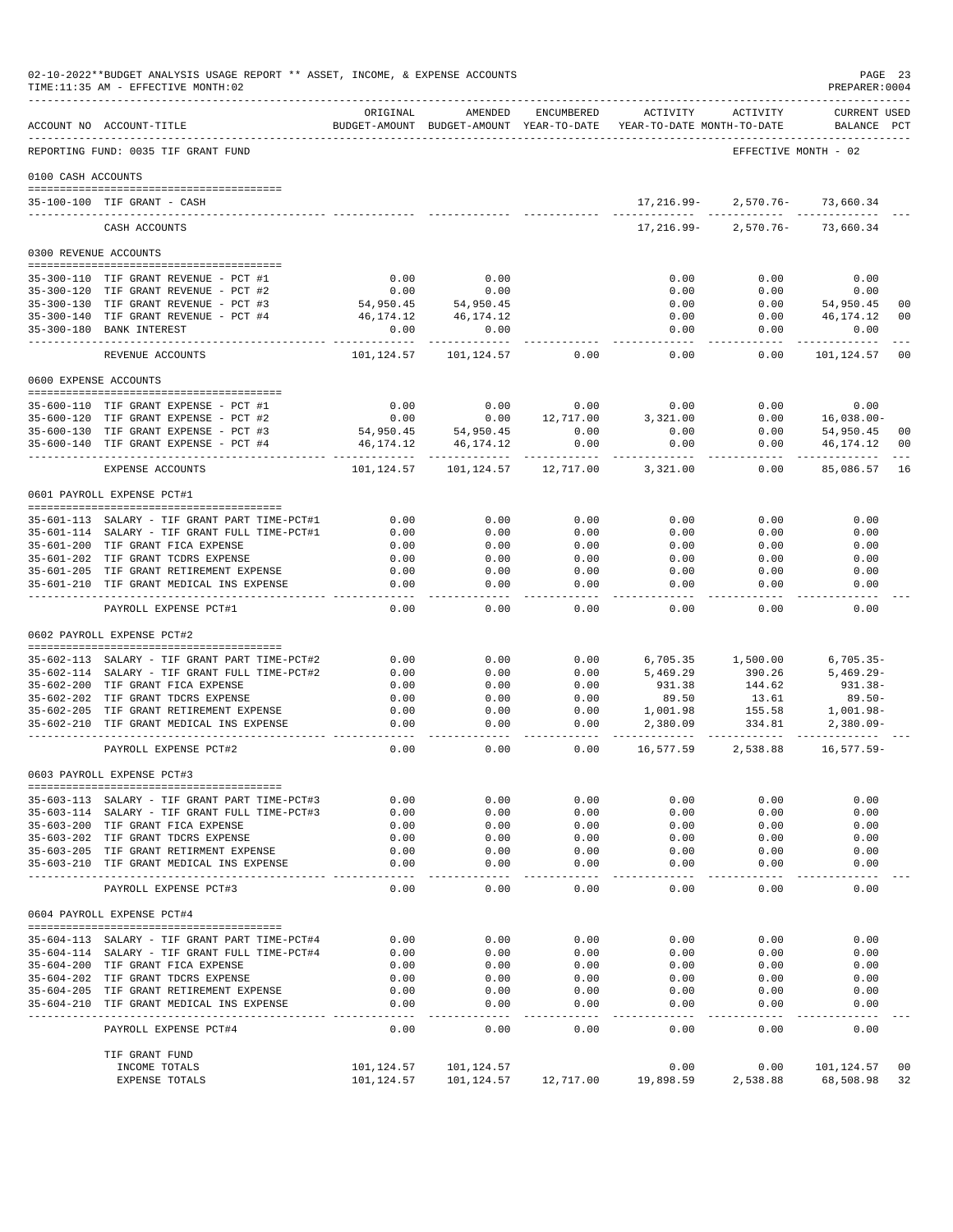|                       | 02-10-2022**BUDGET ANALYSIS USAGE REPORT ** ASSET, INCOME, & EXPENSE ACCOUNTS<br>TIME: 11:35 AM - EFFECTIVE MONTH: 02 |                |                |      |                                 |                             | PREPARER: 0004              | PAGE 24 |
|-----------------------|-----------------------------------------------------------------------------------------------------------------------|----------------|----------------|------|---------------------------------|-----------------------------|-----------------------------|---------|
|                       | ACCOUNT NO ACCOUNT-TITLE<br>BUDGET-AMOUNT BUDGET-AMOUNT YEAR-TO-DATE YEAR-TO-DATE MONTH-TO-DATE                       | ORIGINAL       | AMENDED        |      | ENCUMBERED ACTIVITY             | ACTIVITY                    | CURRENT USED<br>BALANCE PCT |         |
|                       | REPORTING FUND: 0036 DISTRICT COURT RECORDS TECH FUND                                                                 |                |                |      |                                 |                             | EFFECTIVE MONTH - 02        |         |
| 0100 CASH ACCOUNTS    |                                                                                                                       |                |                |      |                                 |                             |                             |         |
|                       | 36-100-100 CFC: DIST COURT RECORDS TECH FUND<br>36-100-230 DISTRICT CLERK CC ACCOUNT                                  |                |                |      | 70.00-                          | 170.00    10.00    5,501.71 | $0.00$ 20.00                |         |
|                       | CASH ACCOUNTS                                                                                                         |                |                |      |                                 | 100.00 10.00                | 5,521.71                    |         |
| 0336 REVENUE ACCOUNTS |                                                                                                                       |                |                |      |                                 |                             |                             |         |
|                       | ----------------------------------<br>36-336-180 INTEREST EARNED<br>36-336-736 DIST COURT REC TECH FEES               | 0.00<br>400.00 | 0.00<br>400.00 |      | $0.00$ 0.00 0.00 0.00<br>100.00 | 10.00                       | 300.00                      | -25     |
|                       | REVENUE ACCOUNTS                                                                                                      | 400.00         | 400.00         | 0.00 | 100.00                          | 10.00                       | 300.00                      | -25     |
| 0736 EXPENSE ACCOUNTS |                                                                                                                       |                |                |      |                                 |                             |                             |         |
|                       | 36-736-736 DIST COURT REC TECH EXPENSES                                                                               | 0.00           | 0.00           | 0.00 | 0.00                            |                             | $0.00$ and $0.00$<br>0.00   |         |
|                       | <b>EXPENSE ACCOUNTS</b>                                                                                               | 0.00           | 0.00           | 0.00 | 0.00                            | 0.00                        | 0.00                        |         |
|                       | DISTRICT COURT RECORDS TECH FUND                                                                                      |                |                |      |                                 |                             |                             |         |
|                       | INCOME TOTALS<br><b>EXPENSE TOTALS</b>                                                                                | 400.00<br>0.00 | 400.00<br>0.00 | 0.00 | 100.00<br>0.00                  | 0.00                        | 10.00 300.00<br>0.00        | -25     |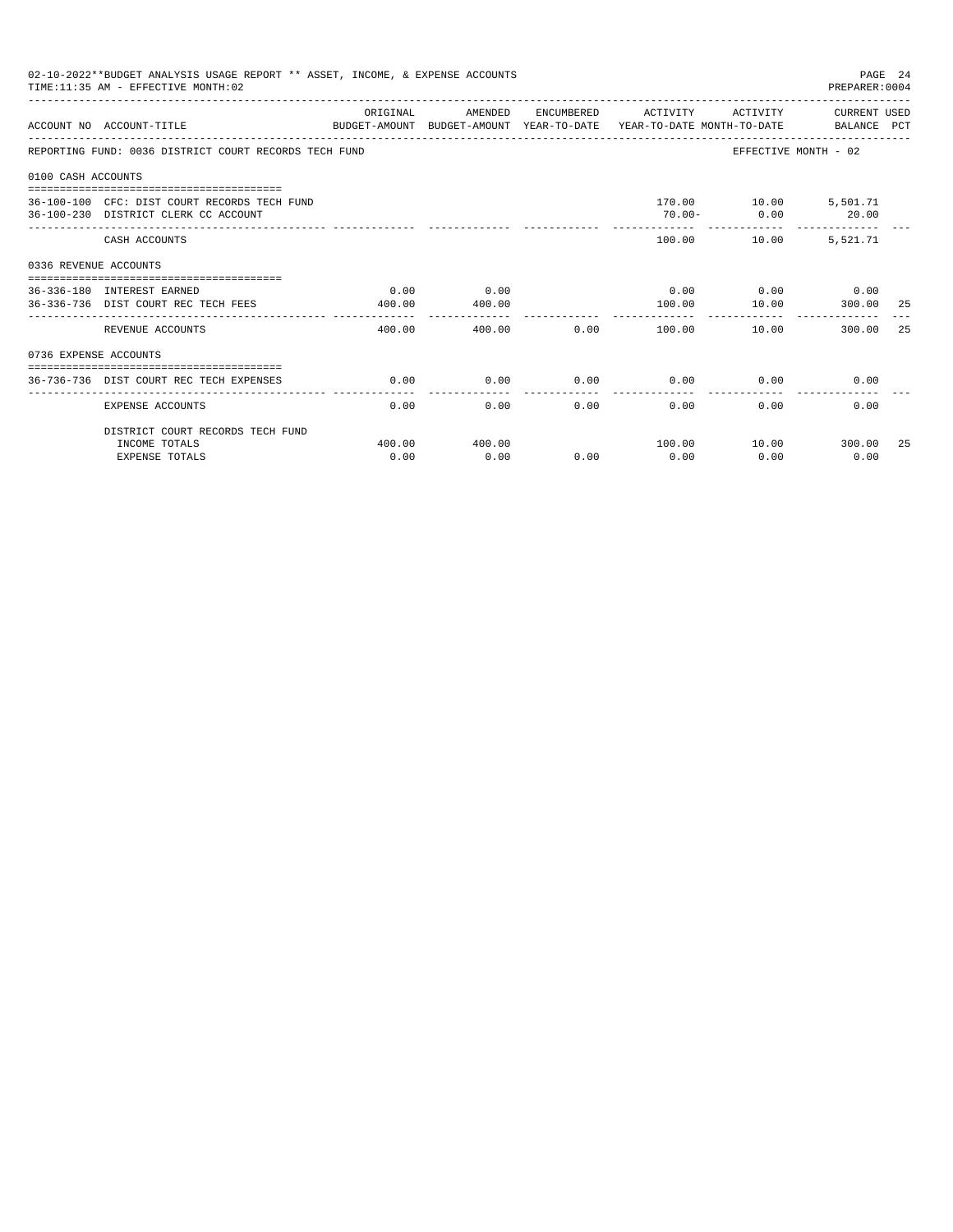|                    | 02-10-2022**BUDGET ANALYSIS USAGE REPORT ** ASSET, INCOME, & EXPENSE ACCOUNTS<br>TIME: 11:35 AM - EFFECTIVE MONTH: 02 |          |                        |                                        |                         | PAGE 25<br>PREPARER: 0004                        |  |
|--------------------|-----------------------------------------------------------------------------------------------------------------------|----------|------------------------|----------------------------------------|-------------------------|--------------------------------------------------|--|
|                    | ACCOUNT NO ACCOUNT-TITLE COMPUTE SUDGET-AMOUNT BUDGET-AMOUNT YEAR-TO-DATE YEAR-TO-DATE MONTH-TO-DATE BALANCE PCT      | ORIGINAL | AMENDED                |                                        |                         | ENCUMBERED ACTIVITY ACTIVITY CURRENT USED        |  |
|                    | REPORTING FUND: 0039 COMMISSARY PROFIT ACCOUNT                                                                        |          |                        |                                        |                         | EFFECTIVE MONTH - 02                             |  |
| 0100 CASH ACCOUNTS |                                                                                                                       |          |                        |                                        |                         |                                                  |  |
|                    | 39-100-100 COMMISSARY CHECKING<br>39-100-170 COMMISSARY CHECKING                                                      |          |                        |                                        | 2,659.66- 147.16 677.11 | 1,863.71 0.00 1,863.71                           |  |
|                    | CASH ACCOUNTS                                                                                                         |          |                        |                                        |                         | 795.95- 147.16 2,540.82                          |  |
|                    | 0300 COMMISSARY REVENUE ACCOUNT                                                                                       |          |                        |                                        |                         |                                                  |  |
|                    | 39-300-110 REVENUE COMMISSARY<br>39-300-120 INTEREST EARNED                                                           | 22.00    | 700.00 700.00<br>22.00 | 0.58                                   |                         | $576.96$ $147.16$ $123.04$ 82<br>$0.00$ 21.42 03 |  |
|                    | COMMISSARY REVENUE ACCOUNT                                                                                            | 722.00   |                        |                                        |                         | 722.00 0.00 577.54 147.16 144.46 80              |  |
|                    | 0400 COMMISSARY EXPENSE                                                                                               |          |                        |                                        |                         |                                                  |  |
| 39-400-110 EXPENSE |                                                                                                                       | 0.00     |                        | $0.00$ 1, 488.85 1, 373.49 0.00        |                         | $2,862.34-$                                      |  |
|                    | COMMISSARY EXPENSE                                                                                                    | 0.00     |                        | $0.00$ 1.488.85 1.373.49               | 0.00                    | $2,862.34-$                                      |  |
|                    | COMMISSARY PROFIT ACCOUNT                                                                                             |          |                        |                                        |                         |                                                  |  |
|                    | INCOME TOTALS<br><b>EXPENSE TOTALS</b>                                                                                | 0.00     | 722.00 722.00          | $0.00 \t 1,488.85 \t 1,373.49 \t 0.00$ |                         | 577.54 147.16 144.46 80<br>$2,862.34-$           |  |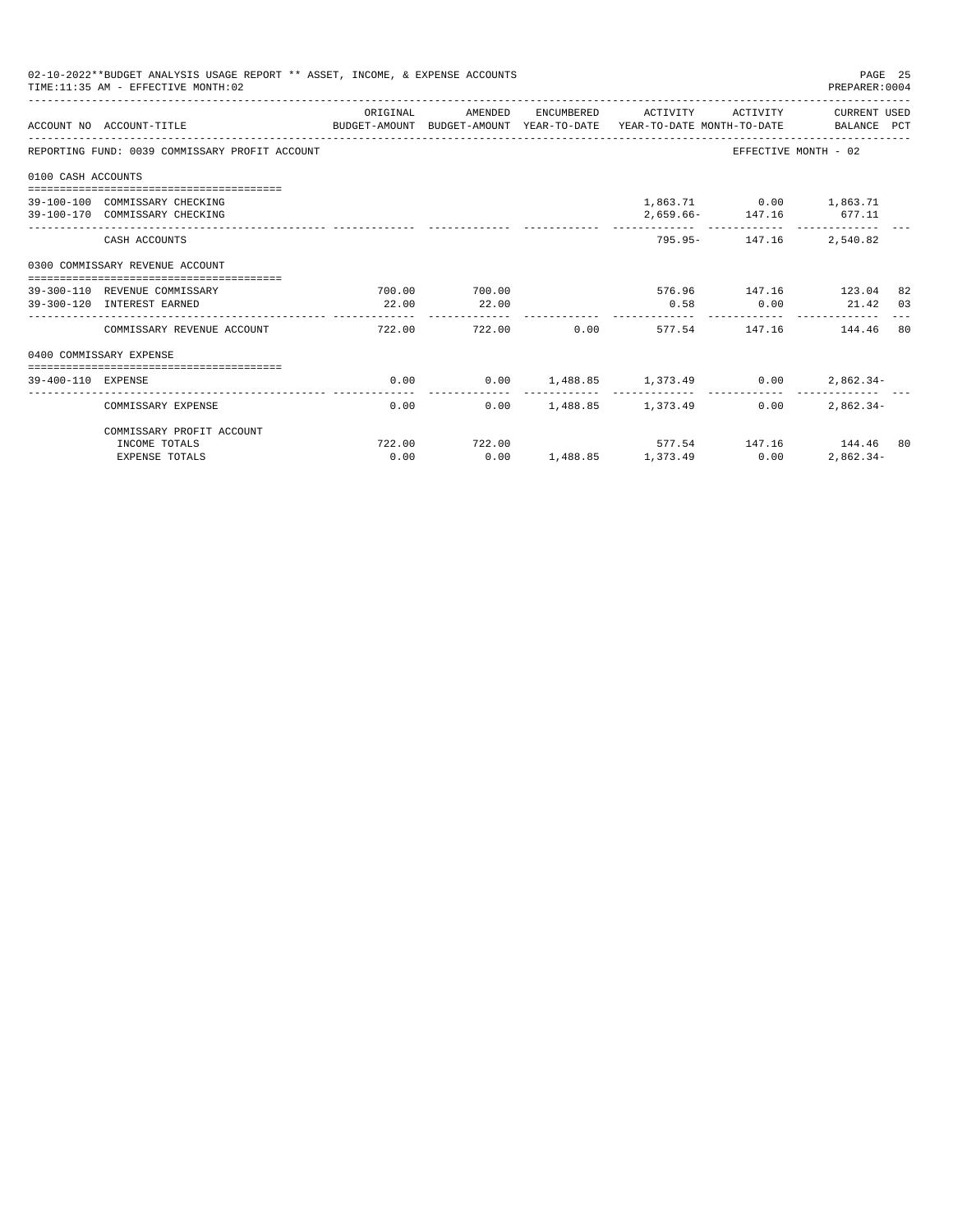|                       | 02-10-2022**BUDGET ANALYSIS USAGE REPORT ** ASSET, INCOME, & EXPENSE ACCOUNTS<br>TIME: 11:35 AM - EFFECTIVE MONTH: 02 |          |                   |      |                                                             |                          | PAGE 26<br>PREPARER: 0004 |    |
|-----------------------|-----------------------------------------------------------------------------------------------------------------------|----------|-------------------|------|-------------------------------------------------------------|--------------------------|---------------------------|----|
|                       | ACCOUNT NO ACCOUNT-TITLE<br>BUDGET-AMOUNT BUDGET-AMOUNT YEAR-TO-DATE YEAR-TO-DATE MONTH-TO-DATE BALANCE PCT           | ORIGINAL | AMENDED           |      | ENCUMBERED ACTIVITY                                         | ACTIVITY                 | CURRENT USED              |    |
|                       | REPORTING FUND: 0040 ELECTION SERVICE CONTRACT FUND                                                                   |          |                   |      |                                                             | EFFECTIVE MONTH - 02     |                           |    |
| 0100 CASH ACCOUNTS    |                                                                                                                       |          |                   |      |                                                             |                          |                           |    |
|                       | 40-100-100 CFC: ELECTION SERVICES CONT FUND                                                                           |          |                   |      |                                                             | $0.00$ $0.00$ $1,873.13$ |                           |    |
|                       | CASH ACCOUNTS                                                                                                         |          |                   |      | 0.00                                                        |                          | $0.00$ 1,873.13           |    |
| 0340 REVENUE ACCOUNTS |                                                                                                                       |          |                   |      |                                                             |                          |                           |    |
|                       | 40-340-180 INTEREST EARNED                                                                                            | 0.00     | 0.00              |      |                                                             | 0.00                     | $0.00$ 0.00               |    |
|                       | 40-340-740 ELECTION SERVICE REVENUES                                                                                  | 400.00   | 400.00            |      | 0.00                                                        |                          | $0.00$ 400.00 00          |    |
|                       | REVENUE ACCOUNTS                                                                                                      | 400.00   | 400.00 0.00       |      | . <u>.</u><br>0.00                                          | 0.00                     | 400.00 00                 |    |
| 0740 EXPENSE ACCOUNTS |                                                                                                                       |          |                   |      |                                                             |                          |                           |    |
|                       | 40-740-740 ELECTION SERVICE EXPENSES                                                                                  |          |                   |      | $3,197.00$ $3,197.00$ $0.00$ $0.00$ $0.00$ $3,197.00$ $0.0$ |                          |                           |    |
|                       | EXPENSE ACCOUNTS                                                                                                      |          | 3,197.00 3,197.00 |      | -------------<br>0.00<br>0.00                               | $0.00 -$                 | 3,197,00 00               |    |
|                       | ELECTION SERVICE CONTRACT FUND                                                                                        |          |                   |      |                                                             |                          |                           |    |
|                       | INCOME TOTALS                                                                                                         |          | 400.00 400.00     |      | 0.00                                                        |                          | $0.00$ 400.00             | 00 |
|                       | <b>EXPENSE TOTALS</b>                                                                                                 | 3,197.00 | 3,197.00          | 0.00 | 0.00                                                        | 0.00                     | 3,197.00                  | 00 |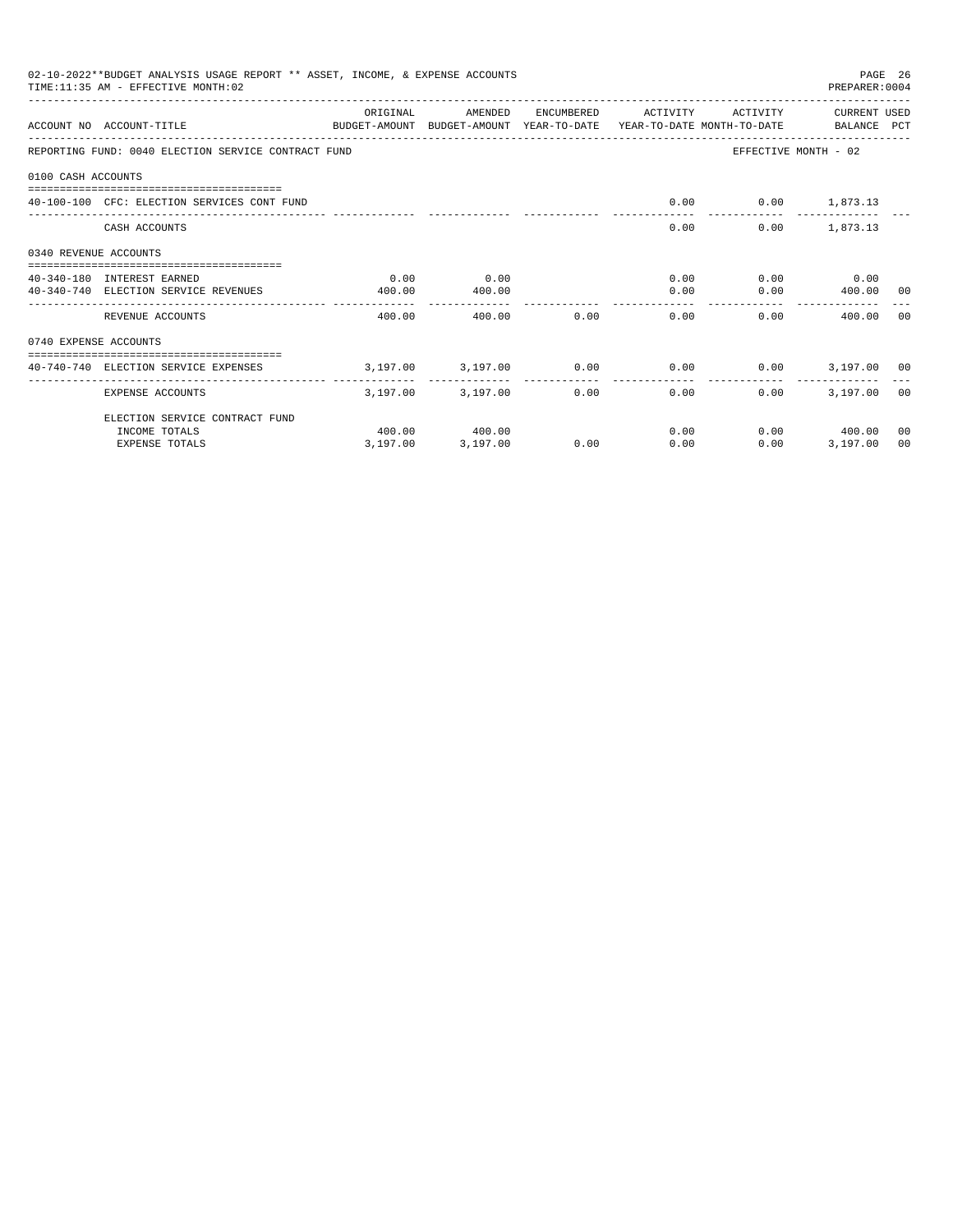|                       | 02-10-2022**BUDGET ANALYSIS USAGE REPORT ** ASSET, INCOME, & EXPENSE ACCOUNTS<br>TIME: 11:35 AM - EFFECTIVE MONTH: 02 |                      |                        |              |                                                                           |                                      | PAGE 27<br>PREPARER:0004   |    |
|-----------------------|-----------------------------------------------------------------------------------------------------------------------|----------------------|------------------------|--------------|---------------------------------------------------------------------------|--------------------------------------|----------------------------|----|
|                       | BUDGET-AMOUNT BUDGET-AMOUNT YEAR-TO-DATE YEAR-TO-DATE MONTH-TO-DATE BALANCE PCT<br>ACCOUNT NO ACCOUNT-TITLE           | ORIGINAL             | AMENDED                | ENCUMBERED   | ACTIVITY ACTIVITY CURRENT USED                                            |                                      |                            |    |
|                       | REPORTING FUND: 0042 ELECTIONS DEPT                                                                                   |                      |                        |              |                                                                           | EFFECTIVE MONTH - 02                 |                            |    |
|                       | 0100 ELECTIONS DEPT CASH                                                                                              |                      |                        |              |                                                                           |                                      |                            |    |
|                       | 42-100-100 CASH ACCOUNT                                                                                               |                      |                        |              | 15,846.38- 1,481.39- 15,846.38-                                           |                                      |                            |    |
|                       | -------------------------<br>ELECTIONS DEPT CASH                                                                      |                      |                        |              |                                                                           | $15,846.38 - 1,481.39 - 15,846.38 -$ |                            |    |
| 0342 REVENUE ACCOUNT  |                                                                                                                       |                      |                        |              |                                                                           |                                      |                            |    |
|                       | 42-342-342 FEES FOR HOLDING ELECTIONS                                                                                 |                      | 8,000.00 8,000.00      |              | 1,623.23 0.00                                                             |                                      | 6,376.77 20                |    |
|                       | REVENUE ACCOUNT                                                                                                       |                      |                        |              | _____________<br>$8,000.00$ $8,000.00$ $0.00$ $1,623.23$ $0.00$           | _______________________________      | 6,376.77 20                |    |
| 0720 EXPENSE ACCOUNTS |                                                                                                                       |                      |                        |              |                                                                           |                                      |                            |    |
|                       |                                                                                                                       |                      |                        |              |                                                                           |                                      |                            |    |
|                       | 42-720-110 ELECTION CLERK                                                                                             |                      | 2,000.00 2,000.00 0.00 |              | 10,058.44 1,117.60                                                        |                                      | $8,058.44 - 503$           |    |
|                       | 42-720-200 FICA EXPENSE                                                                                               | 2,070.00             | 2,070.00               | 0.00         | 769.50 85.50                                                              |                                      | 1,300.50                   | 37 |
| $42 - 720 - 202$      | TCDRS GROUP TERM LIFE                                                                                                 | 210.00               | 210.00<br>2,230.00     | 0.00<br>0.00 | 74.43<br>827.82 91.98                                                     | 8.05                                 | 135.57                     | 35 |
|                       | 42-720-205 RETIRMENT EXPENSE                                                                                          | 2,230.00             | 10,470.00 0.00         |              | 2, 164.70 432.94 8, 305.30                                                |                                      | 1,402.18                   | 37 |
| $42 - 720 - 210$      | MEDICAL INSURANCE PAYABLE                                                                                             | 10,470.00            |                        | 442.82       | 2,416.14 0.00                                                             |                                      |                            | 21 |
| $42 - 720 - 305$      | SUPPLIES & BALLOTS                                                                                                    | 2,500.00             | 2,500.00               | 0.00         |                                                                           | 0.00                                 | 358.96-114                 |    |
| 42-720-345 CONTRACTS  | 42-720-330 PROGRAMMING                                                                                                | 5,000.00             | 5,000.00               | 0.00         | 1,493.54                                                                  | 0.00                                 | 3,506.46 30                |    |
|                       | 42-720-435 JUDGES & CLERKS                                                                                            | 8,568.00<br>5,000.00 | 8,568.00<br>5,000.00   | 0.00         | 0.00                                                                      | $2,008.00$ 0.00                      | 8,568.00 00<br>2,992.00 40 |    |
|                       | EXPENSE ACCOUNTS                                                                                                      |                      |                        |              | .<br>38,048.00 38,048.00 442.82 19,812.57 1,736.07 17,792.61              | ----------- -                        |                            | 53 |
|                       | ELECTIONS DEPT                                                                                                        |                      |                        |              |                                                                           |                                      |                            |    |
|                       | INCOME TOTALS                                                                                                         |                      | 8,000.00 8,000.00      |              | $1,623.23$ $0.00$ $6,376.77$<br>442.82 $19,812.57$ $1,736.07$ $17,792.61$ |                                      |                            | 20 |
|                       | <b>EXPENSE TOTALS</b>                                                                                                 | 38,048.00            | 38,048,00              |              |                                                                           |                                      |                            | 53 |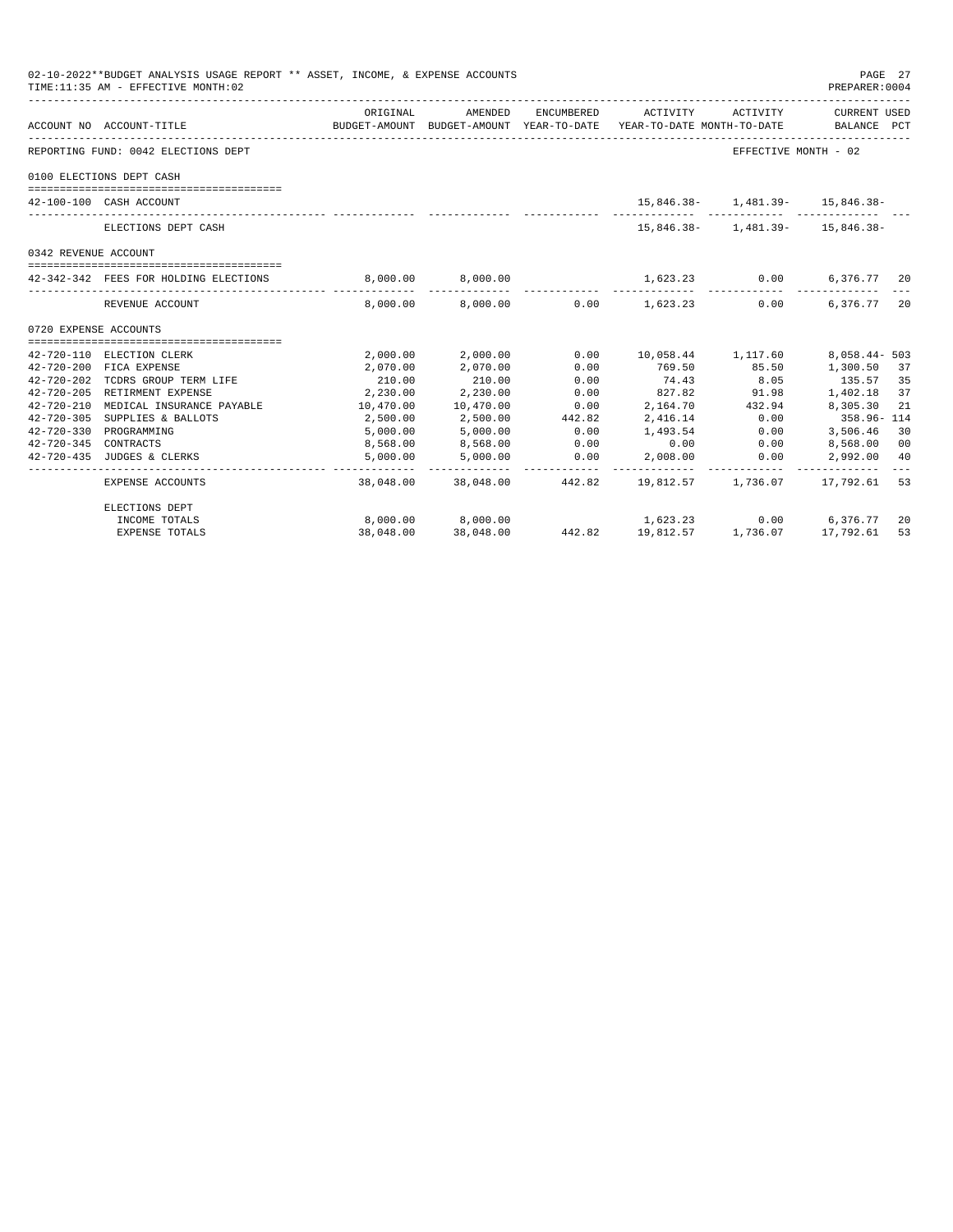|                       | 02-10-2022**BUDGET ANALYSIS USAGE REPORT ** ASSET, INCOME, & EXPENSE ACCOUNTS<br>TIME: 11:35 AM - EFFECTIVE MONTH: 02                                                |              |              |                        |                               |                              | PAGE 28<br>PREPARER: 0004     |
|-----------------------|----------------------------------------------------------------------------------------------------------------------------------------------------------------------|--------------|--------------|------------------------|-------------------------------|------------------------------|-------------------------------|
|                       | ACCOUNT NO ACCOUNT-TITLE<br>BUDGET-AMOUNT BUDGET-AMOUNT YEAR-TO-DATE  YEAR-TO-DATE MONTH-TO-DATE      BALANCE PCT                                                    | ORIGINAL     | AMENDED      |                        | ENCUMBERED ACTIVITY           |                              | ACTIVITY CURRENT USED         |
|                       | REPORTING FUND: 0044 COURT FACILITY FEE FUND                                                                                                                         |              |              |                        |                               |                              | EFFECTIVE MONTH - 02          |
|                       | 0100 COURT FACILITY CASH FUND                                                                                                                                        |              |              |                        |                               |                              |                               |
|                       | ===============================<br>44-100-100 CASH ACCOUNT<br>44-100-230 DISTRICT CLERK CC ACCOUNT<br>44-100-231 COUNTY CLERK CC ACCOUNT<br>44-100-232 JP CC ACCOUNT |              |              |                        | 0.00<br>0.00<br>20.00<br>0.00 | 0.00<br>0.00<br>0.00<br>0.00 | 0.00<br>0.00<br>20.00<br>0.00 |
| 0344 REVENUE ACCOUNTS | COURT FACILITY CASH FUND                                                                                                                                             |              |              |                        | 20.00                         | 0.00                         | 20.00                         |
|                       | 44-344-744 COURT FACILITY INCOME                                                                                                                                     | 0.00         | 0.00         |                        |                               | 20.00                        | 0.00<br>$20.00+$              |
|                       | REVENUE ACCOUNTS                                                                                                                                                     | 0.00         | 0.00         | 0.00                   | 20.00                         |                              | 0.00<br>$20.00+$              |
| 0744 EXPENSE ACCOUNTS |                                                                                                                                                                      |              |              |                        |                               |                              |                               |
|                       | ------------------------------<br>44-744-749 COURT FACILITY FEE                                                                                                      | 0.00         | 0.00         | 0.00                   | 0.00                          | 0.00                         | 0.00                          |
|                       | EXPENSE ACCOUNTS                                                                                                                                                     | 0.00         | 0.00         | ------------ -<br>0.00 | .<br>0.00                     | 0.00                         | 0.00                          |
|                       | COURT FACILITY FEE FUND<br>INCOME TOTALS<br><b>EXPENSE TOTALS</b>                                                                                                    | 0.00<br>0.00 | 0.00<br>0.00 | 0.00                   | 20.00<br>0.00                 | 0.00                         | 0.00<br>$20.00+$<br>0.00      |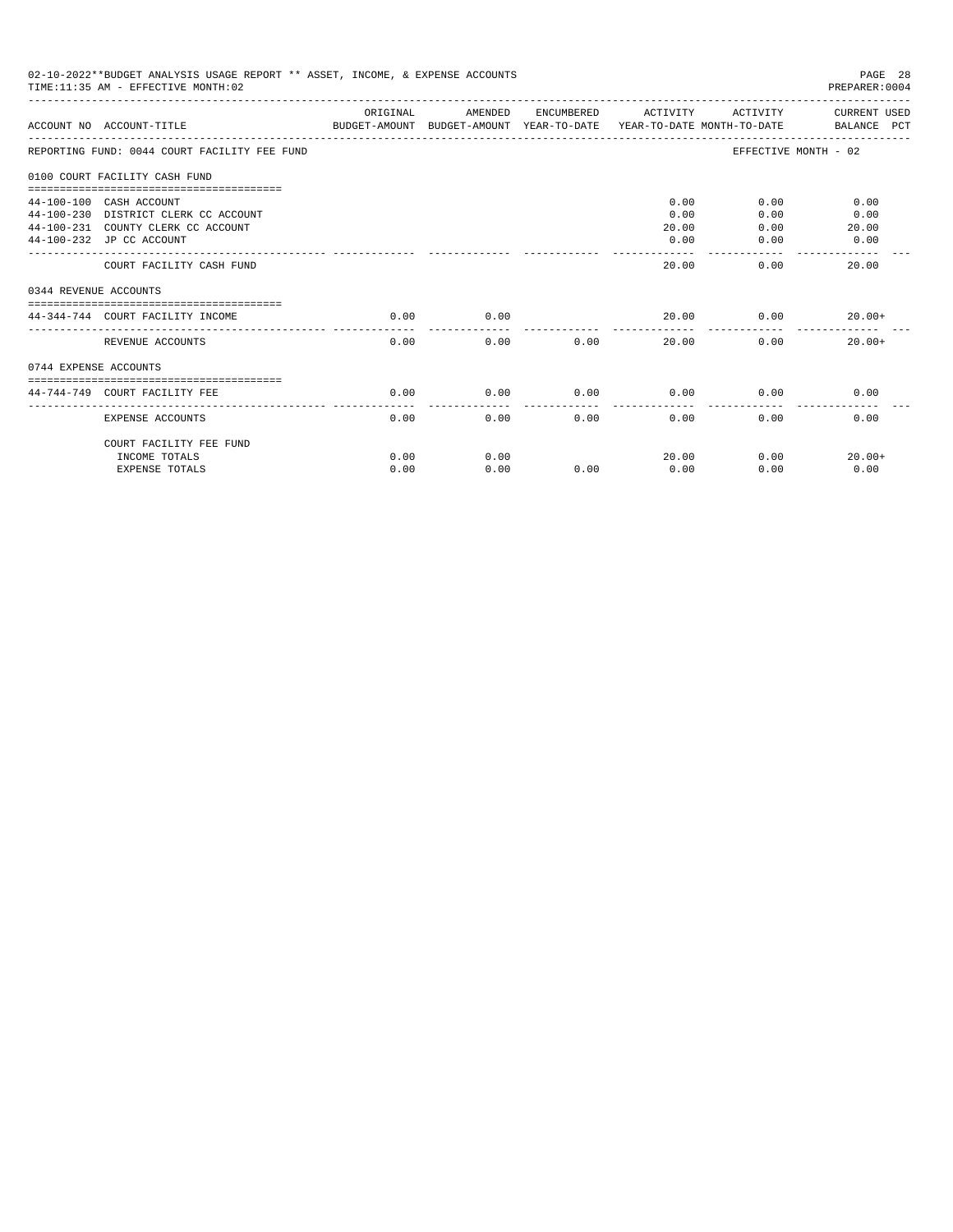| 02-10-2022**BUDGET ANALYSIS USAGE REPORT ** ASSET, INCOME, & EXPENSE ACCOUNTS<br>PAGE 29<br>TIME: 11:35 AM - EFFECTIVE MONTH: 02<br>PREPARER: 0004<br>ORIGINAL<br>ENCUMBERED ACTIVITY<br>AMENDED<br>ACTIVITY<br>ACCOUNT NO ACCOUNT-TITLE COMPARENT AND BUDGET-AMOUNT BUDGET-AMOUNT YEAR-TO-DATE YEAR-TO-DATE MONTH-TO-DATE BALANCE PCT<br>EFFECTIVE MONTH - 02<br>REPORTING FUND: 0045 LANGUAGE ACCESS FUND<br>0100 CASH ACCOUNT<br>9.00<br>9.00<br>45-100-100 LANGUAGE ACCESS CASH FUND<br>3.00<br>45-100-230 DISTRICT CLERK CC ACCOUNT<br>0.00<br>0.00<br>0.00<br>45-100-231 COUNTY CLERK CC ACCOUNT<br>3.00<br>3.00<br>0.00<br>0.00<br>45-100-232 JP CC ACCOUNT<br>0.00<br>0.00<br>-------<br>12.00<br>3.00<br>12.00<br>CASH ACCOUNT<br>0345 INCOME ACCOUNTS<br>0.00<br>$12.00$ $3.00$ $12.00+$<br>45-345-745 LANGUAGE ACCESS FEE INCOME<br>$\sim$ 0.00<br>.<br>0.00<br>INCOME ACCOUNTS<br>0.00<br>0.00<br>12.00<br>3.00<br>$12.00+$<br>0745 EXPENSE ACCOUNTS<br>0.00<br>0.00<br>0.00<br>45-745-750 LANGUAGE ACCESS FUND EXPENSE<br>0.00<br>0.00<br>0.00<br>0.00<br>0.00<br>0.00<br>0.00<br>0.00<br>0.00<br><b>EXPENSE ACCOUNTS</b><br>LANGUAGE ACCESS FUND |      |      |      |       |      |               |
|----------------------------------------------------------------------------------------------------------------------------------------------------------------------------------------------------------------------------------------------------------------------------------------------------------------------------------------------------------------------------------------------------------------------------------------------------------------------------------------------------------------------------------------------------------------------------------------------------------------------------------------------------------------------------------------------------------------------------------------------------------------------------------------------------------------------------------------------------------------------------------------------------------------------------------------------------------------------------------------------------------------------------------------------------------------------------------------------------------------------------------------------------------------|------|------|------|-------|------|---------------|
|                                                                                                                                                                                                                                                                                                                                                                                                                                                                                                                                                                                                                                                                                                                                                                                                                                                                                                                                                                                                                                                                                                                                                                |      |      |      |       |      | CURRENT USED  |
|                                                                                                                                                                                                                                                                                                                                                                                                                                                                                                                                                                                                                                                                                                                                                                                                                                                                                                                                                                                                                                                                                                                                                                |      |      |      |       |      |               |
|                                                                                                                                                                                                                                                                                                                                                                                                                                                                                                                                                                                                                                                                                                                                                                                                                                                                                                                                                                                                                                                                                                                                                                |      |      |      |       |      |               |
|                                                                                                                                                                                                                                                                                                                                                                                                                                                                                                                                                                                                                                                                                                                                                                                                                                                                                                                                                                                                                                                                                                                                                                |      |      |      |       |      |               |
|                                                                                                                                                                                                                                                                                                                                                                                                                                                                                                                                                                                                                                                                                                                                                                                                                                                                                                                                                                                                                                                                                                                                                                |      |      |      |       |      |               |
|                                                                                                                                                                                                                                                                                                                                                                                                                                                                                                                                                                                                                                                                                                                                                                                                                                                                                                                                                                                                                                                                                                                                                                |      |      |      |       |      |               |
|                                                                                                                                                                                                                                                                                                                                                                                                                                                                                                                                                                                                                                                                                                                                                                                                                                                                                                                                                                                                                                                                                                                                                                |      |      |      |       |      |               |
|                                                                                                                                                                                                                                                                                                                                                                                                                                                                                                                                                                                                                                                                                                                                                                                                                                                                                                                                                                                                                                                                                                                                                                |      |      |      |       |      |               |
|                                                                                                                                                                                                                                                                                                                                                                                                                                                                                                                                                                                                                                                                                                                                                                                                                                                                                                                                                                                                                                                                                                                                                                |      |      |      |       |      |               |
|                                                                                                                                                                                                                                                                                                                                                                                                                                                                                                                                                                                                                                                                                                                                                                                                                                                                                                                                                                                                                                                                                                                                                                |      |      |      |       |      |               |
|                                                                                                                                                                                                                                                                                                                                                                                                                                                                                                                                                                                                                                                                                                                                                                                                                                                                                                                                                                                                                                                                                                                                                                |      |      |      |       |      |               |
| INCOME TOTALS                                                                                                                                                                                                                                                                                                                                                                                                                                                                                                                                                                                                                                                                                                                                                                                                                                                                                                                                                                                                                                                                                                                                                  | 0.00 | 0.00 |      | 12.00 |      | $3.00$ 12.00+ |
| <b>EXPENSE TOTALS</b>                                                                                                                                                                                                                                                                                                                                                                                                                                                                                                                                                                                                                                                                                                                                                                                                                                                                                                                                                                                                                                                                                                                                          | 0.00 | 0.00 | 0.00 | 0.00  | 0.00 | 0.00          |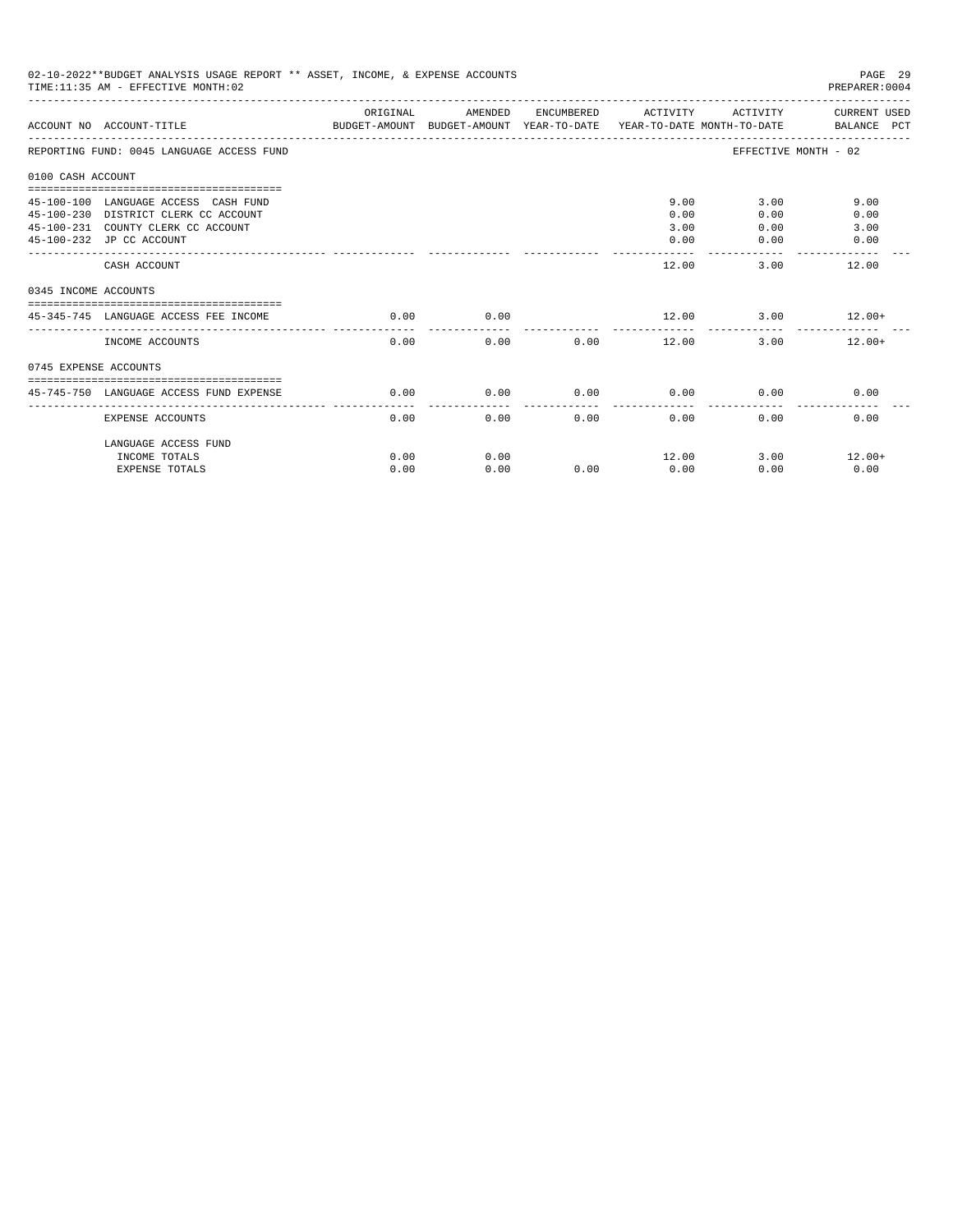| 02-10-2022**BUDGET ANALYSIS USAGE REPORT ** ASSET, INCOME, & EXPENSE ACCOUNTS<br>PAGE 30<br>TIME: 11:35 AM - EFFECTIVE MONTH: 02<br>PREPARER: 0004<br>ORIGINAL<br>AMENDED<br>ENCUMBERED ACTIVITY<br>CURRENT USED<br>ACTIVITY<br>ACCOUNT NO ACCOUNT-TITLE CONTROL SUDGET-AMOUNT BUDGET-AMOUNT YEAR-TO-DATE YEAR-TO-DATE MONTH-TO-DATE BALANCE PCT<br>REPORTING FUND: 0046 COUNTY DISPUTE RESOLUTION FUND<br>EFFECTIVE MONTH - 02<br>0100 CASH ACCOUNTS<br>15.00<br>5.00<br>46-100-100 COUNTY DISPUTE RESOLUTION FUND<br>15.00<br>0.00<br>0.00<br>46-100-230 DISTRICK CLERK CC ACCOUNT<br>0.00<br>46-100-231 COUNTY CLERK CC ACCOUNT<br>15.00<br>0.00<br>15.00<br>0.00<br>0.00<br>46-100-232 JP CC ACCOUNT<br>0.00<br>-------<br>30.00<br>5.00<br>30.00<br>CASH ACCOUNTS<br>0346 INCOME ACCOUNTS<br>0.00<br>46-346-746 COUNTY DISPUTE FEE<br>0.00<br>30.00<br>5.00<br>$30.00+$<br>0.00<br>5.00<br>INCOME ACCOUNTS<br>0.00<br>0.00<br>30.00<br>$30.00+$<br>0746 EXPENSE ACCOUNTS<br>----------------------------------<br>0.00<br>0.00<br>0.00<br>0.00<br>0.00<br>0.00<br>46-746-756 COUNTY DISPUTE EXPENSE<br>0.00<br>0.00<br>0.00<br>0.00<br>0.00<br>0.00<br>EXPENSE ACCOUNTS |      |      |      |       |      |          |
|------------------------------------------------------------------------------------------------------------------------------------------------------------------------------------------------------------------------------------------------------------------------------------------------------------------------------------------------------------------------------------------------------------------------------------------------------------------------------------------------------------------------------------------------------------------------------------------------------------------------------------------------------------------------------------------------------------------------------------------------------------------------------------------------------------------------------------------------------------------------------------------------------------------------------------------------------------------------------------------------------------------------------------------------------------------------------------------------------------------------------------------------------------------------------|------|------|------|-------|------|----------|
|                                                                                                                                                                                                                                                                                                                                                                                                                                                                                                                                                                                                                                                                                                                                                                                                                                                                                                                                                                                                                                                                                                                                                                              |      |      |      |       |      |          |
|                                                                                                                                                                                                                                                                                                                                                                                                                                                                                                                                                                                                                                                                                                                                                                                                                                                                                                                                                                                                                                                                                                                                                                              |      |      |      |       |      |          |
|                                                                                                                                                                                                                                                                                                                                                                                                                                                                                                                                                                                                                                                                                                                                                                                                                                                                                                                                                                                                                                                                                                                                                                              |      |      |      |       |      |          |
|                                                                                                                                                                                                                                                                                                                                                                                                                                                                                                                                                                                                                                                                                                                                                                                                                                                                                                                                                                                                                                                                                                                                                                              |      |      |      |       |      |          |
|                                                                                                                                                                                                                                                                                                                                                                                                                                                                                                                                                                                                                                                                                                                                                                                                                                                                                                                                                                                                                                                                                                                                                                              |      |      |      |       |      |          |
|                                                                                                                                                                                                                                                                                                                                                                                                                                                                                                                                                                                                                                                                                                                                                                                                                                                                                                                                                                                                                                                                                                                                                                              |      |      |      |       |      |          |
|                                                                                                                                                                                                                                                                                                                                                                                                                                                                                                                                                                                                                                                                                                                                                                                                                                                                                                                                                                                                                                                                                                                                                                              |      |      |      |       |      |          |
|                                                                                                                                                                                                                                                                                                                                                                                                                                                                                                                                                                                                                                                                                                                                                                                                                                                                                                                                                                                                                                                                                                                                                                              |      |      |      |       |      |          |
|                                                                                                                                                                                                                                                                                                                                                                                                                                                                                                                                                                                                                                                                                                                                                                                                                                                                                                                                                                                                                                                                                                                                                                              |      |      |      |       |      |          |
|                                                                                                                                                                                                                                                                                                                                                                                                                                                                                                                                                                                                                                                                                                                                                                                                                                                                                                                                                                                                                                                                                                                                                                              |      |      |      |       |      |          |
|                                                                                                                                                                                                                                                                                                                                                                                                                                                                                                                                                                                                                                                                                                                                                                                                                                                                                                                                                                                                                                                                                                                                                                              |      |      |      |       |      |          |
|                                                                                                                                                                                                                                                                                                                                                                                                                                                                                                                                                                                                                                                                                                                                                                                                                                                                                                                                                                                                                                                                                                                                                                              |      |      |      |       |      |          |
|                                                                                                                                                                                                                                                                                                                                                                                                                                                                                                                                                                                                                                                                                                                                                                                                                                                                                                                                                                                                                                                                                                                                                                              |      |      |      |       |      |          |
|                                                                                                                                                                                                                                                                                                                                                                                                                                                                                                                                                                                                                                                                                                                                                                                                                                                                                                                                                                                                                                                                                                                                                                              |      |      |      |       |      |          |
|                                                                                                                                                                                                                                                                                                                                                                                                                                                                                                                                                                                                                                                                                                                                                                                                                                                                                                                                                                                                                                                                                                                                                                              |      |      |      |       |      |          |
| COUNTY DISPUTE RESOLUTION FUND                                                                                                                                                                                                                                                                                                                                                                                                                                                                                                                                                                                                                                                                                                                                                                                                                                                                                                                                                                                                                                                                                                                                               |      |      |      |       |      |          |
| INCOME TOTALS                                                                                                                                                                                                                                                                                                                                                                                                                                                                                                                                                                                                                                                                                                                                                                                                                                                                                                                                                                                                                                                                                                                                                                | 0.00 | 0.00 |      | 30.00 | 5.00 | $30.00+$ |
| <b>EXPENSE TOTALS</b>                                                                                                                                                                                                                                                                                                                                                                                                                                                                                                                                                                                                                                                                                                                                                                                                                                                                                                                                                                                                                                                                                                                                                        | 0.00 | 0.00 | 0.00 | 0.00  | 0.00 | 0.00     |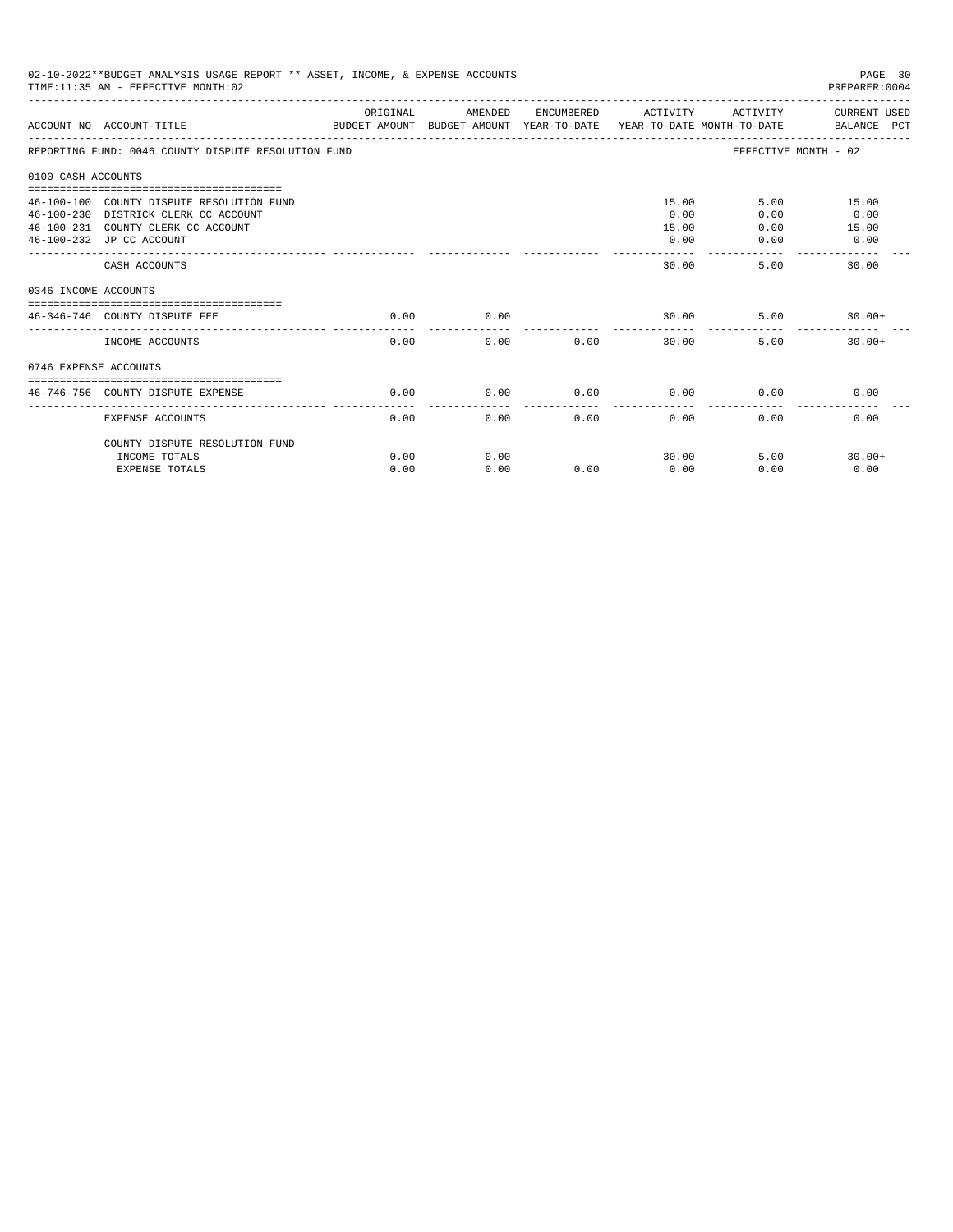|                       | 02-10-2022**BUDGET ANALYSIS USAGE REPORT ** ASSET, INCOME, & EXPENSE ACCOUNTS<br>PAGE 31<br>TIME: 11:35 AM - EFFECTIVE MONTH: 02<br>PREPARER: 0004 |          |         |      |                                            |                              |                                    |    |  |
|-----------------------|----------------------------------------------------------------------------------------------------------------------------------------------------|----------|---------|------|--------------------------------------------|------------------------------|------------------------------------|----|--|
|                       | ACCOUNT NO ACCOUNT-TITLE<br>BUDGET-AMOUNT BUDGET-AMOUNT YEAR-TO-DATE YEAR-TO-DATE MONTH-TO-DATE BALANCE PCT                                        | ORIGINAL | AMENDED |      | ENCUMBERED ACTIVITY                        | ACTIVITY                     | CURRENT USED                       |    |  |
|                       | REPORTING FUND: 0048 COURT INITIATED GUARDIANSHIP                                                                                                  |          |         |      |                                            |                              | EFFECTIVE MONTH - 02               |    |  |
| 0100 CASH ACCOUNT     |                                                                                                                                                    |          |         |      |                                            |                              |                                    |    |  |
|                       | 48-100-100 CASH ACCOUNT<br>48-100-230 DISRICT CLERK CC ACCOUNT<br>48-100-231 COUNTY CLERK CC ACCOUNT<br>48-100-232 JP CC ACCOUNT                   |          |         |      | 4,300.00<br>0.00<br>130.00<br>0.00         | 0.00<br>0.00<br>0.00<br>0.00 | 4,300.00<br>0.00<br>130.00<br>0.00 |    |  |
|                       | CASH ACCOUNT                                                                                                                                       |          |         |      | -----------<br>4,430,00                    |                              | -------------<br>$0.00$ $4.430.00$ |    |  |
| 0348 INCOME ACCOUNTS  |                                                                                                                                                    |          |         |      |                                            |                              |                                    |    |  |
|                       | 48-348-348 COURT-INITIATED GUARDIANSHIP FEE                                                                                                        | 0.00     | 200.00  |      |                                            | 130.00 0.00                  | 70.00 65                           |    |  |
|                       | INCOME ACCOUNTS                                                                                                                                    | 0.00     |         |      | ----------- <b>-</b><br>200.00 0.00 130.00 | 0.00                         | 70.00                              | 65 |  |
| 0748 EXPENSE ACCOUNTS |                                                                                                                                                    |          |         |      |                                            |                              |                                    |    |  |
|                       | 48-748-758 COURT INTITIATED GUARDIANSHIP                                                                                                           | 0.00     | 0.00    | 0.00 | 0.00                                       | 0.00                         | 0.00                               |    |  |
|                       | <b>EXPENSE ACCOUNTS</b>                                                                                                                            | 0.00     | 0.00    | 0.00 | 0.00                                       | 0.00                         | 0.00                               |    |  |
|                       | COURT INITIATED GUARDIANSHIP<br>INCOME TOTALS                                                                                                      | 0.00     | 200.00  |      | 130.00                                     |                              | $0.00$ and $0.00$<br>70.00         | 65 |  |
|                       | <b>EXPENSE TOTALS</b>                                                                                                                              | 0.00     | 0.00    | 0.00 | 0.00                                       | 0.00                         | 0.00                               |    |  |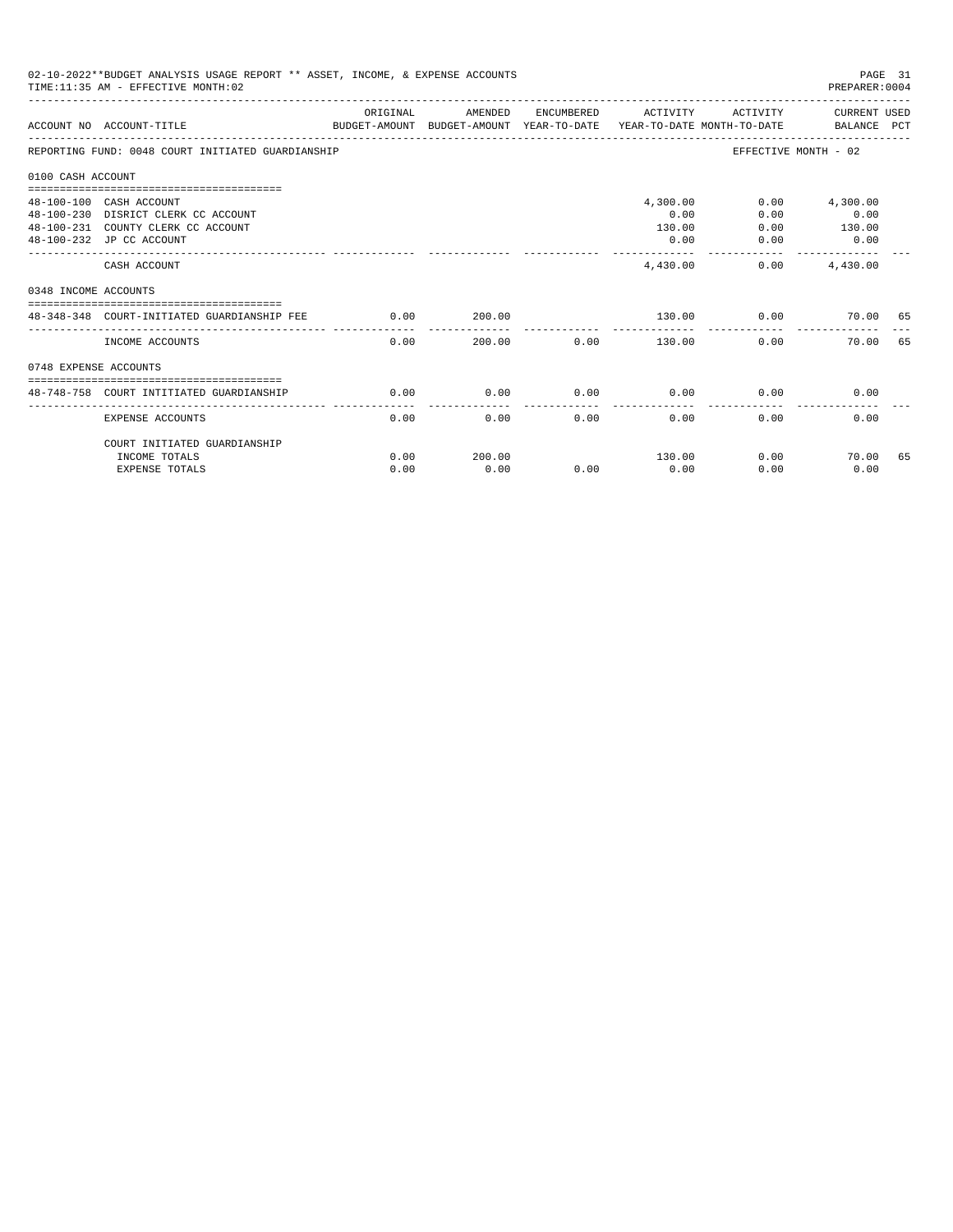|                       | 02-10-2022**BUDGET ANALYSIS USAGE REPORT ** ASSET, INCOME, & EXPENSE ACCOUNTS<br>TIME: 11:35 AM - EFFECTIVE MONTH: 02 |          |         |            |          |                      | PAGE 32<br>PREPARER:0004 |
|-----------------------|-----------------------------------------------------------------------------------------------------------------------|----------|---------|------------|----------|----------------------|--------------------------|
|                       | ACCOUNT NO ACCOUNT-TITLE<br>BUDGET-AMOUNT BUDGET-AMOUNT YEAR-TO-DATE  YEAR-TO-DATE MONTH-TO-DATE      BALANCE PCT     | ORIGINAL | AMENDED | ENCUMBERED | ACTIVITY | ACTIVITY             | CURRENT USED             |
|                       | REPORTING FUND: 0049 CLERK OF THE COURT ACCOUNT                                                                       |          |         |            |          | EFFECTIVE MONTH - 02 |                          |
| 0100 CASH ACCOUNT     |                                                                                                                       |          |         |            |          |                      |                          |
|                       | 49-100-100 CLERK OF THE COURT ACCOUNT                                                                                 |          |         |            | 0.00     | 0.00                 | 0.00                     |
|                       | 49-100-230 DISTRICT CLERK CC ACCOUNT                                                                                  |          |         |            | 0.00     | 0.00                 | 0.00                     |
|                       | 49-100-231 COUNTY CLERK CC ACCOUNT                                                                                    |          |         |            | 0.00     | 0.00                 | 0.00                     |
|                       | CASH ACCOUNT                                                                                                          |          |         |            | 0.00     | 0.00                 | 0.00                     |
| 0349 INCOME ACCOUNTS  |                                                                                                                       |          |         |            |          |                      |                          |
|                       | ----------------------------------<br>49-349-749 CLERK OF COURT FEE                                                   | 0.00     | 0.00    |            | 0.00     | 0.00                 | 0.00                     |
|                       | INCOME ACCOUNTS                                                                                                       | 0.00     | 0.00    | 0.00       | 0.00     | 0.00                 | 0.00                     |
| 0749 EXPENSE ACCOUNTS |                                                                                                                       |          |         |            |          |                      |                          |
|                       | 49-749-749 CLERK OF COURT EXPENSE                                                                                     | 0.00     | 0.00    | 0.00       | 0.00     | 0.00                 | 0.00                     |
|                       | <b>EXPENSE ACCOUNTS</b>                                                                                               | 0.00     | 0.00    | 0.00       | 0.00     | 0.00                 | 0.00                     |
|                       | CLERK OF THE COURT ACCOUNT                                                                                            |          |         |            |          |                      |                          |
|                       | INCOME TOTALS                                                                                                         | 0.00     | 0.00    |            | 0.00     | 0.00                 | 0.00                     |
|                       | <b>EXPENSE TOTALS</b>                                                                                                 | 0.00     | 0.00    | 0.00       | 0.00     | 0.00                 | 0.00                     |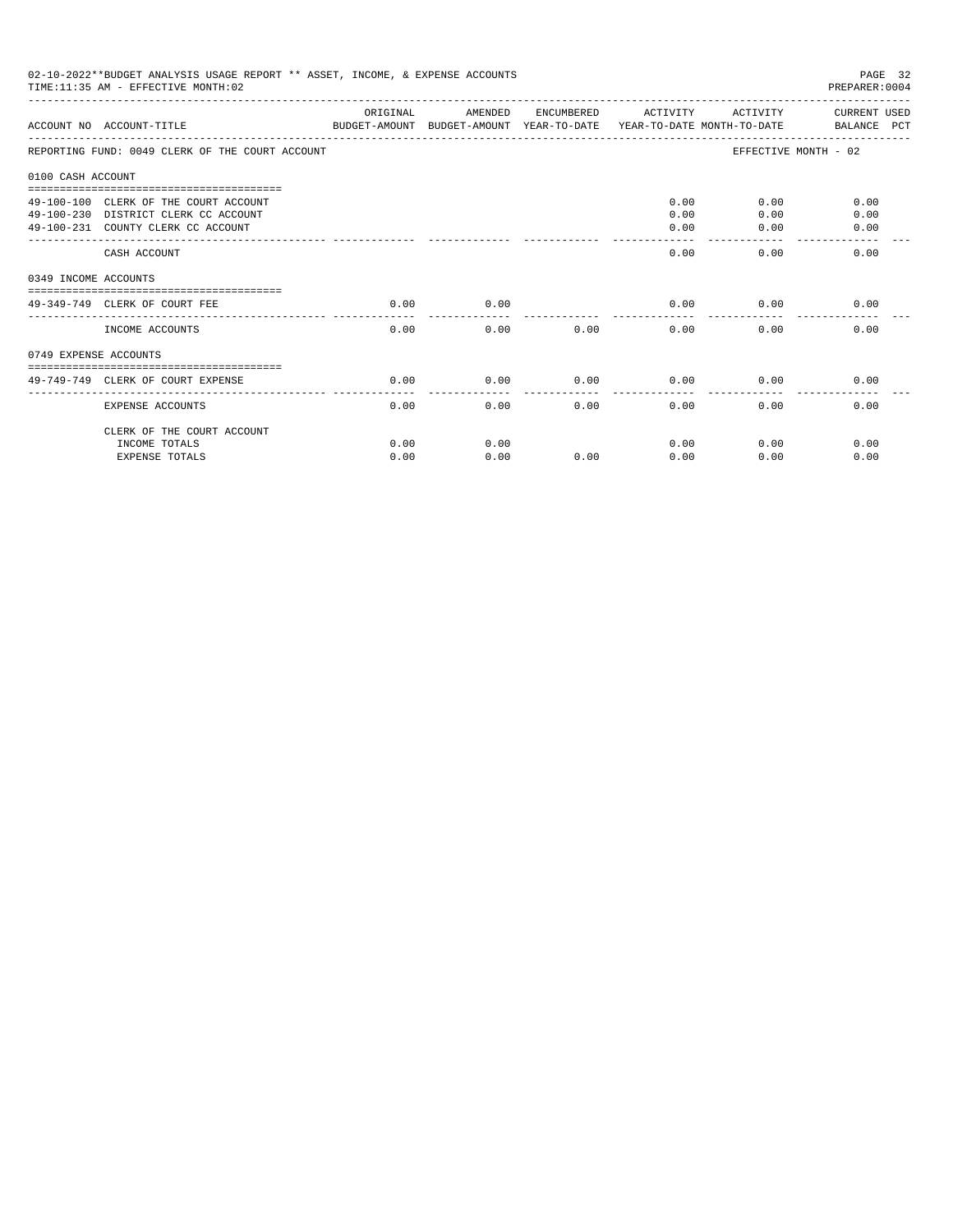|                       | 02-10-2022**BUDGET ANALYSIS USAGE REPORT ** ASSET, INCOME, & EXPENSE ACCOUNTS<br>TIME: 11:35 AM - EFFECTIVE MONTH: 02 |           |                                                                                |                    |                     |                                                                   | PAGE 33<br>PREPARER: 0004   |    |
|-----------------------|-----------------------------------------------------------------------------------------------------------------------|-----------|--------------------------------------------------------------------------------|--------------------|---------------------|-------------------------------------------------------------------|-----------------------------|----|
|                       | ACCOUNT NO ACCOUNT-TITLE                                                                                              | ORIGINAL  | AMENDED<br>BUDGET-AMOUNT BUDGET-AMOUNT YEAR-TO-DATE YEAR-TO-DATE MONTH-TO-DATE |                    | ENCUMBERED ACTIVITY | ACTIVITY                                                          | CURRENT USED<br>BALANCE PCT |    |
|                       | REPORTING FUND: 0050 COUNTY CLERK ARCHIVES FUND                                                                       |           |                                                                                |                    |                     | EFFECTIVE MONTH - 02                                              |                             |    |
| 0100 CASH ACCOUNTS    |                                                                                                                       |           |                                                                                |                    |                     |                                                                   |                             |    |
|                       | 50-100-100 CFC: COUNTY CLERK ARCHIVES FUND<br>50-100-231 COUNTY CLERK CC ACCOUNT                                      |           |                                                                                |                    | 80.00<br>. <u>.</u> | 12,833.26 1,053.50 101,306.27<br>130.00 470.00<br>------------    | -------------               |    |
|                       | CASH ACCOUNTS                                                                                                         |           |                                                                                |                    |                     | 12.913.26 1.183.50 101.776.27                                     |                             |    |
| 0350 REVENUE ACCOUNTS |                                                                                                                       |           |                                                                                |                    |                     |                                                                   |                             |    |
|                       | 50-350-180 INTEREST EARNED                                                                                            | 0.00      | 0.00                                                                           |                    |                     | $0.00$ $0.00$ $0.00$ $0.00$                                       |                             |    |
|                       | 50-350-750 COUNTY CLERK ARCHIVE FEES                                                                                  | 35,000.00 | 35,000.00                                                                      |                    |                     | 15,415.00   1,280.00   19,585.00   44                             |                             |    |
|                       | REVENUE ACCOUNTS                                                                                                      |           | ______________                                                                 |                    |                     | $35,000.00$ $35,000.00$ $0.00$ $15,415.00$ $1,280.00$ $19,585.00$ |                             | 44 |
| 0750 EXPENSE ACCOUNTS |                                                                                                                       |           |                                                                                |                    |                     |                                                                   |                             |    |
|                       | 50-750-110 COUNTY CLERK ADMIN ASSISTANT                                                                               |           | 14,000.00    14,000.00                                                         | 0.00               | 1,812.50            |                                                                   | $0.00$ 12,187.50            | 13 |
| $50 - 750 - 200$      | FICA EXPENSE                                                                                                          | 1,071.00  | 1,071.00                                                                       | 0.00               | 138.66              | 0.00                                                              | 932.34                      | 13 |
| 50-750-202            | TCDRS GROUP TERM LIFE                                                                                                 | 105.00    | 105.00                                                                         | 0.00               | 13.42               | 0.00                                                              | 91.58                       | 13 |
|                       | 50-750-205 RETIREMENT EXPENSE                                                                                         | 1,153.00  | 1,153.00                                                                       | 0.00               | 149.16              | 0.00                                                              | 1,003.84                    | 13 |
| 50-750-750            | COUNTY CLERK ARCHIVE EXPENSES                                                                                         | 5,000.00  | $5,000.00$ $3,495.00$<br>. <u>.</u> .                                          |                    | 0.00                | 0.00                                                              | 1,505.00                    | 70 |
|                       | EXPENSE ACCOUNTS                                                                                                      | 21,329.00 |                                                                                | 21,329.00 3,495.00 | 2, 113. 74          | 0.00                                                              | 15,720.26                   | 26 |
|                       | COUNTY CLERK ARCHIVES FUND                                                                                            |           |                                                                                |                    |                     |                                                                   |                             |    |
|                       | INCOME TOTALS                                                                                                         |           | 35,000.00 35,000.00                                                            |                    |                     | 15,415.00  1,280.00  19,585.00                                    |                             | 44 |
|                       | <b>EXPENSE TOTALS</b>                                                                                                 | 21,329.00 | 21,329.00                                                                      |                    | 3,495.00 2,113.74   | 0.00                                                              | 15,720.26                   | 26 |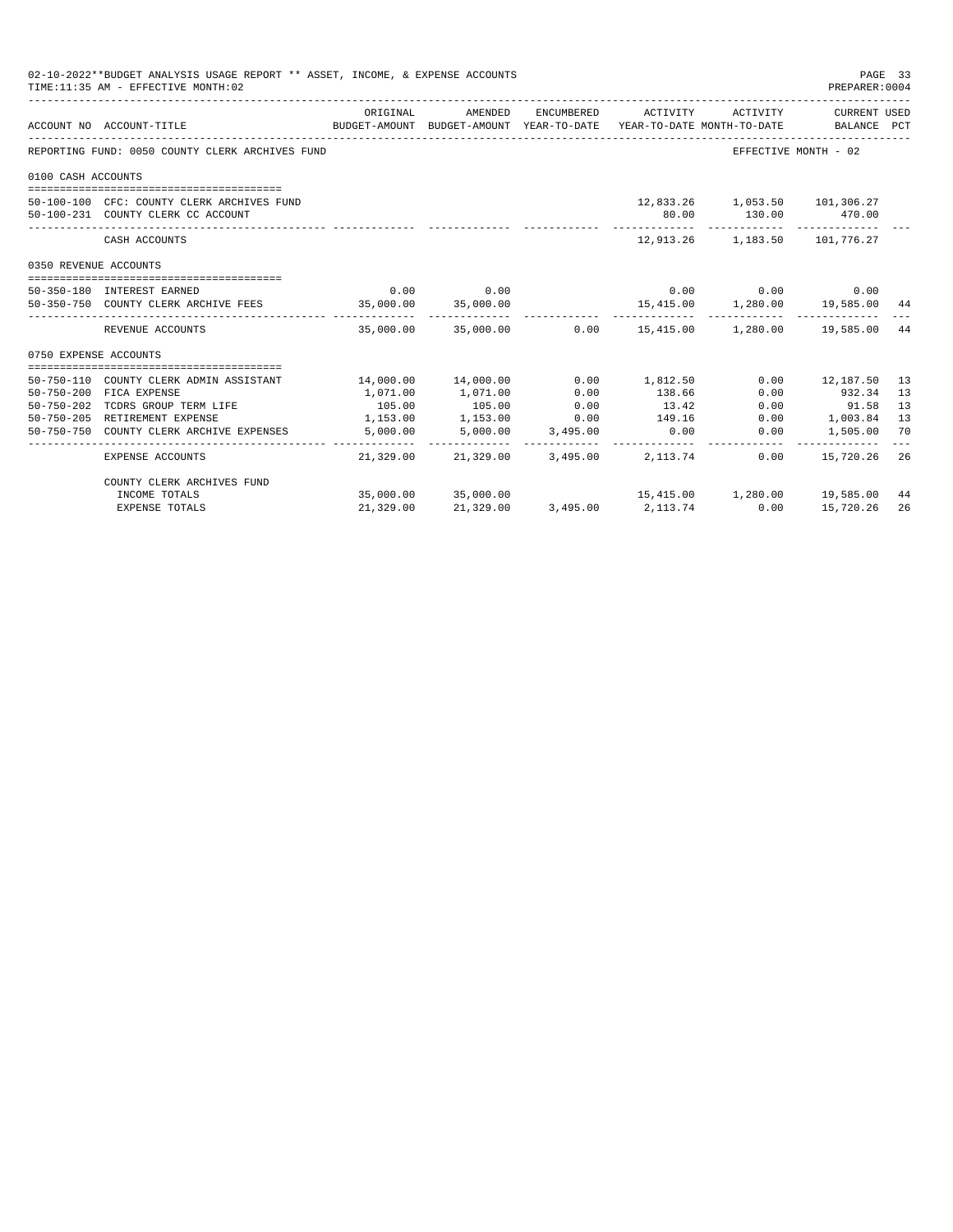|                       | 02-10-2022**BUDGET ANALYSIS USAGE REPORT ** ASSET, INCOME, & EXPENSE ACCOUNTS<br>TIME: 11:35 AM - EFFECTIVE MONTH: 02 |                                                                                                                                                                                                                                                                                                                                                                                                       |         |               |                                              |                         | PAGE 34<br>PREPARER: 0004        |                |
|-----------------------|-----------------------------------------------------------------------------------------------------------------------|-------------------------------------------------------------------------------------------------------------------------------------------------------------------------------------------------------------------------------------------------------------------------------------------------------------------------------------------------------------------------------------------------------|---------|---------------|----------------------------------------------|-------------------------|----------------------------------|----------------|
|                       | ACCOUNT NO ACCOUNT-TITLE CONTROL PROTECT-AMOUNT BUDGET-AMOUNT YEAR-TO-DATE YEAR-TO-DATE MONTH-TO-DATE BALANCE PCT     | ORIGINAL                                                                                                                                                                                                                                                                                                                                                                                              | AMENDED |               | ENCUMBERED ACTIVITY                          |                         | ACTIVITY CURRENT USED            |                |
|                       | REPORTING FUND: 0053 JUDICIAL TRAINING FUND                                                                           |                                                                                                                                                                                                                                                                                                                                                                                                       |         |               |                                              | EFFECTIVE MONTH - 02    |                                  |                |
| 0100 CASH ACCOUNTS    |                                                                                                                       |                                                                                                                                                                                                                                                                                                                                                                                                       |         |               |                                              |                         |                                  |                |
|                       | 53-100-100 JUDICIAL TRAINING FUND                                                                                     |                                                                                                                                                                                                                                                                                                                                                                                                       |         |               |                                              | 30.00   0.00   1,186.01 |                                  |                |
|                       | 53-100-231 COUNTY CLERK CC ACCOUNT                                                                                    |                                                                                                                                                                                                                                                                                                                                                                                                       |         |               | 0.00                                         | 0.00                    | 5.00                             |                |
|                       | CASH ACCOUNTS                                                                                                         |                                                                                                                                                                                                                                                                                                                                                                                                       |         |               | 30.00                                        |                         | -------------<br>$0.00$ 1,191.01 |                |
| 0353 REVENUE ACCOUNTS |                                                                                                                       |                                                                                                                                                                                                                                                                                                                                                                                                       |         |               |                                              |                         |                                  |                |
|                       | 53-353-180 INTEREST EARNED                                                                                            | 0.00                                                                                                                                                                                                                                                                                                                                                                                                  | 0.00    |               | $0.00$ $0.00$ $0.00$ $0.00$                  |                         |                                  |                |
|                       | 53-353-753 JUDICIAL TRAINING FEES                                                                                     | 55.00                                                                                                                                                                                                                                                                                                                                                                                                 | 55.00   |               | 30.00                                        | 0.00                    | 25.00                            | -55            |
|                       | REVENUE ACCOUNTS                                                                                                      | $\frac{1}{2} \frac{1}{2} \frac{1}{2} \frac{1}{2} \frac{1}{2} \frac{1}{2} \frac{1}{2} \frac{1}{2} \frac{1}{2} \frac{1}{2} \frac{1}{2} \frac{1}{2} \frac{1}{2} \frac{1}{2} \frac{1}{2} \frac{1}{2} \frac{1}{2} \frac{1}{2} \frac{1}{2} \frac{1}{2} \frac{1}{2} \frac{1}{2} \frac{1}{2} \frac{1}{2} \frac{1}{2} \frac{1}{2} \frac{1}{2} \frac{1}{2} \frac{1}{2} \frac{1}{2} \frac{1}{2} \frac{$<br>55.00 |         | 55.00         | --------------<br>$0.00$ and $0.00$<br>30.00 | 0.00                    | 25.00                            | 55             |
| 0753 EXPENSE ACCOUNTS |                                                                                                                       |                                                                                                                                                                                                                                                                                                                                                                                                       |         |               |                                              |                         |                                  |                |
|                       | 53-753-753 JUDICIAL TRAINING EXPENSES                                                                                 | 55.00                                                                                                                                                                                                                                                                                                                                                                                                 | 55.00   |               | $0.00$ $0.00$ $0.00$ $0.00$                  |                         | 55.00 00                         |                |
|                       |                                                                                                                       |                                                                                                                                                                                                                                                                                                                                                                                                       |         |               |                                              |                         |                                  |                |
|                       | EXPENSE ACCOUNTS                                                                                                      | 55.00                                                                                                                                                                                                                                                                                                                                                                                                 |         | 0.00<br>55.00 | 0.00                                         | 0.00                    | 55.00                            | 0 <sub>0</sub> |
|                       | JUDICIAL TRAINING FUND                                                                                                |                                                                                                                                                                                                                                                                                                                                                                                                       |         |               |                                              |                         |                                  |                |
|                       | INCOME TOTALS                                                                                                         | 55.00                                                                                                                                                                                                                                                                                                                                                                                                 | 55.00   |               | 30.00                                        | 0.00                    | 25.00                            | -55            |
|                       | <b>EXPENSE TOTALS</b>                                                                                                 | 55.00                                                                                                                                                                                                                                                                                                                                                                                                 | 55.00   | 0.00          | 0.00                                         | 0.00                    | 55.00                            | 00             |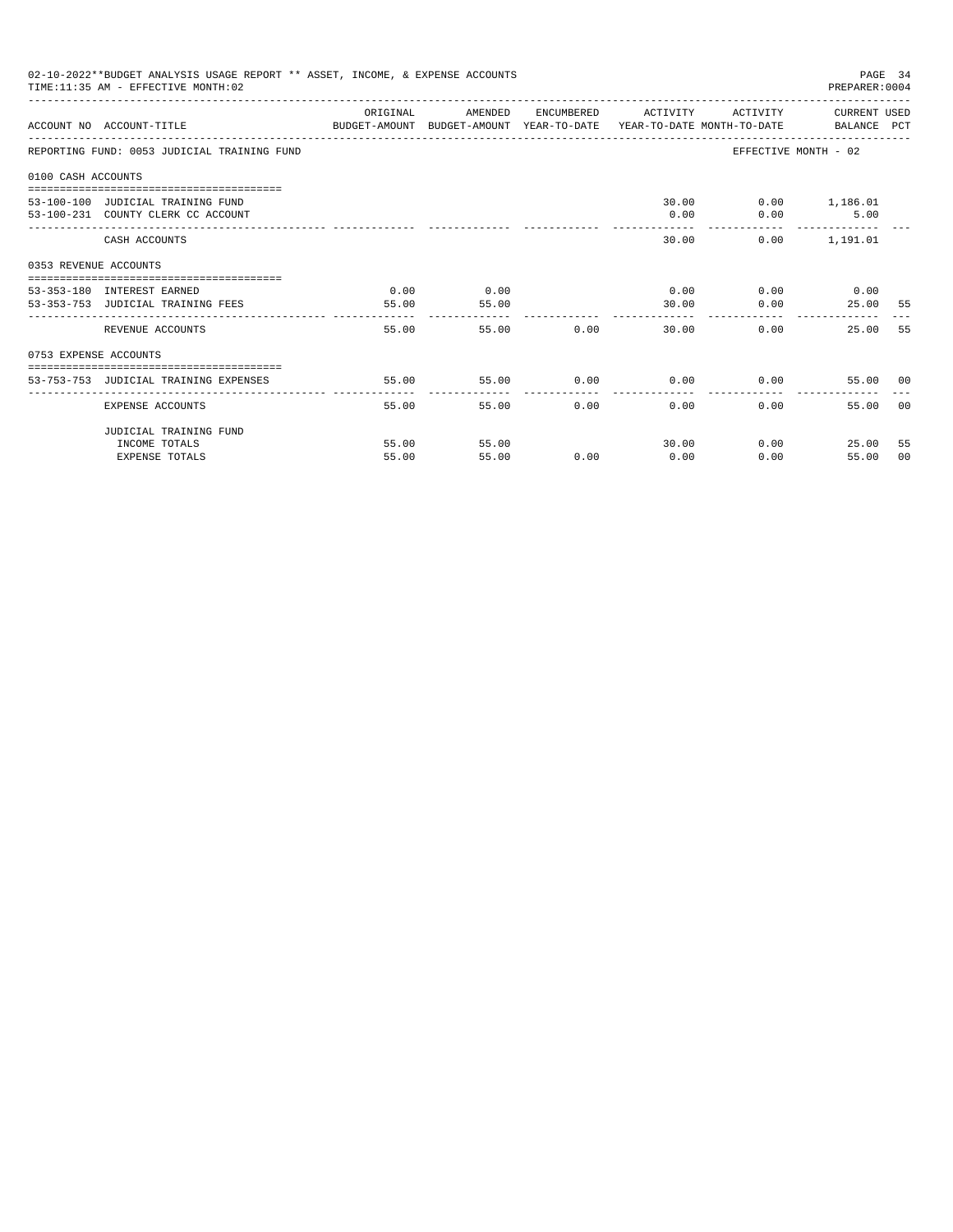|                       | 02-10-2022**BUDGET ANALYSIS USAGE REPORT ** ASSET, INCOME, & EXPENSE ACCOUNTS<br>TIME:11:35 AM - EFFECTIVE MONTH:02 |                     |                                                                                |            |                                                  |                                                                                                                                     | PREPARER:0004               | PAGE 35 |
|-----------------------|---------------------------------------------------------------------------------------------------------------------|---------------------|--------------------------------------------------------------------------------|------------|--------------------------------------------------|-------------------------------------------------------------------------------------------------------------------------------------|-----------------------------|---------|
|                       | ACCOUNT NO ACCOUNT-TITLE<br>--------------------------------                                                        | ORIGINAL            | AMENDED<br>BUDGET-AMOUNT BUDGET-AMOUNT YEAR-TO-DATE YEAR-TO-DATE MONTH-TO-DATE | ENCUMBERED | ACTIVITY<br>____________________________________ | ACTIVITY                                                                                                                            | CURRENT USED<br>BALANCE PCT |         |
|                       | REPORTING FUND: 0056 COUNTY CLERK PRESERVATION FUND                                                                 |                     |                                                                                |            |                                                  |                                                                                                                                     | EFFECTIVE MONTH - 02        |         |
| 0100 CASH ACCOUNTS    |                                                                                                                     |                     |                                                                                |            |                                                  |                                                                                                                                     |                             |         |
|                       | 56-100-100 CFC: COUNTY CLERK PRESERVATION<br>56-100-231 COUNTY CLERK CC ACCOUNT                                     |                     |                                                                                |            | 706.00                                           | 16,886.42    1,800.00    73,719.91                                                                                                  | 732.00 1,092.00             |         |
|                       | CASH ACCOUNTS                                                                                                       |                     |                                                                                |            |                                                  | -----------<br>17,592.42 2,532.00 74,811.91                                                                                         |                             |         |
| 0356 REVENUE ACCOUNTS |                                                                                                                     |                     |                                                                                |            |                                                  |                                                                                                                                     |                             |         |
|                       |                                                                                                                     |                     |                                                                                |            |                                                  |                                                                                                                                     |                             |         |
|                       | 56-356-180 INTEREST EARNED                                                                                          | 0.00                | 0.00                                                                           |            |                                                  | $\begin{array}{cccc} & 0.00 & & 0.00 & & 0.00 \\ 17,798.87 & & 2,526.00 & & 17,201.13 \\ & & 72.00 & & 6.00 & & 150.00 \end{array}$ |                             |         |
|                       | 56-356-756 COUNTY CLERK PRESERVATION FEES 35,000.00 35,000.00                                                       |                     |                                                                                |            |                                                  |                                                                                                                                     |                             | 51      |
|                       | 56-356-757 PRESERVATION VS HB 1744                                                                                  | 222.00              | 222.00                                                                         |            |                                                  |                                                                                                                                     |                             | 32      |
|                       | REVENUE ACCOUNTS                                                                                                    |                     | 35,222.00 35,222.00                                                            |            |                                                  | $0.00$ 17,870.87 2,532.00 17,351.13                                                                                                 |                             | -51     |
| 0756 EXPENSE ACCOUNTS |                                                                                                                     |                     |                                                                                |            |                                                  |                                                                                                                                     |                             |         |
|                       |                                                                                                                     |                     |                                                                                |            |                                                  |                                                                                                                                     |                             |         |
|                       | 56-756-110 COUNTY CLERK ADMIN ASSISTANT                                                                             | 17,036.00 17,036.00 |                                                                                | 0.00       | 0.00                                             | 0.00                                                                                                                                | 17,036.00                   | 00      |
|                       | 56-756-200 FICA EXPENSE                                                                                             | 0.00                | 0.00                                                                           | 0.00       | 0.00                                             | 0.00                                                                                                                                | 0.00                        |         |
|                       | 56-756-202 TCDRS GROUP TERM LIFE                                                                                    | 0.00                | 0.00                                                                           | 0.00       | 0.00                                             | 0.00                                                                                                                                | 0.00                        |         |
|                       | 56-756-205 RETIREMENT EXPENSE                                                                                       | 0.00                | 0.00                                                                           | 0.00       | 0.00                                             | 0.00                                                                                                                                | 0.00                        |         |
|                       | 56-756-334 LAST YEARS BILLS 2020                                                                                    | 0.00                | 0.00                                                                           | 0.00       | 0.00                                             |                                                                                                                                     | 0.00<br>0.00                |         |
|                       | 56-756-756 COUNTY CLERK PRESERVATION EXPENSE 5,964.00 5,964.00                                                      |                     |                                                                                | 0.00       | 278.45                                           |                                                                                                                                     | $0.00$ 5.685.55             | 05      |
|                       | 56-756-757 PRESERVATION VS HB 1744                                                                                  | 0.00                | 0.00                                                                           | 0.00       | 0.00                                             | 0.00                                                                                                                                | 0.00                        |         |
|                       | EXPENSE ACCOUNTS                                                                                                    |                     | 23,000.00 23,000.00                                                            |            | 0.00<br>278.45                                   | 0.00                                                                                                                                | 22,721.55                   | 01      |
|                       | COUNTY CLERK PRESERVATION FUND                                                                                      |                     |                                                                                |            |                                                  |                                                                                                                                     |                             |         |
|                       | INCOME TOTALS                                                                                                       |                     | 35, 222.00 35, 222.00                                                          |            |                                                  | 17,870.87 2,532.00 17,351.13                                                                                                        |                             | 51      |
|                       | <b>EXPENSE TOTALS</b>                                                                                               | 23,000.00           | 23,000.00                                                                      | 0.00       | 278.45                                           | 0.00                                                                                                                                | 22,721.55                   | 01      |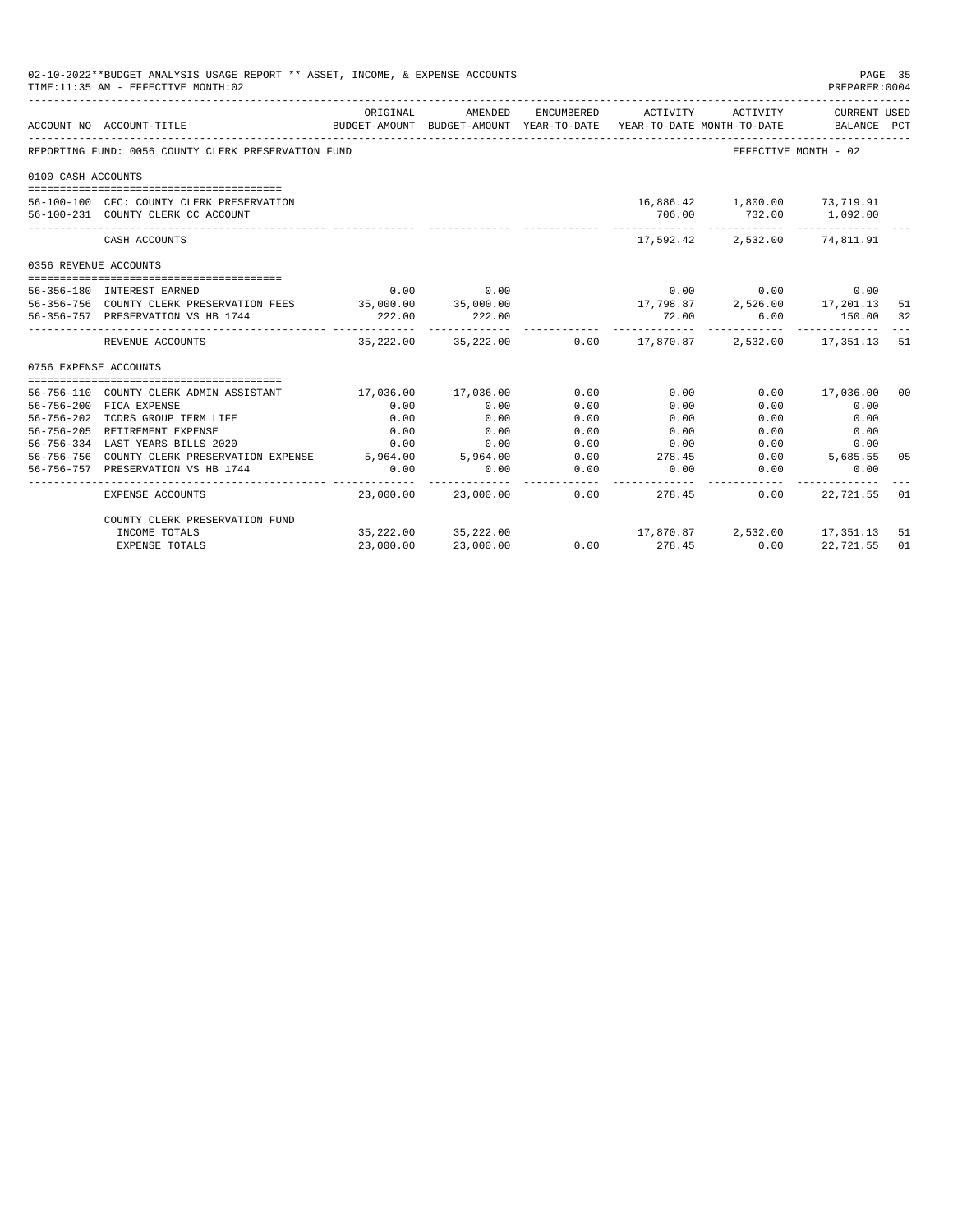|                       | 02-10-2022**BUDGET ANALYSIS USAGE REPORT ** ASSET, INCOME, & EXPENSE ACCOUNTS<br>TIME: 11:35 AM - EFFECTIVE MONTH: 02 |          |         |             |                         |                      | PAGE 36<br>PREPARER: 0004 |    |
|-----------------------|-----------------------------------------------------------------------------------------------------------------------|----------|---------|-------------|-------------------------|----------------------|---------------------------|----|
|                       | ACCOUNT NO ACCOUNT-TITLE COMPUTE THE SUDGET-AMOUNT BUDGET-AMOUNT VEAR-TO-DATE VEAR-TO-DATE MONTH-TO-DATE BALANCE PCT  | ORIGINAL | AMENDED |             | ENCUMBERED ACTIVITY     |                      | ACTIVITY CURRENT USED     |    |
|                       | REPORTING FUND: 0060 LAW LIBRARY FUND                                                                                 |          |         |             |                         | EFFECTIVE MONTH - 02 |                           |    |
| 0100 CASH ACCOUNTS    |                                                                                                                       |          |         |             |                         |                      |                           |    |
|                       |                                                                                                                       |          |         |             |                         |                      |                           |    |
|                       | 60-100-100 CFC: LAW LIBRARY                                                                                           |          |         |             | 560.00                  |                      | $0.00$ 17,211.51          |    |
|                       | 60-100-230 DISTRICT CLERK CC ACCOUNT                                                                                  |          |         |             | $175.00 -$              | 0.00                 | 0.00                      |    |
|                       | 60-100-231 COUNTY CLERK CC ACCOUNT                                                                                    |          |         |             | 0.00<br>--------------- |                      | $0.00$ 35.00              |    |
|                       | CASH ACCOUNTS                                                                                                         |          |         |             | 385.00                  |                      | $0.00$ 17,246.51          |    |
| 0360 REVENUE ACCOUNTS |                                                                                                                       |          |         |             |                         |                      |                           |    |
|                       | 60-360-180 INTEREST EARNED                                                                                            | 0.00     | 0.00    |             | 0.00                    |                      | $0.00$ 0.00               |    |
|                       | 60-360-760 LAW LIBRARY FEES                                                                                           | 900.00   | 900.00  |             |                         |                      |                           |    |
|                       |                                                                                                                       |          |         |             |                         | 385.00 0.00          | 515.00 43                 |    |
|                       | REVENUE ACCOUNTS                                                                                                      | 900.00   |         | 900.00 0.00 | 385.00                  | 0.00                 | 515.00                    | 43 |
| 0760 EXPENSE ACCOUNTS |                                                                                                                       |          |         |             |                         |                      |                           |    |
|                       |                                                                                                                       |          |         |             |                         |                      |                           |    |
|                       | 60-760-760 LAW LIBRARY EXPENSES                                                                                       | 900.00   | 900.00  |             | $0.00$ 0.00             | 0.00                 | 900.00 00                 |    |
|                       | <b>EXPENSE ACCOUNTS</b>                                                                                               | 900.00   | 900.00  | 0.00        | 0.00                    | 0.00                 | 900.00                    | 00 |
|                       | LAW LIBRARY FUND                                                                                                      |          |         |             |                         |                      |                           |    |
|                       | INCOME TOTALS                                                                                                         | 900.00   | 900.00  |             | 385.00                  | $0.00$ and $0.00$    | 515.00                    | 43 |
|                       | <b>EXPENSE TOTALS</b>                                                                                                 | 900.00   | 900.00  | 0.00        | 0.00                    | 0.00                 | 900.00                    | 00 |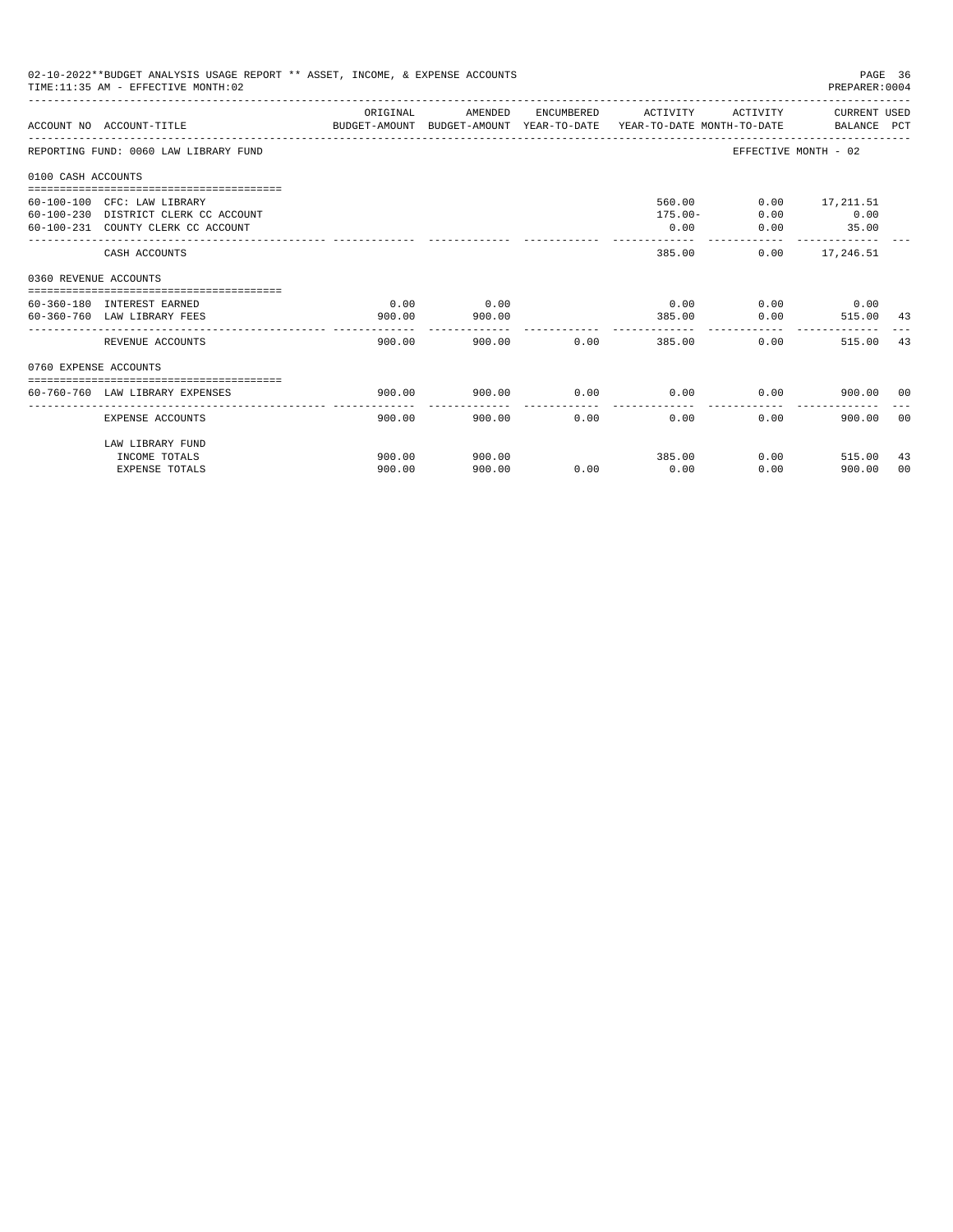|                       | 02-10-2022**BUDGET ANALYSIS USAGE REPORT ** ASSET, INCOME, & EXPENSE ACCOUNTS<br>TIME: 11:35 AM - EFFECTIVE MONTH: 02 |                |                |               |                                                                                 |                      | PAGE 37<br>PREPARER: 0004          |    |
|-----------------------|-----------------------------------------------------------------------------------------------------------------------|----------------|----------------|---------------|---------------------------------------------------------------------------------|----------------------|------------------------------------|----|
|                       | ACCOUNT NO ACCOUNT-TITLE                                                                                              | ORIGINAL       | AMENDED        | ENCUMBERED    | ACTIVITY<br>BUDGET-AMOUNT BUDGET-AMOUNT YEAR-TO-DATE YEAR-TO-DATE MONTH-TO-DATE | ACTIVITY             | <b>CURRENT USED</b><br>BALANCE PCT |    |
|                       | REPORTING FUND: 0063 DISTRICT CLERK ARCHIVE FUND                                                                      |                |                |               |                                                                                 | EFFECTIVE MONTH - 02 |                                    |    |
| 0100 CASH ACCOUNTS    |                                                                                                                       |                |                |               |                                                                                 |                      |                                    |    |
|                       | 63-100-100 CFC: DISTRICT CLERK PRESERVATION<br>63-100-230 DISTRICT CLERK CC ACCOUNT                                   |                |                |               | 117.44<br>$15.00 -$                                                             | 0.00                 | 5.00 2,212.99<br>10.00             |    |
|                       | CASH ACCOUNTS                                                                                                         |                |                |               | 102.44                                                                          | 5.00                 | 2,222.99                           |    |
| 0363 REVENUE ACCOUNTS |                                                                                                                       |                |                |               |                                                                                 |                      |                                    |    |
|                       |                                                                                                                       |                |                |               |                                                                                 |                      |                                    |    |
|                       | 63-363-180 INTEREST EARNED<br>63-363-763 DIST CLERK PRESERVATION FEES                                                 | 0.00<br>125.00 | 0.00<br>125.00 |               | 0.00                                                                            | 0.00<br>5.00         | 0.00<br>22.56                      | 82 |
|                       | 63-363-764 DIST CLERK CHILD SUPPORT                                                                                   | 0.00           | 0.00           |               | 102.44<br>0.00                                                                  | 0.00                 | 0.00                               |    |
|                       | 63-363-765 UNALLOCATED COURT COSTS BEFORE 03                                                                          | 0.00           | 0.00           |               | 0.00                                                                            | 0.00                 | 0.00                               |    |
|                       |                                                                                                                       |                |                |               |                                                                                 |                      |                                    |    |
|                       | REVENUE ACCOUNTS                                                                                                      | 125.00         | 125.00         | 0.00          | 102.44                                                                          | 5.00                 | 22.56                              | 82 |
| 0763 EXPENSE ACCOUNTS |                                                                                                                       |                |                |               |                                                                                 |                      |                                    |    |
|                       |                                                                                                                       |                |                |               |                                                                                 |                      |                                    |    |
|                       | 63-763-763 DIST CLERK PRESERVATION EXPENSE                                                                            | 0.00           | 0.00           | 0.00          | 0.00                                                                            | 0.00                 | 0.00                               |    |
|                       | 63-763-764 DIST CLERK CHILD SUPPORT                                                                                   | 0.00           | 0.00           | 0.00          | 0.00                                                                            | 0.00                 | 0.00                               |    |
|                       | 63-763-765 UNALLOCATED COURT COSTS BEFORE 03                                                                          | 0.00           | 0.00           | 0.00<br>----- | 0.00<br>$- - - - -$                                                             | 0.00                 | 0.00                               |    |
|                       | <b>EXPENSE ACCOUNTS</b>                                                                                               | 0.00           | 0.00           | 0.00          | 0.00                                                                            | 0.00                 | 0.00                               |    |
|                       | DISTRICT CLERK ARCHIVE FUND                                                                                           |                |                |               |                                                                                 |                      |                                    |    |
|                       | INCOME TOTALS                                                                                                         | 125.00         | 125.00         |               | 102.44                                                                          | 5.00                 | 22.56                              | 82 |
|                       | <b>EXPENSE TOTALS</b>                                                                                                 | 0.00           | 0.00           | 0.00          | 0.00                                                                            | 0.00                 | 0.00                               |    |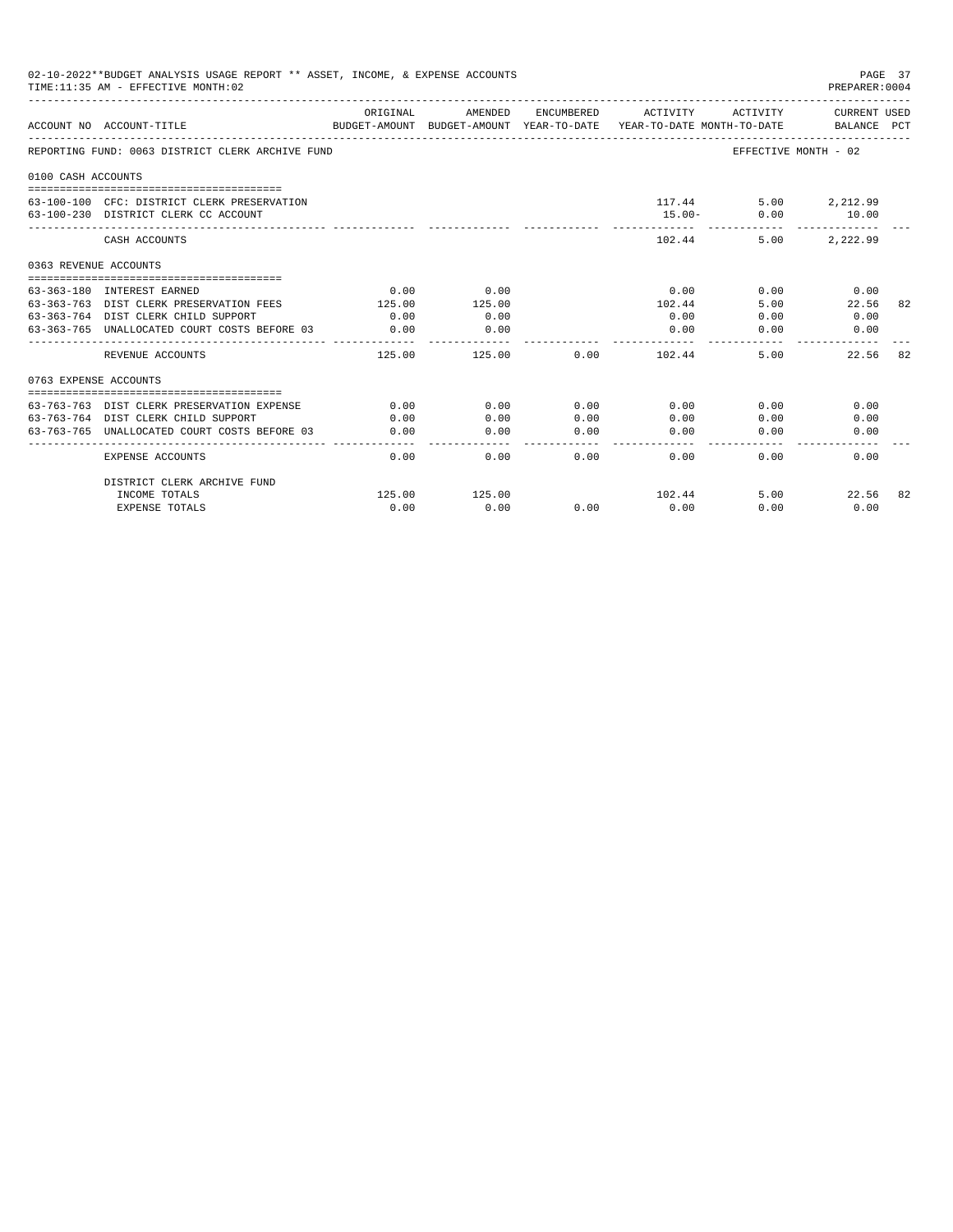|                       | 02-10-2022**BUDGET ANALYSIS USAGE REPORT ** ASSET, INCOME, & EXPENSE ACCOUNTS<br>TIME: 11:35 AM - EFFECTIVE MONTH: 02 |                         |                     |            |                                                    |                             | PAGE 38<br>PREPARER: 0004   |      |
|-----------------------|-----------------------------------------------------------------------------------------------------------------------|-------------------------|---------------------|------------|----------------------------------------------------|-----------------------------|-----------------------------|------|
|                       | BUDGET-AMOUNT BUDGET-AMOUNT YEAR-TO-DATE YEAR-TO-DATE MONTH-TO-DATE<br>ACCOUNT NO ACCOUNT-TITLE                       | ORIGINAL                | AMENDED             | ENCUMBERED | ACTIVITY                                           | ACTIVITY                    | CURRENT USED<br>BALANCE PCT |      |
|                       | REPORTING FUND: 0066 COURTHOUSE SECURITY FUND                                                                         |                         |                     |            |                                                    | EFFECTIVE MONTH - 02        |                             |      |
| 0100 CASH ACCOUNTS    |                                                                                                                       |                         |                     |            |                                                    |                             |                             |      |
|                       |                                                                                                                       |                         |                     |            |                                                    |                             |                             |      |
|                       | 66-100-100 CFC: COURTHOUSE SECURITY                                                                                   |                         |                     |            |                                                    | 2,068.21 129.80 37,324.71   |                             |      |
|                       | 66-100-230 DISTRICT CLERK CC ACCOUNT                                                                                  |                         |                     |            | $25.00 -$                                          | 0.00                        | 0.00                        |      |
|                       | 66-100-231 COUNTY CLERK CC ACCOUNT                                                                                    |                         |                     |            |                                                    | 24.00 13.00                 | 67.00                       |      |
|                       | 66-100-232 JP CC ACCOUNT                                                                                              |                         |                     |            |                                                    | $11.74 - 12.82$             | 83.88                       |      |
|                       | CASH ACCOUNTS                                                                                                         |                         |                     |            | 2,055.47                                           | 155.62                      | 37,475.59                   |      |
| 0366 REVENUE ACCOUNTS |                                                                                                                       |                         |                     |            |                                                    |                             |                             |      |
|                       |                                                                                                                       |                         |                     |            |                                                    |                             |                             |      |
|                       | 66-366-180 INTEREST EARNED                                                                                            | 0.00                    | 0.00                |            |                                                    | $0.00$ $0.00$ $0.00$ $0.00$ |                             |      |
|                       | 66-366-766 COURTHOUSE SECURITY FEES                                                                                   | 3.000.00                | 3,000.00            |            |                                                    |                             | 2.055.47 155.62 944.53      | -69  |
|                       | REVENUE ACCOUNTS                                                                                                      | 3,000.00                | 3,000.00            | 0.00       |                                                    | 2,055.47 155.62             | 944.53                      | 69   |
| 0766 EXPENSE ACCOUNTS |                                                                                                                       |                         |                     |            |                                                    |                             |                             |      |
|                       |                                                                                                                       |                         |                     |            |                                                    |                             |                             |      |
|                       | 66-766-766 COURTHOUSE SECURITY EXPENSES                                                                               | $30,000.00$ $30,000.00$ |                     | 0.00       | 0.00                                               |                             | $0.00$ 30,000.00 00         |      |
|                       | <b>EXPENSE ACCOUNTS</b>                                                                                               |                         | 30,000.00 30,000.00 | 0.00       | 0.00                                               | 0.00                        | 30,000.00                   | - 00 |
|                       | COURTHOUSE SECURITY FUND                                                                                              |                         |                     |            |                                                    |                             |                             |      |
|                       | INCOME TOTALS                                                                                                         |                         |                     |            | $3,000.00$ $3,000.00$ $2,055.47$ $155.62$ $944.53$ |                             |                             | 69   |
|                       | <b>EXPENSE TOTALS</b>                                                                                                 | 30,000.00               | 30,000.00           | 0.00       | 0.00                                               | 0.00                        | 30,000.00                   | 00   |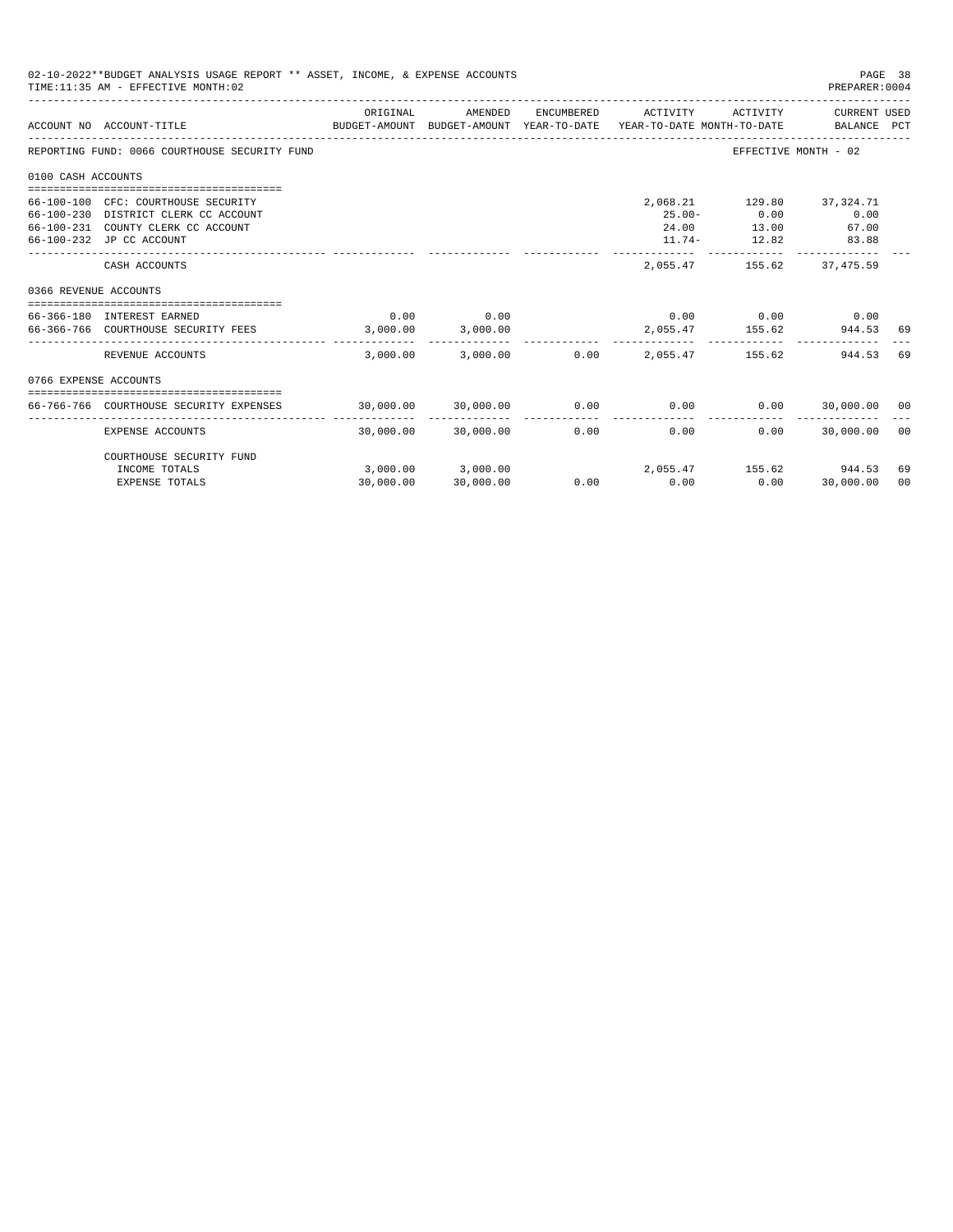|                       | 02-10-2022**BUDGET ANALYSIS USAGE REPORT ** ASSET, INCOME, & EXPENSE ACCOUNTS<br>TIME: 11:35 AM - EFFECTIVE MONTH: 02  |                |                                  |             |                                   |                               | PAGE 39<br>PREPARER: 0004           |     |
|-----------------------|------------------------------------------------------------------------------------------------------------------------|----------------|----------------------------------|-------------|-----------------------------------|-------------------------------|-------------------------------------|-----|
|                       | ACCOUNT NO ACCOUNT-TITLE COMPARENT AND BUDGET-AMOUNT BUDGET-AMOUNT YEAR-TO-DATE YEAR-TO-DATE MONTH-TO-DATE BALANCE PCT | ORIGINAL       | AMENDED                          |             | ENCUMBERED ACTIVITY               |                               | ACTIVITY CURRENT USED               |     |
|                       | REPORTING FUND: 0068 COUNTY PRESERVATION FUND                                                                          |                |                                  |             |                                   | EFFECTIVE MONTH - 02          |                                     |     |
| 0100 CASH ACCOUNTS    |                                                                                                                        |                |                                  |             |                                   |                               |                                     |     |
|                       | 68-100-100 CFC: COUNTY PRESERVATION<br>68-100-230 DISTRICT CLERK CC ACCOUNT<br>68-100-231 COUNTY CLERK CC ACCOUNT      |                |                                  |             | 96.47<br>$15.00 -$<br>$5.00 -$    | 0.00<br>0.00<br>------------- | 5.00 4,503.11<br>10.00<br>0.00<br>. |     |
|                       | CASH ACCOUNTS                                                                                                          |                |                                  |             | 76.47                             |                               | 5.00 4.513.11                       |     |
| 0368 REVENUE ACCOUNTS |                                                                                                                        |                |                                  |             |                                   |                               |                                     |     |
|                       | 68-368-180 INTEREST EARNED<br>68-368-768 COUNTY PRESERVATION FEES                                                      | 0.00<br>300.00 | 0.00<br>300.00<br>-------------- |             | 0.00<br>76.47<br>---------------- | ----------------------------- | $0.00$ 0.00<br>5.00 223.53          | -25 |
|                       | REVENUE ACCOUNTS                                                                                                       | 300.00         |                                  | 300.00 0.00 | 76.47                             | 5.00                          | 223.53                              | 25  |
| 0768 EXPENSE ACCOUNTS |                                                                                                                        |                |                                  |             |                                   |                               |                                     |     |
|                       | 68-768-768 COUNTY PRESERVATION EXPENSES                                                                                | 0.00           | 0.00                             |             | $0.00$ 0.00                       |                               | 0.00<br>0.00                        |     |
|                       | <b>EXPENSE ACCOUNTS</b>                                                                                                | 0.00           | 0.00                             | 0.00        | 0.00                              | 0.00                          | 0.00                                |     |
|                       | COUNTY PRESERVATION FUND                                                                                               |                |                                  |             |                                   |                               |                                     |     |
|                       | INCOME TOTALS                                                                                                          | 300.00         | 300.00                           |             | 76.47                             |                               | 5.00 223.53                         | -25 |
|                       | <b>EXPENSE TOTALS</b>                                                                                                  | 0.00           | 0.00                             | 0.00        | 0.00                              | 0.00                          | 0.00                                |     |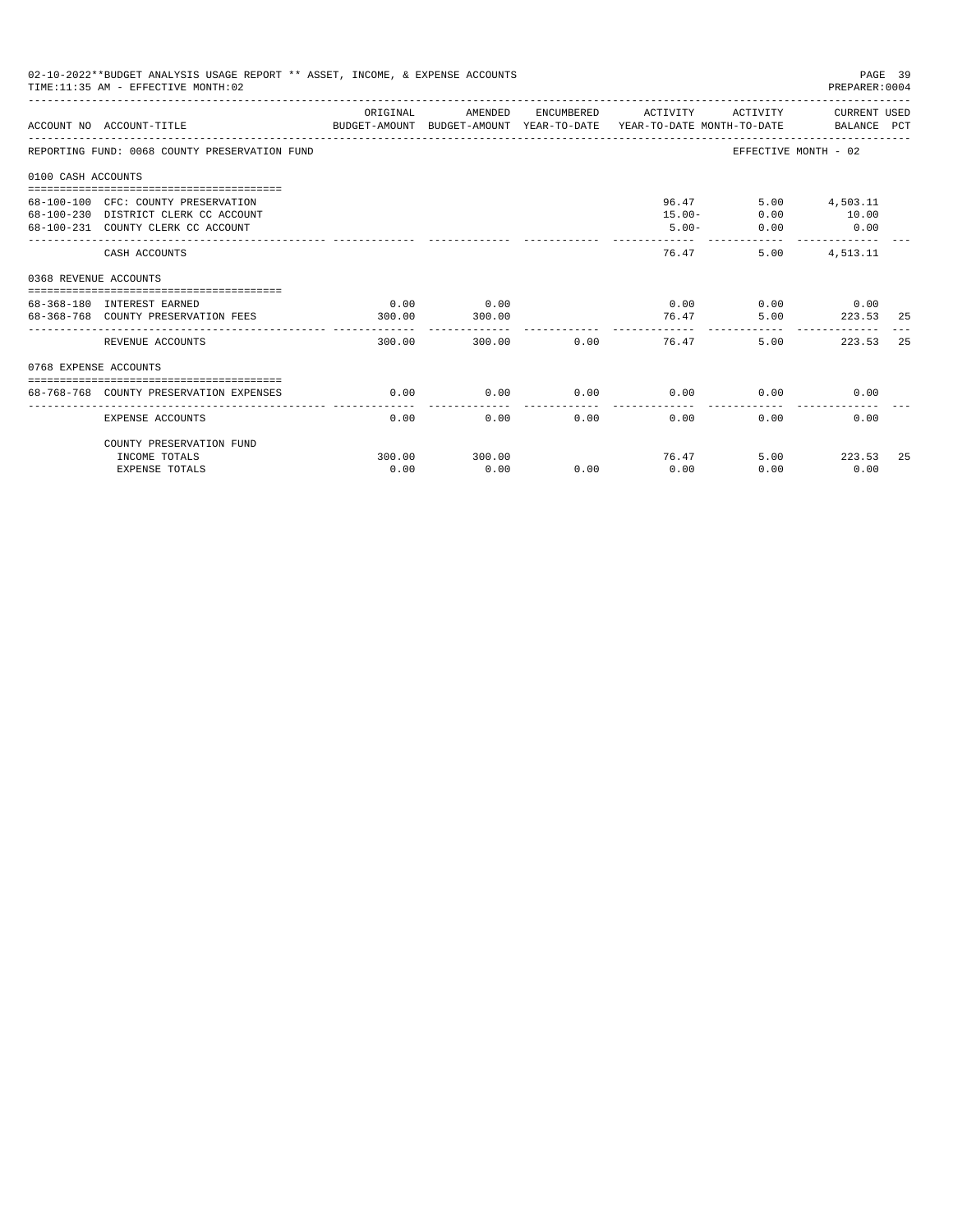|                       | 02-10-2022**BUDGET ANALYSIS USAGE REPORT ** ASSET, INCOME, & EXPENSE ACCOUNTS<br>TIME: 11:35 AM - EFFECTIVE MONTH: 02 |                                                            |                                                  |             |                     |                        | PREPARER: 0004              | PAGE 40 |
|-----------------------|-----------------------------------------------------------------------------------------------------------------------|------------------------------------------------------------|--------------------------------------------------|-------------|---------------------|------------------------|-----------------------------|---------|
|                       | BUDGET-AMOUNT BUDGET-AMOUNT YEAR-TO-DATE YEAR-TO-DATE MONTH-TO-DATE BALANCE PCT<br>ACCOUNT NO ACCOUNT-TITLE           | ORIGINAL                                                   | AMENDED                                          |             | ENCUMBERED ACTIVITY | ACTIVITY               | CURRENT USED                |         |
|                       | REPORTING FUND: 0070 INMATE PHONE FUND PROFIT ACCOUNT                                                                 |                                                            |                                                  |             |                     |                        | EFFECTIVE MONTH - 02        |         |
| 0100 CASH ACCOUNTS    |                                                                                                                       |                                                            |                                                  |             |                     |                        |                             |         |
|                       | 70-100-100 CFC: INMATE PHONE FUND                                                                                     |                                                            |                                                  |             |                     | 592.51 310.25 8,607.34 |                             |         |
|                       | CASH ACCOUNTS                                                                                                         |                                                            |                                                  |             |                     |                        | 592.51 310.25 8,607.34      |         |
| 0370 REVENUE ACCOUNTS |                                                                                                                       |                                                            |                                                  |             |                     |                        |                             |         |
|                       | 70-370-180 INTEREST EARNED                                                                                            |                                                            | $0.00$ 0.00                                      |             |                     |                        | $0.00$ $0.00$ $0.00$ $0.00$ |         |
|                       | 70-370-770 INMATE PHONE REVENUES                                                                                      | $1,200.00$ $1,200.00$                                      |                                                  |             |                     |                        | 592.51 310.25 607.49 49     |         |
|                       | REVENUE ACCOUNTS                                                                                                      |                                                            | $1,200.00$ $1,200.00$ $0.00$ $592.51$ $310.25$   |             |                     |                        | 607.49                      | -49     |
| 0770 EXPENSE ACCOUNTS |                                                                                                                       |                                                            |                                                  |             |                     |                        |                             |         |
|                       | =================================<br>70-770-770 INMATE PHONE EXPENSES                                                 | $1,200.00$ $1,200.00$ $304.68$ $0.00$ $0.00$ $895.32$ $25$ |                                                  |             |                     |                        |                             |         |
|                       | EXPENSE ACCOUNTS                                                                                                      |                                                            | $1,200.00$ $1,200.00$ $304.68$ 0.00              |             | ---------------     |                        | 0.00<br>895.32              | 25      |
|                       | INMATE PHONE FUND PROFIT ACCOUNT                                                                                      |                                                            |                                                  |             |                     |                        |                             |         |
|                       | INCOME TOTALS                                                                                                         |                                                            | $1,200.00$ $1,200.00$ $592.51$ $310.25$ $607.49$ |             |                     |                        |                             | 49      |
|                       | <b>EXPENSE TOTALS</b>                                                                                                 | 1,200.00                                                   | 1,200.00                                         | 304.68 0.00 |                     | 0.00                   | 895.32                      | 25      |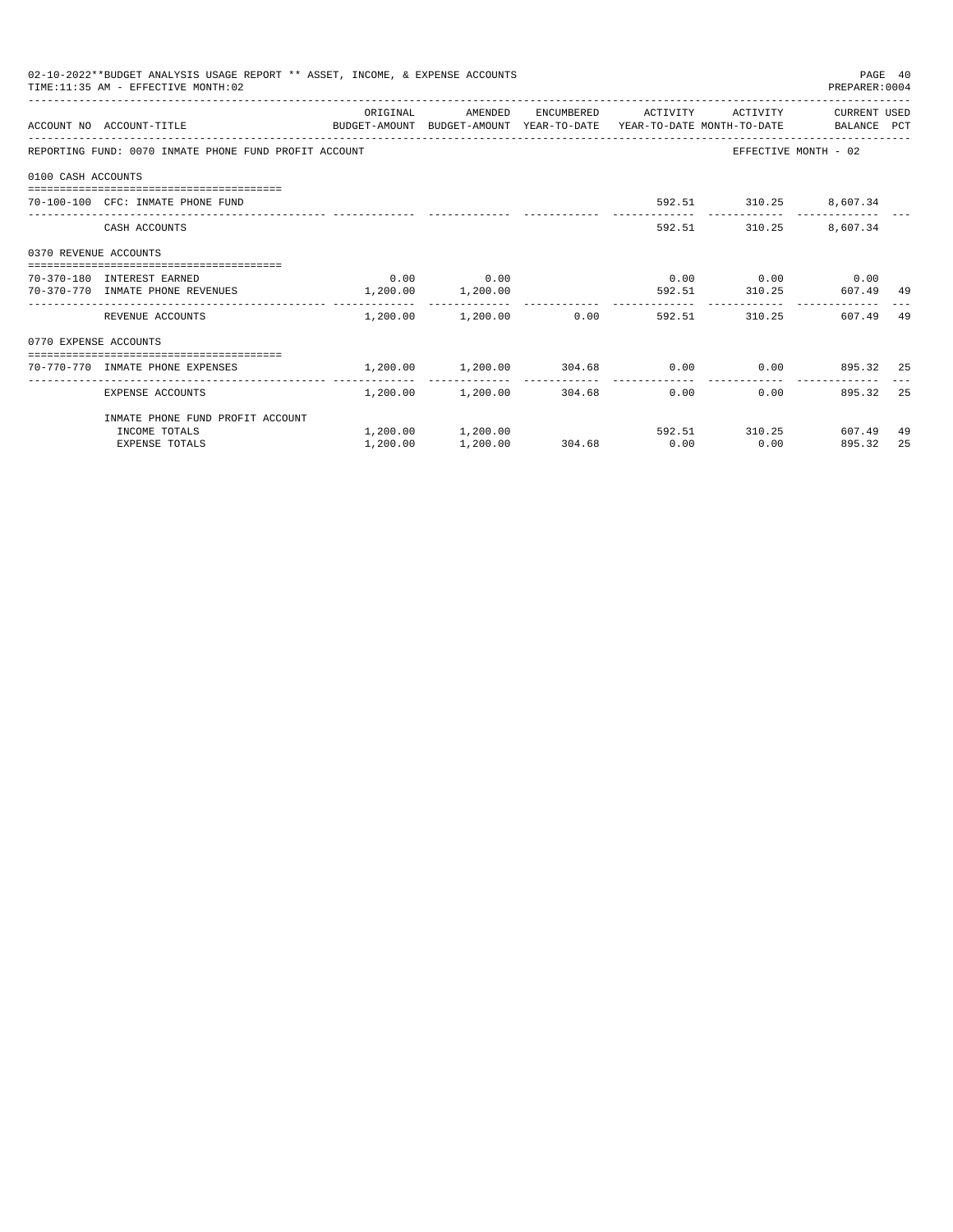|                       | 02-10-2022**BUDGET ANALYSIS USAGE REPORT ** ASSET, INCOME, & EXPENSE ACCOUNTS<br>TIME: 11:35 AM - EFFECTIVE MONTH: 02  |          |              |                |                     |                 | PREPARER: 0004           | PAGE 41 |
|-----------------------|------------------------------------------------------------------------------------------------------------------------|----------|--------------|----------------|---------------------|-----------------|--------------------------|---------|
|                       |                                                                                                                        | ORIGINAL | AMENDED      |                | ENCUMBERED ACTIVITY | ACTIVITY        | CURRENT USED             |         |
|                       | ACCOUNT NO ACCOUNT-TITLE COMMONICATION BUDGET-AMOUNT BUDGET-AMOUNT YEAR-TO-DATE YEAR-TO-DATE MONTH-TO-DATE BALANCE PCT |          |              |                |                     |                 |                          |         |
|                       | REPORTING FUND: 0072 HOT CHECK FUND                                                                                    |          |              |                |                     |                 | EFFECTIVE MONTH - 02     |         |
| 0100 CASH ACCOUNTS    |                                                                                                                        |          |              |                |                     |                 |                          |         |
|                       | 72-100-100 CFC: HOT CHECK FUND                                                                                         |          |              |                |                     |                 | 290.00   0.00   3,451.07 |         |
|                       | CASH ACCOUNTS                                                                                                          |          |              |                | 290.00              | 0.00            | 3,451.07                 |         |
| 0372 REVENUE ACCOUNTS |                                                                                                                        |          |              |                |                     |                 |                          |         |
|                       | 72-372-180 INTEREST EARNED                                                                                             | 0.00     | 0.00         |                | 0.00                |                 | $0.00$ 0.00              |         |
|                       | 72-372-772 HOT CHECK REVENUES                                                                                          | 600.00   | 600.00       |                | 503.04              | 0.00            | 96.96 84                 |         |
|                       | REVENUE ACCOUNTS                                                                                                       | 600.00   |              | 600.00 0.00    | 503.04              |                 | 0.00<br>96.96            | 84      |
| 0772 EXPENSE ACCOUNTS |                                                                                                                        |          |              |                |                     |                 |                          |         |
|                       | ------------------------------------<br>72-772-772 HOT CHECK EXPENSES                                                  | 540.00   |              |                |                     |                 |                          |         |
|                       |                                                                                                                        |          | ------------ | ------------   | ---------------     | --------------- |                          |         |
|                       | EXPENSE ACCOUNTS                                                                                                       | 540.00   |              | 540.00<br>0.00 | 213.04              |                 | 326.96 39<br>0.00        |         |
|                       | HOT CHECK FUND                                                                                                         |          |              |                |                     |                 |                          |         |
|                       | INCOME TOTALS                                                                                                          | 600.00   | 600.00       |                | 503.04              |                 | $0.00$ 96.96             | 84      |
|                       | <b>EXPENSE TOTALS</b>                                                                                                  | 540.00   | 540.00       | 0.00           | 213.04              |                 | 0.00<br>326.96           | 39      |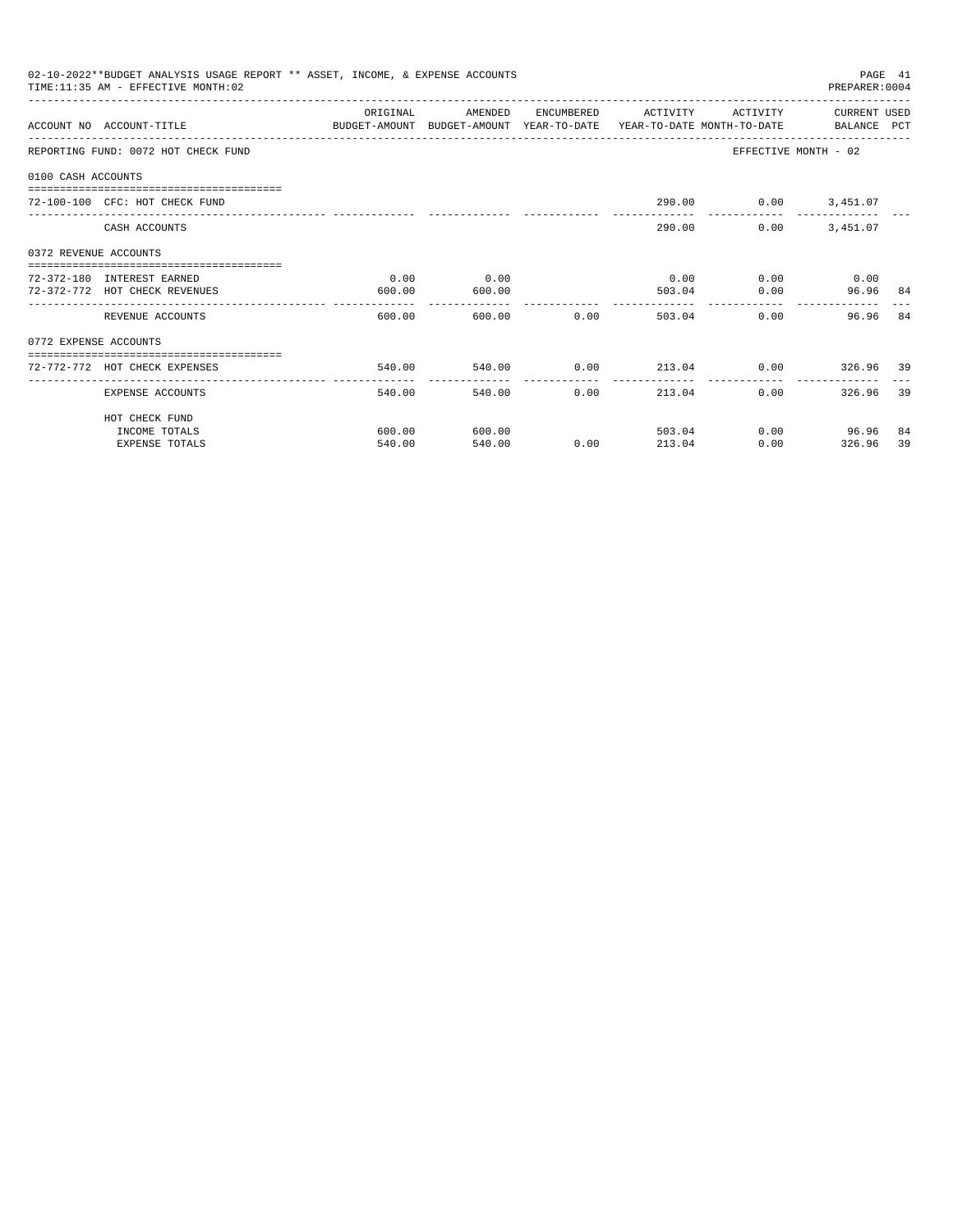|                       | 02-10-2022**BUDGET ANALYSIS USAGE REPORT ** ASSET, INCOME, & EXPENSE ACCOUNTS<br>TIME: 11:35 AM - EFFECTIVE MONTH: 02 |                  |                      |                       |                                                                                             |                           | PAGE 42<br>PREPARER: 0004 |  |
|-----------------------|-----------------------------------------------------------------------------------------------------------------------|------------------|----------------------|-----------------------|---------------------------------------------------------------------------------------------|---------------------------|---------------------------|--|
|                       | ACCOUNT NO ACCOUNT-TITLE                                                                                              | ORIGINAL         | AMENDED              | ENCUMBERED            | ACTIVITY<br>BUDGET-AMOUNT BUDGET-AMOUNT YEAR-TO-DATE YEAR-TO-DATE MONTH-TO-DATE BALANCE PCT | ACTIVITY                  | CURRENT USED              |  |
|                       | REPORTING FUND: 0074 BAIL BOND FUND                                                                                   |                  |                      |                       |                                                                                             | EFFECTIVE MONTH - 02      |                           |  |
| 0100 CASH ACCOUNTS    |                                                                                                                       |                  |                      |                       |                                                                                             |                           |                           |  |
|                       |                                                                                                                       |                  |                      |                       |                                                                                             |                           |                           |  |
|                       | 74-100-100 CFC: BAIL BOND FUND                                                                                        |                  |                      |                       |                                                                                             | 4,860.00- 45.00 34,980.98 |                           |  |
|                       | 74-100-232 JP CC ACCOUNT                                                                                              |                  |                      |                       |                                                                                             | $0.00$ $0.00$ $0.00$      |                           |  |
|                       | CASH ACCOUNTS                                                                                                         |                  |                      |                       |                                                                                             | 4,860.00- 45.00 34,980.98 |                           |  |
| 0374 REVENUE ACCOUNTS |                                                                                                                       |                  |                      |                       |                                                                                             |                           |                           |  |
|                       |                                                                                                                       |                  |                      |                       |                                                                                             |                           |                           |  |
|                       | 74-374-180 INTEREST EARNED                                                                                            | 0.00             | 0.00                 |                       | 0.00                                                                                        | 0.00                      | 0.00                      |  |
|                       | 74-374-774 BAIL BOND FEES                                                                                             | 300.00           | 300.00               |                       | 375.00                                                                                      | 45.00                     | $75.00 + 125$             |  |
|                       | 74-374-775 SALE OF ESTRAY                                                                                             | 0.00             | 0.00                 |                       | 0.00                                                                                        | 0.00                      | 0.00                      |  |
|                       | 74-374-776 CASH BOND'S                                                                                                | 6.000.00         | 6,000.00             |                       | 3,060.00                                                                                    | 0.00                      | 2,940.00 51               |  |
|                       | REVENUE ACCOUNTS                                                                                                      |                  |                      |                       | $6,300.00$ $6,300.00$ $0.00$ $3,435.00$ $45.00$                                             |                           | 2,865,00 55               |  |
| 0774 EXPENSE ACCOUNTS |                                                                                                                       |                  |                      |                       |                                                                                             |                           |                           |  |
|                       |                                                                                                                       |                  |                      |                       |                                                                                             |                           |                           |  |
|                       | 74-774-774 BAIL BOND EXPENSES                                                                                         | 25.00            | 25.00                | 0.00                  | 0.00                                                                                        |                           | $0.00$ 25.00 00           |  |
|                       | 74-774-775 SALE OF ESTRAY                                                                                             | 0.00             | 0.00                 | 0.00                  | 0.00                                                                                        |                           | $0.00$ 0.00               |  |
|                       | 74-774-776 CASH BOND EXPENSES                                                                                         |                  |                      |                       | $6,000.00$ $6,000.00$ $0.00$ $8,295.00$                                                     |                           | $0.00$ 2, 295.00 - 138    |  |
|                       | 74-774-777 BAIL BOND FEE EXPENSE                                                                                      | 0.00<br>-------- | 0.00<br>------------ | 0.00<br>------------- | 0.00<br>---------                                                                           | ------------              | 0.00<br>0.00              |  |
|                       | EXPENSE ACCOUNTS                                                                                                      |                  | 6,025.00 6,025.00    |                       | $0.00$ 8,295.00                                                                             | 0.00                      | $2.270.00 - 138$          |  |
|                       | BAIL BOND FUND                                                                                                        |                  |                      |                       |                                                                                             |                           |                           |  |
|                       | INCOME TOTALS                                                                                                         |                  | 6,300.00 6,300.00    |                       | 3,435.00 45.00                                                                              |                           | 2,865.00 55               |  |
|                       | <b>EXPENSE TOTALS</b>                                                                                                 | 6.025.00         | 6,025.00             | 0.00                  | 8.295.00                                                                                    | 0.00                      | $2.270.00 - 138$          |  |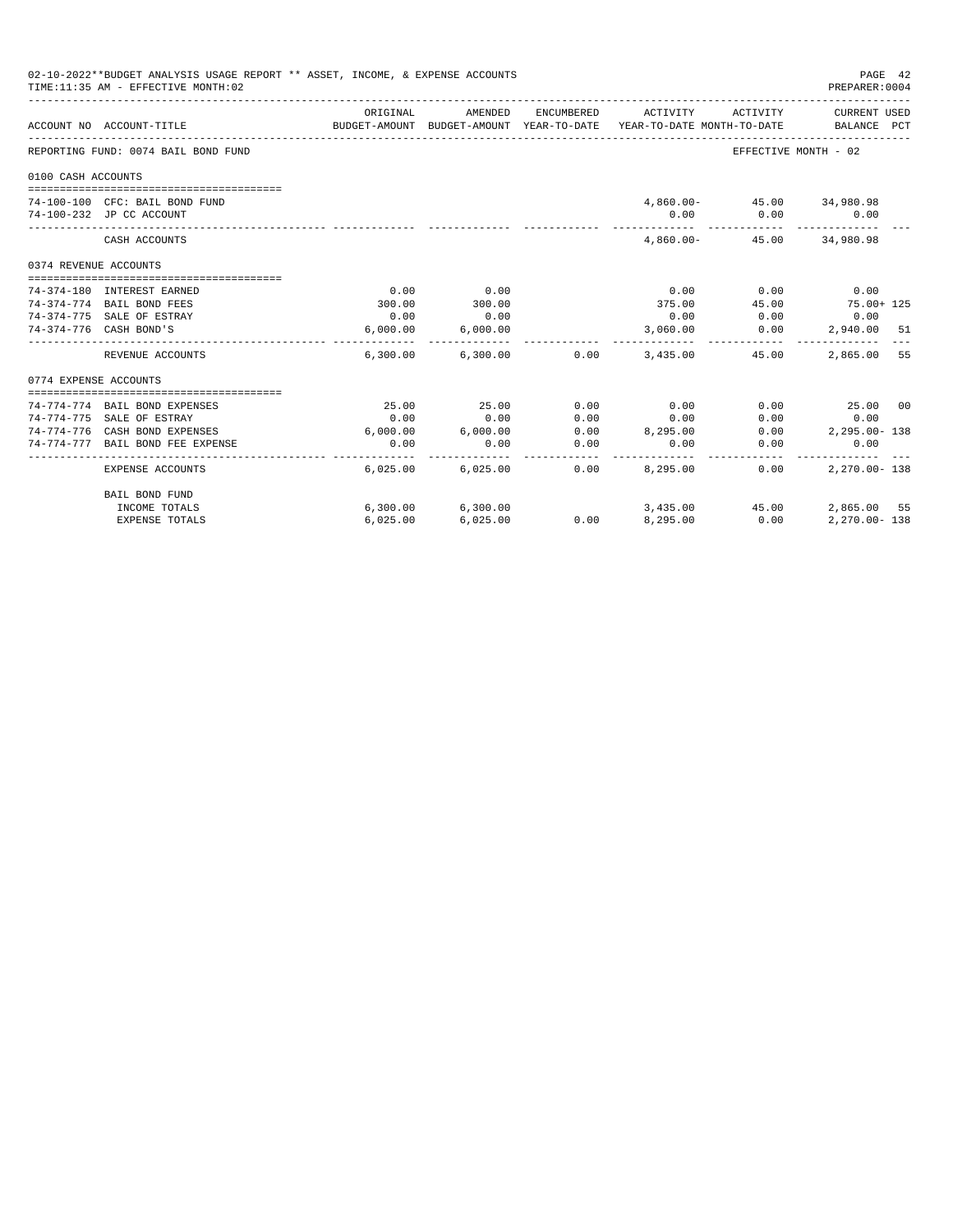|                       | 02-10-2022**BUDGET ANALYSIS USAGE REPORT ** ASSET, INCOME, & EXPENSE ACCOUNTS<br>TIME:11:35 AM - EFFECTIVE MONTH:02 |                        |                                                     |                            |                                                 |                        | PAGE 43<br>PREPARER: 0004          |                      |
|-----------------------|---------------------------------------------------------------------------------------------------------------------|------------------------|-----------------------------------------------------|----------------------------|-------------------------------------------------|------------------------|------------------------------------|----------------------|
|                       | ACCOUNT NO ACCOUNT-TITLE                                                                                            | ORIGINAL               | AMENDED<br>BUDGET-AMOUNT BUDGET-AMOUNT YEAR-TO-DATE | ENCUMBERED                 | ACTIVITY ACTIVITY<br>YEAR-TO-DATE MONTH-TO-DATE |                        | <b>CURRENT USED</b><br>BALANCE PCT |                      |
|                       | REPORTING FUND: 0076 STATE CRIMINAL & CIVIL FEES FUND                                                               |                        |                                                     |                            |                                                 | EFFECTIVE MONTH - 02   |                                    |                      |
| 0100 CASH ACCOUNTS    |                                                                                                                     |                        |                                                     |                            |                                                 |                        |                                    |                      |
|                       | 76-100-100 CFC: STATE CRIMINAL & CIVIL FEES                                                                         |                        |                                                     |                            | 23,825.55 - 344.20 99,261.44                    |                        |                                    |                      |
|                       | 76-100-230 DISTRICT CLERK CC ACCOUNT                                                                                |                        |                                                     |                            |                                                 | $670.00 - 0.00$        | 90.00                              |                      |
|                       | 76-100-231 COUNTY CLERK CC ACCOUNT                                                                                  |                        |                                                     |                            | $275.20 -$                                      | 3.60                   | $86.00 -$                          |                      |
|                       | 76-100-232 JP CC ACCOUNT                                                                                            |                        |                                                     |                            |                                                 | $144.55 - 287.28$      | 1,968.70                           |                      |
|                       | CASH ACCOUNTS                                                                                                       |                        |                                                     |                            | 24,915.30- 635.08                               | ------------           | -----------<br>101,234.14          |                      |
| 0376 REVENUE ACCOUNTS |                                                                                                                     |                        |                                                     |                            |                                                 |                        |                                    |                      |
|                       |                                                                                                                     |                        |                                                     |                            |                                                 |                        |                                    |                      |
|                       | 76-376-180 INTEREST EARNED                                                                                          | 0.00                   | 0.00                                                |                            | 0.00                                            | 0.00                   | 0.00                               |                      |
|                       | 76-376-701 DELINQUENT CASES                                                                                         | 0.00                   | 0.00                                                |                            | 0.00                                            | 0.00                   | 0.00                               |                      |
|                       | 76-376-703 DC-CAR-BVS TO TX VITAL STATISTICS                                                                        | 6.00                   | 6.00                                                |                            | 0.00                                            | 0.00                   | 6.00                               | 0 <sub>0</sub>       |
|                       | 76-376-704 PARKS & WILDLIFE                                                                                         | 500.00                 | 500.00                                              |                            | 495.24                                          | 1.49                   | 4.76                               | 99                   |
|                       | 76-376-705 JP OMNI FEE                                                                                              | 300.00                 | 300.00                                              |                            | 191.33                                          | 0.00                   | 108.67                             | 64                   |
|                       | 76-376-706 OLD DRUG COURT                                                                                           | 0.00                   | 0.00                                                |                            | 0.00                                            | 0.00                   | 0.00                               |                      |
|                       | 76-376-707 NEW SPECIALITY COURT 1-1-2020                                                                            | 0.00                   | 0.00                                                |                            | 112.08                                          | 0.00                   | $112.08+$                          |                      |
|                       | 76-376-708 SAFETY SEAT BELTS                                                                                        | 0.00                   | 0.00                                                |                            | 42.60                                           | 0.00                   | $42.60+$                           |                      |
|                       | 76-376-776 STATE FEE CRIMINAL & CIVIL 49,000.00                                                                     |                        | 49,000.00                                           |                            | 11,737.06                                       |                        | 612.59 37,262.94                   | -24                  |
|                       | 76-376-777 STATE CONSOLIDATED CIVIL FEE                                                                             | 0.00                   | 0.00                                                |                            | 63.00                                           | 21.00<br>------------- | $63.00+$<br>-------------          |                      |
|                       | REVENUE ACCOUNTS                                                                                                    | _________<br>49,806.00 | -------------<br>49,806.00                          | 0.00                       | 12,641.31                                       | 635.08                 | 37,164.69                          | -25                  |
| 0776 EXPENSE ACCOUNTS |                                                                                                                     |                        |                                                     |                            |                                                 |                        |                                    |                      |
|                       |                                                                                                                     |                        |                                                     |                            |                                                 |                        |                                    |                      |
|                       | 76-776-701 DELINQUENT CASES                                                                                         |                        | 1,000.00 1,000.00                                   | 0.00                       | 0.00                                            |                        | $0.00$ 1,000.00                    | 0 <sub>0</sub>       |
|                       | 76-776-703 DC-CAR-BVS TO TX VITAL STATISTICS<br>76-776-704 PARKS & WILDLIFE                                         | 120.00<br>1,500.00     | 120.00<br>1,500.00                                  | 10.98<br>0.00              | 34.77<br>0.00                                   | 0.00<br>0.00           | 74.25<br>1,500.00                  | 38<br>0 <sub>0</sub> |
|                       | 76-776-705 JP OMNI EXPENSE                                                                                          | 90.00                  | 90.00                                               | 0.00                       | 84.00                                           | 0.00                   | 6.00                               | 93                   |
|                       | 76-776-706 OLD DRUG COURT                                                                                           | 0.00                   | 0.00                                                | 0.00                       | 18.57                                           | 0.00                   | $18.57-$                           |                      |
|                       | 76-776-707 NEW SPECIALTY COURT 1-1-2020                                                                             | 0.00                   | 0.00                                                | 0.00                       | 31.93                                           | 0.00                   | $31.93-$                           |                      |
|                       | 76-776-708 SAFETY SEAT BELTS                                                                                        | 0.00                   | 0.00                                                | 0.00                       | 0.00                                            | 0.00                   | 0.00                               |                      |
|                       | 76-776-776 STATE FEE CRIMINAL & CIVIL                                                                               | 47,000.00              | 47,000.00                                           | 5.00                       | 18,087.34                                       | 0.00                   | 28,907.66                          | 38                   |
|                       | 76-776-777 STATE CONSOLIDATED CIVIL FEE                                                                             | 0.00                   | 0.00                                                | 0.00                       | 0.00                                            | 0.00                   | 0.00                               |                      |
|                       | EXPENSE ACCOUNTS                                                                                                    | 49,710.00              | 49,710.00                                           | - - - - - - - - -<br>15.98 | 18,256.61 0.00                                  |                        | 31,437.41                          | 37                   |
|                       | STATE CRIMINAL & CIVIL FEES FUND                                                                                    |                        |                                                     |                            |                                                 |                        |                                    |                      |
|                       | INCOME TOTALS                                                                                                       |                        | 49,806.00 49,806.00                                 |                            | 12,641.31 635.08                                |                        | 37,164.69                          | 25                   |
|                       | <b>EXPENSE TOTALS</b>                                                                                               | 49,710.00              | 49,710.00                                           | 15.98                      | 18,256.61                                       | 0.00                   | 31, 437.41                         | 37                   |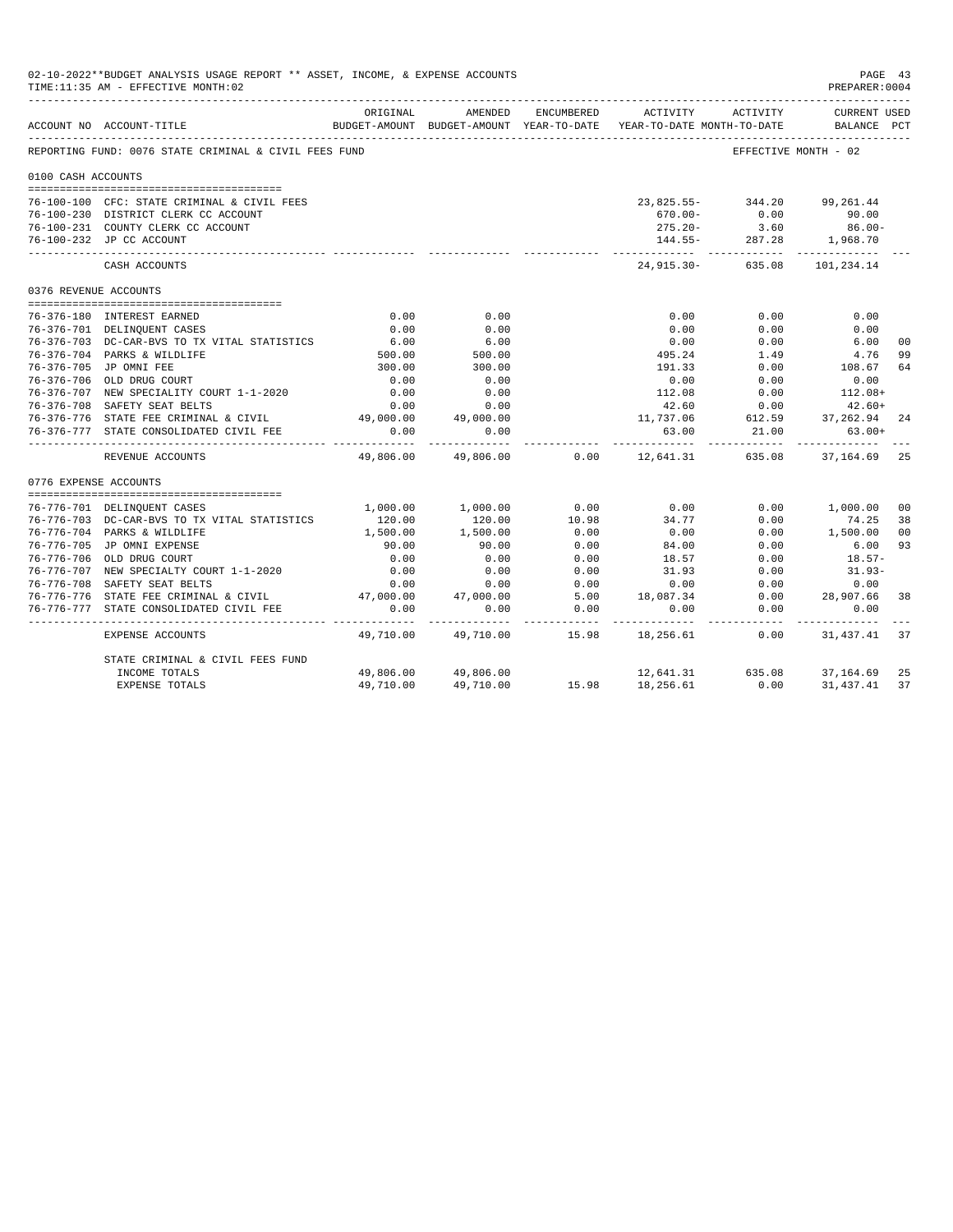|                     | 02-10-2022**BUDGET ANALYSIS USAGE REPORT ** ASSET, INCOME, & EXPENSE ACCOUNTS<br>TIME:11:35 AM - EFFECTIVE MONTH:02 |                      |                                                     |                |                     |                                              | PREPARER: 0004                     | PAGE 44              |
|---------------------|---------------------------------------------------------------------------------------------------------------------|----------------------|-----------------------------------------------------|----------------|---------------------|----------------------------------------------|------------------------------------|----------------------|
|                     | ACCOUNT NO ACCOUNT-TITLE                                                                                            | ORIGINAL             | AMENDED<br>BUDGET-AMOUNT BUDGET-AMOUNT YEAR-TO-DATE | ENCUMBERED     | ACTIVITY            | ACTIVITY<br>YEAR-TO-DATE MONTH-TO-DATE       | <b>CURRENT USED</b><br>BALANCE PCT |                      |
|                     | REPORTING FUND: 0078 SENIOR CITIZENS FUND                                                                           |                      |                                                     |                |                     | --------------------<br>EFFECTIVE MONTH - 02 |                                    |                      |
| 0100 CASH ACCOUNTS  |                                                                                                                     |                      |                                                     |                |                     |                                              |                                    |                      |
|                     | 78-100-100 CFC: SENIOR CITIZENS                                                                                     |                      |                                                     |                | 17,709.81-          | 2,445.86-                                    | $206, 767.18 -$                    |                      |
|                     | CASH ACCOUNTS                                                                                                       |                      |                                                     |                | 17,709.81-          | $2,445.86-$                                  | $206, 767.18 -$                    |                      |
|                     | 0200 LIABILITY ACCOUNTS                                                                                             |                      |                                                     |                |                     |                                              |                                    |                      |
|                     | 78-200-180 ACCOUNTS PAYABLE                                                                                         |                      |                                                     |                | 0.00                | 0.00                                         | $1,333.51-$                        |                      |
|                     | LIABILITY ACCOUNTS                                                                                                  |                      |                                                     |                | 0.00                | 0.00                                         | -----------<br>$1,333.51-$         |                      |
|                     | 0378 REVENUE ACCOUNTS                                                                                               |                      |                                                     |                |                     |                                              |                                    |                      |
|                     | 78-378-160 SALE OF FIXED ASSETS                                                                                     | 0.00                 | 0.00                                                |                | 0.00                | 0.00                                         | 0.00                               |                      |
|                     | 78-378-180 INTEREST EARNED                                                                                          | 0.00                 | 0.00                                                |                | 0.00                | 0.00                                         | 0.00                               |                      |
|                     | 78-378-710 WCTCOG PROGRAM                                                                                           | 22,000.00            | 22,000.00                                           |                | 16, 162.47          | 0.00                                         | 5,837.53                           | 73                   |
|                     | 78-378-711 DEPT OF HUMAN RESOURCES                                                                                  | 0.00                 | 0.00                                                |                | 0.00                | 0.00                                         | 0.00                               |                      |
|                     | 78-378-712 NON ELIGIBLE FOOD DONATIONS                                                                              | 6,500.00             | 6,500.00                                            |                | 1,719.16            | 40.00                                        | 4,780.84                           | 26                   |
|                     | 78-378-713 BUILDING RENT                                                                                            | 25.00                | 25.00                                               |                | 0.00                | 0.00                                         | 25.00                              | 0 <sub>0</sub>       |
|                     | 78-378-714 DEPT OF AGING & DISABILITY                                                                               | 15,000.00            | 15,000.00                                           |                | 3,281.58            | 0.00                                         | 11,718.42                          | 22                   |
|                     | 78-378-715 GIFT DONATIONS                                                                                           | 2,500.00             | 2,500.00                                            |                | 3,765.00            | 680.00                                       | 1,265.00+ 151                      |                      |
|                     | 78-378-716 OTHER INCOME                                                                                             | 50.00                | 50.00                                               |                | 3.00                | 0.00                                         | 47.00                              | 06                   |
|                     | 78-378-717 COG PROGRAM INCOME AAA TITLE IIIC                                                                        | 0.00                 | 0.00                                                |                | 113.75              | 0.00                                         | $113.75+$                          |                      |
|                     | 78-378-815 INCOME FROM OTHER FUNDS                                                                                  | 0.00<br>------------ | 0.00<br>-----------                                 |                | 0.00<br>----------- | 0.00<br>---------                            | 0.00<br>-----------                |                      |
|                     | REVENUE ACCOUNTS                                                                                                    | 46,075.00            | 46,075.00                                           | 0.00           | 25,044.96           | 720.00                                       | 21,030.04                          | 54                   |
|                     | 0778 EXPENSE ACCOUNTS                                                                                               |                      |                                                     |                |                     |                                              |                                    |                      |
|                     | 78-778-100 SALARY - SR CITIZENS COORDINATOR                                                                         | 23,983.00            | 23,983.00                                           | 0.00           | 8,301.60            | 922.40                                       | 15,681.40                          | 35                   |
|                     | 78-778-105 LONGEVITY PAY                                                                                            | 750.00               | 750.00                                              | 0.00           | 0.00                | 0.00                                         | 750.00                             | 0 <sup>0</sup>       |
|                     | 78-778-110 SALARY - FULL TIME & PART TIME                                                                           | 33,813.00            | 33,813.00                                           | 0.00           | 12,088.75           | 1,425.00                                     | 21,724.25                          | 36                   |
|                     | 78-778-200 FICA EXPENSE                                                                                             | 4,480.00             | 4,480.00                                            | 0.00           | 1,559.77            | 179.57                                       | 2,920.23                           | 35                   |
|                     | 78-778-202 TCDRS GROUP TERM LIFE                                                                                    | 440.00               | 440.00                                              | 0.00           | 150.95              | 16.91                                        | 289.05                             | 34                   |
|                     | 78-778-205 RETIREMENT                                                                                               | 4,820.00             | 4,820.00                                            | 0.00           | 1,678.03            | 193.18                                       | 3,141.97                           | 35                   |
| 78-778-300 TRAVEL   |                                                                                                                     | 1,500.00             | 1,500.00                                            | 0.00           | 196.56              | 0.00                                         | 1,303.44                           | 13                   |
| 78-778-305 SUPPLIES |                                                                                                                     | 2,000.00             | 2,000.00                                            | 40.88          | 447.04              | 0.00                                         | 1,512.08                           | 24                   |
|                     | 78-778-310 COMMUNICATIONS                                                                                           | 1,300.00             | 1,300.00                                            | 0.00           | 281.51              | 0.00                                         | 1,018.49                           | 22                   |
|                     | 78-778-320 REPAIRS & MAINTENANCE                                                                                    | 2,000.00             | 2,000.00                                            | 8.37           | 0.00                | 0.00                                         | 1,991.63                           | 0 <sub>0</sub>       |
|                     | 78-778-336 LAST YEARS BILLS 2021                                                                                    | 0.00                 | 0.00                                                | 7.50           | 180.68              | 0.00                                         | 188.18-                            |                      |
|                     | 78-778-380 UTILITIES                                                                                                | 6,500.00             | 6,500.00                                            | 0.00           | 2,053.29            | 110.43                                       | 4,446.71                           | 32                   |
|                     | 78-778-400 NEW EQUIPMENT<br>78-778-680 VAN EXPENSE                                                                  | 5,450.00<br>4,500.00 | 5,450.00<br>4,500.00                                | 0.00<br>225.53 | 0.00<br>2,027.74    | 0.00<br>0.00                                 | 5,450.00<br>2,246.73               | 0 <sub>0</sub><br>50 |
|                     | 78-778-690 EDIBLE GOODS                                                                                             | 25,000.00            | 25,000.00                                           | 3,655.40       | 9,180.94            | 0.00                                         | 12,163.66                          | 51                   |
|                     | 78-778-692 PAPER GOODS                                                                                              | 7,900.00             | 7,900.00                                            | 908.25         | 2,792.44            | 0.00                                         | 4,199.31                           | 47                   |
|                     | 78-778-693 GIFT EXPENSE                                                                                             | 300.00               | 300.00                                              | 578.23         | 1,224.66            | 0.00<br>$- - - - -$                          | 1,502.89- 601                      |                      |
|                     | EXPENSE ACCOUNTS                                                                                                    | 124,736.00           | 124,736.00                                          | 5,424.16       | 42,163.96           | 2,847.49                                     | 77,147.88                          | 38                   |
|                     | SENIOR CITIZENS FUND                                                                                                |                      |                                                     |                |                     |                                              |                                    |                      |
|                     | INCOME TOTALS                                                                                                       | 46,075.00            | 46,075.00                                           |                | 25,044.96           | 720.00                                       | 21,030.04                          | 54                   |
|                     | <b>EXPENSE TOTALS</b>                                                                                               | 124,736.00           | 124,736.00                                          | 5,424.16       | 42,163.96           | 2,847.49                                     | 77,147.88                          | 38                   |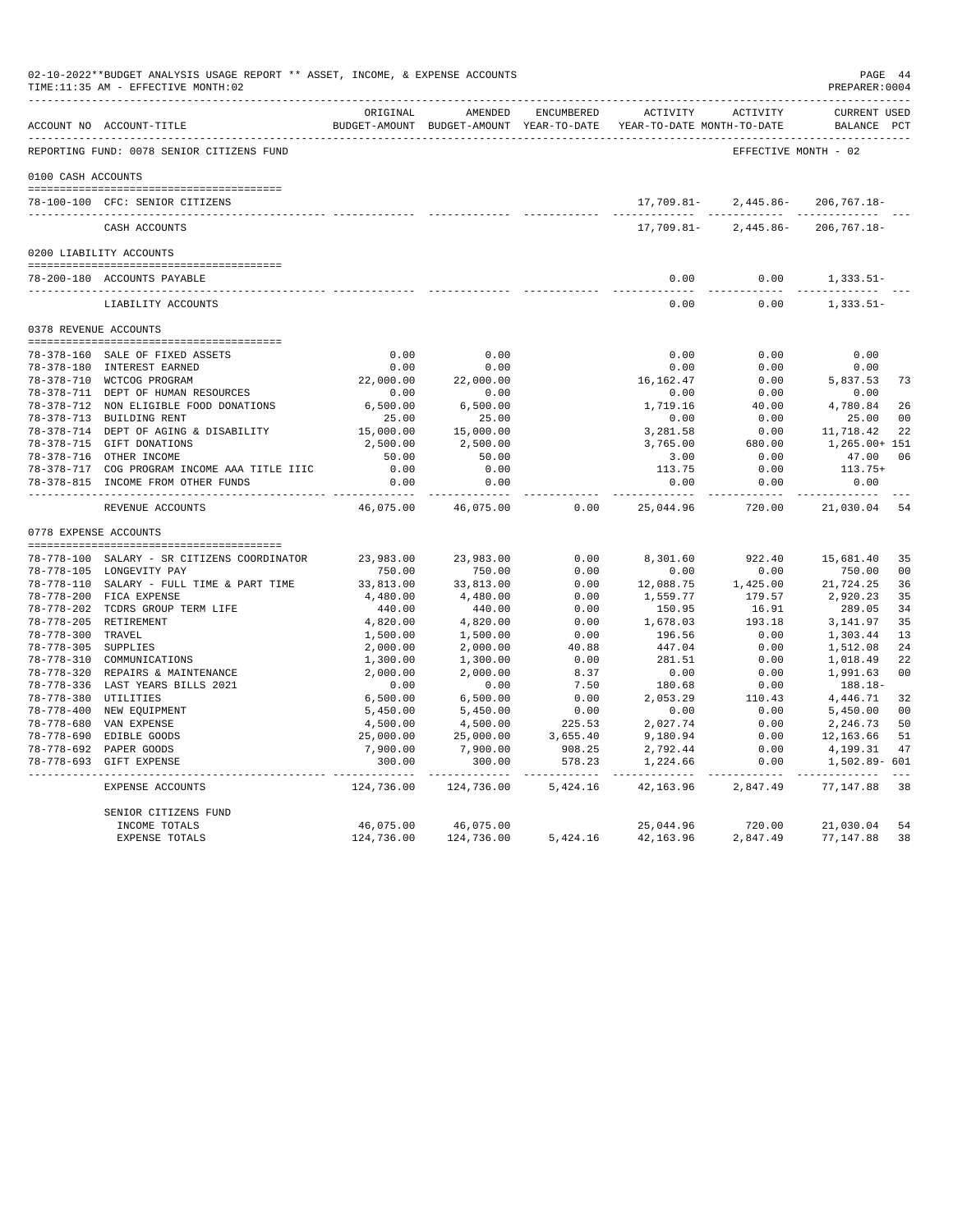|                   | 02-10-2022**BUDGET ANALYSIS USAGE REPORT ** ASSET, INCOME, & EXPENSE ACCOUNTS<br>TIME: 11:35 AM - EFFECTIVE MONTH: 02 |          |                                                     |            |          |                                        | PAGE 45<br>PREPARER: 0004   |
|-------------------|-----------------------------------------------------------------------------------------------------------------------|----------|-----------------------------------------------------|------------|----------|----------------------------------------|-----------------------------|
|                   | ACCOUNT NO ACCOUNT-TITLE                                                                                              | ORIGINAL | AMENDED<br>BUDGET-AMOUNT BUDGET-AMOUNT YEAR-TO-DATE | ENCUMBERED | ACTIVITY | ACTIVITY<br>YEAR-TO-DATE MONTH-TO-DATE | CURRENT USED<br>BALANCE PCT |
|                   | REPORTING FUND: 0079 AMERICAN RESCUE GRANT                                                                            |          |                                                     |            |          |                                        | EFFECTIVE MONTH - 02        |
| 0100 CASH ACCOUNT |                                                                                                                       |          |                                                     |            |          |                                        |                             |
|                   | ----------------------------<br>79-100-100 CASH ACCOUNT                                                               |          |                                                     |            | 0.00     |                                        | 0.0000371,966.50            |
|                   | CASH ACCOUNT                                                                                                          |          |                                                     |            | 0.00     |                                        | $0.00$ 371,966.50           |
| 0380 REVENUE      |                                                                                                                       |          |                                                     |            |          |                                        |                             |
|                   | 79-380-179 ARPA GRANT REVENUE                                                                                         | 0.00     | 0.00                                                |            | 0.00     | 0.00                                   | 0.00                        |
|                   | REVENUE                                                                                                               | 0.00     | 0.00                                                | 0.00       | 0.00     | 0.00                                   | 0.00                        |
| 0850 EXPENSE      |                                                                                                                       |          |                                                     |            |          |                                        |                             |
|                   | 79-850-850 ARPA GRANT EXPENSE                                                                                         | 0.00     | 0.00                                                | 0.00       | 0.00     | 0.00                                   | 0.00                        |
|                   | <b>EXPENSE</b>                                                                                                        | 0.00     | 0.00                                                | 0.00       | 0.00     | 0.00                                   | 0.00                        |
|                   | AMERICAN RESCUE GRANT                                                                                                 |          |                                                     |            |          |                                        |                             |
|                   | INCOME TOTALS                                                                                                         | 0.00     | 0.00                                                |            | 0.00     | 0.00                                   | 0.00                        |
|                   | <b>EXPENSE TOTALS</b>                                                                                                 | 0.00     | 0.00                                                | 0.00       | 0.00     | 0.00                                   | 0.00                        |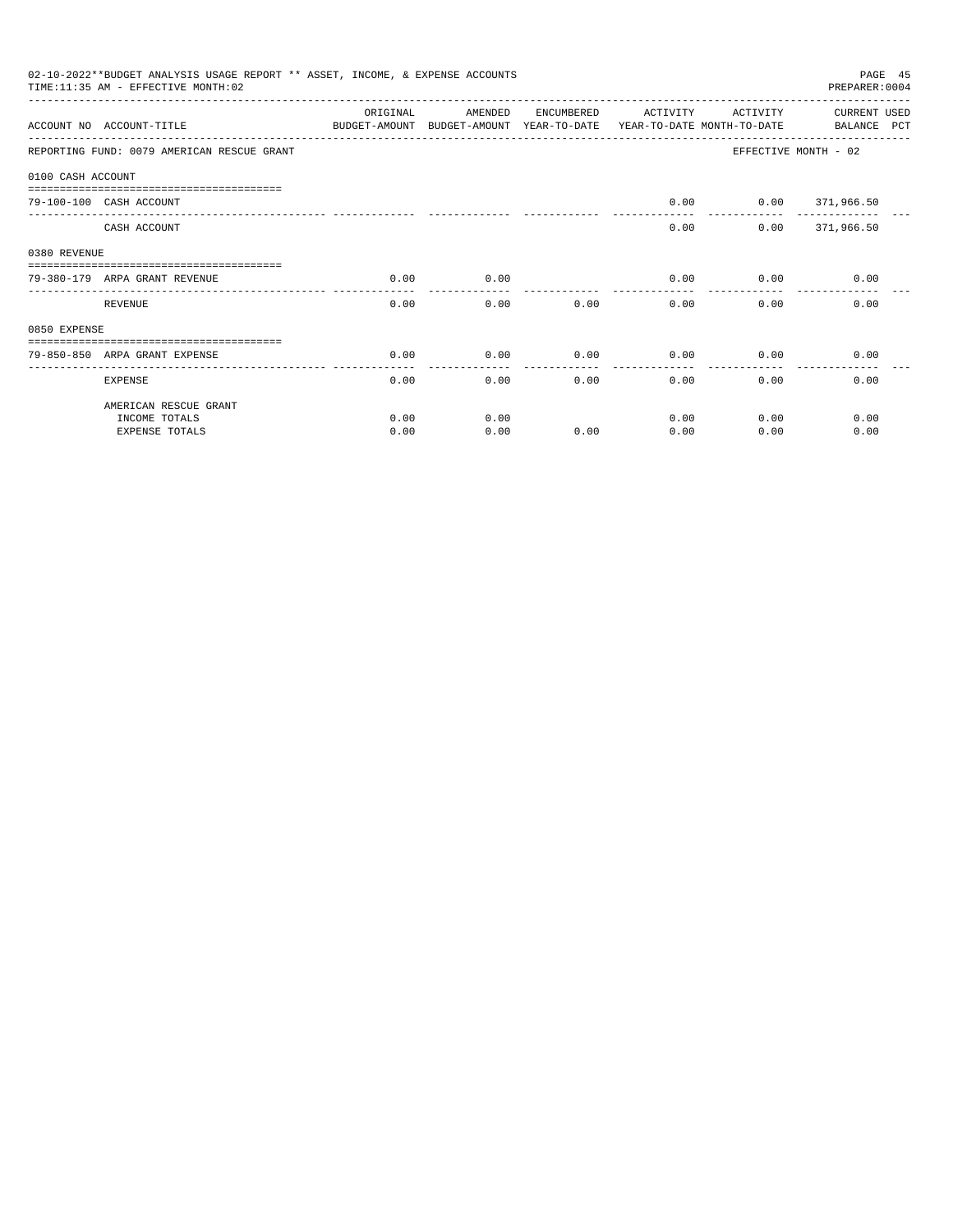|                       | 02-10-2022**BUDGET ANALYSIS USAGE REPORT ** ASSET, INCOME, & EXPENSE ACCOUNTS<br>TIME: 11:35 AM - EFFECTIVE MONTH: 02 |                       |                                                               |              |                     |                    | PREPARER: 0004        | PAGE 46 |
|-----------------------|-----------------------------------------------------------------------------------------------------------------------|-----------------------|---------------------------------------------------------------|--------------|---------------------|--------------------|-----------------------|---------|
|                       | ACCOUNT NO ACCOUNT-TITLE COMPUTER ANOUNT BUDGET-AMOUNT HEAR-TO-DATE YEAR-TO-DATE MONTH-TO-DATE BALANCE PCT            | ORIGINAL              | AMENDED                                                       |              | ENCUMBERED ACTIVITY | ACTIVITY           | CURRENT USED          |         |
|                       | REPORTING FUND: 0080 LEOSE GRANT FUND                                                                                 |                       |                                                               |              |                     |                    | EFFECTIVE MONTH - 02  |         |
| 0100 CASH ACCOUNTS    |                                                                                                                       |                       |                                                               |              |                     |                    |                       |         |
|                       | 80-100-100 CFC: LEOSE GRANT CHECKING                                                                                  |                       |                                                               |              |                     |                    | 395.00- 0.00 3,224.72 |         |
|                       | CASH ACCOUNTS                                                                                                         |                       |                                                               |              |                     | $395.00 -$<br>0.00 | 3,224.72              |         |
| 0380 REVENUE ACCOUNTS |                                                                                                                       |                       |                                                               |              |                     |                    |                       |         |
|                       | 80-380-180 INTEREST EARNED                                                                                            | 0.00                  | 0.00                                                          |              |                     | 0.00               | $0.00$ 0.00           |         |
|                       | 80-380-800 LEOSE GRANT REVENUES                                                                                       | $1,500.00$ $1,500.00$ |                                                               |              |                     | 0.00               | $0.00$ 1,500.00 00    |         |
|                       | REVENUE ACCOUNTS                                                                                                      |                       | 1,500.00 1,500.00 0.00                                        |              |                     | 0.00               | $0.00$ 1,500.00 00    |         |
| 0800 EXPENSE ACCOUNTS |                                                                                                                       |                       |                                                               |              |                     |                    |                       |         |
|                       | ------------------------------------<br>80-800-800 LEOSE GRANT EXPENSES                                               |                       | $1,500.00$ $1,500.00$ $40.00$ $395.00$ $0.00$ $1,065.00$ $29$ |              |                     |                    |                       |         |
|                       |                                                                                                                       |                       |                                                               | ------------ | -------------       |                    |                       |         |
|                       | EXPENSE ACCOUNTS                                                                                                      |                       | 1,500.00 1,500.00                                             | 40.00        | 395.00              |                    | 0.00 1,065.00         | 29      |
|                       | LEOSE GRANT FUND                                                                                                      |                       |                                                               |              |                     |                    |                       |         |
|                       | INCOME TOTALS                                                                                                         |                       | $1,500.00$ $1,500.00$ $0.00$                                  |              |                     |                    | $0.00$ 1,500.00       | 00      |
|                       | <b>EXPENSE TOTALS</b>                                                                                                 | 1,500.00              | 1,500.00                                                      |              | 40.00<br>395.00     | 0.00               | 1,065.00              | 29      |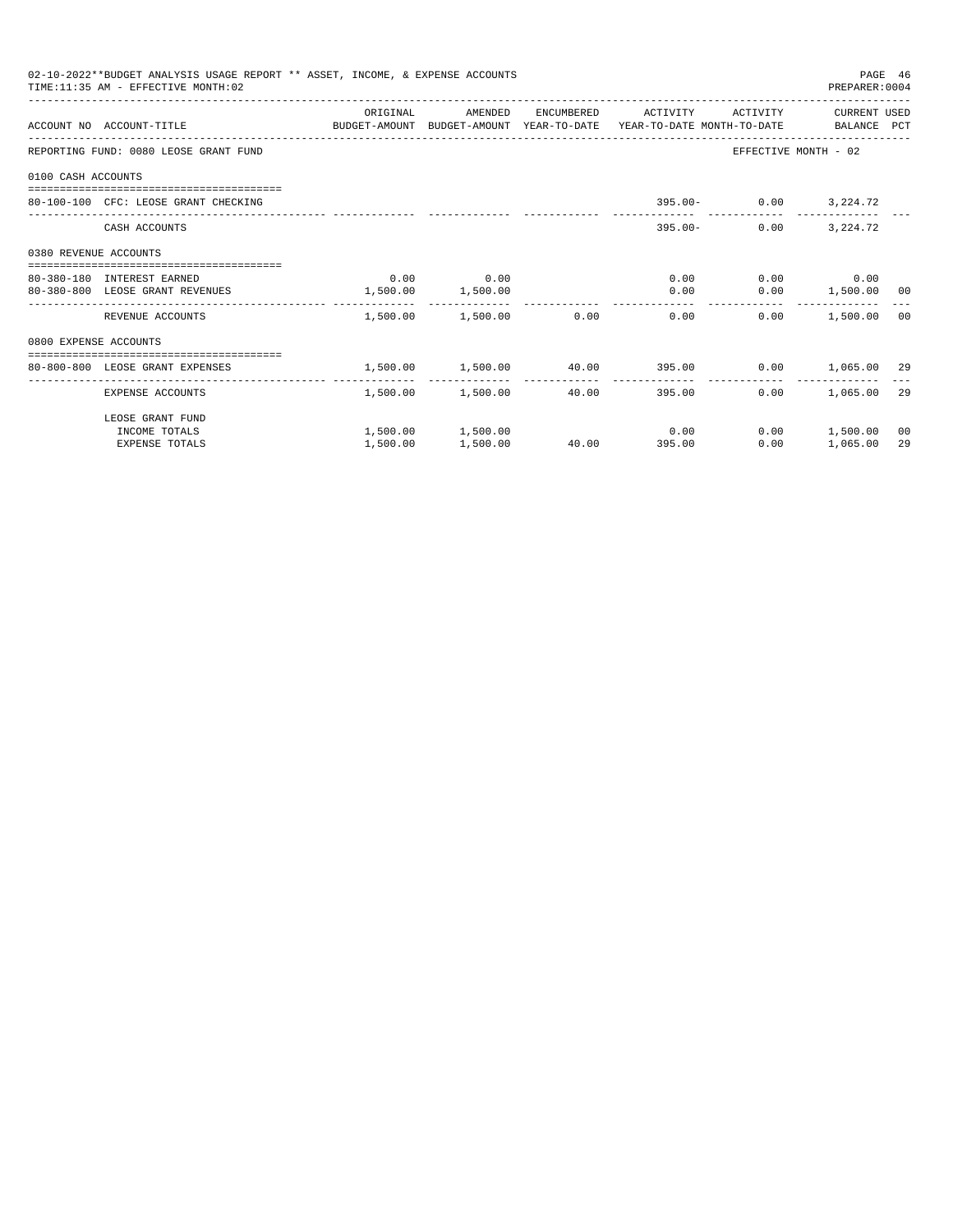|                       | 02-10-2022**BUDGET ANALYSIS USAGE REPORT ** ASSET, INCOME, & EXPENSE ACCOUNTS<br>TIME: 11:35 AM - EFFECTIVE MONTH: 02 |           |         |              |                        |                     | PAGE 47<br>PREPARER: 0004 |
|-----------------------|-----------------------------------------------------------------------------------------------------------------------|-----------|---------|--------------|------------------------|---------------------|---------------------------|
|                       | ACCOUNT NO ACCOUNT-TITLE<br>BUDGET-AMOUNT BUDGET-AMOUNT YEAR-TO-DATE YEAR-TO-DATE MONTH-TO-DATE     BALANCE PCT       | OR TGTNAL | AMENDED | ENCUMBERED   | ACTIVITY               | ACTIVITY            | CURRENT USED              |
|                       | REPORTING FUND: 0081 JUSTICE COURT SUPPORT FUND                                                                       |           |         |              |                        |                     | EFFECTIVE MONTH - 02      |
| 0100 CASH ACCOUNTS    |                                                                                                                       |           |         |              |                        |                     |                           |
|                       | 81-100-100 CASH JUSTICE COURT SUPPORT FUND                                                                            |           |         |              |                        | 75.00  25.00  75.00 |                           |
|                       | CASH ACCOUNTS                                                                                                         |           |         |              | $- - - - - -$<br>75.00 | ------------        | 25.00<br>75.00            |
| 0381 REVENUE ACCOUNTS |                                                                                                                       |           |         |              |                        |                     |                           |
|                       | 81-381-381 JUSTICE COURT SUPPORT FEE                                                                                  | 0.00      | 0.00    |              |                        |                     | $75.00$ $25.00$ $75.00+$  |
|                       | REVENUE ACCOUNTS                                                                                                      | 0.00      |         | 0.00<br>0.00 |                        | 75.00               | 25.00<br>$75.00+$         |
| 0781 EXPENSE ACCOUNTS |                                                                                                                       |           |         |              |                        |                     |                           |
|                       | 81-781-781 JUSTICE COURT SUPPORT EXPENSE                                                                              | 0.00      | 0.00    | 0.00         | 0.00                   | 0.00                | 0.00                      |
|                       | EXPENSE ACCOUNTS                                                                                                      | 0.00      |         | 0.00         | 0.00                   | 0.00                | 0.00<br>$0.00$ and $0.00$ |
|                       | JUSTICE COURT SUPPORT FUND                                                                                            |           |         |              |                        |                     |                           |
|                       | INCOME TOTALS                                                                                                         | 0.00      | 0.00    |              | 75.00                  |                     | 25.00<br>$75.00+$         |
|                       | <b>EXPENSE TOTALS</b>                                                                                                 | 0.00      | 0.00    | 0.00         | 0.00                   | 0.00                | 0.00                      |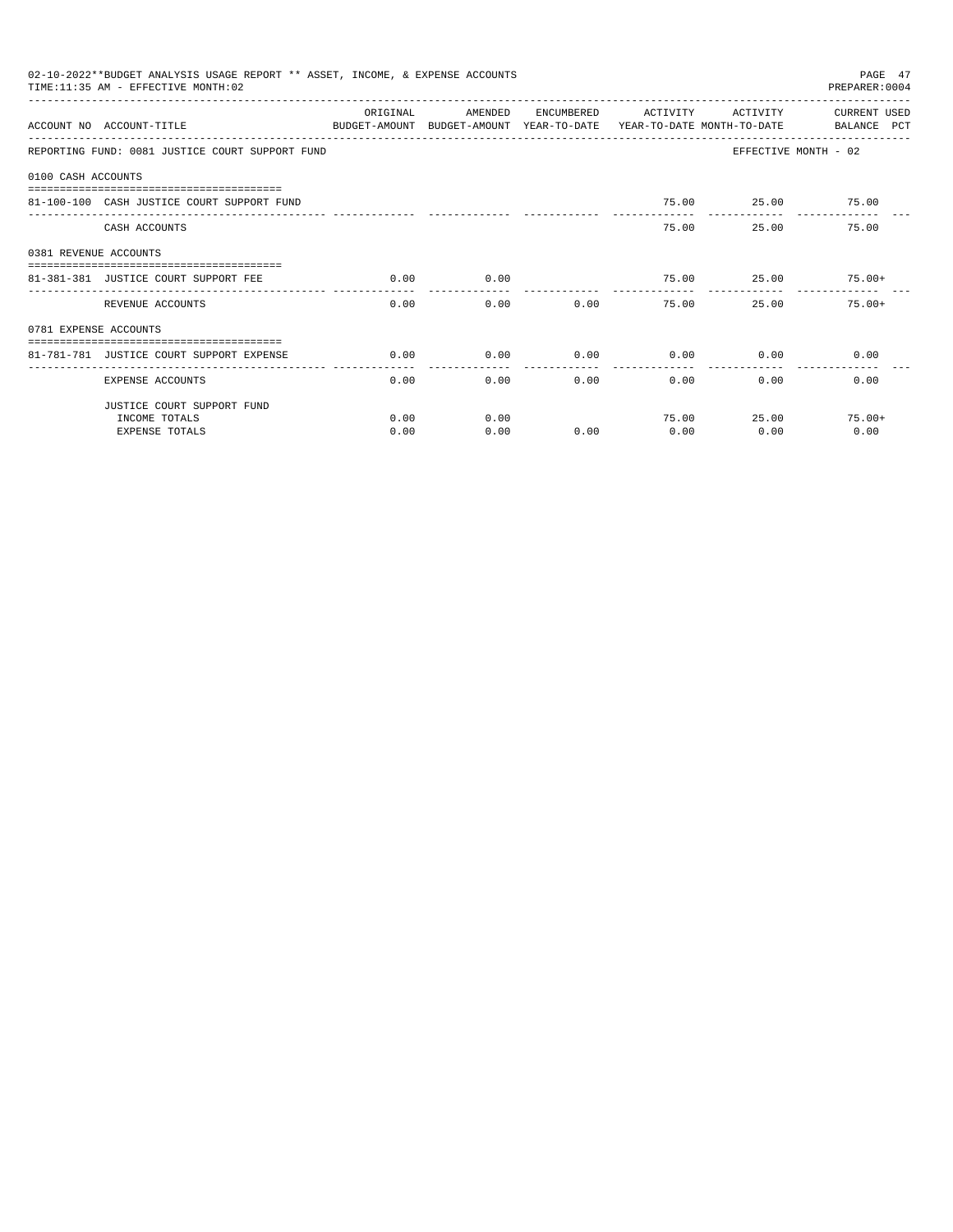| 02-10-2022**BUDGET ANALYSIS USAGE REPORT ** ASSET, INCOME, & EXPENSE ACCOUNTS<br>TIME: 11:35 AM - EFFECTIVE MONTH: 02 |                                                                                                                  |          |                            |  |                                                   |      |                                                | PAGE 48<br>PREPARER: 0004 |
|-----------------------------------------------------------------------------------------------------------------------|------------------------------------------------------------------------------------------------------------------|----------|----------------------------|--|---------------------------------------------------|------|------------------------------------------------|---------------------------|
|                                                                                                                       | ACCOUNT NO ACCOUNT-TITLE CONTROL SUDGET-AMOUNT BUDGET-AMOUNT YEAR-TO-DATE YEAR-TO-DATE MONTH-TO-DATE BALANCE PCT | ORIGINAL |                            |  | AMENDED ENCUMBERED ACTIVITY ACTIVITY CURRENT_USED |      |                                                |                           |
|                                                                                                                       | REPORTING FUND: 0082 JUSTICE COURT TECHNOLOGY FUND                                                               |          |                            |  |                                                   |      | EFFECTIVE MONTH - 02                           |                           |
| 0100 CASH ACCOUNTS                                                                                                    |                                                                                                                  |          |                            |  |                                                   |      |                                                |                           |
|                                                                                                                       | 82-100-100 CFC: JUSTICE COURT TECH CHECKING<br>82-100-232 JP CC ACCOUNT                                          |          |                            |  |                                                   |      | 317.27 8.00 10,658.95<br>$11.38 - 10.73$ 70.20 |                           |
|                                                                                                                       | CASH ACCOUNTS                                                                                                    |          |                            |  |                                                   |      | 305.89 18.73 10,729.15                         |                           |
| 0380 REVENUE ACCOUNTS                                                                                                 |                                                                                                                  |          |                            |  |                                                   |      |                                                |                           |
|                                                                                                                       | 82-380-180 INTEREST EARNED                                                                                       |          | $0.00$ 0.00                |  |                                                   |      | $0.00$ $0.00$ $0.00$ $0.00$                    |                           |
|                                                                                                                       | 82-380-820 JUSTICE COURT TECH FEES 1,500.00 1,500.00                                                             |          |                            |  | 305.89 18.73 1,194.11 20                          |      |                                                |                           |
|                                                                                                                       | REVENUE ACCOUNTS                                                                                                 |          | $1.500.00$ $1.500.00$ 0.00 |  |                                                   |      | 305.89 18.73 1.194.11                          | -20                       |
| 0820 EXPENSE ACCOUNTS                                                                                                 |                                                                                                                  |          |                            |  |                                                   |      |                                                |                           |
|                                                                                                                       |                                                                                                                  |          |                            |  |                                                   |      |                                                |                           |
|                                                                                                                       | 82-820-333 LAST YEARS BILLS                                                                                      |          |                            |  | $0.00$ $0.00$ $0.00$ $0.00$ $0.00$                |      | $0.00$ 0.00                                    |                           |
|                                                                                                                       | 82-820-820 JUSTICE COURT TECH EXPENSES                                                                           |          |                            |  | $1,500.00$ $1,500.00$ $0.00$ $0.00$               |      | $0.00$ 1,500.00 00                             |                           |
|                                                                                                                       | EXPENSE ACCOUNTS                                                                                                 |          | $1.500.00$ $1.500.00$ 0.00 |  | 0.00                                              | 0.00 | 1,500.00                                       | 00                        |
|                                                                                                                       | JUSTICE COURT TECHNOLOGY FUND                                                                                    |          |                            |  |                                                   |      |                                                |                           |
|                                                                                                                       | INCOME TOTALS                                                                                                    |          |                            |  | $1,500.00$ $1,500.00$ $305.89$ $18.73$ $1,194.11$ |      |                                                | 20                        |
|                                                                                                                       | <b>EXPENSE TOTALS</b>                                                                                            | 1,500.00 | 1,500.00                   |  | $0.00$ $0.00$                                     | 0.00 | 1,500.00                                       | 0 <sup>0</sup>            |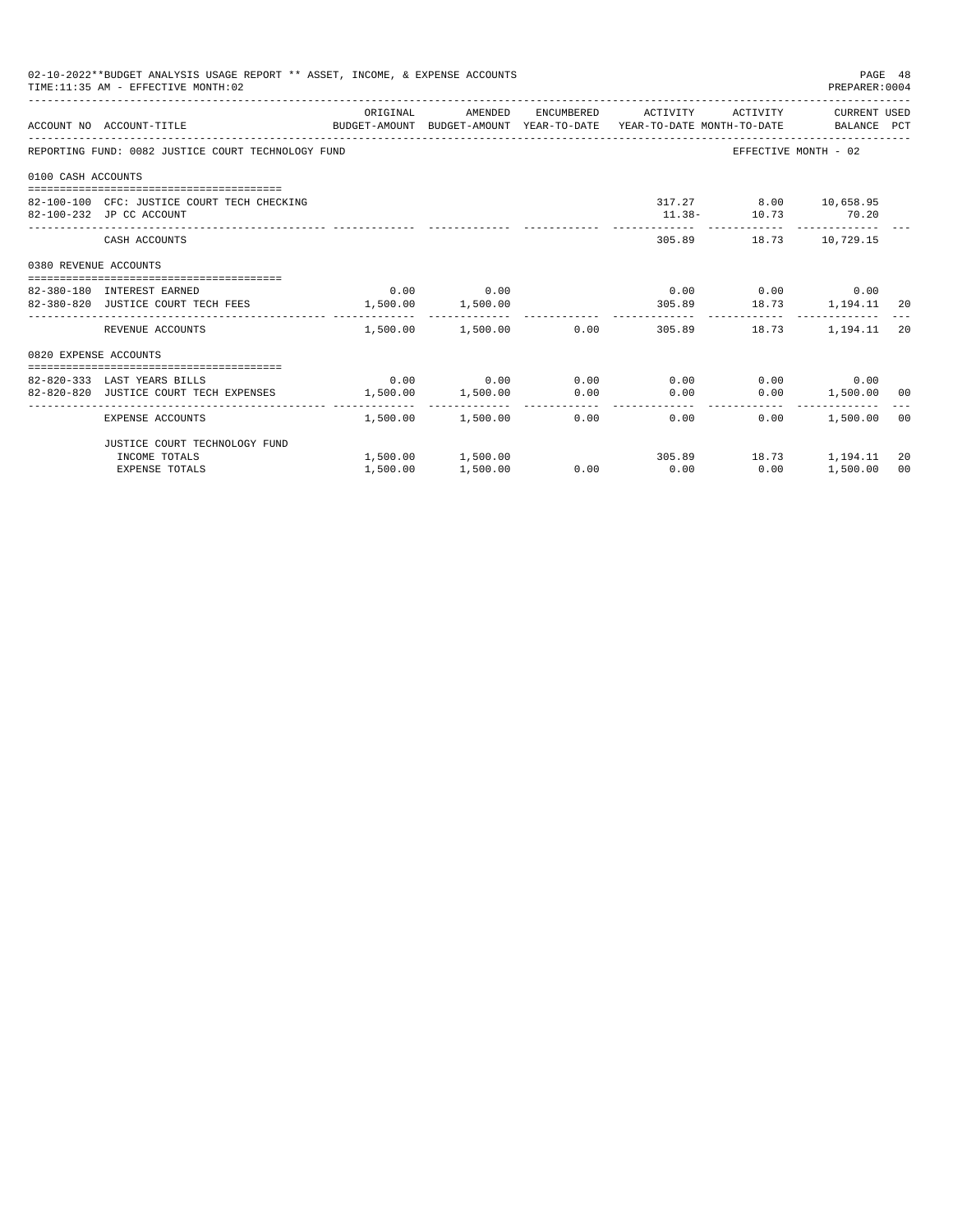|                       | 02-10-2022**BUDGET ANALYSIS USAGE REPORT ** ASSET, INCOME, & EXPENSE ACCOUNTS<br>TIME: 11:35 AM - EFFECTIVE MONTH: 02 |           |             |                                                |          | PAGE 49<br>PREPARER: 0004                        |    |
|-----------------------|-----------------------------------------------------------------------------------------------------------------------|-----------|-------------|------------------------------------------------|----------|--------------------------------------------------|----|
|                       | ACCOUNT NO ACCOUNT-TITLE CONTROL SUDGET-AMOUNT BUDGET-AMOUNT YEAR-TO-DATE YEAR-TO-DATE MONTH-TO-DATE BALANCE PCT      |           |             |                                                |          |                                                  |    |
|                       | REPORTING FUND: 0084 FC DRUG FORFEITURE FUND                                                                          |           |             |                                                |          | EFFECTIVE MONTH - 02                             |    |
| 0100 CASH ACCOUNTS    |                                                                                                                       |           |             |                                                |          |                                                  |    |
|                       | 84-100-100 CFC: FC DRUG FORFEITURE CHECKING<br>84-100-150 CFC: FC DRUG FORFEITURE CHECKING                            |           |             |                                                |          | $0.00$ $0.00$ $0.00$<br>9,307.03- 0.00 29,298.50 |    |
|                       | CASH ACCOUNTS                                                                                                         |           |             |                                                |          | 9,307.03- 0.00 29,298.50                         |    |
| 0384 REVENUE ACCOUNTS |                                                                                                                       |           |             |                                                |          |                                                  |    |
|                       | 84-384-180 INTEREST EARNED                                                                                            |           | $0.00$ 0.00 |                                                |          | $17.75$ 0.00 $17.75+$                            |    |
|                       | 84-384-840 FC DRUG FORFEITURE REVENUES 39,535.00 39,535.00                                                            |           |             | 0.00                                           |          | $0.00$ 39,535.00 00                              |    |
|                       | REVENUE ACCOUNTS                                                                                                      |           |             | ------------<br>39.535.00 39.535.00 0.00 17.75 | $0.00 -$ | 39,517,25 00                                     |    |
| 0840 EXPENSE ACCOUNTS |                                                                                                                       |           |             |                                                |          |                                                  |    |
|                       | 84-840-336 LAST YEARS BILLS 2021                                                                                      |           |             | $0.00$ $0.00$ $0.00$ $0.00$ $0.00$ $0.00$      |          | $0.00$ 0.00                                      |    |
|                       | 84-840-840 FC DRUG FORFEITURE EXPENSES 39,535.00 39,535.00 561.62 9,324.78                                            |           |             |                                                |          | $0.00$ 29,648.60 25                              |    |
|                       | EXPENSE ACCOUNTS                                                                                                      |           |             | 39,535.00 39,535.00 561.62 9,324.78            | 0.00     | 29,648.60                                        | 25 |
|                       | FC DRUG FORFEITURE FUND                                                                                               |           |             |                                                |          |                                                  |    |
|                       | INCOME TOTALS                                                                                                         |           |             | $39,535.00$ $39,535.00$ $17.75$                |          | $0.00$ 39,517.25 00                              |    |
|                       | <b>EXPENSE TOTALS</b>                                                                                                 | 39,535.00 | 39,535.00   | 561.62 9,324.78                                | 0.00     | 29,648.60                                        | 25 |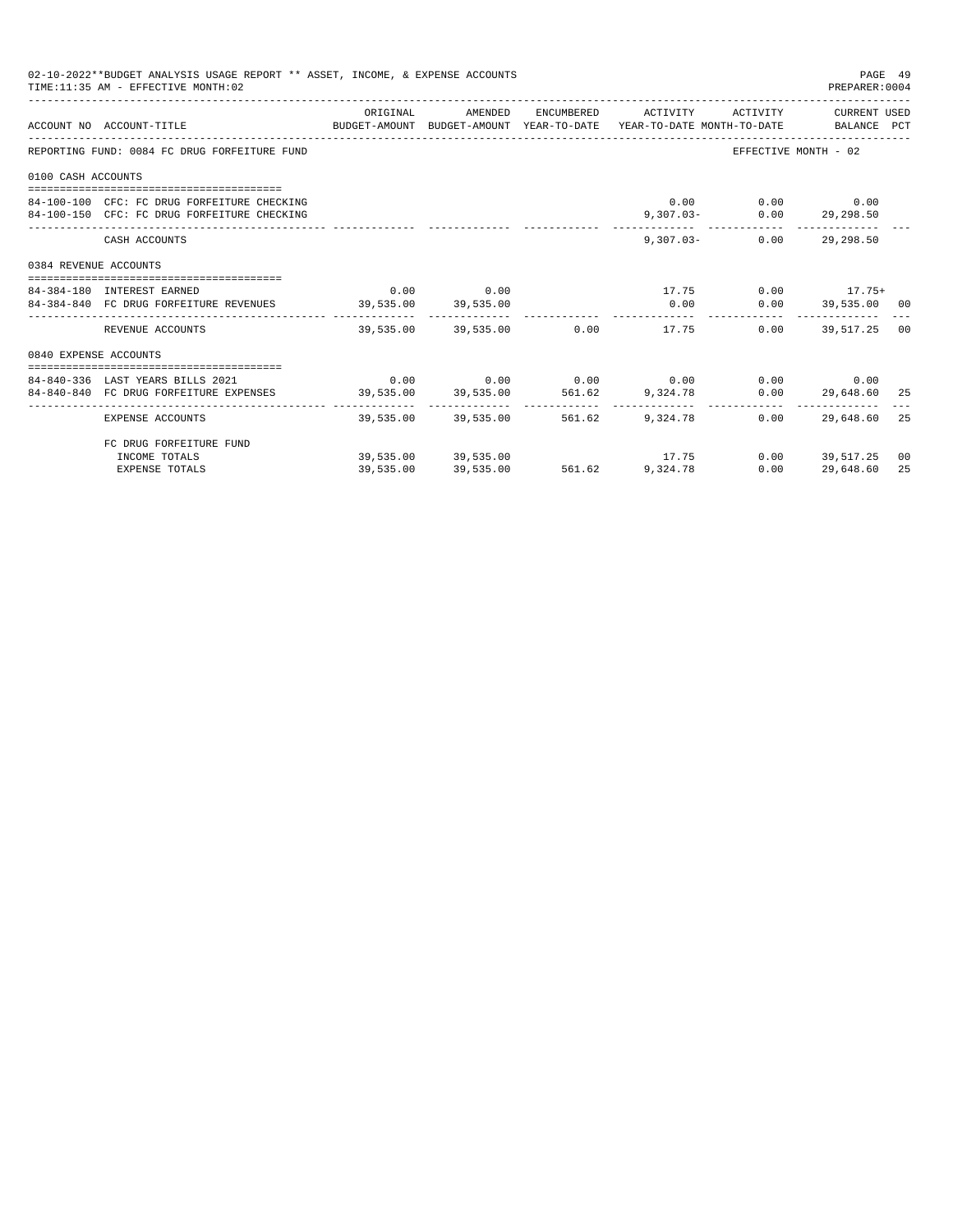| 02-10-2022**BUDGET ANALYSIS USAGE REPORT ** ASSET, INCOME, & EXPENSE ACCOUNTS<br>TIME: 11:35 AM - EFFECTIVE MONTH: 02 |                                                                                                   |                                                                                             |                        |      |                                               |                             |                     |    |
|-----------------------------------------------------------------------------------------------------------------------|---------------------------------------------------------------------------------------------------|---------------------------------------------------------------------------------------------|------------------------|------|-----------------------------------------------|-----------------------------|---------------------|----|
|                                                                                                                       | ACCOUNT NO ACCOUNT-TITLE                                                                          | ORIGINAL<br>BUDGET-AMOUNT BUDGET-AMOUNT YEAR-TO-DATE YEAR-TO-DATE MONTH-TO-DATE BALANCE PCT | AMENDED                |      | ENCUMBERED ACTIVITY ACTIVITY CURRENT USED     |                             |                     |    |
|                                                                                                                       | REPORTING FUND: 0088 AIRPORT FUND                                                                 |                                                                                             |                        |      |                                               | EFFECTIVE MONTH - 02        |                     |    |
| 0100 CASH ACCOUNTS                                                                                                    |                                                                                                   |                                                                                             |                        |      |                                               |                             |                     |    |
|                                                                                                                       | 88-100-100 CFC -AIRPORT FUND                                                                      |                                                                                             |                        |      |                                               | 1,493.00 46.00- 12,703.09-  |                     |    |
|                                                                                                                       | CASH ACCOUNTS                                                                                     |                                                                                             |                        |      |                                               | 1,493.00  46.00  12,703.09  |                     |    |
| 0380 REVENUE ACCOUNTS                                                                                                 |                                                                                                   |                                                                                             |                        |      |                                               |                             |                     |    |
|                                                                                                                       | 88-380-180 INTEREST EARNED                                                                        |                                                                                             | $0.00$ 0.00            |      |                                               | $0.00$ $0.00$ $0.00$ $0.00$ |                     |    |
|                                                                                                                       | 88-380-810 AIRPORT REVENUES                                                                       |                                                                                             | 5,500.00 5,500.00      |      | $1,725.00$ $0.00$ $3,775.00$ $31$             |                             |                     |    |
|                                                                                                                       | REVENUE ACCOUNTS                                                                                  |                                                                                             |                        |      | 5,500.00 5,500.00 0.00 1,725.00 0.00          |                             | 3,775.00 31         |    |
| 0800 EXPENSE ACCOUNTS                                                                                                 |                                                                                                   |                                                                                             |                        |      |                                               |                             |                     |    |
|                                                                                                                       |                                                                                                   |                                                                                             |                        |      |                                               |                             |                     |    |
|                                                                                                                       | 88-800-120 PART TIME SALARY                                                                       | 0.00                                                                                        | 0.00                   | 0.00 | 0.00                                          | 0.00                        | 0.00                |    |
|                                                                                                                       | 88-800-200 FICA - EMPLOYER MATCH<br>$88-800-205$ RETIREMENT - EMPLOYER MATCH $0.00$ $0.00$ $0.00$ | 0.00                                                                                        | 0.00                   | 0.00 | 0.00<br>$0.00$ 0.00                           | 0.00                        | 0.00                |    |
|                                                                                                                       | 88-800-810 AIRPORT EXPENSES                                                                       |                                                                                             |                        | 0.00 | $5,500.00$ $5,500.00$ $0.00$ $232.00$ $46.00$ |                             | 0.00<br>5,268.00 04 |    |
|                                                                                                                       |                                                                                                   |                                                                                             |                        |      |                                               |                             |                     |    |
|                                                                                                                       | EXPENSE ACCOUNTS                                                                                  |                                                                                             | 5,500.00 5,500.00 0.00 |      | 232.00                                        | 46.00                       | 5,268,00 04         |    |
|                                                                                                                       | AIRPORT FUND                                                                                      |                                                                                             |                        |      |                                               |                             |                     |    |
|                                                                                                                       | INCOME TOTALS                                                                                     |                                                                                             |                        |      | $5,500.00$ $5,500.00$ $1,725.00$ $0.00$       |                             | 3,775.00            | 31 |
|                                                                                                                       | <b>EXPENSE TOTALS</b>                                                                             |                                                                                             | 5,500.00 5,500.00      |      | $0.00$ 232.00                                 | 46.00                       | 5,268.00            | 04 |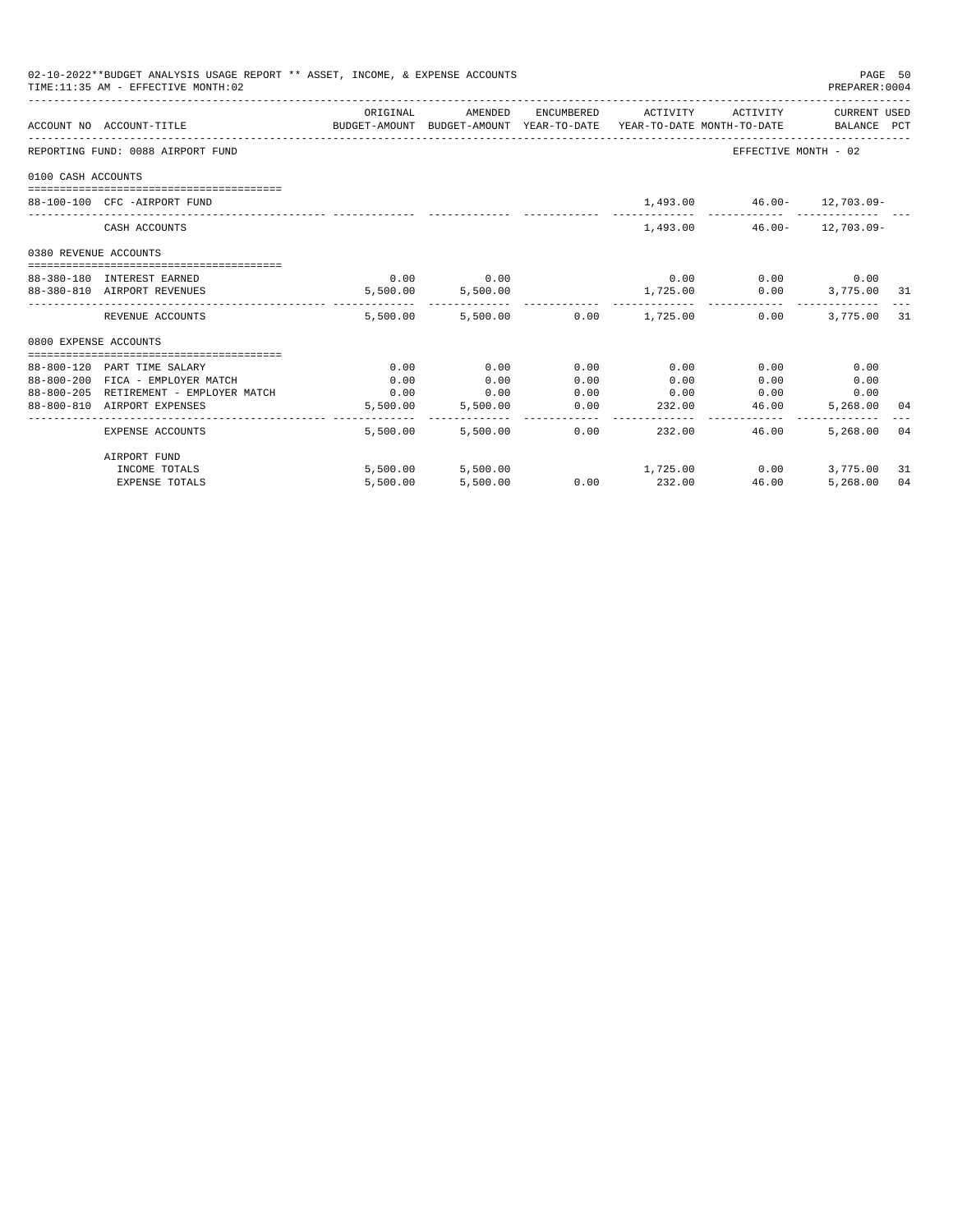| 02-10-2022**BUDGET ANALYSIS USAGE REPORT ** ASSET, INCOME, & EXPENSE ACCOUNTS<br>TIME: 11:35 AM - EFFECTIVE MONTH: 02<br>PREPARER: 0004 |                                                               |                                                                                     |                        |                      |                      |                         |                      |  |
|-----------------------------------------------------------------------------------------------------------------------------------------|---------------------------------------------------------------|-------------------------------------------------------------------------------------|------------------------|----------------------|----------------------|-------------------------|----------------------|--|
|                                                                                                                                         |                                                               | ORIGINAL                                                                            | AMENDED                | ENCUMBERED           | ACTIVITY             | ACTIVITY                | CURRENT USED         |  |
|                                                                                                                                         | ACCOUNT NO ACCOUNT-TITLE                                      | BUDGET-AMOUNT BUDGET-AMOUNT YEAR-TO-DATE YEAR-TO-DATE MONTH-TO-DATE     BALANCE PCT |                        |                      |                      |                         |                      |  |
|                                                                                                                                         | REPORTING FUND: 0092 PRE-TRIAL DIVERSION PROGRAM              |                                                                                     |                        |                      |                      |                         | EFFECTIVE MONTH - 02 |  |
| 0100 CASH ACCOUNTS                                                                                                                      |                                                               |                                                                                     |                        |                      |                      |                         |                      |  |
|                                                                                                                                         | 92-100-222 PRE-TRIAL CHECKING                                 |                                                                                     |                        |                      |                      | 820.08  0.00  40,217.25 |                      |  |
|                                                                                                                                         | CASH ACCOUNTS                                                 |                                                                                     |                        |                      | 820.08               |                         | $0.00$ $40,217.25$   |  |
| 0399 REVENUE ACCOUNTS                                                                                                                   |                                                               |                                                                                     |                        |                      |                      |                         |                      |  |
|                                                                                                                                         | 92-399-180 INTEREST EARNED                                    |                                                                                     | 200.00 200.00          |                      | 20.08                |                         | $0.00$ 179.92 10     |  |
|                                                                                                                                         | 92-399-920 PRE-TRIAL FEES                                     | 7,000.00                                                                            | 7,000.00               |                      | 800.00               |                         | $0.00$ 6,200.00 11   |  |
|                                                                                                                                         | REVENUE ACCOUNTS                                              |                                                                                     | 7,200.00 7,200.00 0.00 |                      | . <u>.</u>           | 0.00<br>820.08          | 6,379.92 11          |  |
| 0929 EXPENSE ACCOUNT                                                                                                                    |                                                               |                                                                                     |                        |                      |                      |                         |                      |  |
|                                                                                                                                         | =============================<br>92-929-929 PRE-TRIAL EXPENSE | 0.00                                                                                | 0.00                   | 0.00                 | 0.00                 |                         | 0.00<br>0.00         |  |
|                                                                                                                                         | EXPENSE ACCOUNT                                               | 0.00                                                                                | 0.00                   | ------------<br>0.00 | ------------<br>0.00 | 0.00                    | 0.00                 |  |
|                                                                                                                                         | PRE-TRIAL DIVERSION PROGRAM                                   |                                                                                     |                        |                      |                      |                         |                      |  |
|                                                                                                                                         | INCOME TOTALS                                                 |                                                                                     | 7,200.00 7,200.00      |                      | 820.08               |                         | 0.00<br>6,379.92 11  |  |
|                                                                                                                                         | <b>EXPENSE TOTALS</b>                                         | 0.00                                                                                | 0.00                   | 0.00                 | 0.00                 | 0.00                    | 0.00                 |  |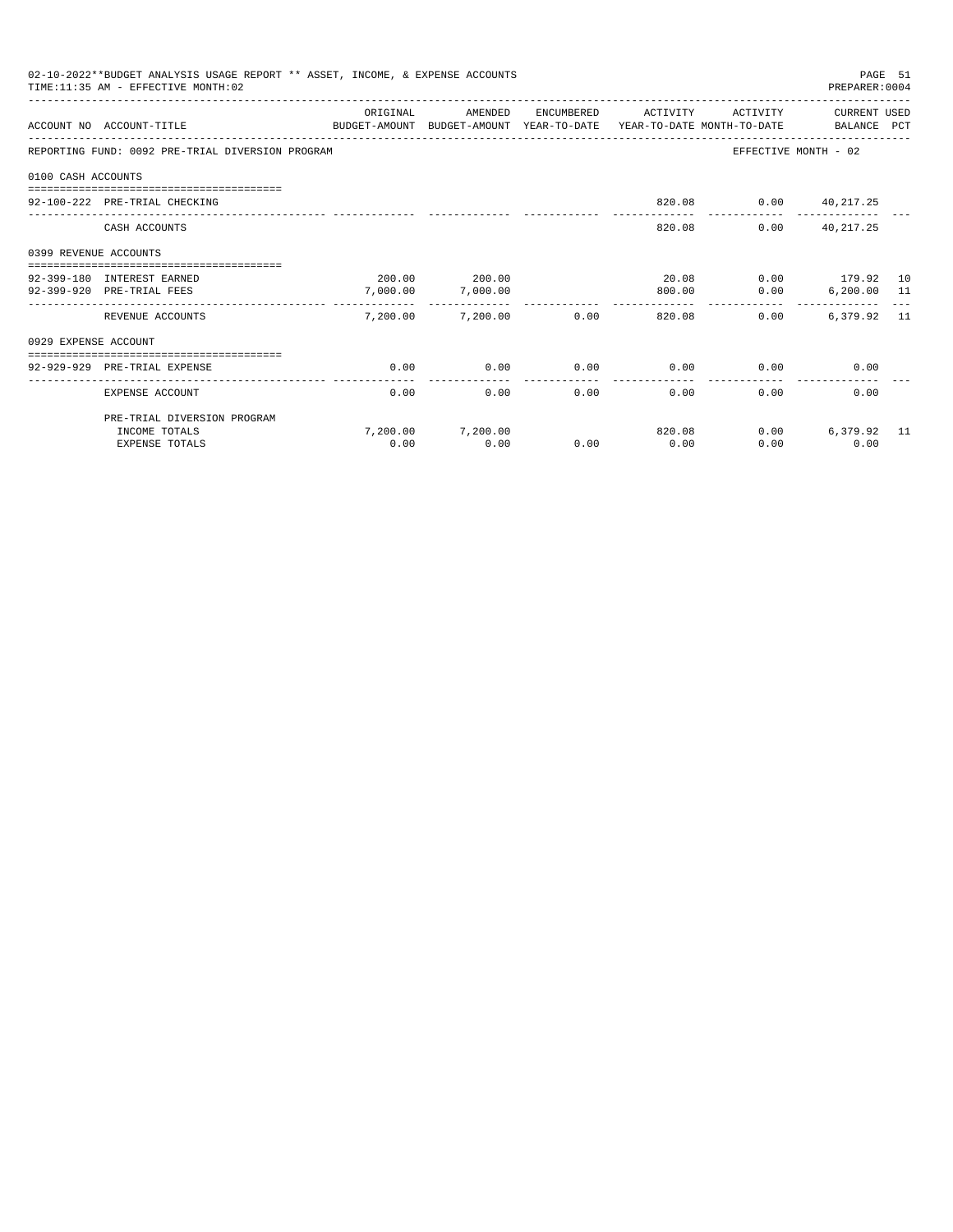| 02-10-2022**BUDGET ANALYSIS USAGE REPORT ** ASSET, INCOME, & EXPENSE ACCOUNTS<br>TIME:11:35 AM - EFFECTIVE MONTH:02<br>PREPARER: 0004 |                                                        |          |                                                                     |                             |      |              |                             |  |
|---------------------------------------------------------------------------------------------------------------------------------------|--------------------------------------------------------|----------|---------------------------------------------------------------------|-----------------------------|------|--------------|-----------------------------|--|
|                                                                                                                                       | ACCOUNT NO ACCOUNT-TITLE                               | ORIGINAL | BUDGET-AMOUNT BUDGET-AMOUNT YEAR-TO-DATE YEAR-TO-DATE MONTH-TO-DATE | AMENDED ENCUMBERED ACTIVITY |      | ACTIVITY     | CURRENT USED<br>BALANCE PCT |  |
|                                                                                                                                       | REPORTING FUND: 0098 AGENCY FUNDS TAX COL & DIST CLERK |          |                                                                     |                             |      |              | EFFECTIVE MONTH - 02        |  |
| 0100 CASH ACCOUNT                                                                                                                     |                                                        |          |                                                                     |                             |      |              |                             |  |
|                                                                                                                                       | 98-100-101 TAX COLL-SALES TAX                          |          |                                                                     |                             | 0.00 | 0.00         | 7,876.39                    |  |
|                                                                                                                                       | 98-100-104 32ND DISTRICT COURT REGISTRY                |          |                                                                     |                             | 0.00 | 0.00         | 49,660.63                   |  |
|                                                                                                                                       | 98-100-105 32ND DISTRICT COURT RECEIVERSHIP            |          |                                                                     |                             | 0.00 | 0.00         | 139,245.00                  |  |
|                                                                                                                                       | 98-100-106 32ND DISTRICT COURT MINOR                   |          |                                                                     |                             | 0.00 | 0.00         | 16,981.12                   |  |
|                                                                                                                                       | 98-100-107 TAX COLL-MOTOR VEHICLE DIVISION             |          |                                                                     |                             | 0.00 |              | $0.00$ 11,771.78            |  |
|                                                                                                                                       | CASH ACCOUNT                                           |          |                                                                     |                             |      | 0.00<br>0.00 | 225,534.92                  |  |
|                                                                                                                                       | AGENCY FUNDS TAX COL & DIST CLERK                      |          |                                                                     |                             |      |              |                             |  |
|                                                                                                                                       | INCOME TOTALS                                          | 0.00     | 0.00                                                                |                             |      | 0.00<br>0.00 | 0.00                        |  |
|                                                                                                                                       | EXPENSE TOTALS                                         | 0.00     | 0.00                                                                | 0.00                        | 0.00 | 0.00         | 0.00                        |  |